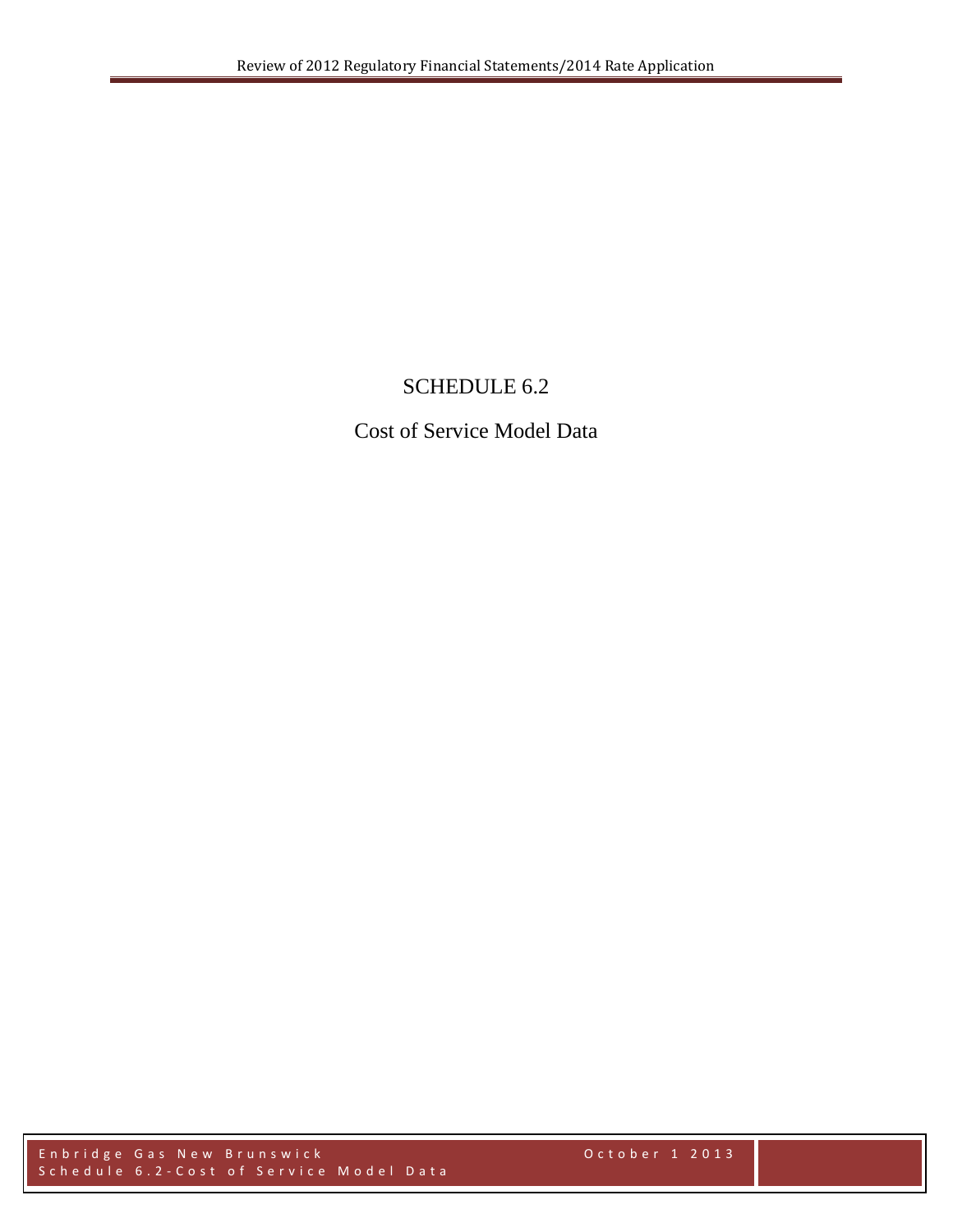| 1<br>$\overline{2}$<br>3 |                                                               |            |                         | <b>Enbridge Gas New Brunswick</b><br>2014 COS Budget<br><b>Future Rate Classes</b> |                         |                        |                               |                         |                      |  |  |
|--------------------------|---------------------------------------------------------------|------------|-------------------------|------------------------------------------------------------------------------------|-------------------------|------------------------|-------------------------------|-------------------------|----------------------|--|--|
| 7                        |                                                               |            |                         |                                                                                    |                         |                        | <b>TOTAL Class Allocation</b> |                         |                      |  |  |
| 8<br>9                   | Account                                                       | Account    | Total<br>Allocated      | <b>Small General -</b>                                                             | <b>Mid General</b>      | <b>Large General</b>   | Contract                      | <b>Industrial</b>       | <b>OPS</b>           |  |  |
| 10                       | Description                                                   | Code       | Dollars                 | <b>Residential</b>                                                                 |                         |                        | <b>General</b>                | <b>Contract General</b> |                      |  |  |
| $12 \overline{ }$        | <b>GAS PLANT IN SERVICE</b>                                   |            |                         |                                                                                    |                         |                        |                               |                         |                      |  |  |
|                          | 13 Franchises & Consents                                      | 401        | 0                       | 0                                                                                  | 0                       | 0                      | 0                             | 0                       | 0                    |  |  |
| 14                       | Other Intangible Plant                                        | 402        | 0                       | 0                                                                                  | $\mathbf 0$<br>$\Omega$ | 0                      | 0                             | 0<br>$\Omega$           | 0                    |  |  |
| 15<br>16                 | Subtotal - INTANGIBLE ASSETS                                  | 401-402    | 0                       | 0                                                                                  |                         | 0                      | 0                             |                         | 0                    |  |  |
| 17                       | <b>B. PRODUCTION PLANT</b>                                    |            |                         |                                                                                    |                         |                        |                               |                         |                      |  |  |
| 18                       | <b>Production Plant</b>                                       | 403-419    | <u>0</u>                | <u>0</u>                                                                           | $\overline{0}$          | $\overline{0}$         | $\overline{0}$                | $\overline{0}$          | <u>0</u>             |  |  |
| 19                       | Subtotal - PRODUCTION PLANT                                   | 403-419    | 0                       | $\Omega$                                                                           | $\mathbf 0$             | $\Omega$               | $\Omega$                      | $\Omega$                | 0                    |  |  |
| 20                       | 21 C. STORAGE PLANT                                           |            |                         |                                                                                    |                         |                        |                               |                         |                      |  |  |
| 22                       | Storage Plant                                                 | 440-459    | $\overline{0}$          | $\overline{0}$                                                                     | $\overline{0}$          | $\overline{0}$         | $\overline{0}$                | $\overline{0}$          | $\overline{0}$       |  |  |
| 23                       | Subtotal - STORAGE PLANT                                      | 440-459    | $\mathbf 0$             | $\mathbf 0$                                                                        | $\Omega$                | $\Omega$               | $\Omega$                      | $\Omega$                | $\mathbf 0$          |  |  |
| 24                       |                                                               |            |                         |                                                                                    |                         |                        |                               |                         |                      |  |  |
| 25<br>26                 | D. TRANSMISSION PLANT                                         | 460-469    | 0                       | $\mathbf 0$                                                                        | $\mathbf 0$             | 0                      | 0                             | 0                       | 0                    |  |  |
| 27                       | E. DISTRIBUTION PLANT                                         |            |                         |                                                                                    |                         |                        |                               |                         |                      |  |  |
|                          | 28 Land and Land Rights                                       | 470        | 531,176                 | 90,616                                                                             | 95.989                  | 101,200                | 86,482                        | 156,890                 | 0                    |  |  |
| 29                       | Structures and Improvements                                   | 472        | 0                       | 0                                                                                  | $\mathbf 0$             | 0                      | 0                             | 0                       | 0                    |  |  |
|                          | 30 Services                                                   | 473        | 59,161,845              | 40,449,555                                                                         | 11,429,116              | 4,609,632              | 1,595,577                     | 964,805                 | 113,160              |  |  |
|                          | 31 Regulators and Meter Installations                         | 474        | 0                       | 0                                                                                  | 0                       | 0                      | $\Omega$                      | 0                       | 0                    |  |  |
|                          | 32 Mains-PL                                                   | 475        | 88,149,573              | 57,904,369                                                                         | 14,412,975              | 9,189,403              | 6,567,136                     | 0                       | 75.691               |  |  |
| 34                       | 33 Mains-ST<br><b>Compressor Equipment</b>                    | 475<br>476 | 42,368,058<br>0         | 7,227,758<br>0                                                                     | 7,656,344<br>0          | 8,071,998<br>0         | 6,898,006<br>0                | 12,513,952<br>0         | 0<br>$\mathbf 0$     |  |  |
|                          | 35 Meas. & Reg. Stat. Equip. - General                        | 477        | 11,440,792              | 1,951,736                                                                          | 2,067,469               | 2,179,709              | 1,862,692                     | 3,379,185               | $\mathbf 0$          |  |  |
|                          | 36 Meters                                                     | 478        | 24,476,850              | 8,809,541                                                                          | 9,339,942               | 4,114,927              | 1.205.013                     | 914,952                 | 92,475               |  |  |
| 37                       | <b>Other Distribution Equipment</b>                           | 479        | 0                       | 0                                                                                  | 0                       | 0                      | 0                             | 0                       | $\mathbf 0$          |  |  |
| 38                       | Development O&M                                               | 479        | 114,901,733             | 59,162,961                                                                         | 22,866,616              | 14,363,139             | 9,255,473                     | 9,110,595               | 142,949              |  |  |
| 39                       | Subtotal - DISTRIBUTION PLANT                                 | 470-479    | 341,030,027             | 175,596,535                                                                        | 67,868,451              | 42,630,009             | 27,470,380                    | 27,040,379              | 424,273              |  |  |
| 40                       | 41 F. GENERAL PLANT                                           |            |                         |                                                                                    |                         |                        |                               |                         |                      |  |  |
|                          | 42 Land and Land Rights                                       | 480        | $\mathbf 0$             | 0                                                                                  | 0                       | $\mathbf 0$            | 0                             | 0                       | 0                    |  |  |
|                          | 43 Structures and Improvements                                | 482        | 301,874                 | 139,240                                                                            | 53,225                  | 38,170                 | 30,675                        | 39,812                  | 752                  |  |  |
| 44                       | Office Furniture and Equipment                                | 483        | 488,354                 | 225,254                                                                            | 86,105                  | 61,750                 | 49,624                        | 64,406                  | 1,216                |  |  |
| 45                       | <b>Transportation Equipment</b>                               | 484        | 1,616,777               | 745,740                                                                            | 285,063                 | 204,432                | 164,287                       | 213,227                 | 4,027                |  |  |
|                          | 46 Heavy Work Equipment                                       | 485        | 0                       | 0                                                                                  | 0                       | 0                      | $\mathbf 0$                   | 0                       | 0                    |  |  |
| 47                       | Tools & Work Equipment<br>48 Equipment on Customers' Premises | 486<br>487 | 1,000,013<br>0          | 461,257<br>0                                                                       | 176,318<br>0            | 126,446<br>0           | 101,615<br>0                  | 131,886<br>0            | 2,491<br>$\mathbf 0$ |  |  |
| 49                       | Communication Structures & Equip                              | 488        | 0                       | $\mathbf 0$                                                                        | $\mathbf 0$             | 0                      | $\mathbf 0$                   | 0                       | 0                    |  |  |
| 50                       | Computer Hardware & Software                                  | 490        | 3,784,525               | 1,745,617                                                                          | 667,272                 | 478,532                | 384,560                       | 499,118                 | 9,427                |  |  |
| 51                       | <b>Other General Equipment</b>                                | 489        | <u>0</u>                | <u>0</u>                                                                           | $\overline{0}$          | <u>0</u>               | <u>0</u>                      | <u>0</u>                | <u>0</u>             |  |  |
| 52                       | Subtotal - GENERAL PLANT                                      | 480-490    | 7,191,543               | 3,317,108                                                                          | 1,267,983               | 909,330                | 730,760                       | 948,449                 | 17,914               |  |  |
| 53<br>54                 | TOTAL UTILITY PLANT                                           |            | 348,221,570             | 178,913,643                                                                        | 69,136,434              | 43,539,338             | 28,201,140                    | 27,988,828              | 442,187              |  |  |
| 55                       | 56 II. DEPRECIATION RESERVE                                   |            |                         |                                                                                    |                         |                        |                               |                         |                      |  |  |
|                          | 57 Intangible Plant                                           |            | 0                       | 0                                                                                  | $\pmb{0}$               | 0                      | $\pmb{0}$                     | 0                       | 0                    |  |  |
|                          | 58 Production Plant                                           |            | 0                       | $\pmb{0}$                                                                          | $\mathbf 0$             | 0                      | $\mathbf 0$                   | 0                       | 0                    |  |  |
|                          | 59 Local Storage Plant                                        |            | 0                       | 0                                                                                  | $\mathbf 0$             | 0                      | 0                             | 0                       | 0                    |  |  |
|                          | 60 Transmission Plant                                         |            | 0                       | 0                                                                                  | $\mathbf 0$             | 0                      | 0                             | 0                       | 0                    |  |  |
|                          | 61 Mains-PL                                                   |            | 16,174,219              | 10,624,645                                                                         | 2,644,580               | 1,686,127              | 1,204,978                     | 0                       | 13,888               |  |  |
|                          | 62 Mains-ST<br>63 Development O&M                             |            | 8,548,284<br>20,556,953 | 1,458,290                                                                          | 1,544,763               | 1,628,626              | 1,391,759                     | 2,524,846<br>1,629,967  | 0                    |  |  |
|                          | 64 Services                                                   |            | 14,859,249              | 10,584,786<br>10,159,420                                                           | 4,091,043<br>2,870,568  | 2,569,695<br>1,157,768 | 1,655,887<br>400,750          | 242,323                 | 25,575<br>28,421     |  |  |
|                          | 65 Meters                                                     |            | 5,971,142               | 2,149,093                                                                          | 2,278,484               | 1,003,839              | 293,964                       | 223,203                 | 22,559               |  |  |
|                          | 66 Distr Other                                                |            | 4,827,322               | 2,489,238                                                                          | 960,613                 | 602,392                | 387,658                       | 381,401                 | 6,020                |  |  |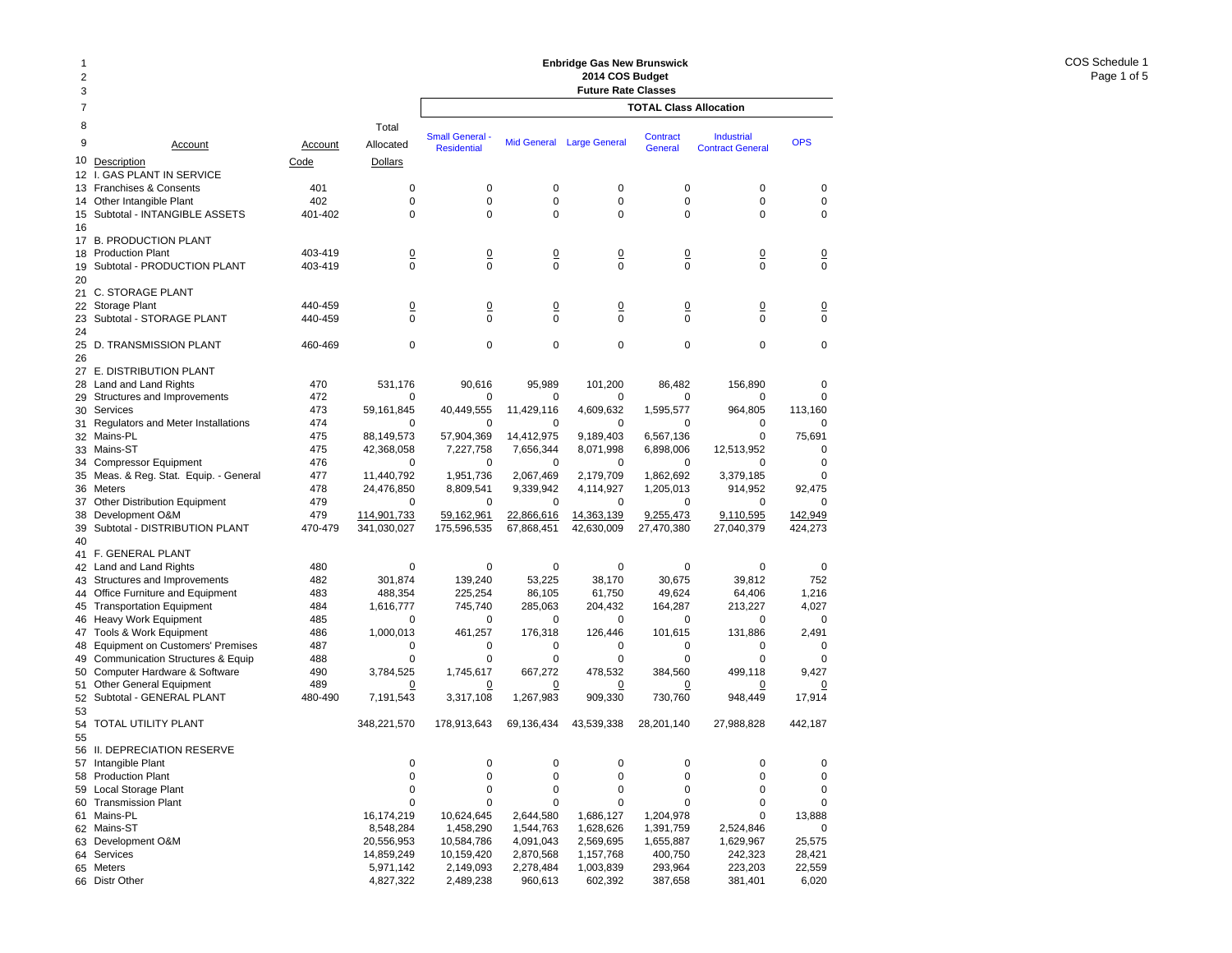### **Enbridge Gas New Brunswick 2014 COS Budget**

|                     |                                                             |                    |                     |                                            |                      | Enbridge Gas New Brunswick                    |                                   |                                              |                              |
|---------------------|-------------------------------------------------------------|--------------------|---------------------|--------------------------------------------|----------------------|-----------------------------------------------|-----------------------------------|----------------------------------------------|------------------------------|
| $\overline{c}$<br>3 |                                                             |                    |                     |                                            |                      | 2014 COS Budget<br><b>Future Rate Classes</b> |                                   |                                              |                              |
| 7                   |                                                             |                    |                     |                                            |                      |                                               | <b>TOTAL Class Allocation</b>     |                                              |                              |
| 8                   |                                                             |                    | Total               |                                            |                      |                                               |                                   |                                              |                              |
| 9                   | Account                                                     | Account            | Allocated           | <b>Small General</b><br><b>Residential</b> | <b>Mid General</b>   | <b>Large General</b>                          | <b>Contract</b><br><b>General</b> | <b>Industrial</b><br><b>Contract General</b> | <b>OPS</b>                   |
| 10                  | Description                                                 | Code               | <b>Dollars</b>      |                                            |                      |                                               |                                   |                                              |                              |
| 67                  | <b>General Plant</b>                                        |                    | 4,074,621           | 1,879,424                                  | 718,420              | 515,213                                       | 414,038                           | 537,377                                      | 10,150                       |
| 68                  | TOTAL - DEPRECIATION RESERVE                                |                    | 75,011,790          | 39,344,895                                 | 15,108,471           | 9,163,659                                     | 5,749,033                         | 5,539,118                                    | 106,613                      |
| 69                  |                                                             |                    |                     |                                            |                      |                                               |                                   |                                              |                              |
| 70<br>71            | III. OTHER RATE BASE ITEMS<br>Gas Storage Inventory         |                    | 0                   | 0                                          | $\mathbf 0$          | $\mathbf 0$                                   | 0                                 | 0                                            | 0                            |
| 72                  | <b>CWIP</b>                                                 |                    | 0                   | 0                                          | $\mathbf 0$          | 0                                             | $\mathbf 0$                       | 0                                            | $\mathbf 0$                  |
| 73                  | <b>Customer Deposits</b>                                    |                    | 0                   | 0                                          | 0                    | 0                                             | $\mathbf 0$                       | $\mathbf 0$                                  | $\mathbf 0$                  |
| 74                  | Franchise fee                                               |                    | 350,000             | 180,480                                    | 69,648               | 43.676                                        | 28.107                            | 27.653                                       | 436                          |
| 75                  | Deferred development costs                                  |                    | 0                   | 0                                          | 0                    | 0                                             | 0                                 | 0                                            | $\mathbf 0$                  |
| 76                  | Deferred carrying costs                                     |                    | 0                   | 0                                          | $\mathbf 0$          | $\mathbf 0$                                   | 0                                 | $\mathbf 0$                                  | $\mathbf 0$                  |
| 77                  | Deferred equity offering costs                              |                    | 0                   | 0                                          | 0                    | 0                                             | 0                                 | 0                                            | 0                            |
| 78                  | Term deposit                                                |                    | 2,958,981           | 1,525,817                                  | 588,822              | 369,245                                       | 237,621                           | 233,786                                      | 3,690                        |
| 79<br>80            | Deferral account<br>Total - OTHER RATE BASE ITEMS           |                    | 0<br>3,308,981      | 0<br>1,706,296                             | <u>0</u><br>658,471  | 0<br>412,921                                  | 0<br>265,728                      | 0<br>261,439                                 | 0<br>4,126                   |
| 81                  |                                                             |                    |                     |                                            |                      |                                               |                                   |                                              |                              |
|                     | 82 IV. TOTAL RATE BASE (Excl. Working Ca                    |                    | 276,518,761         | 141,275,044                                | 54,686,433           | 34,788,600                                    | 22,717,834                        | 22,711,149                                   | 339,701                      |
| 83                  | <b>Working Capital</b>                                      | 131                | 1.355.628           | 591,397                                    | 247.491              | 185.811                                       | 150.046                           | 176,710                                      | 4,174                        |
| 84<br>85            | V. TOTAL RATE BASE                                          |                    | 277,874,389         | 141.866.441                                | 54,933,925           | 34,974,411                                    | 22,867,880                        | 22,887,859                                   | 343,874                      |
| 86                  |                                                             |                    |                     |                                            |                      |                                               |                                   |                                              |                              |
| 87                  | I. OPERATION & MAINTENANCE EXPEN                            |                    |                     |                                            |                      |                                               |                                   |                                              |                              |
| 88                  | A. PRODUCTION EXPENSES                                      |                    |                     |                                            |                      |                                               |                                   |                                              |                              |
| 89                  | 1. Manufactured Gas Production                              |                    |                     |                                            |                      |                                               |                                   |                                              |                              |
| 90                  | Operation Supv and Engineering                              | 610                | 0                   | 0                                          | $\mathbf 0$          | 0                                             | 0                                 | 0                                            | 0                            |
| 91                  | <b>Gas Wells</b>                                            | 614                | 0                   | 0                                          | 0                    | 0                                             | 0                                 | 0                                            | $\mathbf 0$                  |
| 93                  | 92 Other Gas Production<br>Subtotal - Production            | 619<br>610-619     | $\overline{0}$<br>0 | $\overline{0}$<br>0                        | $\underline{0}$<br>0 | 0<br>0                                        | $\overline{0}$<br>0               | $\underline{0}$<br>0                         | $\underline{0}$<br>$\pmb{0}$ |
| 94                  | Supervision                                                 | 810                | 0                   | 0                                          | 0                    | 0                                             | 0                                 | 0                                            | $\pmb{0}$                    |
| 95                  | <b>Gas Production Maintenance</b>                           | 814                | $\overline{0}$      | $\overline{0}$                             | $\underline{0}$      | $\underline{0}$                               | $\overline{0}$                    | $\underline{0}$                              |                              |
| 96                  | Subtotal - O&M Accounts 617-618                             | 810-819            | <u>0</u>            | $\overline{0}$                             | $\overline{0}$       | $\overline{0}$                                | $\underline{0}$                   | $\underline{0}$                              | $\frac{0}{0}$                |
| 97                  | Subtotal - Manufactured Gas Production                      | 610-819            | 0                   | 0                                          | $\mathbf 0$          | 0                                             | $\mathbf 0$                       | $\mathbf 0$                                  | $\mathbf 0$                  |
| 98                  |                                                             |                    |                     |                                            |                      |                                               |                                   |                                              |                              |
| 99                  | Gas Supply Expenses                                         |                    |                     |                                            |                      |                                               |                                   |                                              |                              |
| 100                 | Natural Gas Purchases                                       | 623<br>624         | 0                   | 0                                          | 0<br>20,648          | 0                                             | $\mathbf 0$<br>7,881              | 0                                            | 0<br>135                     |
| 101<br>102          | <b>Gas Supply Operation</b><br>Natural Gas W/D from Storage | 627-628            | 108,576<br>0        | 55,000<br>0                                | 0                    | 12,560<br>0                                   | 0                                 | 12,352<br>$\mathbf 0$                        | $\mathbf 0$                  |
| 103                 | Gas Used for Other Util Operations                          | 629                | 0                   | 0                                          | 0                    | 0                                             | 0                                 | 0                                            | 0                            |
| 104                 | Other Gas Supply Expenses                                   |                    | $\overline{0}$      | <u>0</u>                                   | $\overline{0}$       | 0                                             | $\overline{0}$                    | $\overline{0}$                               | $\overline{0}$               |
| 105                 | Subtotal - PRODUCTION EXPENSES                              | 623-629            | 108,576             | 55,000                                     | 20,648               | 12,560                                        | 7,881                             | 12,352                                       | 135                          |
| 106                 |                                                             |                    |                     |                                            |                      |                                               |                                   |                                              |                              |
| 107                 | <b>B. NATURAL GAS STORAGE. TERMINAL</b>                     |                    |                     |                                            |                      |                                               |                                   |                                              |                              |
| 108                 | Storage Operation & Maintenance                             | 640-859            | 0                   | 0                                          | 0                    | 0                                             | 0                                 | 0                                            | 0                            |
| 109                 | Subtotal - NATURAL GAS STORAGE                              | 640-859            | $\Omega$            | 0                                          | $\mathbf 0$          | $\mathbf 0$                                   | $\mathbf 0$                       | 0                                            | 0                            |
| 110<br>112          | 111 C. TRANSMISSION EXPENSES                                | 660-869            | 2.134.116           | 364,068                                    | 385,657              | 406,594                                       | 347,459                           | 630.339                                      | 0                            |
|                     | 113 D. DISTRIBUTION EXPENSES                                |                    |                     |                                            |                      |                                               |                                   |                                              |                              |
|                     | 114 Supervision                                             | 670-870            | 1,034,650           | 533,581                                    | 205,950              | 129,175                                       | 83,142                            | 81,511                                       | 1,290                        |
| 115                 | Load Dispatching                                            | 671                | 0                   | 0                                          | 0                    | 0                                             | 0                                 | 0                                            | 0                            |
| 116                 | Meter and Regulator Work                                    | 673-878            | 0                   | 0                                          | $\mathbf 0$          | $\mathbf 0$                                   | 0                                 | 0                                            | $\mathsf 0$                  |
| 117                 | Service Work                                                | 674                | 0                   | 0                                          | $\mathbf 0$          | 0                                             | 0                                 | $\mathbf 0$                                  | $\mathbf 0$                  |
| 118                 | Mains and Services                                          | 675-875            | 62,520              | 34,801                                     | 11,041               | 7,209                                         | 4,964                             | 4,443                                        | 62                           |
| 119<br>120          | <b>Compressor Equipment</b><br>Measuring and Regulation     | 676-876<br>677-877 | 0<br>1,202,476      | 0<br>205,136                               | 0<br>217,300         | 0<br>229,097                                  | 0<br>195,777                      | 0<br>355,167                                 | $\mathbf 0$<br>$\mathbf 0$   |
| 121                 | <b>Other Distribution Equipment</b>                         | 679-879            | 0                   | 0                                          | 0                    | 0                                             | 0                                 | 0                                            | 0                            |
|                     |                                                             |                    |                     |                                            |                      |                                               |                                   |                                              |                              |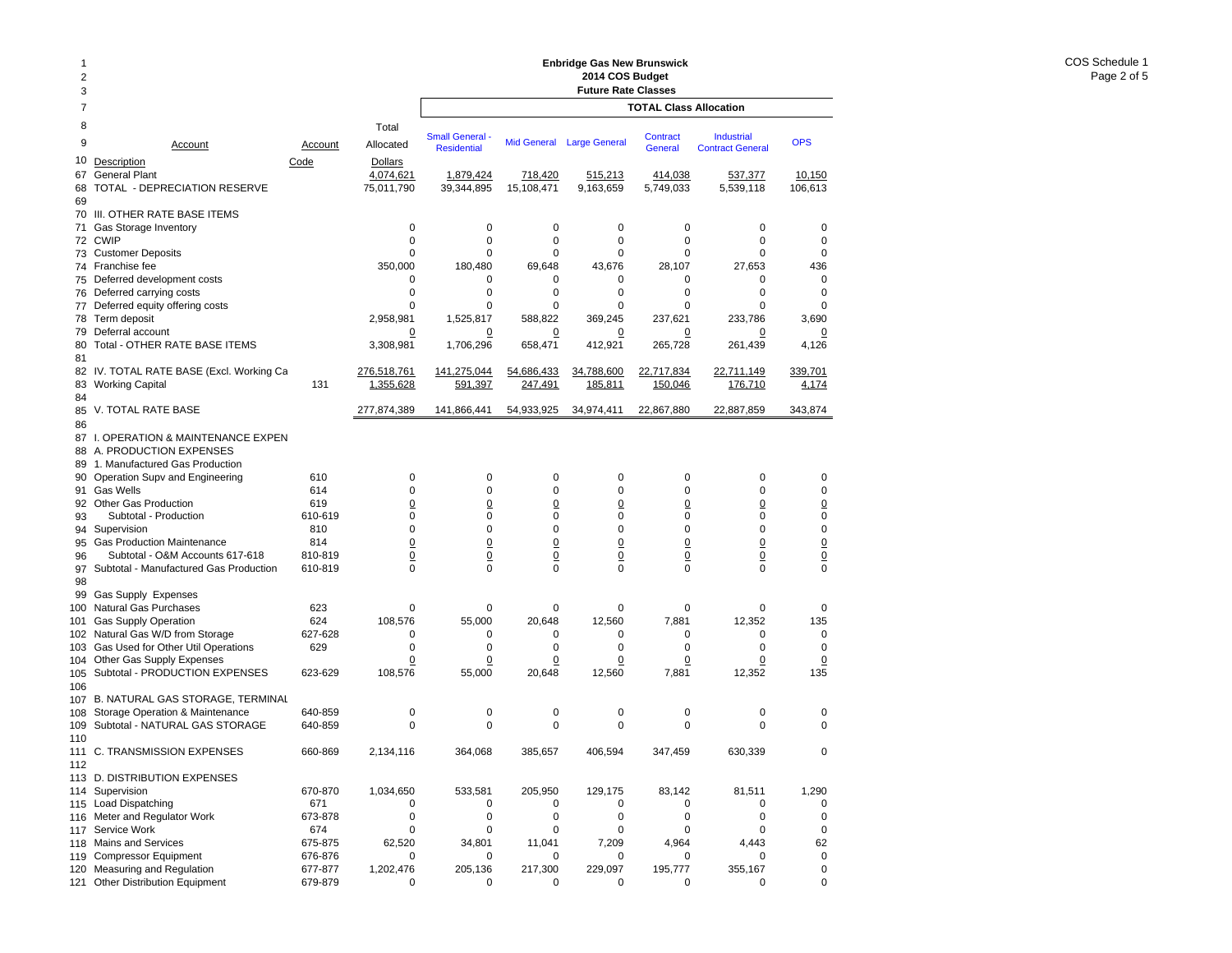#### 12378 Total9 Account Account Allocated10Description Code Dollars 122Structures and Improvements 672 123 General Maintenance 884-889 3,170,721 124 Subtotal - DISTRIBUTION EXPENSES 670-889 5,470,367 125 Total - OPERATION & MAINTENANCE E>  $7,604,483$ 126 127 II. SALES & MARKETING 128 Supervision 700 533,900 129 Advertising - Natural Gas Promotion 701 953,178 130 Demonstration and Selling Exp  $702$  319,863 131 Revenue from Merchandising 703 0 132 Expense of Merchandising 704 0 133 Advertising - Other 705 52,100 134 Other Sales Promotion 709 0 135 Total - CUSTOMER ACCOUNTS EXPENS 1,859,041 136137 III. CUSTOMER SERVICE & INFORMATIO 138 Operatin Supervision 171,428 139 Customers' Contracts and Orders 711 0 140 Meter Reading 712 5,391 141 Customers' Billing and Accounting 713 974,309 142 Credit and Collection 714 0 143 Uncollectable Accounts 718 277,776 144 Other Customer Accounting 719 0 145 Total - CUSTOMER SERVICE & INFORM. 1,428,904 146 147Total - CUSTOMER ACCOUNTS, SERVIC 3.287,945 148149 IV. ADMINISTRATIVE & GENERAL EXPE 150151 Administrative & General 13,432 152 Special Services 722 2,334,200 153 Insurance 723 449,327 154 Injuries & Damages 724 0 155 Employee Pensions and Benefits  $155$  725 3,080,495 156 Other Admin & Gen Expenses 728 3,751,117 157Admin & Gen Expenses Transferred 729 (5.678.343) 158 Subtotal - O&M Accounts 721-729 3,950,228 159160 TOTAL - OPERATING EXPENSES (Excl D 14,842,656 161 162 VI. DEPRECIATION EXPENSE 163 Intangible Plant 403 0 164 Production Plant 403 0 165 Local Storage Plant 165 2003 165 2004 165 2004 165 2004 165 2004 165 2005 166 2004 167 2005 168 2007 168 20 166 Transmission Plant 403 0 167 Mains-PL 404 2,093,706 168 Mains-ST 404 1,015,964 169 Development O&M 404 2,800,738 170 Services 404 2,233,257 171 Meters 404 1,025,544 172 Distr Other 404 509,523 173 General Plant **173 General Plant** 173 General Plant 174 Amort Ltd-Term Elect/Gas Plant 404 75,000 175 Adjustment 2018 2019 12:00:00 00:00 00:00 00:00 00:00 00:00 00:00 00:00 00:00 00:00 00:00 00:00 00:00 00:0 **TOTAL Class AllocationEnbridge Gas New Brunswick 2014 COS Budget Future Rate Classes Industrial** Contract GeneralSmall General - Mid General Large General Contract - Industrial - OPS<br>Residential - Mid General Large General - General - Contract General 0 0 0 0 001,462,499 559,048 400,920 322,189 418,167 7,898 2,236,016 993,340 766,401 606,072 859,288 9,251 2,600,084 1,378,997 1,172,994 953,531 1,489,627 9,251 274,905 106,252 66,739 43,006 42,333 664 490,792 189,692 119,151 76,780 75,578 1,186 164,698 63,656 39,984 25,765 25,362 398 0 0 0 0 000 0 0 0 0065 26,826 10,368 6,513 4,197 4,131 65 0 $\overline{0}$  0 0 0 0 957,221 369,968 232,387 149,748 147,404 2,313 142,878 21,203 5,696 1,302 140 210 0 0 0 0 004,303 639 258 118 42 32 747,253 110,893 29,792 68,073 7,319 10,979 0 0 0 0 001.147 70,906 76,710 52,866 36,740 39,407 1,147 0 0 0 0 00965,340 209,444 88,611 106,232 46,908 12,368 1,922,561 579,413 320,998 255,980 194,312 14,681 6,196 2,368 1,698 1,365 1,771 33 1,076,653 411,556 295,146 237,187 307,843 5,814 231,359 89,421 56,168 36,194 35,627 559 0 0 0 0 001,420,882 543,140 389,511 313,021 406,268 7,673 1,730,207 661,381 474,307 381,165 494,712 9,344 (2,571,308) (1,017,517) (733,375) (583,052) (773,090) (0) 1,893,988 690,349 483,455 385,879 473,132 23,424 6,416,633 2,648,759 1,977,448 1,595,390 2,157,070 47,356 0 0 0 0 000 0 0 0 000 0 0 0 000 0 0 0 001,798 1,375,330 342,333 218,264 155,981 0 1,798 173,318 183,595 193,562 165,411 300,078 0 1,442,101 557,375 350,103 225,603 222,071 3,484 1,526,901 431,429 174,006 60,230 36,420 4,272 369,107 391,330 172,409 50,488 38,335 3,875 262,354 101,400 63,692 41,043 40,400 634 362,947 138,739 99,496 79,957 103,776 1,960 38,618 14,926 9,375 6,041 5,947 93  $\overline{0}$  $\overline{0}$  0 0 0 0 5,550,675 2,161,128 1,280,908 784,754 747,028 16,116

176 Total - DEPRECIATION EXPENSE 403-404 10,540,608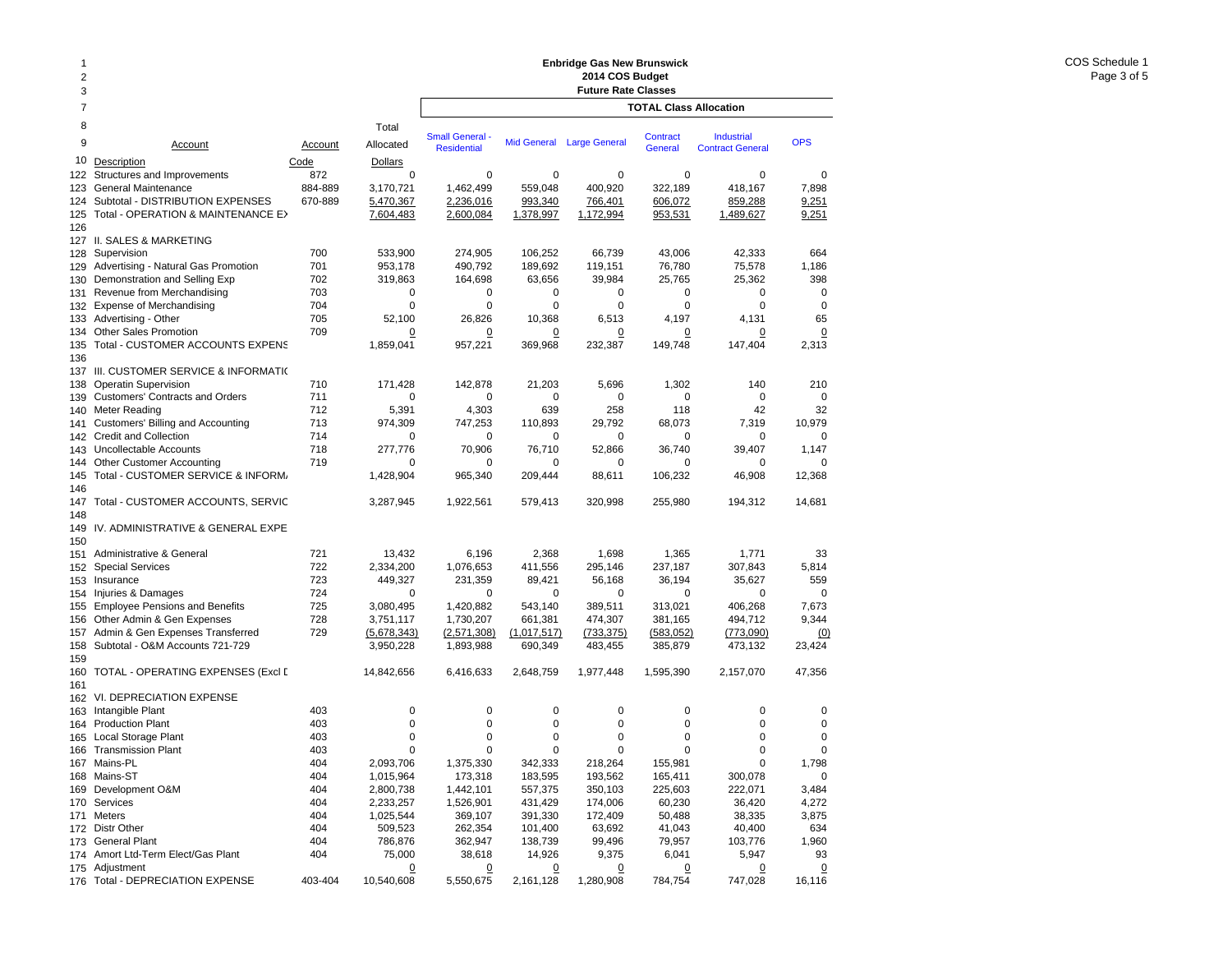| $\overline{1}$<br>$\overline{\mathbf{c}}$<br>3 |                                                            |                 |                                      | <b>Enbridge Gas New Brunswick</b><br>2014 COS Budget<br><b>Future Rate Classes</b> |                            |                      |                               |                                              |                    |  |
|------------------------------------------------|------------------------------------------------------------|-----------------|--------------------------------------|------------------------------------------------------------------------------------|----------------------------|----------------------|-------------------------------|----------------------------------------------|--------------------|--|
| $\overline{7}$                                 |                                                            |                 |                                      |                                                                                    |                            |                      | <b>TOTAL Class Allocation</b> |                                              |                    |  |
| 8<br>9<br>10                                   | Account<br>Description                                     | Account<br>Code | Total<br>Allocated<br><b>Dollars</b> | <b>Small General</b> -<br><b>Residential</b>                                       | <b>Mid General</b>         | <b>Large General</b> | Contract<br>General           | <b>Industrial</b><br><b>Contract General</b> | <b>OPS</b>         |  |
| 177                                            |                                                            |                 |                                      |                                                                                    |                            |                      |                               |                                              |                    |  |
| 178                                            | VII. TAXES OTHER THAN INCOME TAXE                          |                 |                                      |                                                                                    |                            |                      |                               |                                              |                    |  |
| 179                                            | A. General Taxes                                           |                 |                                      |                                                                                    |                            |                      |                               |                                              |                    |  |
| 180                                            | Property Tax- Plant                                        |                 | 1,249,733                            | 748,265                                                                            | 206,910                    | 143,174              | 106,302                       | 44,138                                       | 945                |  |
| 181                                            | <b>Distribution Tax</b><br>Payroll related                 |                 | 0<br>$\Omega$                        | $\mathbf 0$<br>$\Omega$                                                            | $\mathbf 0$<br>$\mathbf 0$ | 0<br>$\Omega$        | 0<br>$\Omega$                 | 0<br>$\Omega$                                | 0<br>$\Omega$      |  |
| 182<br>183                                     | Other taxes                                                |                 | $\mathbf 0$                          | $\mathbf 0$                                                                        | $\mathbf 0$                | 0                    | $\Omega$                      | $\Omega$                                     | 0                  |  |
| 184                                            | Property Tax- Gas                                          |                 | 0                                    | 0                                                                                  | $\mathbf 0$                | 0                    | 0                             | 0                                            | $\overline{0}$     |  |
| 185<br>186                                     | <b>Total Taxes Other Than Income Taxes</b>                 | 408             | 1,249,733                            | 748,265                                                                            | 206,910                    | 143,174              | 106,302                       | 44,138                                       | 945                |  |
| 187                                            | B. Franchise and Revenue Taxes                             |                 |                                      |                                                                                    |                            |                      |                               |                                              |                    |  |
| 188                                            | <b>Gross Receipts Tax</b>                                  |                 | $\mathbf 0$                          | $\mathbf 0$                                                                        | $\mathbf 0$                | $\mathbf 0$          | $\mathbf 0$                   | $\mathbf 0$                                  | 0                  |  |
| 189                                            | <b>GRT- Uncoll Rider</b>                                   |                 | $\overline{0}$                       | $\overline{0}$                                                                     | $\underline{0}$            | $\overline{0}$       | $\pmb{0}$                     | 0                                            | $\underline{0}$    |  |
| 190<br>191                                     | Subtotal-Franchise and Gross Receipts Ta                   |                 | $\Omega$                             | $\Omega$                                                                           | $\mathbf 0$                | $\Omega$             | $\Omega$                      | $\Omega$                                     | 0                  |  |
| 192                                            | C. Income Tax Expense                                      |                 |                                      |                                                                                    |                            |                      |                               |                                              |                    |  |
| 193                                            | State Income Tax expense                                   |                 | $\mathbf 0$                          | $\mathbf 0$                                                                        | $\mathbf 0$                | 0                    | $\Omega$                      | 0                                            | 0                  |  |
| 194                                            | Federal Income Tax expense                                 |                 | 0                                    | $\overline{0}$                                                                     | $\underline{0}$            | $\overline{0}$       | $\pmb{0}$                     | $\pmb{0}$                                    | $\underline{0}$    |  |
| 195<br>196                                     | Subtotal- Income tax expense<br><b>Total- TAX EXPENSE</b>  |                 | 0<br>1,249,733                       | 0<br>748,265                                                                       | $\pmb{0}$<br>206,910       | 0<br>143,174         | $\mathbf 0$<br>106,302        | 0<br>44,138                                  | $\mathbf 0$<br>945 |  |
| 197<br>198<br>199                              | <b>TOTAL EXPENSES</b>                                      |                 | 26,741,573                           | 12,770,572                                                                         | 5,037,444                  | 3,414,091            | 2,494,328                     | 2,960,588                                    | 64,551             |  |
| 200                                            | V. REVENUES at Present Rates                               |                 |                                      |                                                                                    |                            |                      |                               |                                              |                    |  |
| 201                                            | <b>Retail Revenue</b>                                      | 520             | 48,615,323                           | 12,409,690                                                                         | 13,425,590                 | 9,252,281            | 6,430,180                     | 6,896,917                                    | 200,665            |  |
| 202                                            | <b>Commercial Sales</b>                                    | 521             | $\mathbf 0$                          | $\mathbf 0$                                                                        | $\mathbf 0$                | $\mathbf 0$          | $\mathbf 0$                   | 0                                            | 0                  |  |
| 203                                            | <b>Industrial Sales</b>                                    | 522             | $\mathbf 0$                          | $\mathbf 0$                                                                        | $\mathbf 0$                | 0                    | $\mathbf 0$                   | 0                                            | 0                  |  |
| 204                                            | <b>Other Sales</b>                                         | 529             | 174,319                              | 44,497                                                                             | 48,140                     | 33,176               | 23,057                        | 24,730                                       | 720                |  |
| 205                                            | <b>Late Payment Penalties</b>                              | 560             | $\mathbf 0$                          | 0                                                                                  | 0                          | $\mathbf 0$          | $\mathbf 0$                   | 0                                            | $\mathbf 0$        |  |
| 206<br>207                                     | Revenue from Service Work<br><b>Transportation Revenue</b> | 561<br>570      | 136,588<br>$\mathbf 0$               | 34,866<br>$\mathbf 0$                                                              | 37,720<br>0                | 25,995<br>0          | 18,066<br>0                   | 19,377<br>0                                  | 564<br>0           |  |
| 208                                            | Miscellaneous Operating Revenue                            | 579             | 0                                    | $\mathbf 0$                                                                        | $\mathbf 0$                | 0                    | $\mathbf 0$                   | $\mathbf 0$                                  | 0                  |  |
| 209                                            | Other Revenue                                              |                 | 3,801                                | 970                                                                                | 1,050                      | 723                  | 503                           | 539                                          | 16                 |  |
| 210                                            | Rent from Gas Ppty / Other Rev                             |                 | 5,918                                | 3,047                                                                              | 1,178                      | 740                  | 477                           | 469                                          | Z                  |  |
| 211<br>212                                     | Subtotal Gas Revenues, net                                 |                 | 48,935,949                           | 12,493,070                                                                         | 13,513,677                 | 9,312,915            | 6,472,282                     | 6,942,033                                    | 201,971            |  |
| 213                                            | Non-Operating Income                                       |                 | $\mathbf 0$                          | $\mathbf 0$                                                                        | $\mathbf 0$                | $\mathbf 0$          | $\mathbf 0$                   | $\mathbf 0$                                  | 0                  |  |
| 214                                            | Non-Operating Income                                       |                 | $\underline{0}$                      | $\overline{0}$                                                                     | $\underline{0}$            | $\underline{0}$      | $\overline{0}$                | $\overline{0}$                               | $\underline{0}$    |  |
| 215<br>216                                     | Total Non-Oper Income                                      |                 | $\Omega$                             | $\Omega$                                                                           | $\Omega$                   | $\Omega$             | $\Omega$                      | $\Omega$                                     | $\Omega$           |  |
| 217<br>218                                     | <b>Total Revenue</b>                                       |                 | 48,935,949                           | 12,493,070                                                                         | 13,513,677                 | 9,312,915            | 6,472,282                     | 6,942,033                                    | 201,971            |  |
| 219<br>220                                     | <b>Total Expenses</b>                                      |                 | 26,741,573                           | 12,770,572                                                                         | 5,037,444                  | 3,414,091            | 2,494,328                     | 2,960,588                                    | 64,551             |  |
| 221                                            | <b>NET INCOME at Present Rates</b>                         |                 | 22.194.376                           | (277.502)                                                                          | 8.476.234                  | 5.898.824            | 3,977,955                     | 3.981.445                                    | 137.420            |  |
| 222                                            |                                                            |                 | 8.0%                                 | $-0.2%$                                                                            | 15.4%                      | 16.9%                | 17.4%                         | 17.4%                                        | 40.0%              |  |
| 223                                            | <b>Tariff Revenue Requirements</b>                         |                 | 48,932,148                           | 12,492,100                                                                         | 13,512,628                 | 9,312,191            | 6,471,779                     | 6,941,494                                    | 201,956            |  |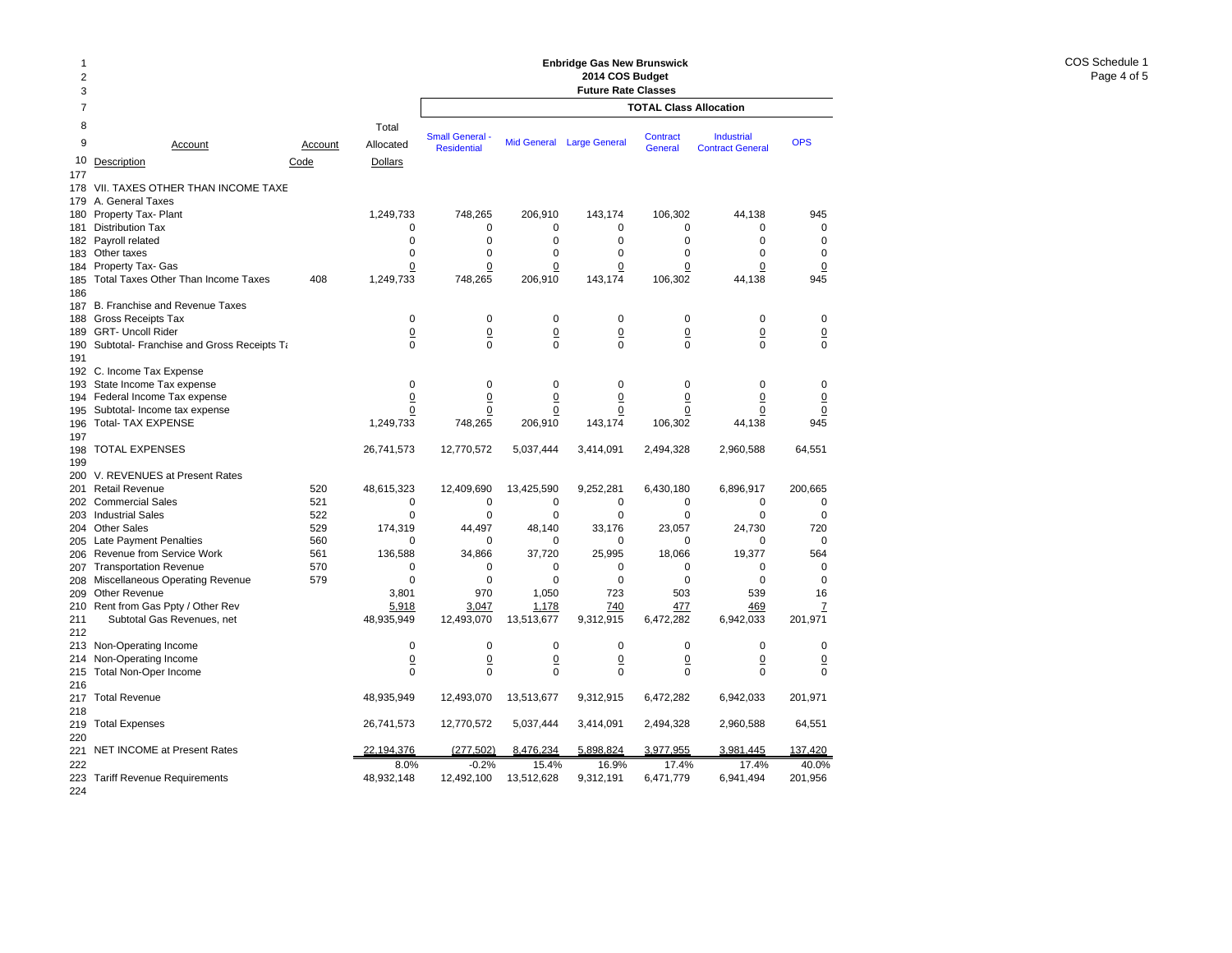### **Enbridge Gas New Brunswick 2014 COS Budget**

| 1              |                                                             |             |                         |                        |                      | Enbridge Gas New Brunswick |                               |                         |                 |
|----------------|-------------------------------------------------------------|-------------|-------------------------|------------------------|----------------------|----------------------------|-------------------------------|-------------------------|-----------------|
| $\overline{2}$ |                                                             |             |                         |                        |                      | 2014 COS Budget            |                               |                         |                 |
| 3              |                                                             |             |                         |                        |                      | <b>Future Rate Classes</b> |                               |                         |                 |
| $\overline{7}$ |                                                             |             |                         |                        |                      |                            | <b>TOTAL Class Allocation</b> |                         |                 |
| 8              |                                                             |             | Total                   | <b>Small General -</b> |                      |                            | Contract                      | Industrial              |                 |
| 9              | Account                                                     | Account     | Allocated               | <b>Residential</b>     |                      | Mid General Large General  | General                       | <b>Contract General</b> | <b>OPS</b>      |
| 10             | Description                                                 | Code        | Dollars                 |                        |                      |                            |                               |                         |                 |
| 225            | <b>SUMMARY</b>                                              |             |                         |                        |                      |                            |                               |                         |                 |
| 226            | Revenues                                                    |             |                         |                        |                      |                            |                               |                         |                 |
| 227            | Gas revenues                                                |             | 48,935,949              | 12,493,070             | 13,513,677           | 9,312,915                  | 6,472,282                     | 6,942,033               | 201,971         |
| 228            | Non-operating income                                        |             | $\overline{0}$          | $\Omega$               | $\overline{0}$       | $\overline{0}$             | $\overline{0}$                | $\overline{0}$          | $\overline{0}$  |
| 229<br>230     | <b>Total revenues</b>                                       |             | 48,935,949              | 12,493,070             | 13,513,677           | 9,312,915                  | 6,472,282                     | 6,942,033               | 201,971         |
| 231            | <b>Operating Expenses</b>                                   |             |                         |                        |                      |                            |                               |                         |                 |
| 232            | <b>Production Expenses</b>                                  |             | 108,576                 | 55,000                 | 20,648               | 12,560                     | 7,881                         | 12,352                  | 135             |
| 233            | Natural Gas Storage, Terminaling & Proc.                    |             | $\mathbf 0$             | 0                      | 0                    | 0                          | 0                             | 0                       | 0               |
| 234            | <b>Transmission Expenses</b>                                |             | 2,134,116               | 364,068                | 385,657              | 406,594                    | 347,459                       | 630,339                 | 0               |
| 235            | <b>Distribution Expenses</b>                                |             | 5,470,367               | 2,236,016              | 993,340              | 766,401                    | 606,072                       | 859,288                 | 9,251           |
| 236            | <b>Total Operating Expenses</b>                             |             | 7,713,059               | 2,655,084              | 1,399,644            | 1,185,555                  | 961,412                       | 1,501,978               | 9,386           |
| 237            |                                                             |             |                         |                        |                      |                            |                               |                         |                 |
| 238            | Customer Accounts, Services, & Sales Exp                    |             | 3,287,945               | 1,922,561              | 579,413              | 320,998                    | 255,980                       | 194,312                 | 14,681          |
| 239            | <b>Administrative &amp; General Expenses</b>                |             | 3,950,228               | 1,893,988              | 690,349              | 483,455                    | 385,879                       | 473,132                 | 23,424          |
| 240            | <b>Depreciation Expense</b><br>Taxes other than Income, GRT |             | 10,540,608              | 5,550,675              | 2,161,128<br>206,910 | 1,280,908                  | 784,754<br>106,302            | 747,028                 | 16,116          |
| 241<br>242     | <b>Total Other Expenses</b>                                 |             | 1,249,733<br>19,028,514 | 748,265<br>10,115,488  | 3,637,799            | 143,174<br>2,228,536       | 1,532,916                     | 44,138<br>1,458,609     | 945<br>55,165   |
| 243            |                                                             |             |                         |                        |                      |                            |                               |                         |                 |
| 244            | Income tax expense                                          |             | $\pmb{0}$               | $\mathbf 0$            | $\mathbf 0$          | $\mathbf 0$                | $\mathbf 0$                   | $\mathbf 0$             | 0               |
| 245            | Gross receipts tax expense                                  |             | $\pmb{0}$               | 0                      | 0                    | 0                          | 0                             | 0                       | $\Omega$        |
| 246            | Total expenses                                              |             | 26,741,573              | 12,770,572             | 5,037,444            | 3,414,091                  | 2,494,328                     | 2,960,588               | 64,551          |
| 247            |                                                             |             |                         |                        |                      |                            |                               |                         |                 |
| 248            | NET INCOME at Present Rates                                 |             | 22,194,376              | (277, 502)             | 8,476,234            | 5,898,824                  | 3,977,955                     | 3,981,445               | 137,420         |
| 249            |                                                             |             |                         |                        |                      |                            |                               |                         |                 |
| 250            | <b>Total Rate Base</b><br>Effective tax rate                |             | 277,874,389<br>0.0%     | 141,866,441<br>0.0%    | 54,933,925<br>0.0%   | 34,974,411<br>0.0%         | 22,867,880<br>0.0%            | 22,887,859<br>0.0%      | 343,874<br>0.0% |
| 251<br>252     | <b>Effective GRT Rate</b>                                   |             | 0.00%                   | 0.00%                  | 0.00%                | 0.00%                      | 0.00%                         | 0.00%                   | 0.00%           |
| 253            |                                                             |             |                         |                        |                      |                            |                               |                         |                 |
| 254            | <b>REVENUE REQUIREMENTS</b>                                 |             |                         |                        |                      |                            |                               |                         |                 |
| 255            |                                                             |             |                         |                        |                      |                            |                               |                         |                 |
| 256            | <b>Target ROR</b>                                           |             | 7.94%                   | 7.94%                  | 7.94%                | 7.94%                      | 7.94%                         | 7.94%                   | 7.94%           |
| 257            | Using Target for System                                     |             |                         |                        |                      |                            |                               |                         |                 |
| 258            | Rate Base                                                   |             | 277,874,389             | 141,866,441            | 54,933,925           | 34,974,411                 | 22,867,880                    | 22,887,859              | 343,874         |
| 259            |                                                             |             |                         |                        |                      |                            |                               |                         |                 |
| 260            | Operating expenses                                          |             | 14,951,232              | 6,471,633              | 2.669.406            | 1,990,009                  | 1,603,271                     | 2,169,422               | 47,491          |
| 261            | Depreciation expense                                        |             | 10,540,608              | 5,550,675              | 2,161,128            | 1,280,908                  | 784,754                       | 747,028                 | 16,116          |
| 262            | Additional Bad Debt expense                                 |             | 0                       | 0                      | 0                    | 0                          | 0                             | 0                       | 0               |
| 263            | Taxes other than Income, GRT                                |             | 1,249,733               | 748,265                | 206,910              | 143,174                    | 106,302                       | 44,138                  | 945             |
| 264            | Operating expenses to recover                               |             | 26,741,573              | 12,770,572             | 5,037,444            | 3,414,091                  | 2,494,328                     | 2,960,588               | 64,551          |
| 265            |                                                             |             |                         |                        |                      |                            |                               |                         |                 |
| 266            | Target Return on Rate Base- After taxes                     |             | 22,055,495              | 11,260,248             | 4,360,225            | 2,775,995                  | 1,815,073                     | 1,816,659               | 27,294          |
| 267            |                                                             |             |                         |                        |                      |                            |                               |                         |                 |
| 268            | Income taxes to recover                                     | $\mathbf 0$ | 0                       | <u>0</u>               | 0                    | 0                          | 0                             |                         | 0               |
| 269            | Subtotal- Rev Reg before GRT<br>270 GRT needed              | $\mathbf 0$ | 48,797,068<br>0         | 24,030,821<br>0        | 9,397,669<br>0       | 6,190,086<br>0             | 4,309,401<br>0                | 4,777,247<br>0          | 91,845<br>0     |
| 271            | TOTAL REVENUE REQUIREMENT                                   |             | 48,797,068              | 24,030,821             | 9,397,669            | 6,190,086                  | 4,309,401                     | 4,777,247               | 91,845          |
|                |                                                             |             |                         |                        |                      |                            |                               |                         |                 |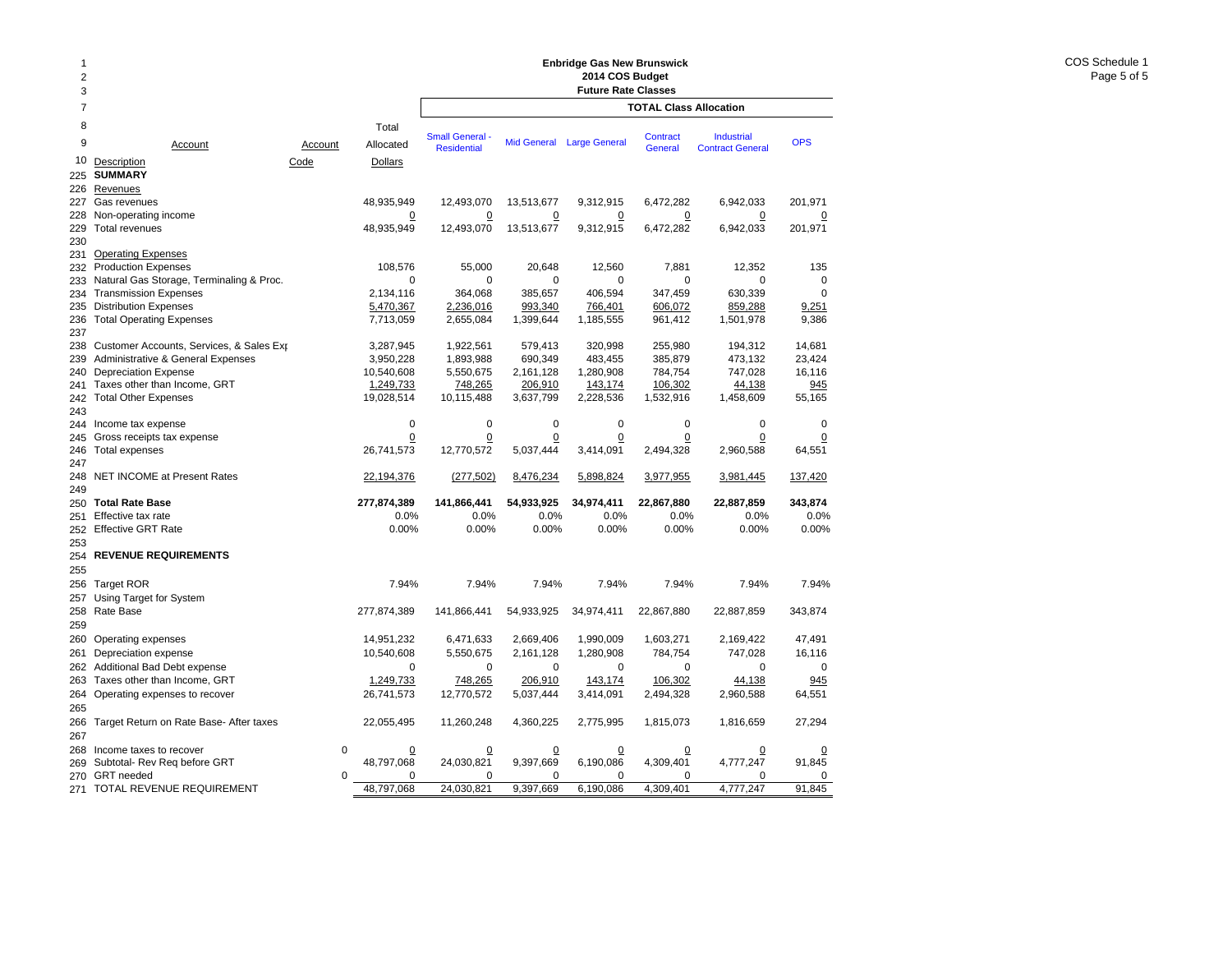|                |                                                      |         |                                |                            |                                | <b>Enbridge Gas New Brunswick</b> |                                   |                            |                               |
|----------------|------------------------------------------------------|---------|--------------------------------|----------------------------|--------------------------------|-----------------------------------|-----------------------------------|----------------------------|-------------------------------|
| 2              |                                                      |         |                                |                            |                                | 2014 COS Budget                   |                                   |                            |                               |
| 3              |                                                      |         |                                |                            |                                | <b>Future Rate Classes</b>        |                                   |                            |                               |
| $\overline{7}$ |                                                      |         |                                |                            |                                | <b>FUNCTIONALIZATION</b>          |                                   |                            |                               |
| 8              | Account                                              | Account | Account                        | Allocation                 |                                |                                   |                                   |                            |                               |
| 9              | Description                                          | Code    | <b>Balance</b>                 | <b>Factor</b>              | <b>SUPPLY</b>                  |                                   | STORAGE TRANSMISSION DISTRIBUTION |                            | <b>ONSITE</b>                 |
| 10             |                                                      |         |                                |                            |                                |                                   |                                   |                            |                               |
| 11             |                                                      |         |                                |                            |                                |                                   |                                   |                            |                               |
|                | 12 I. GAS PLANT IN SERVICE                           |         |                                |                            |                                |                                   |                                   |                            |                               |
|                | 13 Franchises & Consents                             | 401     | $\mathbf 0$                    | <b>DIST</b>                | 0                              | 0                                 | 0                                 | $\mathbf 0$                | 0                             |
|                | 14 Other Intangible Plant                            | 402     | $\mathbf 0$                    | <b>DIST</b>                | $\mathbf 0$                    | $\mathbf 0$                       | $\mathbf 0$                       | $\Omega$                   | 0                             |
|                | 15 Subtotal - INTANGIBLE ASSETS                      | 401-402 | $\Omega$                       |                            | $\Omega$                       | $\Omega$                          | $\Omega$                          | $\Omega$                   | $\Omega$                      |
| 16             |                                                      |         |                                |                            |                                |                                   |                                   |                            |                               |
|                | 17 B. PRODUCTION PLANT                               |         |                                |                            |                                |                                   |                                   |                            |                               |
|                | 18 Production Plant                                  | 403-419 | $\overline{0}$                 | <b>None</b>                | $\overline{0}$                 | $\overline{0}$                    | $\overline{0}$                    | $\overline{0}$             | $\overline{0}$                |
| 19             | Subtotal - PRODUCTION PLANT                          | 403-419 | $\mathbf 0$                    |                            | $\mathbf 0$                    | 0                                 | $\mathbf 0$                       | $\Omega$                   | $\mathbf 0$                   |
| 20             |                                                      |         |                                |                            |                                |                                   |                                   |                            |                               |
|                | 21 C. STORAGE PLANT                                  |         |                                |                            |                                |                                   |                                   |                            |                               |
|                | 22 Storage Plant                                     | 440-459 | $\underline{0}$<br>$\mathbf 0$ | <b>None</b>                | $\underline{0}$<br>$\mathbf 0$ | 0<br>$\mathbf 0$                  | $\underline{0}$<br>$\mathbf 0$    | $\overline{0}$<br>$\Omega$ | $\overline{0}$<br>$\mathbf 0$ |
| 24             | 23 Subtotal - STORAGE PLANT                          | 440-459 |                                |                            |                                |                                   |                                   |                            |                               |
|                | 25 D. TRANSMISSION PLANT                             | 460-469 | $\mathbf 0$                    | <b>TRANS</b>               | 0                              | $\mathbf 0$                       | $\mathbf 0$                       | $\mathbf 0$                | $\mathbf 0$                   |
| 26             |                                                      |         |                                |                            |                                |                                   |                                   |                            |                               |
|                | 27 E. DISTRIBUTION PLANT                             |         |                                |                            |                                |                                   |                                   |                            |                               |
|                | 28 Land and Land Rights                              | 470     | 531,176                        | <b>DIST</b>                | 0                              | $\mathbf 0$                       | 0                                 | 531,176                    | $\mathbf 0$                   |
|                | 29 Structures and Improvements                       | 472     | 0                              | <b>DIST</b>                | 0                              | 0                                 | $\mathbf 0$                       | $\mathbf 0$                | 0                             |
|                | 30 Services                                          | 473     | 59,161,845                     | <b>DIST</b>                | $\mathbf 0$                    | $\mathbf 0$                       | $\mathbf 0$                       | 59,161,845                 | 0                             |
|                |                                                      | 474     | $\mathbf 0$                    | <b>DIST</b>                | 0                              | $\mathbf 0$                       | $\mathbf 0$                       | $\mathbf 0$                | 0                             |
|                | 31 Regulators and Meter Installations<br>32 Mains-PL | 475     |                                | <b>DIST</b>                | $\Omega$                       | $\Omega$                          | 0                                 |                            | 0                             |
|                | 33 Mains-ST                                          | 475     | 88,149,573                     |                            | $\mathbf 0$                    | $\Omega$                          |                                   | 88,149,573                 |                               |
|                |                                                      | 476     | 42,368,058<br>$\Omega$         | <b>DIST</b><br><b>DIST</b> | $\Omega$                       | $\Omega$                          | 0<br>$\Omega$                     | 42,368,058<br>$\Omega$     | 0<br>$\Omega$                 |
|                | 34 Compressor Equipment                              |         |                                |                            |                                |                                   |                                   |                            |                               |
|                | 35 Meas. & Reg. Stat. Equip. - General               | 477     | 11,440,792                     | <b>DIST</b>                | $\mathbf 0$                    | $\Omega$                          | 0                                 | 11,440,792                 | 0                             |
|                | 36 Meters                                            | 478     | 24,476,850                     | <b>DIST</b>                | $\Omega$                       | $\Omega$                          | $\Omega$                          | 24,476,850                 | 0                             |
|                | 37 Other Distribution Equipment                      | 479     | $\Omega$                       | <b>DIST</b>                | $\mathbf 0$                    | $\mathbf 0$                       | 0                                 | $\Omega$                   | 0                             |
|                | 38 Development O&M                                   | 479.1   | 114,901,733                    | <b>PLANT</b>               | $\underline{0}$                | $\underline{0}$                   | $\Omega$                          | 114,901,733                | $\Omega$                      |
|                | 39 Subtotal - DISTRIBUTION PLANT                     | 470-479 | 341,030,027                    |                            | 0                              | $\mathbf 0$                       | $\mathbf 0$                       | 341,030,027                | 0                             |
| 40             |                                                      |         |                                |                            |                                |                                   |                                   |                            |                               |
|                | 41 F. GENERAL PLANT                                  |         |                                |                            |                                |                                   |                                   |                            |                               |
|                | 42 Land and Land Rights                              | 480     | 0                              | <b>LABOR</b>               | 0                              | 0                                 | 0                                 | 0                          | $\mathbf 0$                   |
|                | 43 Structures and Improvements                       | 482     | 301,874                        | <b>LABOR</b>               | 0                              | 0                                 | $\mathbf 0$                       | 178,380                    | 123,494                       |
|                | 44 Office Furniture and Equipment                    | 483     | 488,354                        | <b>LABOR</b>               | 0                              | $\Omega$                          | 0                                 | 288,573                    | 199,781                       |
|                | 45 Transportation Equipment                          | 484     | 1,616,777                      | <b>LABOR</b>               | $\mathbf 0$                    | $\Omega$                          | $\mathbf 0$                       | 955,368                    | 661,409                       |
|                | 46 Heavy Work Equipment                              | 485     | 0                              | <b>LABOR</b>               | $\Omega$                       | $\Omega$                          | $\overline{0}$                    | $\Omega$                   | $\Omega$                      |
|                | 47 Tools & Work Equipment                            | 486     | 1,000,013                      | <b>LABOR</b>               | $\Omega$                       | $\Omega$                          | $\overline{0}$                    | 590,917                    | 409,096                       |
|                | 48 Equipment on Customers' Premises                  | 487     | $\mathbf 0$                    | <b>LABOR</b>               | $\mathbf 0$                    | $\Omega$                          | $\mathbf 0$                       | $\mathbf 0$                | 0                             |
|                | 49 Communication Structures & Equip                  | 488     | $\mathbf 0$                    | <b>LABOR</b>               | $\mathbf 0$                    | $\mathbf 0$                       | $\mathbf 0$                       | $\mathbf 0$                | $\mathbf 0$                   |
|                | 50 Computer Hardware & Software                      | 490     | 3,784,525                      | <b>LABOR</b>               | $\mathbf 0$                    | $\mathbf 0$                       | $\mathbf 0$                       | 2,236,310                  | 1,548,215                     |
|                | 51 Other General Equipment                           | 489     | 0                              | <b>LABOR</b>               | $\underline{0}$                | $\underline{0}$                   | $\overline{0}$                    | 0                          | $\overline{0}$                |
|                | 52 Subtotal - GENERAL PLANT                          | 480-490 | 7,191,543                      |                            | 0                              | $\mathbf 0$                       | $\mathbf 0$                       | 4,249,548                  | 2,941,995                     |
| 53             |                                                      |         |                                |                            |                                |                                   |                                   |                            |                               |
|                | 54 TOTAL UTILITY PLANT                               |         | 348,221,570                    |                            | $\mathbf 0$                    | $\mathbf 0$                       | 0                                 | 345,279,575                | 2,941,995                     |

55

COS Schedule 2 Page 1 of 6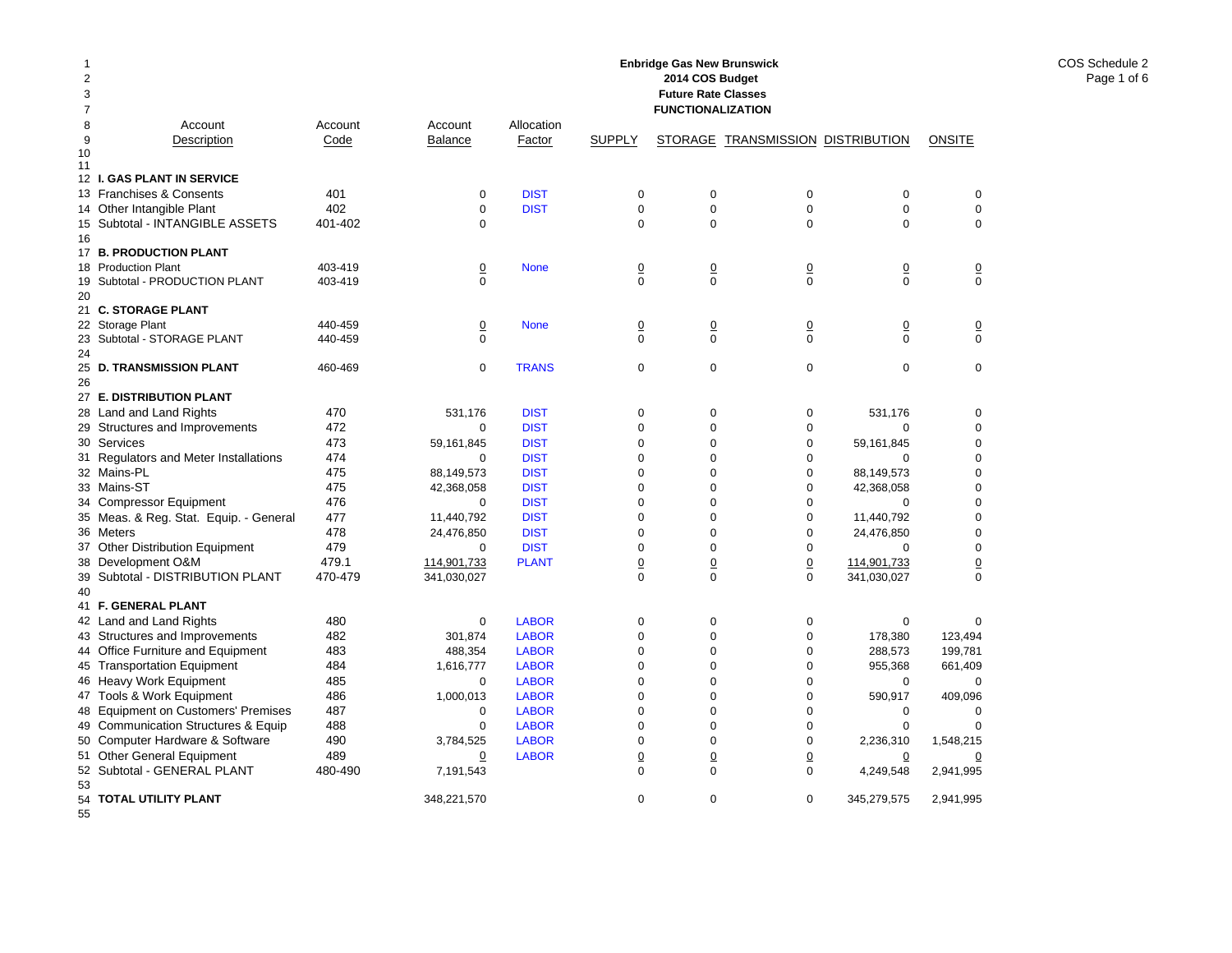| -1<br>$\overline{2}$<br>3<br>7 |                                                                        |         |                |                    |                | <b>Enbridge Gas New Brunswick</b><br>2014 COS Budget<br><b>Future Rate Classes</b><br><b>FUNCTIONALIZATION</b> |                                   |                |             |
|--------------------------------|------------------------------------------------------------------------|---------|----------------|--------------------|----------------|----------------------------------------------------------------------------------------------------------------|-----------------------------------|----------------|-------------|
| 8                              | Account                                                                | Account | Account        | Allocation         |                |                                                                                                                |                                   |                |             |
| 9<br>10                        | Description                                                            | Code    | <b>Balance</b> | Factor             | <b>SUPPLY</b>  |                                                                                                                | STORAGE TRANSMISSION DISTRIBUTION |                | ONSITE      |
| 11                             |                                                                        |         |                |                    |                |                                                                                                                |                                   |                |             |
|                                | 56 II. DEPRECIATION RESERVE                                            |         |                |                    |                |                                                                                                                |                                   |                |             |
|                                | 57 Intangible Plant                                                    |         | $\mathbf 0$    | <b>DIST</b>        | $\mathbf 0$    | $\pmb{0}$                                                                                                      | 0                                 | 0              | $\mathbf 0$ |
|                                | 58 Production Plant                                                    |         | $\mathbf 0$    | <b>None</b>        | $\mathbf 0$    | $\pmb{0}$                                                                                                      | $\mathbf 0$                       | $\mathbf 0$    | 0           |
|                                | 59 Local Storage Plant                                                 |         | 0              | <b>None</b>        | $\mathbf 0$    | 0                                                                                                              | $\mathbf 0$                       | 0              | 0           |
|                                | 60 Transmission Plant                                                  |         | $\mathbf 0$    | <b>TRANS</b>       | $\mathbf 0$    | 0                                                                                                              | $\mathbf 0$                       | $\Omega$       | 0           |
|                                | 61 Mains-PL                                                            |         | 16,174,219     | <b>DIST</b>        | $\mathbf 0$    | 0                                                                                                              | $\mathbf 0$                       | 16,174,219     | 0           |
|                                | 62 Mains-ST                                                            |         | 8,548,284      | <b>DIST</b>        | $\mathbf 0$    | 0                                                                                                              | $\mathbf 0$                       | 8,548,284      | 0           |
|                                | 63 Development O&M                                                     |         | 20,556,953     | <b>PLANT</b>       | $\mathbf 0$    | 0                                                                                                              | $\mathbf 0$                       | 20,556,953     | 0           |
|                                | 64 Services                                                            |         | 14,859,249     | <b>DIST</b>        | $\mathbf 0$    | 0                                                                                                              | $\mathbf 0$                       | 14,859,249     | 0           |
|                                | 65 Meters                                                              |         | 5,971,142      | <b>DIST</b>        | $\mathbf 0$    | 0                                                                                                              | $\mathbf 0$                       | 5,971,142      | 0           |
|                                | 66 Distr Other                                                         |         | 4,827,322      | <b>DIST</b>        | $\mathbf 0$    | 0                                                                                                              | $\mathbf 0$                       | 4,827,322      | 0           |
| 67                             | <b>General Plant</b>                                                   |         | 4,074,621      | <b>LABOR</b>       | $\overline{0}$ | $\overline{0}$                                                                                                 | $\underline{0}$                   | 2,407,731      | 1,666,890   |
|                                | 68 TOTAL - DEPRECIATION RESERVE                                        |         | 75,011,790     |                    | $\mathbf 0$    | $\mathbf 0$                                                                                                    | $\mathbf 0$                       | 73,344,900     | 1,666,890   |
| 69                             |                                                                        |         |                |                    |                |                                                                                                                |                                   |                |             |
|                                | 70 III. OTHER RATE BASE ITEMS                                          |         |                |                    |                |                                                                                                                |                                   |                |             |
|                                | 71 Gas Storage Inventory                                               |         | $\mathbf 0$    | <b>STOR</b>        | $\mathbf 0$    | $\mathbf 0$                                                                                                    | 0                                 | 0              | 0           |
|                                | 72 CWIP                                                                |         | $\mathbf 0$    | <b>PLANT</b>       | $\mathbf 0$    | 0                                                                                                              | $\mathbf 0$                       | 0              | 0           |
|                                | 73 Customer Deposits                                                   |         | 0              | <b>DIST</b>        | $\mathbf 0$    | 0                                                                                                              | $\mathbf 0$                       | 0              | 0           |
|                                | 74 Franchise fee                                                       |         | 350,000        | <b>DIST</b>        | $\mathbf 0$    | 0                                                                                                              | $\mathbf 0$                       | 350,000        | 0           |
|                                | 75 Deferred development costs                                          |         | 0              | <b>STOR</b>        | $\mathbf 0$    | 0                                                                                                              | $\mathbf 0$                       | 0              | 0           |
|                                | 76 Deferred carrying costs                                             |         | $\mathbf 0$    | <b>PLANT</b>       | $\mathbf 0$    | $\mathbf 0$                                                                                                    | $\mathbf 0$                       | $\mathbf 0$    | 0           |
|                                | 77 Deferred equity offering costs                                      |         | $\mathbf 0$    | <b>PLANT</b>       | $\mathbf 0$    | 0                                                                                                              | $\mathbf 0$                       | 0              | 0           |
|                                | 78 Term deposit                                                        |         | 2,958,981      | <b>DIST</b>        | $\mathbf 0$    | 0                                                                                                              | $\mathbf 0$                       | 2,958,981      | 0           |
| 79                             | Deferral account                                                       |         | $\Omega$       | <b>PLANT</b>       | $\overline{0}$ | $\overline{0}$                                                                                                 | $\underline{0}$                   | <u>0</u>       | <u>0</u>    |
| 80                             | Total - OTHER RATE BASE ITEMS                                          |         | 3,308,981      |                    | $\mathbf 0$    | 0                                                                                                              | $\mathbf 0$                       | 3,308,981      | 0           |
| 81                             |                                                                        |         |                |                    |                |                                                                                                                |                                   |                |             |
|                                | 82 IV. TOTAL RATE BASE (Excl. Working Capital)                         |         | 276,518,761    |                    | $\mathbf 0$    | $\mathbf 0$                                                                                                    | 0                                 | 275,243,657    | 1,275,104   |
|                                | 83 Working Capital                                                     | 131     | 1,355,628      | <b>O&amp;MXGAS</b> | $\mathbf 0$    | $\mathbf 0$                                                                                                    | 0                                 | 802,004        | 553,624     |
| 84                             |                                                                        |         |                |                    |                |                                                                                                                |                                   |                |             |
|                                | 85 V. TOTAL RATE BASE                                                  |         | 277,874,389    |                    | $\mathbf 0$    | 0                                                                                                              | 0                                 | 276,045,660    | 1,828,729   |
| 86                             |                                                                        |         |                |                    |                |                                                                                                                |                                   |                |             |
|                                | 87 I. OPERATION & MAINTENANCE EXPENSE                                  |         |                |                    |                |                                                                                                                |                                   |                |             |
|                                | 88 A. PRODUCTION EXPENSES                                              |         |                |                    |                |                                                                                                                |                                   |                |             |
|                                | 89 1. Manufactured Gas Production<br>90 Operation Supv and Engineering | 610     | 0              | <b>None</b>        | 0              | $\pmb{0}$                                                                                                      | 0                                 | 0              | 0           |
|                                | 91 Gas Wells                                                           | 614     | $\mathbf 0$    | <b>None</b>        | $\mathbf 0$    | 0                                                                                                              | $\mathbf 0$                       | $\mathbf 0$    | 0           |
|                                | 92 Other Gas Production                                                | 619     | $\overline{0}$ | <b>None</b>        | $\overline{0}$ | 0                                                                                                              | $\overline{0}$                    | $\overline{0}$ | <u>0</u>    |
| 93                             | Subtotal - Production                                                  | 610-619 | 0              |                    | $\mathbf 0$    | 0                                                                                                              | 0                                 | 0              | 0           |
|                                | 94 Supervision                                                         | 810     | 0              | <b>None</b>        | $\mathbf 0$    | 0                                                                                                              | $\mathbf 0$                       | $\mathbf 0$    | 0           |
| 95                             | <b>Gas Production Maintenance</b>                                      | 814     | $\overline{0}$ | <b>None</b>        | 0              | 0                                                                                                              |                                   | 0              | 0           |
| 96                             | Subtotal - O&M Accounts 617-618                                        | 810-819 | 0              |                    | 0              | 0                                                                                                              | 0                                 | 0              | 0           |
|                                | 97 Subtotal - Manufactured Gas Production                              | 610-819 | $\mathbf 0$    |                    | 0              | $\mathbf 0$                                                                                                    | $\mathbf 0$                       | $\mathbf 0$    | 0           |
| 98                             |                                                                        |         |                |                    |                |                                                                                                                |                                   |                |             |
|                                | 99 Gas Supply Expenses                                                 |         |                |                    |                |                                                                                                                |                                   |                |             |
|                                | 100 Natural Gas Purchases                                              | 623     | 0              | <b>SUPP</b>        | 0              | $\pmb{0}$                                                                                                      | 0                                 | 0              | 0           |
|                                | 101 Gas Supply Operation                                               | 624     | 108,576        | <b>DIST</b>        | 0              | $\pmb{0}$                                                                                                      | 0                                 | 108,576        | 0           |
|                                | 102 Natural Gas W/D from Storage                                       | 627-628 | 0              | <b>SUPP</b>        | $\mathbf 0$    | 0                                                                                                              | 0                                 | 0              | 0           |
|                                | 103 Gas Used for Other Util Operations                                 | 629     | 0              | <b>SUPP</b>        | 0              | 0                                                                                                              | 0                                 | 0              | 0           |
|                                | 104 Other Gas Supply Expenses                                          |         | $\overline{0}$ | <b>SUPP</b>        | $\overline{0}$ | $\overline{0}$                                                                                                 | 0                                 | $\overline{0}$ | 0           |

COS Schedule 2 Page 2 of 6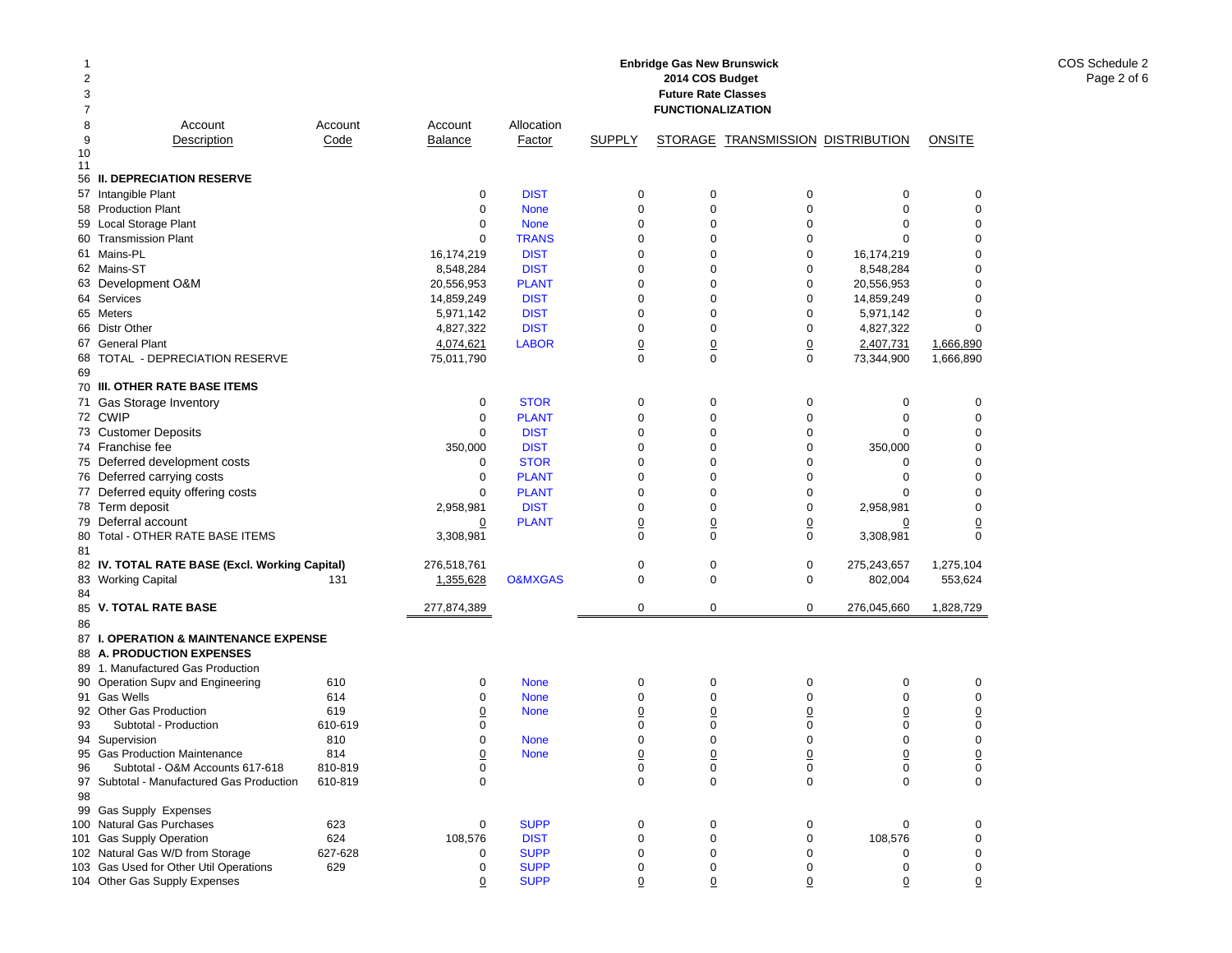| 2<br>3   |                                                                          |         |                    |                |                | <b>Enbridge Gas New Brunswick</b><br>2014 COS Budget<br><b>Future Rate Classes</b> |                                   |             |                    |
|----------|--------------------------------------------------------------------------|---------|--------------------|----------------|----------------|------------------------------------------------------------------------------------|-----------------------------------|-------------|--------------------|
| 7        |                                                                          |         |                    |                |                | <b>FUNCTIONALIZATION</b>                                                           |                                   |             |                    |
| 8        | Account                                                                  | Account | Account            | Allocation     |                |                                                                                    |                                   |             |                    |
| 9        | Description                                                              | Code    | <b>Balance</b>     | Factor         | <b>SUPPLY</b>  |                                                                                    | STORAGE TRANSMISSION DISTRIBUTION |             | <b>ONSITE</b>      |
| 10<br>11 |                                                                          |         |                    |                |                |                                                                                    |                                   |             |                    |
| 105      | Subtotal - PRODUCTION EXPENSES                                           | 623-629 | 108,576            |                | 0              | $\mathbf 0$                                                                        | 0                                 | 108,576     | 0                  |
| 106      |                                                                          |         |                    |                |                |                                                                                    |                                   |             |                    |
|          | 107 B. NATURAL GAS STORAGE, TERMINALING & PROCESSIES                     |         |                    |                |                |                                                                                    |                                   |             |                    |
| 108      | Storage Operation & Maintenance                                          | 640-859 | $\mathbf 0$        | <b>SUPP</b>    | $\mathsf 0$    | $\mathbf 0$                                                                        | 0                                 | 0           | 0                  |
| 109      | Subtotal - NATURAL GAS STORAGE                                           | 640-859 | $\mathbf 0$        |                | $\mathbf 0$    | $\mathbf 0$                                                                        | 0                                 | 0           | 0                  |
| 110      |                                                                          |         |                    |                |                |                                                                                    |                                   |             |                    |
|          | 111 C. TRANSMISSION EXPENSES                                             | 660-869 | 2,134,116          | <b>DIST</b>    | $\mathbf 0$    | $\Omega$                                                                           | 0                                 | 2,134,116   | 0                  |
| 112      |                                                                          |         |                    |                |                |                                                                                    |                                   |             |                    |
| 113      | <b>D. DISTRIBUTION EXPENSES</b>                                          |         |                    |                |                |                                                                                    |                                   |             |                    |
|          | 114 Supervision                                                          | 670-870 | 1,034,650          | <b>DIST</b>    | $\mathbf 0$    | $\mathbf 0$                                                                        | 0                                 | 1,034,650   | 0                  |
|          | 115 Load Dispatching                                                     | 671     | 0                  | <b>DIST</b>    | $\mathbf 0$    | $\mathbf 0$                                                                        | 0                                 | 0           | 0                  |
|          | 116 Meter and Regulator Work                                             | 673-878 | $\mathbf 0$        | <b>DIST</b>    | $\Omega$       | $\Omega$                                                                           | $\Omega$                          | 0           | $\Omega$           |
| 117      | Service Work                                                             | 674     | $\Omega$           | <b>DIST</b>    | $\Omega$       | $\Omega$                                                                           | $\Omega$                          | $\Omega$    | $\Omega$           |
|          | 118 Mains and Services                                                   | 675-875 | 62,520             | <b>DIST</b>    | $\mathbf 0$    | 0                                                                                  | 0                                 | 62,520      | 0                  |
| 119      | <b>Compressor Equipment</b>                                              | 676-876 | $\Omega$           | <b>DIST</b>    | $\mathbf 0$    | $\Omega$                                                                           | 0                                 | $\Omega$    | $\Omega$           |
| 120      | Measuring and Regulation                                                 | 677-877 | 1,202,476          | <b>DIST</b>    | $\mathbf 0$    | $\mathbf 0$                                                                        | 0                                 | 1,202,476   | 0                  |
| 121      | <b>Other Distribution Equipment</b>                                      | 679-879 | $\mathbf 0$        | <b>DIST</b>    | $\mathbf 0$    | $\Omega$                                                                           | 0                                 | 0           | 0                  |
|          | 122 Structures and Improvements                                          | 872     | $\mathbf 0$        | <b>DIST_PT</b> | 0              | 0                                                                                  | 0                                 | $\mathbf 0$ | 0                  |
|          | 123 General Maintenance                                                  | 884-889 | 3,170,721          | <b>LABOR</b>   | $\overline{0}$ | $\Omega$                                                                           | $\overline{0}$                    | 1,873,608   | 1,297,113          |
| 124      | Subtotal - DISTRIBUTION EXPENSES                                         | 670-889 | 5,470,367          |                | $\Omega$       | 0                                                                                  | 0                                 | 4,173,254   | 1,297,113          |
|          | 125 Total - OPERATION & MAINTENANCE EXPENSES                             |         | 7,604,483          |                | $\mathbf 0$    | $\Omega$                                                                           | 0                                 | 6,307,370   | 1,297,113          |
| 126      |                                                                          |         |                    |                |                |                                                                                    |                                   |             |                    |
|          | 127 II. SALES & MARKETING                                                | 700     |                    | <b>ONSITE</b>  | $\mathbf 0$    | $\Omega$                                                                           | 0                                 | 0           |                    |
|          | 128 Supervision                                                          | 701     | 533,900<br>953,178 | <b>ONSITE</b>  | $\mathbf 0$    | $\mathbf 0$                                                                        | 0                                 | 0           | 533,900<br>953,178 |
| 130      | 129 Advertising - Natural Gas Promotion<br>Demonstration and Selling Exp | 702     | 319,863            | <b>ONSITE</b>  | $\mathbf 0$    | $\Omega$                                                                           | 0                                 | $\Omega$    | 319,863            |
| 131      | Revenue from Merchandising                                               | 703     | 0                  | <b>ONSITE</b>  | $\mathbf 0$    | 0                                                                                  | 0                                 | 0           | 0                  |
|          | 132 Expense of Merchandising                                             | 704     | $\Omega$           | <b>ONSITE</b>  | $\Omega$       | $\Omega$                                                                           | $\Omega$                          | $\Omega$    | $\Omega$           |
| 133      | Advertising - Other                                                      | 705     | 52,100             | <b>ONSITE</b>  | 0              | 0                                                                                  | 0                                 | 0           | 52,100             |
|          | 134 Other Sales Promotion                                                | 709     | 0                  | <b>ONSITE</b>  | $\overline{0}$ | $\overline{0}$                                                                     | $\overline{0}$                    | 0           | 0                  |
| 135      | Total - CUSTOMER ACCOUNTS EXPENSES                                       |         | 1,859,041          |                | $\Omega$       | $\Omega$                                                                           | 0                                 | $\Omega$    | 1,859,041          |
| 136      |                                                                          |         |                    |                |                |                                                                                    |                                   |             |                    |
| 137      | III. CUSTOMER SERVICE & INFORMATIONAL EXPENSES                           |         |                    |                |                |                                                                                    |                                   |             |                    |
| 138      | <b>Operatin Supervision</b>                                              | 710     | 171,428            | <b>ONSITE</b>  | 0              | $\mathbf 0$                                                                        | 0                                 | 0           | 171,428            |
| 139      | <b>Customers' Contracts and Orders</b>                                   | 711     | $\Omega$           | <b>ONSITE</b>  | $\Omega$       | $\Omega$                                                                           | $\Omega$                          | $\Omega$    | 0                  |
| 140      | Meter Reading                                                            | 712     | 5,391              | <b>ONSITE</b>  | $\mathbf 0$    | $\mathbf 0$                                                                        | 0                                 | 0           | 5,391              |
| 141      | Customers' Billing and Accounting                                        | 713     | 974,309            | <b>ONSITE</b>  | $\Omega$       | $\Omega$                                                                           | 0                                 | $\Omega$    | 974,309            |
|          | 142 Credit and Collection                                                | 714     | 0                  | <b>ONSITE</b>  | 0              | 0                                                                                  | 0                                 | 0           | 0                  |
|          | 143 Uncollectable Accounts                                               | 718     | 277,776            | <b>ONSITE</b>  | $\mathbf 0$    | $\mathbf 0$                                                                        | 0                                 | 0           | 277,776            |
| 144      | <b>Other Customer Accounting</b>                                         | 719     | 0                  | <b>ONSITE</b>  | $\mathsf 0$    | 0                                                                                  | 0                                 | 0           | O                  |
| 145      | Total - CUSTOMER SERVICE & INFORMATIONAL EXP.                            |         | 1,428,904          |                | $\mathbf 0$    | $\mathbf 0$                                                                        | 0                                 | $\mathbf 0$ | 1,428,904          |
| 146      |                                                                          |         |                    |                |                |                                                                                    |                                   |             |                    |
| 147      | Total - CUSTOMER ACCOUNTS, SERVICES & SALES EXPI                         |         | 3,287,945          |                | $\mathbf 0$    | 0                                                                                  | 0                                 | 0           | 3,287,945          |
| 148      |                                                                          |         |                    |                |                |                                                                                    |                                   |             |                    |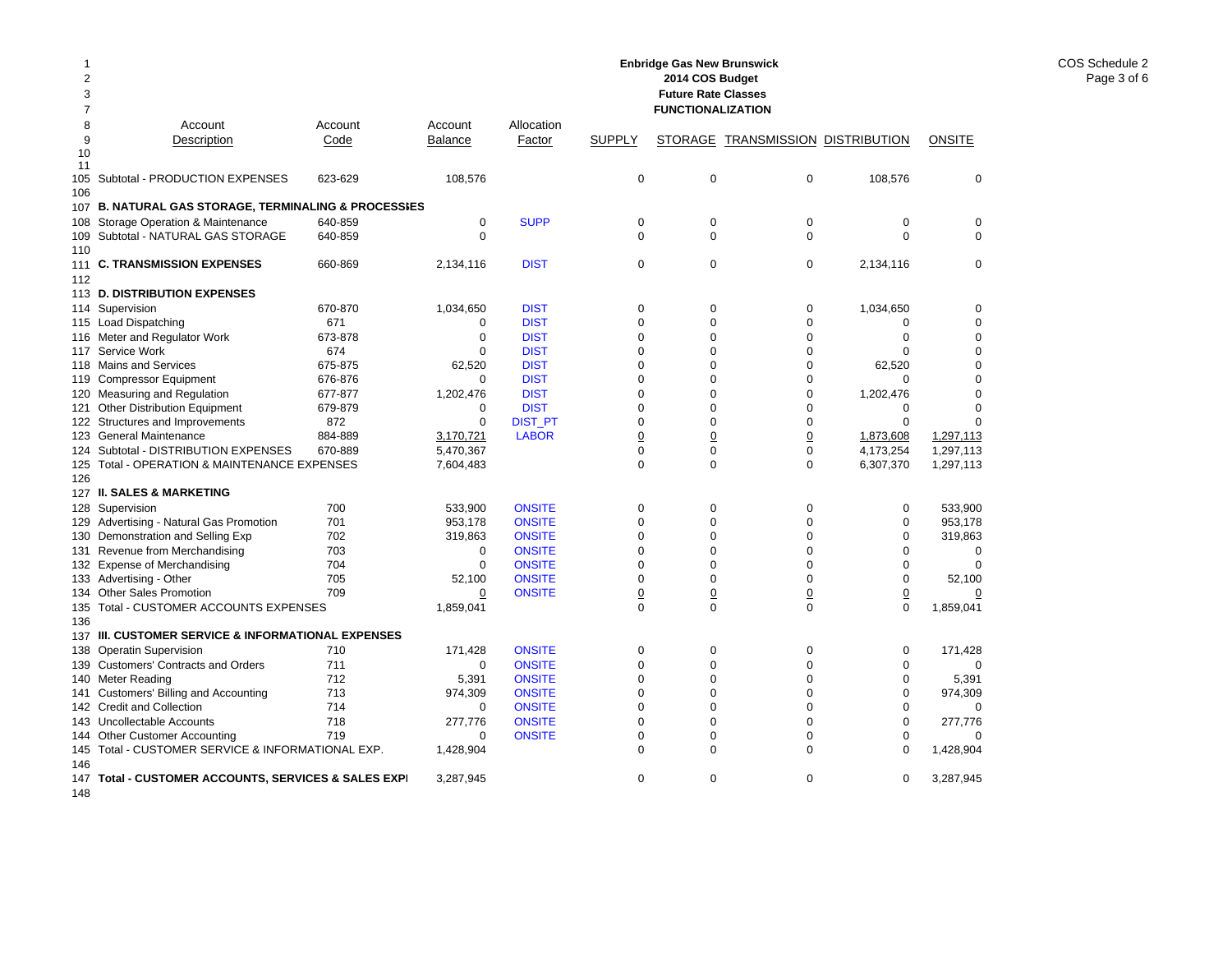| 1<br>2        |                                                        |         |                |                  |                 | <b>Enbridge Gas New Brunswick</b><br>2014 COS Budget |                                          |                |                |
|---------------|--------------------------------------------------------|---------|----------------|------------------|-----------------|------------------------------------------------------|------------------------------------------|----------------|----------------|
| 3             |                                                        |         |                |                  |                 | <b>Future Rate Classes</b>                           |                                          |                |                |
| 7             |                                                        |         |                |                  |                 | <b>FUNCTIONALIZATION</b>                             |                                          |                |                |
| 8             | Account                                                | Account | Account        | Allocation       |                 |                                                      |                                          |                |                |
| 9<br>10<br>11 | Description                                            | Code    | <b>Balance</b> | Factor           | <b>SUPPLY</b>   |                                                      | <b>STORAGE TRANSMISSION DISTRIBUTION</b> |                | ONSITE         |
| 149           | IV. ADMINISTRATIVE & GENERAL EXPENSES                  |         |                |                  |                 |                                                      |                                          |                |                |
| 150           |                                                        |         |                |                  |                 |                                                      |                                          |                |                |
|               | 151 Administrative & General                           | 721     | 13,432         | <b>LABOR</b>     | 0               | 0                                                    | 0                                        | 7,937          | 5,495          |
|               | 152 Special Services                                   | 722     | 2,334,200      | <b>LABOR</b>     | 0               | $\mathbf 0$                                          | 0                                        | 1,379,300      | 954,900        |
|               | 153 Insurance                                          | 723     | 449,327        | <b>PLANT</b>     | 0               | $\mathbf 0$                                          | 0                                        | 449,327        | $\mathbf 0$    |
|               | 154 Injuries & Damages                                 | 724     | $\mathbf 0$    | <b>LABOR</b>     | 0               | $\mathbf 0$                                          | 0                                        | $\mathbf 0$    | $\mathbf 0$    |
|               | 155 Employee Pensions and Benefits                     | 725     | 3,080,495      | <b>LABOR</b>     | 0               | $\mathbf 0$                                          | 0                                        | 1,820,293      | 1,260,203      |
|               | 156 Other Admin & Gen Expenses                         | 728     | 3,751,117      | <b>LABOR</b>     | 0               | $\mathbf 0$                                          | 0                                        | 2,216,569      | 1,534,548      |
|               | 157 Admin & Gen Expenses Transferred                   | 729     | (5,678,343)    | <b>LABOR</b>     | $\overline{0}$  | $\overline{0}$                                       | $\overline{0}$                           | (3,355,385)    | (2,322,959)    |
| 159           | 158 Subtotal - O&M Accounts 721-729                    |         | 3,950,228      |                  | $\mathbf 0$     | $\mathbf 0$                                          | $\Omega$                                 | 2,518,041      | 1,432,187      |
|               | 160 TOTAL - OPERATING EXPENSES (Excl Depr, Tax and Gas |         | 14,842,656     |                  | $\mathbf 0$     | 0                                                    | 0                                        | 8,825,411      | 6,017,245      |
| 161           |                                                        |         |                |                  |                 |                                                      |                                          |                |                |
|               | 162 VI. DEPRECIATION EXPENSE                           |         |                |                  |                 |                                                      |                                          |                |                |
|               | 163 Intangible Plant                                   | 403.10  | 0              | <b>INTANG_PT</b> | $\mathbf 0$     | $\mathbf 0$                                          | 0                                        | 0              | 0              |
|               | 164 Production Plant                                   | 403.20  | 0              | <b>None</b>      | 0               | $\mathbf 0$                                          | 0                                        | $\mathbf 0$    | $\mathbf 0$    |
|               | 165 Local Storage Plant                                | 403.30  | 0              | <b>None</b>      | 0               | $\mathbf 0$                                          | 0                                        | 0              | $\mathbf 0$    |
|               | 166 Transmission Plant                                 | 403.40  | 0              | <b>TRANS</b>     | 0               | $\mathbf 0$                                          | $\mathbf 0$                              | $\Omega$       | $\Omega$       |
|               | 167 Mains-PL                                           | 403.51  | 2,093,706      | <b>DIST</b>      | 0               | $\mathbf 0$                                          | 0                                        | 2,093,706      | $\mathbf 0$    |
|               | 168 Mains-ST                                           | 403.51  | 1,015,964      | <b>DIST</b>      | 0               | $\mathbf 0$                                          | 0                                        | 1,015,964      | 0              |
|               | 169 Development O&M                                    | 403.52  | 2,800,738      | <b>PLANT</b>     | 0               | $\mathbf 0$                                          | 0                                        | 2,800,738      | $\mathbf 0$    |
|               | 170 Services                                           | 403.53  | 2,233,257      | <b>DIST</b>      | 0               | $\mathbf 0$                                          | 0                                        | 2,233,257      | $\Omega$       |
|               | 171 Meters                                             | 403.54  | 1,025,544      | <b>DIST</b>      | 0               | $\mathbf 0$                                          | 0                                        | 1,025,544      | $\mathbf 0$    |
|               | 172 Distr Other                                        | 403.55  | 509,523        | <b>DIST</b>      | 0               | $\mathbf 0$                                          | 0                                        | 509,523        | $\mathbf 0$    |
|               | 173 General Plant                                      | 403.60  | 786,876        | <b>LABOR</b>     | 0               | $\mathbf 0$                                          | 0                                        | 464,972        | 321,904        |
|               | 174 Amort Ltd-Term Elect/Gas Plant                     | 404.00  | 75,000         | <b>PLANT</b>     | 0               | $\mathbf 0$                                          | 0                                        | 75,000         | 0              |
|               | 175 Adjustment                                         |         | 0              | <b>PLANT</b>     | $\overline{0}$  | $\overline{0}$                                       | <u>0</u>                                 | $\overline{0}$ | $\overline{0}$ |
| 177           | 176 Total - DEPRECIATION EXPENSE                       | 403-404 | 10,540,608     |                  | 0               | $\mathbf 0$                                          | 0                                        | 10,218,704     | 321,904        |
|               | 178 VII. TAXES OTHER THAN INCOME TAXES                 |         |                |                  |                 |                                                      |                                          |                |                |
|               | 179 A. General Taxes                                   |         |                |                  |                 |                                                      |                                          |                |                |
|               | 180 Property Tax- Plant                                |         | 1,249,733      | <b>DIST</b>      | 0               | 0                                                    | 0                                        | 1,249,733      | 0              |
|               | 181 Distribution Tax                                   |         | 0              | <b>PLANT</b>     | 0               | $\mathbf 0$                                          | 0                                        | 0              | $\mathbf 0$    |
|               | 182 Payroll related                                    |         | 0              | <b>LABOR</b>     | 0               | $\mathbf 0$                                          | 0                                        | 0              | 0              |
|               | 183 Other taxes                                        |         | 0              | <b>PLANT</b>     | 0               | $\mathbf 0$                                          | 0                                        | $\mathbf 0$    | $\mathbf 0$    |
|               | 184 Property Tax- Gas                                  |         | 0              | <b>STOR</b>      | 0               | $\overline{0}$                                       | $\overline{0}$                           | $\overline{0}$ | $\overline{0}$ |
| 185<br>186    | Total Taxes Other Than Income Taxes                    | 408     | 1,249,733      |                  | 0               | $\mathbf 0$                                          | 0                                        | 1,249,733      | $\mathbf 0$    |
|               | 187 B. Franchise and Revenue Taxes                     |         |                |                  |                 |                                                      |                                          |                |                |
|               | 188 Gross Receipts Tax                                 |         | 0              | <b>REVENUE</b>   | 0               | 0                                                    | 0                                        | 0              | 0              |
|               | 189 GRT- Uncoll Rider                                  |         | $\overline{0}$ | <b>None</b>      | $\underline{0}$ | $\underline{0}$                                      | 0                                        | $\pmb{0}$      | $\overline{0}$ |
|               | 190 Subtotal- Franchise and Gross Receipts Tax         |         | 0              |                  | 0               | 0                                                    | 0                                        | 0              | 0              |
| 191           |                                                        |         |                |                  |                 |                                                      |                                          |                |                |
|               | 192 C. Income Tax Expense                              |         |                |                  |                 |                                                      |                                          |                |                |
|               | 193 State Income Tax expense                           |         | 0              | Pre-Tax          | 0               | 0                                                    | 0                                        | 0              | 0              |
|               | 194 Federal Income Tax expense                         |         | $\Omega$       | Pre-Tax          | 0               | 0                                                    | 0                                        | 0              | $\overline{0}$ |
|               | 195 Subtotal- Income tax expense                       |         | 0              |                  | 0               | 0                                                    | 0                                        | 0              | 0              |
|               | 196 Total- TAX EXPENSE                                 |         | 1,249,733      |                  | 0               | 0                                                    | $\mathbf 0$                              | 1,249,733      | 0              |
| 197           |                                                        |         |                |                  |                 |                                                      |                                          |                |                |
|               | 198 TOTAL EXPENSES                                     |         | 26,741,573     |                  | 0               | 0                                                    | $\mathbf 0$                              | 20,402,424     | 6,339,149      |

COS Schedule 2 Page 4 of 6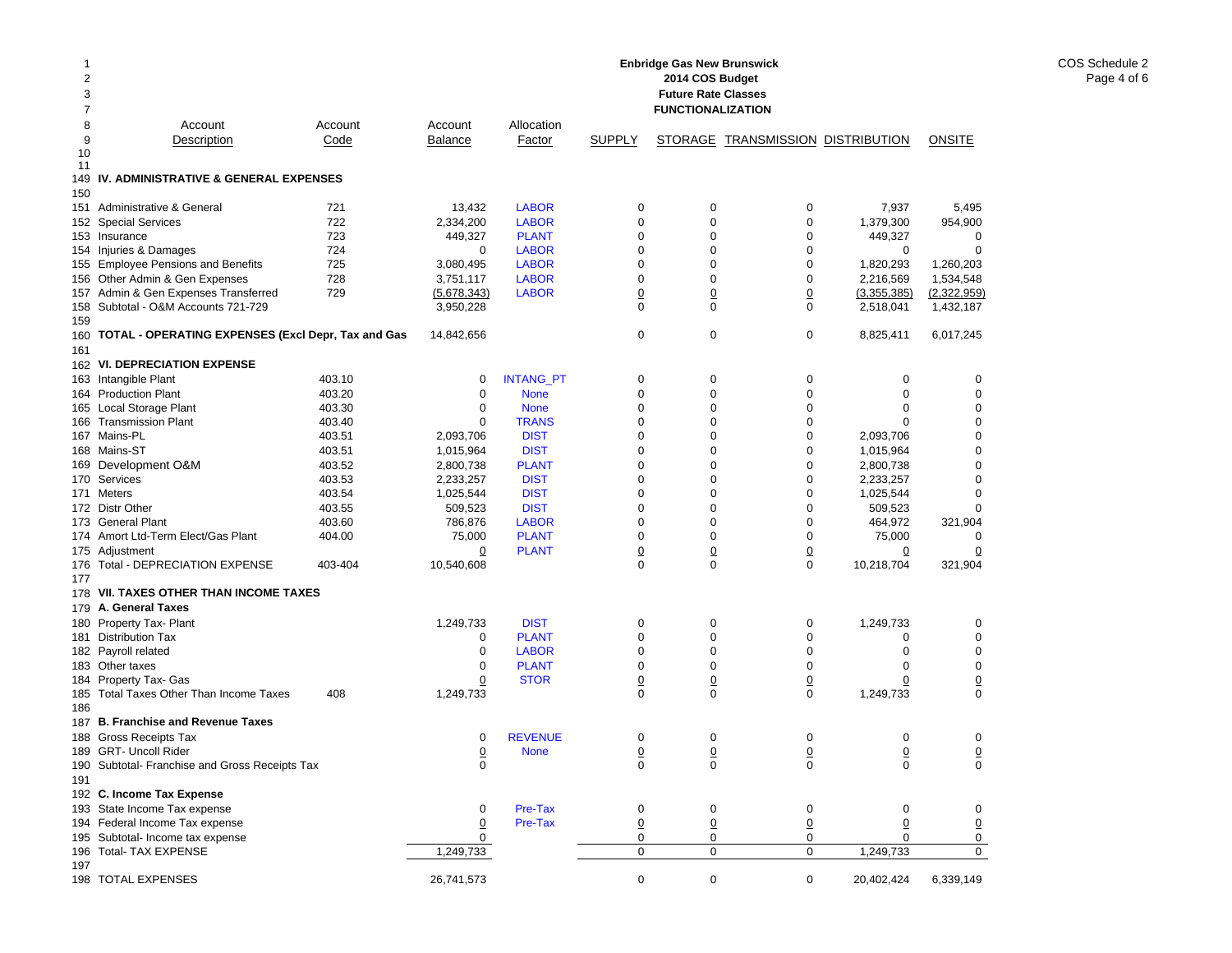|                 |             |             |                |               |               | <b>Enbridge Gas New Brunswick</b> |        | COS Schedule 2 |
|-----------------|-------------|-------------|----------------|---------------|---------------|-----------------------------------|--------|----------------|
|                 |             |             |                |               |               | 2014 COS Budget                   |        | Page 5 of 6    |
|                 |             |             |                |               |               | <b>Future Rate Classes</b>        |        |                |
|                 |             |             |                |               |               | <b>FUNCTIONALIZATION</b>          |        |                |
| 8               | Account     | Account     | Account        | Allocation    |               |                                   |        |                |
| $\Omega$        | Description | <u>Code</u> | <b>Balance</b> | <b>Factor</b> | <b>SUPPLY</b> | STORAGE TRANSMISSION DISTRIBUTION | ONSITE |                |
| $\overline{10}$ |             |             |                |               |               |                                   |        |                |

10<br>11<br>199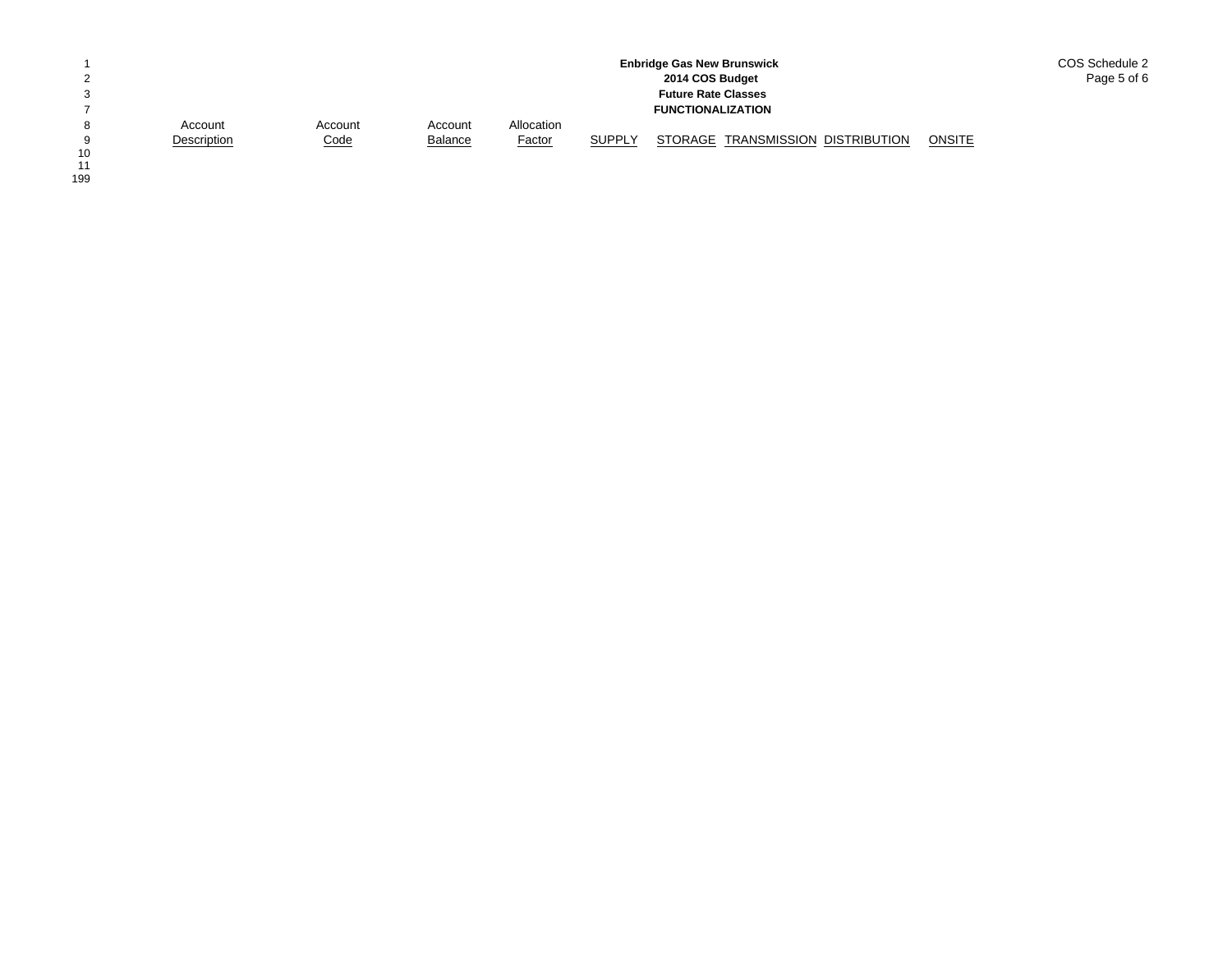|     |                                     | <b>Enbridge Gas New Brunswick</b><br>2014 COS Budget<br><b>Future Rate Classes</b><br><b>FUNCTIONALIZATION</b> |                |                   |                |                |                                  |            |                |  |  |  |  |  |
|-----|-------------------------------------|----------------------------------------------------------------------------------------------------------------|----------------|-------------------|----------------|----------------|----------------------------------|------------|----------------|--|--|--|--|--|
| 8   | Account                             | Account                                                                                                        | Account        | Allocation        |                |                |                                  |            |                |  |  |  |  |  |
| 9   | Description                         | Code                                                                                                           | <b>Balance</b> | Factor            | <b>SUPPLY</b>  | <b>STORAGE</b> | <b>TRANSMISSION DISTRIBUTION</b> |            | <b>ONSITE</b>  |  |  |  |  |  |
| 10  |                                     |                                                                                                                |                |                   |                |                |                                  |            |                |  |  |  |  |  |
| 11  |                                     |                                                                                                                |                |                   |                |                |                                  |            |                |  |  |  |  |  |
|     | V. REVENUES at Present Rates        |                                                                                                                |                |                   |                |                |                                  |            |                |  |  |  |  |  |
|     | 201 Retail Revenue                  | 520                                                                                                            | 48,615,323     | <b>RevRegxGas</b> | $\Omega$       | ∩              | 0                                | 42,140,769 | 6,474,554      |  |  |  |  |  |
|     | 202 Commercial Sales                | 521                                                                                                            | $\Omega$       | <b>RevRegxGas</b> |                |                |                                  | o          |                |  |  |  |  |  |
|     | 203 Industrial Sales                | 522                                                                                                            | 0              | <b>RevRegxGas</b> |                |                |                                  |            |                |  |  |  |  |  |
|     | 204 Other Sales                     | 529                                                                                                            | 174,319        | <b>RevRegxGas</b> |                |                |                                  | 151,103    | 23,216         |  |  |  |  |  |
|     | 205 Late Payment Penalties          | 560                                                                                                            | $\Omega$       | <b>RevRegxGas</b> |                |                |                                  | O          |                |  |  |  |  |  |
|     | 206 Revenue from Service Work       | 561                                                                                                            | 136,588        | <b>RevRegxGas</b> |                |                |                                  | 118,397    | 18,191         |  |  |  |  |  |
|     | 207 Transportation Revenue          | 570                                                                                                            | 0              | <b>RevRegxGas</b> |                |                |                                  | o          |                |  |  |  |  |  |
|     | 208 Miscellaneous Operating Revenue | 579                                                                                                            | $\Omega$       | <b>RevRegxGas</b> |                |                |                                  | O          |                |  |  |  |  |  |
|     | 209 Other Revenue                   |                                                                                                                | 3,801          | <b>RevRegxGas</b> | O              | n              |                                  | 3,295      | 506            |  |  |  |  |  |
|     | 210 Rent from Gas Ppty / Other Rev  |                                                                                                                | 5,918          | <b>DIST_PT</b>    | $\overline{0}$ | $\overline{0}$ |                                  | 5,918      |                |  |  |  |  |  |
| 211 | Subtotal Gas Revenues, net          |                                                                                                                | 48,935,949     |                   | $\Omega$       | $\Omega$       | $\Omega$                         | 42,419,482 | 6,516,467      |  |  |  |  |  |
| 212 |                                     |                                                                                                                |                |                   |                |                |                                  |            |                |  |  |  |  |  |
|     | 213 Non-Operating Income            |                                                                                                                | 0              | <b>None</b>       | 0              | 0              | 0                                | 0          |                |  |  |  |  |  |
|     | 214 Non-Operating Income            |                                                                                                                | <u>0</u>       | <b>None</b>       | $\overline{0}$ | 0              | <u>0</u>                         |            | $\overline{0}$ |  |  |  |  |  |
|     | 215 Total Non-Oper Income           |                                                                                                                | $\Omega$       |                   | $\Omega$       | $\Omega$       | $\Omega$                         | $\Omega$   | $\Omega$       |  |  |  |  |  |
| 216 |                                     |                                                                                                                |                |                   |                |                |                                  |            |                |  |  |  |  |  |
| 217 | <b>Total Revenue</b>                |                                                                                                                | 48,935,949     |                   | 0              | 0              | 0                                | 42,419,482 | 6,516,467      |  |  |  |  |  |
| 218 |                                     |                                                                                                                |                |                   |                |                |                                  |            |                |  |  |  |  |  |
| 219 | <b>Total Expenses</b>               |                                                                                                                | 26,741,573     |                   | 0              | $\Omega$       | 0                                | 20,402,424 | 6,339,149      |  |  |  |  |  |
| 220 |                                     |                                                                                                                |                |                   |                |                |                                  |            |                |  |  |  |  |  |
| 221 | <b>NET INCOME at Present Rates</b>  |                                                                                                                | 22,194,376     |                   | 0              | 0              | 0                                | 22,017,058 | 177,318        |  |  |  |  |  |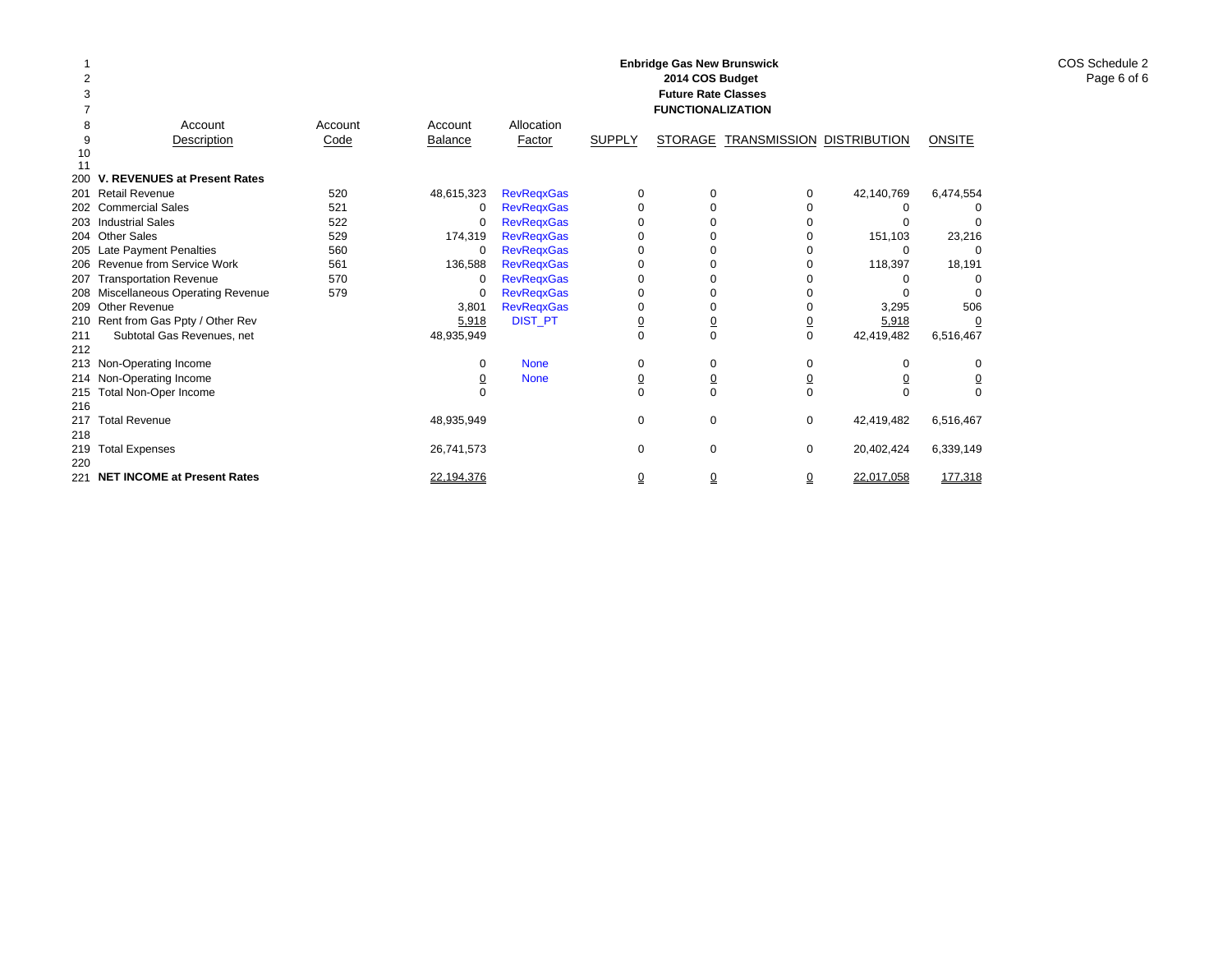### Account Account Description Code 13 Franchises & Consents 401 14 Other Intangible Plant 402 Subtotal - INTANGIBLE ASSETS 401-402 17 B. PRODUCTION PLANT 18 Production Plant 403-419 Subtotal - PRODUCTION PLANT 403-419 21 C. STORAGE PLANT 22 Storage Plant 440-459 23 Subtotal - STORAGE PLANT 440-459 25 D. TRANSMISSION PLANT 460-469 27 E. DISTRIBUTION PLANT 28 Land and Land Rights 470 29 Structures and Improvements 472 Services 473 Regulators and Meter Installations 474 Mains-PL 475 33 Mains-ST 475 Compressor Equipment 476 Meas. & Reg. Stat. Equip. - General 477 36 Meters 478 Other Distribution Equipment 479 Development O&M 479 Subtotal - DISTRIBUTION PLANT 470-479 41 F. GENERAL PLANT 42 Land and Land Rights 480 43 Structures and Improvements 482 44 Office Furniture and Equipment 483 45 Transportation Equipment 484 46 Heavy Work Equipment 485 47 Tools & Work Equipment 486 48 Equipment on Customers' Premises 487 49 Communication Structures & Equip 488 Computer Hardware & Software 490 51 Other General Equipment 489 52 Subtotal - GENERAL PLANT 480-490 **2014 COS Budget Future Rate Classes**ClassificationDISTRIBUTION Allocation DISTRIBUTION**Dollars** Factor Demand Commodity Customer 0**CUST** T 0 0 0 0**DEMAND** D 0 0 0 0 0000**None** e 0 0 0 0 0000 None 0 0 0  $\begin{array}{ccccccc}\n0 & 0 & 0 & 0\n\end{array}$ 0 None 000 531,176 DEMAND 531,176 0 0 0 DEMANDD 0 0 0 59,161,845 CUST 0 0 59,161,845  $\Omega$  DEMANDD 0 0 0 88,149,573 MAINS-PL 26,391,101 0 61,758,472 42,368,058 DEMAND 42,368,058 0 0  $\Omega$  DEMANDD 0 0 0 11,440,792 DEMAND 11,440,792 0 0 24,476,850 CUST 0 0 24,476,850 0 DEMANDD 0 0 0 114,901,733 DISTPT 41,021,609 0 73,880,124 341,030,027 121,752,735 0 219,277,292 0**DISTLABOR** R 0 0 0 178,380 DISTLABOR 123,924 0 54,456 288,573 DISTLABOR 200,476 0 88,096 955,368 DISTLABOR 663,711 0 291,658  $\Omega$  DISTLABORR 0 0 0 590,917 DISTLABOR 410,520 0 180,397 0 DISTLABORR 0 0 0 0**DISTLABOR** R 0 0 0 2,236,310 DISTLABOR 1,553,603 0 682,707 0**DISTLABOR** R 0 0 0 0 4,249,548 2,952,234 0 1,297,314

**Enbridge Gas New Brunswick** 

345,279,575 124,704,969 0 220,574,606

54 TOTAL UTILITY PLANT

55

50

53

9

1011

15

16

19

20

24

26

30

31

32

34

35

37

38

39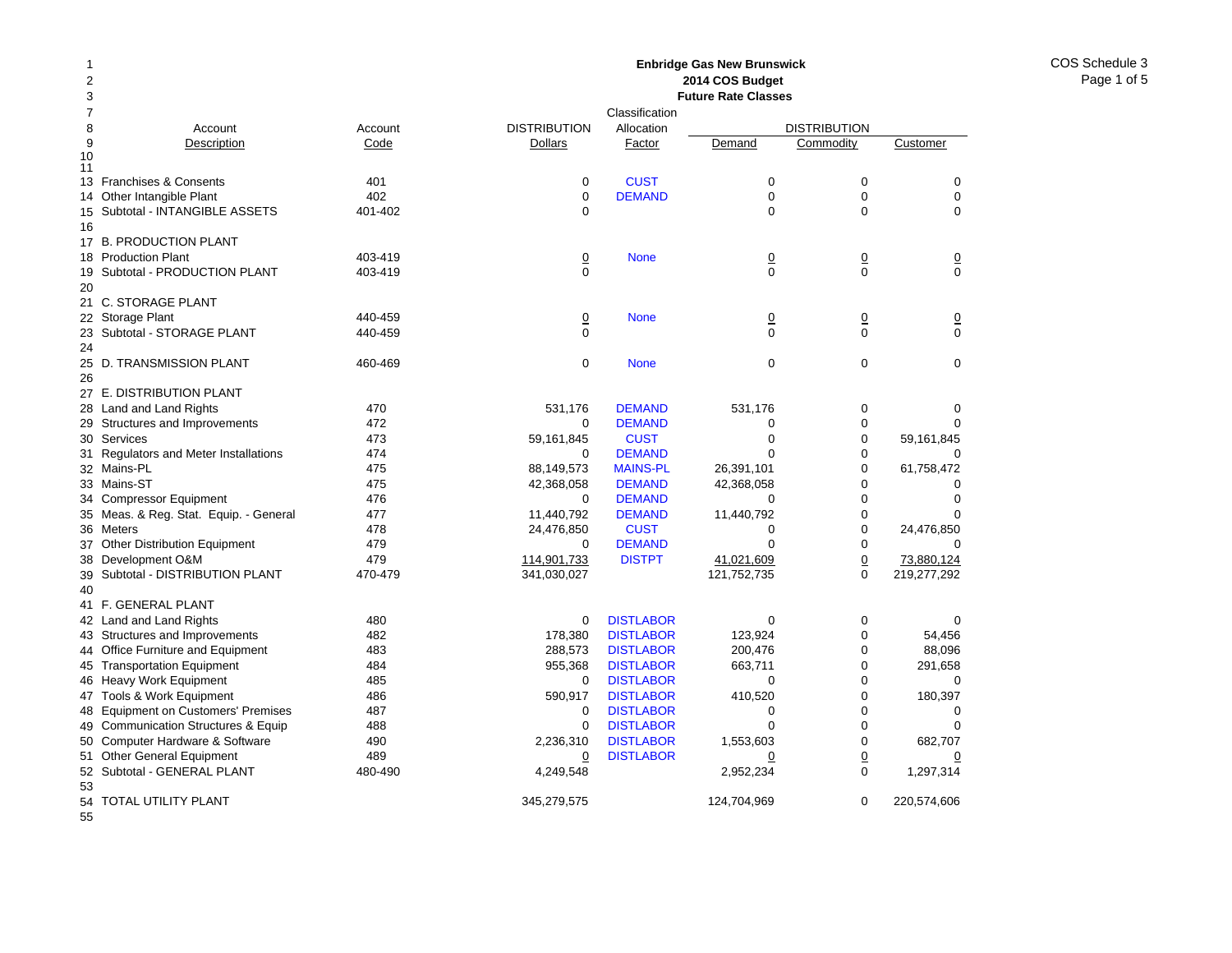### **Enbridge Gas New Brunswick 2014 COS Budget**

| 2  |                                           |         |                     |                     | 2014 COS Budget            |                     |                        |
|----|-------------------------------------------|---------|---------------------|---------------------|----------------------------|---------------------|------------------------|
| 3  |                                           |         |                     |                     | <b>Future Rate Classes</b> |                     |                        |
| 7  |                                           |         |                     | Classification      |                            |                     |                        |
| 8  | Account                                   | Account | <b>DISTRIBUTION</b> | Allocation          |                            | <b>DISTRIBUTION</b> |                        |
| 9  | Description                               | Code    | <b>Dollars</b>      | Factor              | Demand                     | Commodity           | Customer               |
| 10 |                                           |         |                     |                     |                            |                     |                        |
| 11 | 56 II. DEPRECIATION RESERVE               |         |                     |                     |                            |                     |                        |
|    | 57 Intangible Plant                       |         | 0                   | <b>DISTPT_INT</b>   | 0                          | 0                   | 0                      |
|    | 58 Production Plant                       |         | 0                   | <b>None</b>         | $\Omega$                   | $\overline{0}$      | $\mathbf 0$            |
| 59 | Local Storage Plant                       |         | 0                   | <b>None</b>         | 0                          | 0                   | $\Omega$               |
|    | 60 Transmission Plant                     |         | $\Omega$            | <b>None</b>         | $\Omega$                   | 0                   | $\Omega$               |
|    | 61 Mains-PL                               |         | 16,174,219          | <b>MAINS-PL</b>     | 4,842,399                  | 0                   |                        |
|    | 62 Mains-ST                               |         |                     |                     |                            | 0                   | 11,331,820<br>$\Omega$ |
|    |                                           |         | 8,548,284           | <b>DEMAND</b>       | 8,548,284                  |                     |                        |
|    | 63 Development O&M                        |         | 20,556,953          | <b>DISTPT</b>       | 7,339,135                  | 0                   | 13,217,818             |
|    | 64 Services                               |         | 14,859,249          | <b>CUST</b>         | $\Omega$                   | 0                   | 14,859,249             |
|    | 65 Meters                                 |         | 5,971,142           | <b>CUST</b>         | $\Omega$                   | $\overline{0}$      | 5,971,142              |
|    | 66 Distr Other                            |         | 4,827,322           | <b>DISTOnlyPT</b>   | 1,716,117                  | 0                   | 3,111,205              |
|    | 67 General Plant                          |         | 2,407,731           | <b>DISTLABOR</b>    | 1,672,692                  | $\overline{0}$      | 735,039                |
| 68 | TOTAL - DEPRECIATION RESERVE              |         | 73,344,900          |                     | 24,118,626                 | 0                   | 49,226,273             |
| 69 |                                           |         |                     |                     |                            |                     |                        |
|    | 70 III. OTHER RATE BASE ITEMS             |         |                     |                     |                            |                     |                        |
|    | 71 Gas Storage Inventory                  |         | 0                   | <b>COMMODITY</b>    | 0                          | 0                   | 0                      |
|    | 72 CWIP                                   |         | 0                   | <b>DISTOnlyPT</b>   | 0                          | 0                   | 0                      |
|    | 73 Customer Deposits                      |         | $\mathbf 0$         | <b>CUST</b>         | $\Omega$                   | 0                   | $\Omega$               |
|    | 74 Franchise fee                          |         | 350,000             | <b>DISTOnlyPT</b>   | 124,425                    | 0                   | 225,575                |
|    | 75 Deferred development costs             |         | 0                   | <b>COMMODITY</b>    | $\Omega$                   | 0                   | $\Omega$               |
|    | 76 Deferred carrying costs                |         | $\mathbf 0$         | <b>DISTPT</b>       | $\mathbf 0$                | 0                   | $\mathbf 0$            |
|    | 77 Deferred equity offering costs         |         | $\mathbf 0$         | <b>DISTOnlyPT</b>   | $\Omega$                   | 0                   |                        |
|    | 78 Term deposit                           |         | 2,958,981           | <b>DISTOnlyPT</b>   | 1,051,920                  | $\overline{0}$      | 1,907,061              |
|    | 79 Deferral account                       |         | 0                   | <b>DISTPT</b>       | 0                          | $\overline{0}$      |                        |
| 80 | Total - OTHER RATE BASE ITEMS             |         | 3,308,981           |                     | 1,176,345                  | 0                   | 2,132,636              |
| 81 |                                           |         |                     |                     |                            |                     |                        |
|    | 82 IV. TOTAL RATE BASE (Excl. Working Cap |         | 275,243,657         |                     | 101,762,688                | 0                   | 173,480,968            |
|    | 83 Working Capital                        | 131     |                     | 802,004 DISTO&MXGAS | 602,160                    | 0                   | 199,844                |
| 84 |                                           |         |                     |                     |                            |                     |                        |
|    | 85 V. TOTAL RATE BASE                     |         | 276,045,660         |                     | 102,364,848                | 0                   | 173,680,812            |
| 86 |                                           |         |                     |                     |                            |                     |                        |
|    | 87 I. OPERATION & MAINTENANCE EXPENS      |         |                     |                     |                            |                     |                        |
| 88 | A. PRODUCTION EXPENSES                    |         |                     |                     |                            |                     |                        |
|    | 89 1. Manufactured Gas Production         |         |                     |                     |                            |                     |                        |
|    | 90 Operation Supv and Engineering         | 610     | 0                   | <b>None</b>         | $\mathbf 0$                | 0                   | 0                      |
|    | 91 Gas Wells                              | 614     | $\mathbf 0$         | <b>None</b>         | 0                          | 0                   | 0                      |
|    | 92 Other Gas Production                   | 619     | $\overline{0}$      | <b>None</b>         | $\overline{0}$             | $\overline{0}$      | $\underline{0}$        |
| 93 | Subtotal - Production                     | 610-619 | $\mathbf 0$         |                     | $\mathbf 0$                | 0                   | 0                      |
|    | 94 Supervision                            | 810     | 0                   | <b>None</b>         | $\mathbf 0$                | 0                   | $\mathbf 0$            |
| 95 | <b>Gas Production Maintenance</b>         | 814     | $\overline{0}$      | <b>None</b>         | $\overline{0}$             | $\overline{0}$      | $\underline{0}$        |
| 96 | Subtotal - O&M Accounts 617-618           | 810-819 | 0                   |                     | 0                          | 0                   | $\mathbf 0$            |
|    | 97 Subtotal - Manufactured Gas Production | 610-819 | $\mathbf 0$         |                     | $\mathbf 0$                | 0                   | 0                      |
| 98 |                                           |         |                     |                     |                            |                     |                        |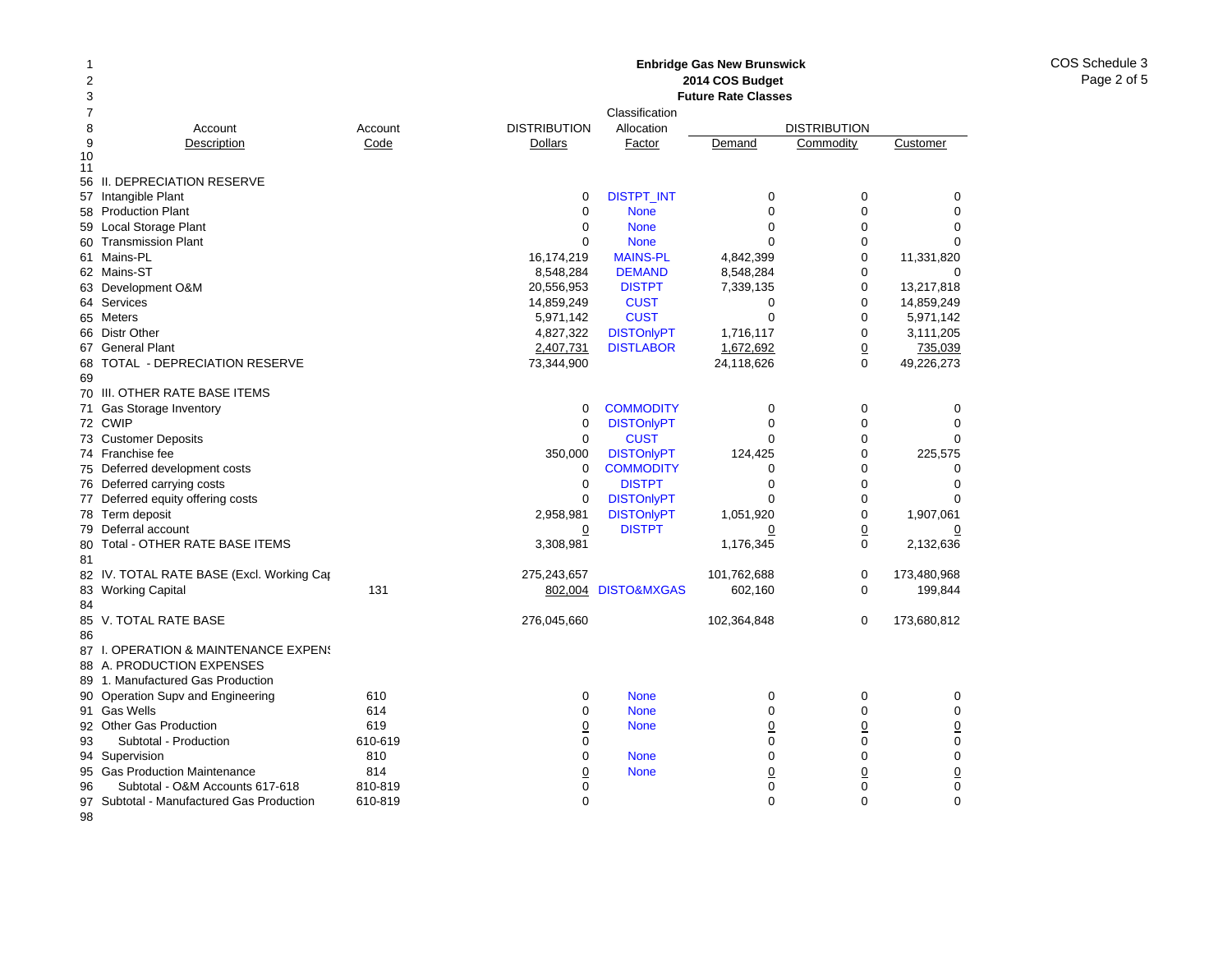#### 12378 Account Account 9Description Code 10 1199 Gas Supply Expenses 100Natural Gas Purchases 623 101Gas Supply Operation 624 102 Natural Gas W/D from Storage 627-628 103Gas Used for Other Util Operations 629 104 Other Gas Supply Expenses 105Subtotal - PRODUCTION EXPENSES 623-629 106107 B. NATURAL GAS STORAGE, TERMINAL 108 Storage Operation & Maintenance 640-859 109Subtotal - NATURAL GAS STORAGE 640-859 110111 C. TRANSMISSION EXPENSES 660-869 112113 D. DISTRIBUTION EXPENSES 114 Supervision 670-870 115 Load Dispatching 671 116Meter and Regulator Work 673-878 117Service Work 674 118Mains and Services 675-875 119Compressor Equipment 676-876 120Measuring and Regulation 677-877 121 Other Distribution Equipment 679-879 122 Structures and Improvements 872 123General Maintenance 884-889 124 Subtotal - DISTRIBUTION EXPENSES 670-889 125 Total - OPERATION & MAINTENANCE EX 126127 II. SALES & MARKETING128Supervision 700 129Advertising - Natural Gas Promotion 701 130Demonstration and Selling Exp 702 131Revenue from Merchandising 703 132 Expense of Merchandising metal of the 704 133Advertising - Other 705 134Other Sales Promotion 709 135 Total - CUSTOMER ACCOUNTS EXPENS 136137 III. CUSTOMER SERVICE & INFORMATIO138Operatin Supervision 710 139 Customers' Contracts and Orders 711 140Meter Reading **712** 141 Customers' Billing and Accounting 713 142 Credit and Collection 714 143Uncollectable Accounts 718 144Other Customer Accounting T19 **Enbridge Gas New Brunswick 2014 COS Budget Future Rate Classes**ClassificationDISTRIBUTION Allocation DISTRIBUTION**Dollars** Factor Demand Commodity Customer 0 None 000 108,576 DISTPT 38,763 0 69,813 0 None 000 0 None 000 0**None** e 0 0 0 108,576 38,763 0 69,813 0 None 000  $\begin{array}{ccccccc}\n0 & 0 & 0 & 0\n\end{array}$ 2,134,116 **DEMAND** 2,134,116 0 0 1,034,650 DISTOnlyPT 367,819 0 666,831 0 None 000 0 MAIN&SERVICEE 0 0 0  $\Omega$  DEMANDD 0 0 0 62,520 MAIN&SERVICE 22,664 0 39,856 0 DEMANDD 0 0 0 1,202,476 DEMAND 1,202,476 0 0  $\Omega$  DEMANDD 0 0 0 0DISTONIVPT 0 0 0 0 1,873,608 DISTLABOR 1,301,628 0 571,980 4,173,254 2,894,586 0 1,278,668 6,307,370 5,028,702 0 1,278,668 0 None 000 0 None 000 0 None 000 0**CUST** T 0 0 0 0**CUST** T 0 0 0 0 None 000 0**None** e 0 0 0  $\begin{array}{ccccccc}\n0 & 0 & 0 & 0\n\end{array}$ 0**CUST** T 0 0 0 0**CUST** T 0 0 0 0**CUST** T 0 0 0 0**CUST** T 0 0 0 0**CUST** T 0 0 0 0**CUST** T 0 0 0 0**CUST** T 0 0 0

0 000

145 Total - CUSTOMER SERVICE & INFORMA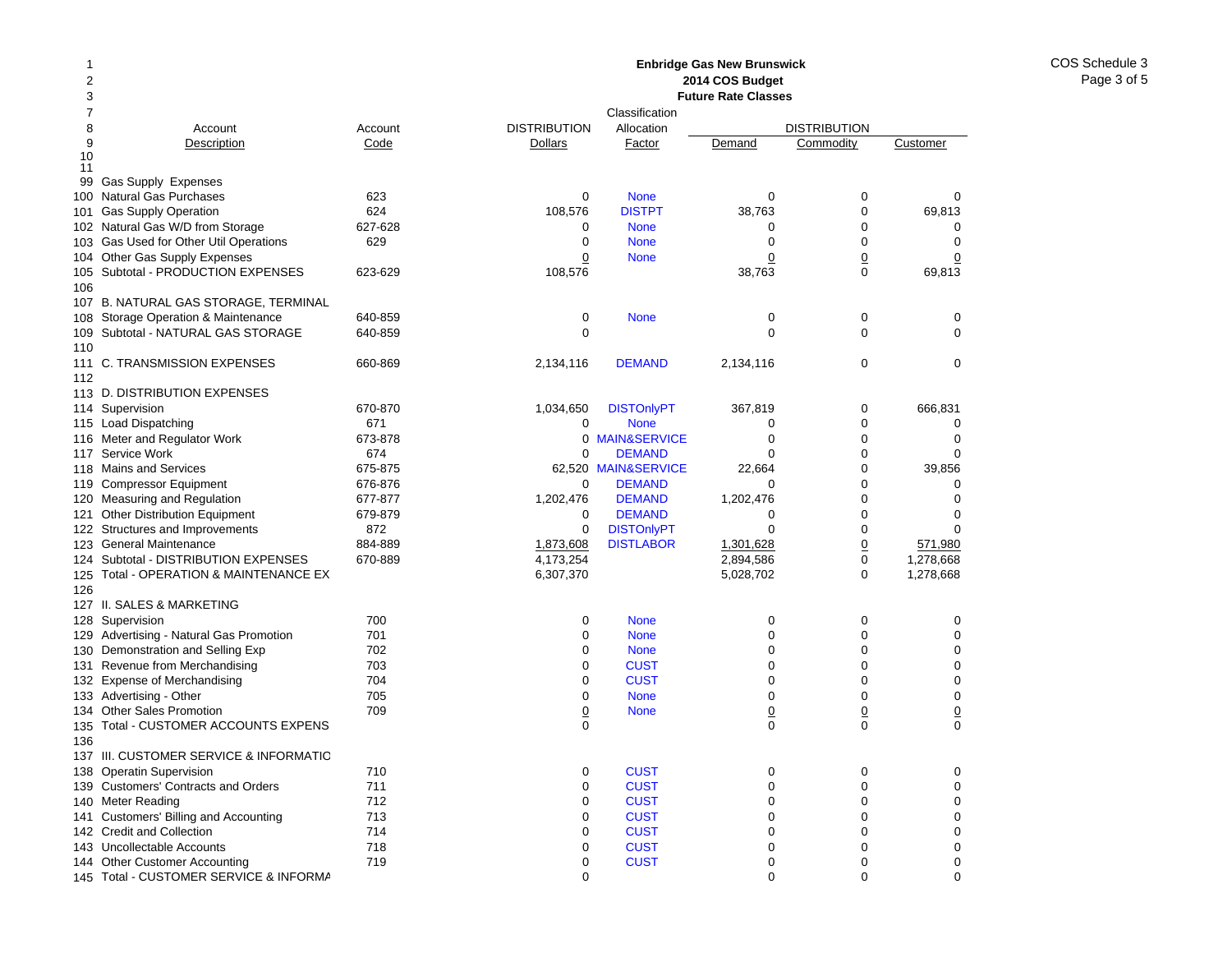#### 2 378 Account Account 9Description Code 10 11146147 Total - CUSTOMER ACCOUNTS, SERVIC 148149IV. ADMINISTRATIVE & GENERAL EXPEI 150151 Administrative & General 721 152Special Services 722 153 Insurance 723 154 Injuries & Damages 724 155 Employee Pensions and Benefits 725 156Other Admin & Gen Expenses 728 157Admin & Gen Expenses Transferred 729 158 Subtotal - O&M Accounts 721-729 159160 TOTAL - OPERATING EXPENSES (Excl D 161162 VI. DEPRECIATION EXPENSE 163 Intangible Plant 163 Ann an 403 164Production Plant 403 165Local Storage Plant 403 166Transmission Plant 403 167Mains-PL 404 168 Mains-ST 404 169Development O&M 404 170Services 404 171 Meters 404 172 Distr Other **404** 173 General Plant 404 174 Amort Ltd-Term Elect/Gas Plant 174 Amort Ltd-Term Elect/Gas 175 Adjustment 176Total - DEPRECIATION EXPENSE 403-404 177178 VII. TAXES OTHER THAN INCOME TAXES 179 A. General Taxes 180 Property Tax- Plant 181 Distribution Tax 182 Payroll related 183 Other taxes 184 Property Tax- Gas 185Total Taxes Other Than Income Taxes 408 186187 B. Franchise and Revenue Taxes 188 Gross Receipts Tax 189 GRT- Uncoll Rider 190 Subtotal- Franchise and Gross Receipts Ta **Enbridge Gas New Brunswick 2014 COS Budget Future Rate Classes**ClassificationDISTRIBUTION Allocation DISTRIBUTION**Dollars** Factor Demand Commodity Customer 0 0007,937 DISTLABOR 5,514 0 2,423 1,379,300 DISTLABOR 958,223 0 421,077 449.327 DISTPT 160.416 0 288.911 0**DISTLABOR** R 0 0 0 1,820,293 DISTLABOR 1,264,588 0 555,704 2,216,569 DISTLABOR 1,539,889 0 676,681 (3,355,385) DISTLABOR (2,331,043) 0 (1,024,341) 2,518,041 1,597,588 0 920,454 8,825,411 6,626,290 0 2,199,121 0DISTPT\_INT 0 0 0 0 0 None 000 0 None 000 0 None 000 2,093,706 MAINS-PL 626,835 0 1,466,871 1.015,964 **DEMAND** 1.015,964 0 0 0 2,800,738 DISTPT 999,905 0 1,800,833 2,233,257 CUST 0 0 2,233,257 1,025,544 CUST 0 0 1,025,544 509,523 DISTPT 181,907 0 327,616 464,972 DISTLABOR 323,024 0 141,948 75,000 DISTPT 26,776 0 48,224 0 DISTPT 0 0 0 10,218,704 3,174,411 0 7,044,293 1,249,733 PropertyTax 478,854 0 770,879 0 DISTPTT 0 0 0 0**DISTLABOR** R 0 0 0 0 DISTPTT 0 0 0 0**COMMODITY**  0 0 0 1,249,733 478,854 0 770,879 0**CUST** T 0 0 0  $\overline{0}$ **CUST**  0 0 0 0 000

191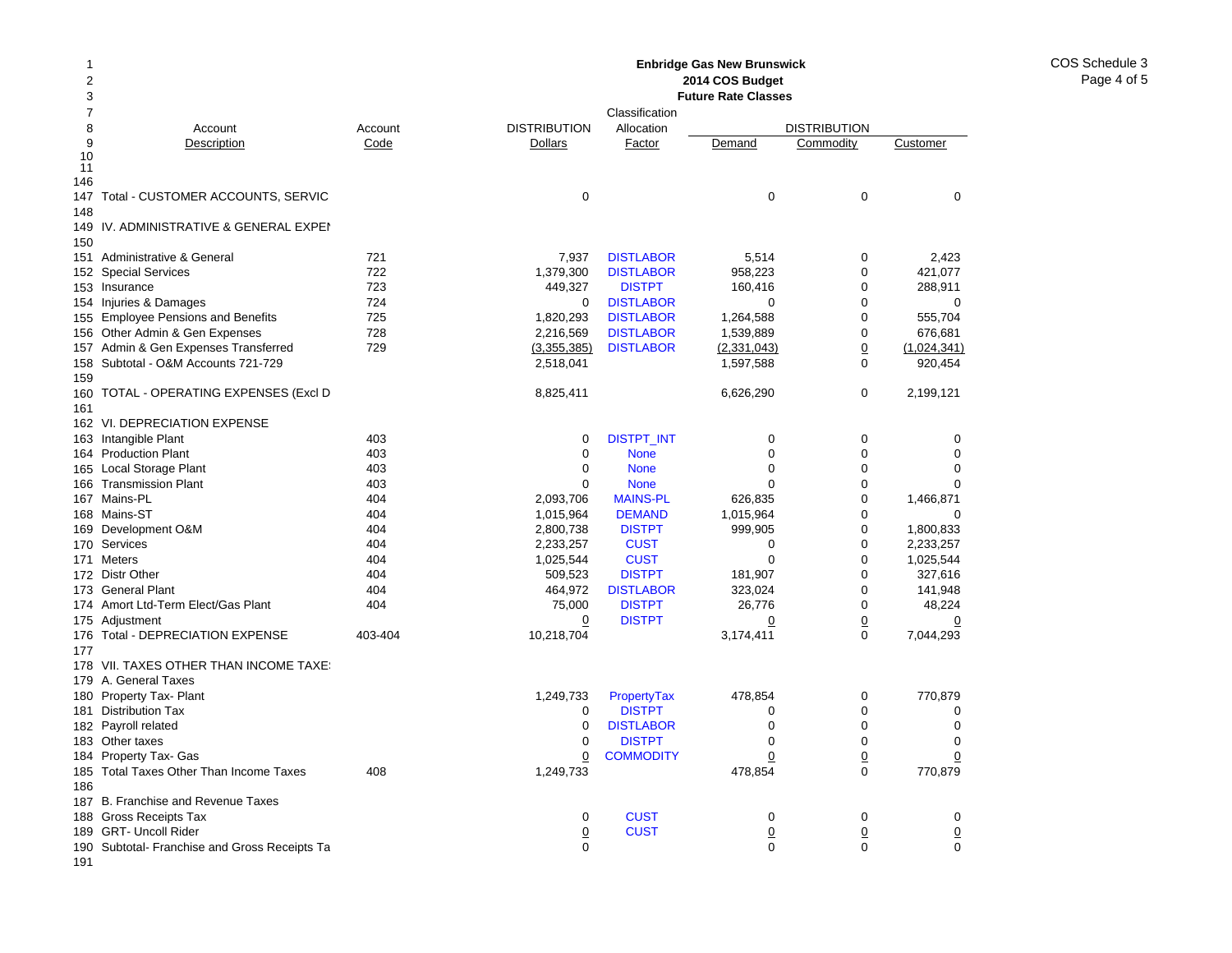| $\overline{2}$<br>2014 COS Budget<br>3<br><b>Future Rate Classes</b><br>7<br>Classification<br>8<br><b>DISTRIBUTION</b><br>Allocation<br><b>DISTRIBUTION</b><br>Account<br>Account<br>9<br>Customer<br>Description<br>Code<br>Dollars<br>Factor<br>Demand<br>Commodity<br>10<br>11<br>C. Income Tax Expense<br>192<br>PreTax-DIST<br>State Income Tax expense<br>0<br>0<br>0<br>193<br>0<br>194 Federal Income Tax expense<br>PreTax-DIST<br>$\underline{0}$<br>$\overline{0}$<br>$\overline{0}$<br>$\overline{0}$<br>$\Omega$<br>Subtotal- Income tax expense<br>$\Omega$<br>$\mathbf 0$<br>$\mathbf 0$<br>195<br><b>Total- TAX EXPENSE</b><br>478,854<br>$\mathbf 0$<br>770,879<br>1,249,733<br>196<br>197<br><b>TOTAL EXPENSES</b><br>20,402,424<br>10,318,318<br>$\mathbf 0$<br>10,084,107<br>198<br>199<br>200 V. REVENUES at Present Rates<br><b>Retail Revenue</b><br>520<br>42,140,769<br><b>RevReq_Dist</b><br>18,368,267<br>23,772,502<br>0<br>201<br>521<br>202 Commercial Sales<br>RevReq_Dist<br>$\mathbf 0$<br>0<br>0<br>0<br>203 Industrial Sales<br>522<br><b>RevReg Dist</b><br>$\mathbf 0$<br>0<br>0<br>$\Omega$<br>204 Other Sales<br>529<br>151,103<br><b>RevReq_Dist</b><br>65,863<br>0<br>85,241<br>205 Late Payment Penalties<br>560<br><b>RevReg Dist</b><br>$\mathbf 0$<br>0<br>0<br>0<br>Revenue from Service Work<br>561<br>118,397<br><b>RevReg Dist</b><br>51,607<br>0<br>66,790<br>206<br><b>Transportation Revenue</b><br>570<br><b>RevReq_Dist</b><br>0<br>0<br>0<br>0<br>207<br>208 Miscellaneous Operating Revenue<br>579<br>RevReq_Dist<br>0<br>0<br>$\Omega$<br>$\Omega$<br><b>Other Revenue</b><br>RevReq_Dist<br>1,436<br>0<br>209<br>3,295<br>1,859<br><b>DISTPT</b><br>2,113<br>210 Rent from Gas Ppty / Other Rev<br>5,918<br>$\pmb{0}$<br>3,805<br>0<br>211<br>Subtotal Gas Revenues, net<br>42,419,482<br>18,489,286<br>23,930,197<br>212<br>213 Non-Operating Income<br><b>None</b><br>0<br>0<br>0<br>0<br>Non-Operating Income<br><b>None</b><br>$\underline{0}$<br>$\underline{0}$<br>$\overline{0}$<br>214<br>$\overline{0}$<br>$\overline{0}$<br>$\Omega$<br>$\mathbf 0$<br>$\mathbf 0$<br>Total Non-Oper Income<br>215<br>216<br><b>Total Revenue</b><br>42,419,482<br>18,489,286<br>0<br>23,930,197<br>217<br>218<br><b>Total Expenses</b><br>20,402,424<br>10,318,318<br>0<br>10,084,107<br>219<br>220<br>221 NET INCOME at Present Rates | 1 |  |            | <b>Enbridge Gas New Brunswick</b> |          |            |
|----------------------------------------------------------------------------------------------------------------------------------------------------------------------------------------------------------------------------------------------------------------------------------------------------------------------------------------------------------------------------------------------------------------------------------------------------------------------------------------------------------------------------------------------------------------------------------------------------------------------------------------------------------------------------------------------------------------------------------------------------------------------------------------------------------------------------------------------------------------------------------------------------------------------------------------------------------------------------------------------------------------------------------------------------------------------------------------------------------------------------------------------------------------------------------------------------------------------------------------------------------------------------------------------------------------------------------------------------------------------------------------------------------------------------------------------------------------------------------------------------------------------------------------------------------------------------------------------------------------------------------------------------------------------------------------------------------------------------------------------------------------------------------------------------------------------------------------------------------------------------------------------------------------------------------------------------------------------------------------------------------------------------------------------------------------------------------------------------------------------------------------------------------------------------------------------------------------------------------------------------------------------------------------------------------------------------------------------------------------------------------------------|---|--|------------|-----------------------------------|----------|------------|
|                                                                                                                                                                                                                                                                                                                                                                                                                                                                                                                                                                                                                                                                                                                                                                                                                                                                                                                                                                                                                                                                                                                                                                                                                                                                                                                                                                                                                                                                                                                                                                                                                                                                                                                                                                                                                                                                                                                                                                                                                                                                                                                                                                                                                                                                                                                                                                                              |   |  |            |                                   |          |            |
|                                                                                                                                                                                                                                                                                                                                                                                                                                                                                                                                                                                                                                                                                                                                                                                                                                                                                                                                                                                                                                                                                                                                                                                                                                                                                                                                                                                                                                                                                                                                                                                                                                                                                                                                                                                                                                                                                                                                                                                                                                                                                                                                                                                                                                                                                                                                                                                              |   |  |            |                                   |          |            |
|                                                                                                                                                                                                                                                                                                                                                                                                                                                                                                                                                                                                                                                                                                                                                                                                                                                                                                                                                                                                                                                                                                                                                                                                                                                                                                                                                                                                                                                                                                                                                                                                                                                                                                                                                                                                                                                                                                                                                                                                                                                                                                                                                                                                                                                                                                                                                                                              |   |  |            |                                   |          |            |
|                                                                                                                                                                                                                                                                                                                                                                                                                                                                                                                                                                                                                                                                                                                                                                                                                                                                                                                                                                                                                                                                                                                                                                                                                                                                                                                                                                                                                                                                                                                                                                                                                                                                                                                                                                                                                                                                                                                                                                                                                                                                                                                                                                                                                                                                                                                                                                                              |   |  |            |                                   |          |            |
|                                                                                                                                                                                                                                                                                                                                                                                                                                                                                                                                                                                                                                                                                                                                                                                                                                                                                                                                                                                                                                                                                                                                                                                                                                                                                                                                                                                                                                                                                                                                                                                                                                                                                                                                                                                                                                                                                                                                                                                                                                                                                                                                                                                                                                                                                                                                                                                              |   |  |            |                                   |          |            |
|                                                                                                                                                                                                                                                                                                                                                                                                                                                                                                                                                                                                                                                                                                                                                                                                                                                                                                                                                                                                                                                                                                                                                                                                                                                                                                                                                                                                                                                                                                                                                                                                                                                                                                                                                                                                                                                                                                                                                                                                                                                                                                                                                                                                                                                                                                                                                                                              |   |  |            |                                   |          |            |
|                                                                                                                                                                                                                                                                                                                                                                                                                                                                                                                                                                                                                                                                                                                                                                                                                                                                                                                                                                                                                                                                                                                                                                                                                                                                                                                                                                                                                                                                                                                                                                                                                                                                                                                                                                                                                                                                                                                                                                                                                                                                                                                                                                                                                                                                                                                                                                                              |   |  |            |                                   |          |            |
|                                                                                                                                                                                                                                                                                                                                                                                                                                                                                                                                                                                                                                                                                                                                                                                                                                                                                                                                                                                                                                                                                                                                                                                                                                                                                                                                                                                                                                                                                                                                                                                                                                                                                                                                                                                                                                                                                                                                                                                                                                                                                                                                                                                                                                                                                                                                                                                              |   |  |            |                                   |          |            |
|                                                                                                                                                                                                                                                                                                                                                                                                                                                                                                                                                                                                                                                                                                                                                                                                                                                                                                                                                                                                                                                                                                                                                                                                                                                                                                                                                                                                                                                                                                                                                                                                                                                                                                                                                                                                                                                                                                                                                                                                                                                                                                                                                                                                                                                                                                                                                                                              |   |  |            |                                   |          |            |
|                                                                                                                                                                                                                                                                                                                                                                                                                                                                                                                                                                                                                                                                                                                                                                                                                                                                                                                                                                                                                                                                                                                                                                                                                                                                                                                                                                                                                                                                                                                                                                                                                                                                                                                                                                                                                                                                                                                                                                                                                                                                                                                                                                                                                                                                                                                                                                                              |   |  |            |                                   |          |            |
|                                                                                                                                                                                                                                                                                                                                                                                                                                                                                                                                                                                                                                                                                                                                                                                                                                                                                                                                                                                                                                                                                                                                                                                                                                                                                                                                                                                                                                                                                                                                                                                                                                                                                                                                                                                                                                                                                                                                                                                                                                                                                                                                                                                                                                                                                                                                                                                              |   |  |            |                                   |          |            |
|                                                                                                                                                                                                                                                                                                                                                                                                                                                                                                                                                                                                                                                                                                                                                                                                                                                                                                                                                                                                                                                                                                                                                                                                                                                                                                                                                                                                                                                                                                                                                                                                                                                                                                                                                                                                                                                                                                                                                                                                                                                                                                                                                                                                                                                                                                                                                                                              |   |  |            |                                   |          |            |
|                                                                                                                                                                                                                                                                                                                                                                                                                                                                                                                                                                                                                                                                                                                                                                                                                                                                                                                                                                                                                                                                                                                                                                                                                                                                                                                                                                                                                                                                                                                                                                                                                                                                                                                                                                                                                                                                                                                                                                                                                                                                                                                                                                                                                                                                                                                                                                                              |   |  |            |                                   |          |            |
|                                                                                                                                                                                                                                                                                                                                                                                                                                                                                                                                                                                                                                                                                                                                                                                                                                                                                                                                                                                                                                                                                                                                                                                                                                                                                                                                                                                                                                                                                                                                                                                                                                                                                                                                                                                                                                                                                                                                                                                                                                                                                                                                                                                                                                                                                                                                                                                              |   |  |            |                                   |          |            |
|                                                                                                                                                                                                                                                                                                                                                                                                                                                                                                                                                                                                                                                                                                                                                                                                                                                                                                                                                                                                                                                                                                                                                                                                                                                                                                                                                                                                                                                                                                                                                                                                                                                                                                                                                                                                                                                                                                                                                                                                                                                                                                                                                                                                                                                                                                                                                                                              |   |  |            |                                   |          |            |
|                                                                                                                                                                                                                                                                                                                                                                                                                                                                                                                                                                                                                                                                                                                                                                                                                                                                                                                                                                                                                                                                                                                                                                                                                                                                                                                                                                                                                                                                                                                                                                                                                                                                                                                                                                                                                                                                                                                                                                                                                                                                                                                                                                                                                                                                                                                                                                                              |   |  |            |                                   |          |            |
|                                                                                                                                                                                                                                                                                                                                                                                                                                                                                                                                                                                                                                                                                                                                                                                                                                                                                                                                                                                                                                                                                                                                                                                                                                                                                                                                                                                                                                                                                                                                                                                                                                                                                                                                                                                                                                                                                                                                                                                                                                                                                                                                                                                                                                                                                                                                                                                              |   |  |            |                                   |          |            |
|                                                                                                                                                                                                                                                                                                                                                                                                                                                                                                                                                                                                                                                                                                                                                                                                                                                                                                                                                                                                                                                                                                                                                                                                                                                                                                                                                                                                                                                                                                                                                                                                                                                                                                                                                                                                                                                                                                                                                                                                                                                                                                                                                                                                                                                                                                                                                                                              |   |  |            |                                   |          |            |
|                                                                                                                                                                                                                                                                                                                                                                                                                                                                                                                                                                                                                                                                                                                                                                                                                                                                                                                                                                                                                                                                                                                                                                                                                                                                                                                                                                                                                                                                                                                                                                                                                                                                                                                                                                                                                                                                                                                                                                                                                                                                                                                                                                                                                                                                                                                                                                                              |   |  |            |                                   |          |            |
|                                                                                                                                                                                                                                                                                                                                                                                                                                                                                                                                                                                                                                                                                                                                                                                                                                                                                                                                                                                                                                                                                                                                                                                                                                                                                                                                                                                                                                                                                                                                                                                                                                                                                                                                                                                                                                                                                                                                                                                                                                                                                                                                                                                                                                                                                                                                                                                              |   |  |            |                                   |          |            |
|                                                                                                                                                                                                                                                                                                                                                                                                                                                                                                                                                                                                                                                                                                                                                                                                                                                                                                                                                                                                                                                                                                                                                                                                                                                                                                                                                                                                                                                                                                                                                                                                                                                                                                                                                                                                                                                                                                                                                                                                                                                                                                                                                                                                                                                                                                                                                                                              |   |  |            |                                   |          |            |
|                                                                                                                                                                                                                                                                                                                                                                                                                                                                                                                                                                                                                                                                                                                                                                                                                                                                                                                                                                                                                                                                                                                                                                                                                                                                                                                                                                                                                                                                                                                                                                                                                                                                                                                                                                                                                                                                                                                                                                                                                                                                                                                                                                                                                                                                                                                                                                                              |   |  |            |                                   |          |            |
|                                                                                                                                                                                                                                                                                                                                                                                                                                                                                                                                                                                                                                                                                                                                                                                                                                                                                                                                                                                                                                                                                                                                                                                                                                                                                                                                                                                                                                                                                                                                                                                                                                                                                                                                                                                                                                                                                                                                                                                                                                                                                                                                                                                                                                                                                                                                                                                              |   |  |            |                                   |          |            |
|                                                                                                                                                                                                                                                                                                                                                                                                                                                                                                                                                                                                                                                                                                                                                                                                                                                                                                                                                                                                                                                                                                                                                                                                                                                                                                                                                                                                                                                                                                                                                                                                                                                                                                                                                                                                                                                                                                                                                                                                                                                                                                                                                                                                                                                                                                                                                                                              |   |  |            |                                   |          |            |
|                                                                                                                                                                                                                                                                                                                                                                                                                                                                                                                                                                                                                                                                                                                                                                                                                                                                                                                                                                                                                                                                                                                                                                                                                                                                                                                                                                                                                                                                                                                                                                                                                                                                                                                                                                                                                                                                                                                                                                                                                                                                                                                                                                                                                                                                                                                                                                                              |   |  |            |                                   |          |            |
|                                                                                                                                                                                                                                                                                                                                                                                                                                                                                                                                                                                                                                                                                                                                                                                                                                                                                                                                                                                                                                                                                                                                                                                                                                                                                                                                                                                                                                                                                                                                                                                                                                                                                                                                                                                                                                                                                                                                                                                                                                                                                                                                                                                                                                                                                                                                                                                              |   |  |            |                                   |          |            |
|                                                                                                                                                                                                                                                                                                                                                                                                                                                                                                                                                                                                                                                                                                                                                                                                                                                                                                                                                                                                                                                                                                                                                                                                                                                                                                                                                                                                                                                                                                                                                                                                                                                                                                                                                                                                                                                                                                                                                                                                                                                                                                                                                                                                                                                                                                                                                                                              |   |  |            |                                   |          |            |
|                                                                                                                                                                                                                                                                                                                                                                                                                                                                                                                                                                                                                                                                                                                                                                                                                                                                                                                                                                                                                                                                                                                                                                                                                                                                                                                                                                                                                                                                                                                                                                                                                                                                                                                                                                                                                                                                                                                                                                                                                                                                                                                                                                                                                                                                                                                                                                                              |   |  |            |                                   |          |            |
|                                                                                                                                                                                                                                                                                                                                                                                                                                                                                                                                                                                                                                                                                                                                                                                                                                                                                                                                                                                                                                                                                                                                                                                                                                                                                                                                                                                                                                                                                                                                                                                                                                                                                                                                                                                                                                                                                                                                                                                                                                                                                                                                                                                                                                                                                                                                                                                              |   |  |            |                                   |          |            |
|                                                                                                                                                                                                                                                                                                                                                                                                                                                                                                                                                                                                                                                                                                                                                                                                                                                                                                                                                                                                                                                                                                                                                                                                                                                                                                                                                                                                                                                                                                                                                                                                                                                                                                                                                                                                                                                                                                                                                                                                                                                                                                                                                                                                                                                                                                                                                                                              |   |  |            |                                   |          |            |
|                                                                                                                                                                                                                                                                                                                                                                                                                                                                                                                                                                                                                                                                                                                                                                                                                                                                                                                                                                                                                                                                                                                                                                                                                                                                                                                                                                                                                                                                                                                                                                                                                                                                                                                                                                                                                                                                                                                                                                                                                                                                                                                                                                                                                                                                                                                                                                                              |   |  |            |                                   |          |            |
|                                                                                                                                                                                                                                                                                                                                                                                                                                                                                                                                                                                                                                                                                                                                                                                                                                                                                                                                                                                                                                                                                                                                                                                                                                                                                                                                                                                                                                                                                                                                                                                                                                                                                                                                                                                                                                                                                                                                                                                                                                                                                                                                                                                                                                                                                                                                                                                              |   |  |            |                                   |          |            |
|                                                                                                                                                                                                                                                                                                                                                                                                                                                                                                                                                                                                                                                                                                                                                                                                                                                                                                                                                                                                                                                                                                                                                                                                                                                                                                                                                                                                                                                                                                                                                                                                                                                                                                                                                                                                                                                                                                                                                                                                                                                                                                                                                                                                                                                                                                                                                                                              |   |  |            |                                   |          |            |
|                                                                                                                                                                                                                                                                                                                                                                                                                                                                                                                                                                                                                                                                                                                                                                                                                                                                                                                                                                                                                                                                                                                                                                                                                                                                                                                                                                                                                                                                                                                                                                                                                                                                                                                                                                                                                                                                                                                                                                                                                                                                                                                                                                                                                                                                                                                                                                                              |   |  |            |                                   |          |            |
|                                                                                                                                                                                                                                                                                                                                                                                                                                                                                                                                                                                                                                                                                                                                                                                                                                                                                                                                                                                                                                                                                                                                                                                                                                                                                                                                                                                                                                                                                                                                                                                                                                                                                                                                                                                                                                                                                                                                                                                                                                                                                                                                                                                                                                                                                                                                                                                              |   |  |            |                                   |          |            |
|                                                                                                                                                                                                                                                                                                                                                                                                                                                                                                                                                                                                                                                                                                                                                                                                                                                                                                                                                                                                                                                                                                                                                                                                                                                                                                                                                                                                                                                                                                                                                                                                                                                                                                                                                                                                                                                                                                                                                                                                                                                                                                                                                                                                                                                                                                                                                                                              |   |  |            |                                   |          |            |
|                                                                                                                                                                                                                                                                                                                                                                                                                                                                                                                                                                                                                                                                                                                                                                                                                                                                                                                                                                                                                                                                                                                                                                                                                                                                                                                                                                                                                                                                                                                                                                                                                                                                                                                                                                                                                                                                                                                                                                                                                                                                                                                                                                                                                                                                                                                                                                                              |   |  | 22,017,058 | 8,170,968                         | <u>0</u> | 13,846,090 |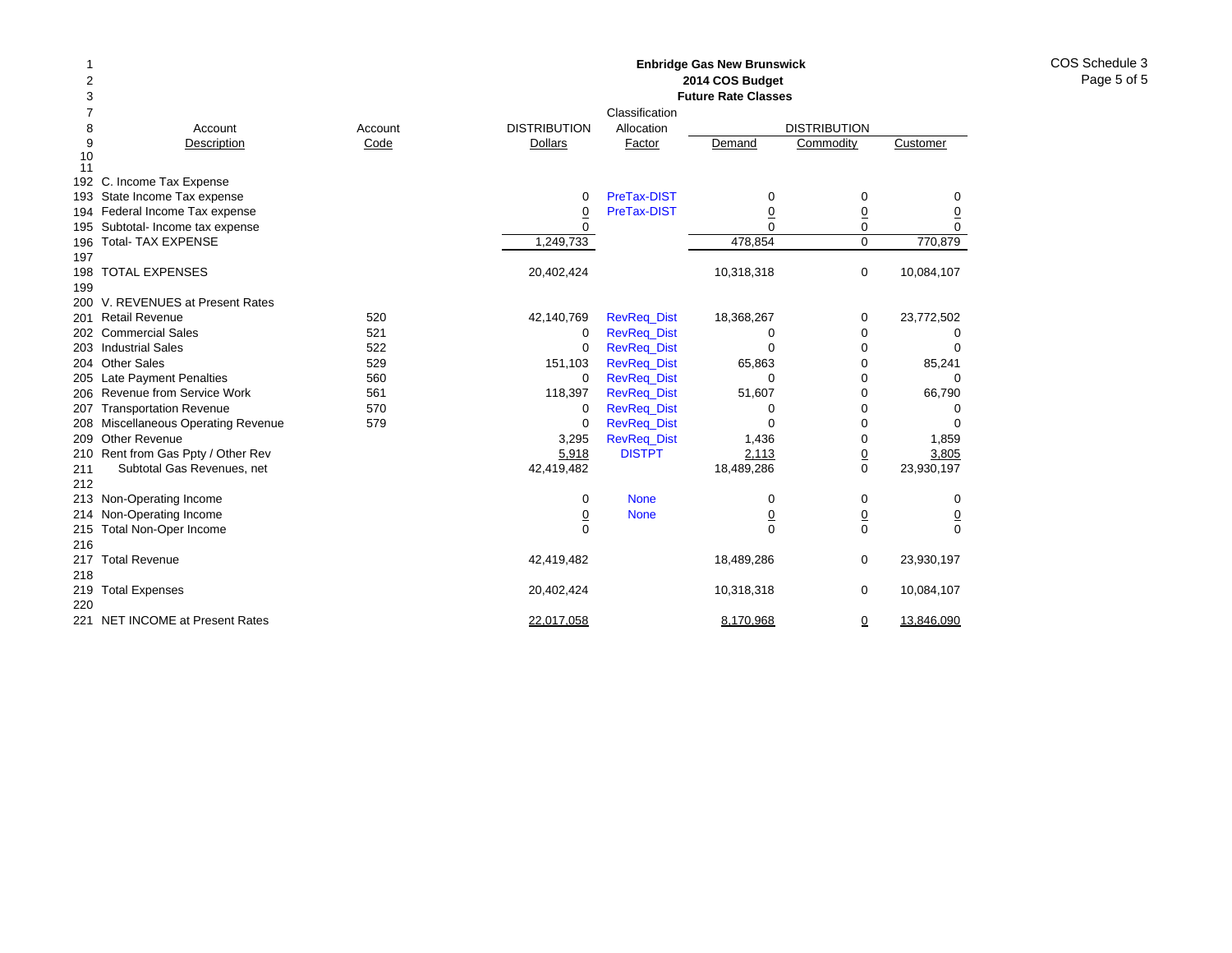| -1<br>$\overline{2}$<br>3 |                                        |         |                     |                           | <b>Enbridge Gas New Brunswick</b><br>2014 COS Budget<br><b>Future Rate Classes</b> |                |                                                        |                |                     |                | COS Schedule 4<br>Page 1 of 18 |
|---------------------------|----------------------------------------|---------|---------------------|---------------------------|------------------------------------------------------------------------------------|----------------|--------------------------------------------------------|----------------|---------------------|----------------|--------------------------------|
| $\overline{7}$            |                                        |         | <b>DISTRIBUTION</b> | Allocation                | <b>DISTRIBUTION DEMAND Class Allocation</b>                                        |                |                                                        |                |                     |                |                                |
| 8                         | Account                                | Account | <b>DEMAND</b>       | Allocation                | Small General                                                                      |                |                                                        | Contract       | Industrial          |                |                                |
| 9                         | Description                            | Code    | <b>Dollars</b>      | Factor                    | Residential                                                                        |                | Mid General Large General                              | General        | Contract<br>General | OPS            | $\mathbf 0$                    |
| 10                        |                                        |         |                     | Embedded                  |                                                                                    |                |                                                        |                |                     |                |                                |
| 11                        |                                        |         |                     |                           | 3                                                                                  | 4              | 5                                                      | 6              | $\overline{7}$      | 8              | 9                              |
|                           | 12 I. GAS PLANT IN SERVICE             |         |                     |                           |                                                                                    |                |                                                        |                |                     |                |                                |
|                           | 13 Franchises & Consents               | 401     | 0                   | <b>None</b>               | 0                                                                                  | 0              | 0                                                      | 0              | 0                   | 0              | 0                              |
|                           | 14 Other Intangible Plant              | 402     | $\Omega$            | Peak                      | $\Omega$                                                                           | $\Omega$       | $\Omega$                                               | $\Omega$       | $\Omega$            | $\Omega$       | $\Omega$                       |
|                           | 15 Subtotal - INTANGIBLE ASSETS        | 401-402 | 0                   |                           | $\Omega$                                                                           | $\Omega$       | 0                                                      | 0              | $\Omega$            | $\Omega$       | $\Omega$                       |
| 16                        |                                        |         |                     |                           |                                                                                    |                |                                                        |                |                     |                |                                |
|                           | 17 B. PRODUCTION PLANT                 |         |                     |                           |                                                                                    |                |                                                        |                |                     |                |                                |
|                           | 18 Production Plant                    | 403-419 | $\overline{0}$      | <b>None</b>               | $\overline{0}$                                                                     | $\overline{0}$ | <u>0</u>                                               | $\overline{0}$ | $\overline{0}$      | $\overline{0}$ | $\overline{0}$                 |
|                           | 19 Subtotal - PRODUCTION PLANT         | 403-419 | $\mathbf 0$         |                           | $\Omega$                                                                           | $\mathbf 0$    | 0                                                      | $\mathbf 0$    | $\Omega$            | $\mathbf 0$    | $\mathbf 0$                    |
| 20                        |                                        |         |                     |                           |                                                                                    |                |                                                        |                |                     |                |                                |
|                           | 21 C. STORAGE PLANT                    |         |                     |                           |                                                                                    |                |                                                        |                |                     |                |                                |
|                           | 22 Storage Plant                       | 440-459 | <u>0</u>            | <b>None</b>               | 0                                                                                  | $\overline{0}$ | $\overline{0}$                                         | $\overline{0}$ | 0                   | $\overline{0}$ | $\overline{0}$                 |
|                           | 23 Subtotal - STORAGE PLANT            | 440-459 | $\Omega$            |                           | $\Omega$                                                                           | $\Omega$       | 0                                                      | $\Omega$       | $\Omega$            | $\Omega$       | $\mathbf 0$                    |
| 24                        |                                        |         |                     |                           |                                                                                    |                |                                                        |                |                     |                |                                |
|                           | 25 D. TRANSMISSION PLANT               | 460-469 | $\mathbf 0$         | <b>None</b>               | $\mathbf 0$                                                                        | $\mathbf 0$    | 0                                                      | $\mathbf 0$    | $\mathbf 0$         | $\mathbf 0$    | $\mathbf 0$                    |
| 26                        |                                        |         |                     |                           |                                                                                    |                |                                                        |                |                     |                |                                |
|                           | 27 E. DISTRIBUTION PLANT               |         |                     |                           |                                                                                    |                |                                                        |                |                     |                |                                |
|                           | 28 Land and Land Rights                | 470     | 531,176             | Peak                      | 90,616                                                                             | 95,989         | 101,200                                                | 86,482         | 156,890             | $\Omega$       | $\Omega$                       |
|                           | 29 Structures and Improvements         | 472     | 0                   | Peak                      | 0                                                                                  | 0              | 0                                                      | 0              | $\Omega$            | $\Omega$       | $\Omega$                       |
|                           | 30 Services                            | 473     | $\Omega$            | Peak                      | $\Omega$                                                                           | $\Omega$       | $\Omega$                                               | ∩              | $\Omega$            | $\Omega$       | $\Omega$                       |
|                           | 31 Regulators and Meter Installations  | 474     | $\Omega$            | Peak                      | $\Omega$                                                                           | $\Omega$       | $\Omega$                                               |                | $\Omega$            | $\Omega$       | $\Omega$                       |
|                           | 32 Mains-PL                            | 475     |                     | 26,391,101 MainsDemand-PL | 6,389,356                                                                          | 6,768,226      | 7,135,665                                              | 6,097,854      | $\Omega$            | ∩              | $\Omega$                       |
|                           | 33 Mains-ST                            | 475     | 42,368,058          | <b>MainsDemand</b>        | 7,227,758                                                                          | 7,656,344      | 8,071,998                                              | 6,898,006      | 12,513,952          | $\Omega$       | $\Omega$                       |
|                           | 34 Compressor Equipment                | 476     | $\Omega$            | Peak                      | 0                                                                                  | 0              | 0                                                      |                | $\Omega$            | $\Omega$       | $\Omega$                       |
|                           | 35 Meas. & Reg. Stat. Equip. - General | 477     | 11,440,792          | Peak                      | 1,951,736                                                                          | 2,067,469      | 2,179,709                                              | 1,862,692      | 3,379,185           | $\Omega$       | $\Omega$                       |
| 36 Meters                 |                                        | 478     | 0                   | Peak                      | $\Omega$                                                                           | $\Omega$       | $\Omega$                                               | 0              | $\Omega$            | $\Omega$       | $\Omega$                       |
|                           | 37 Other Distribution Equipment        | 479     | 0                   | Peak                      | $\Omega$                                                                           | $\Omega$       | $\Omega$                                               | $\Omega$       | $\Omega$            | $\Omega$       | $\Omega$                       |
|                           | 38 Development O&M                     | 479     | 41,021,609          | <b>DISTPT-D</b>           | 7,956,987                                                                          | 8,428,813      | 8,886,403                                              | 7,593,965      | 8,155,441           | $\overline{0}$ | $\underline{0}$                |
|                           | 39 Subtotal - DISTRIBUTION PLANT       | 470-479 | 121,752,735         |                           | 23,616,453                                                                         | 25,016,841     | 26,374,975                                             | 22,538,999     | 24,205,467          | $\mathbf 0$    | $\mathbf 0$                    |
| 40                        |                                        |         |                     |                           |                                                                                    |                |                                                        |                |                     |                |                                |
|                           | 41 F. GENERAL PLANT                    |         |                     |                           |                                                                                    |                |                                                        |                |                     |                |                                |
|                           | 42 Land and Land Rights                | 480     | $\mathbf 0$         | <b>DISTLABOR-D</b>        | $\mathbf 0$                                                                        | $\mathbf 0$    | 0                                                      | $\mathbf 0$    | $\Omega$            | $\mathbf 0$    | $\mathbf 0$                    |
|                           | 43 Structures and Improvements         | 482     | 123,924             | <b>DISTLABOR-D</b>        | 21,840                                                                             | 23,135         | 24,391                                                 | 20,843         | 33,716              | $\mathbf 0$    | $\Omega$                       |
|                           | 44 Office Furniture and Equipment      | 483     | 200,476             | <b>DISTLABOR-D</b>        | 35,331                                                                             | 37,426         | 39,458                                                 | 33,719         | 54,544              | 0              | 0                              |
|                           | 45 Transportation Equipment            | 484     | 663,711             | <b>DISTLABOR-D</b>        | 116,968                                                                            | 123,904        | 130,631                                                | 111,632        | 180,576             | $\Omega$       | $\Omega$                       |
|                           | 46 Heavy Work Equipment                | 485     | 0                   | <b>DISTLABOR-D</b>        | 0                                                                                  | 0              | 0                                                      | 0              | $\Omega$            | $\Omega$       | $\Omega$                       |
|                           | 47 Tools & Work Equipment              | 486     | 410,520             | <b>DISTLABOR-D</b>        | 72,348                                                                             | 76,638         | 80,798                                                 | 69,047         | 111,690             | $\Omega$       | $\Omega$                       |
|                           | 48 Equipment on Customers' Premises    | 487     | 0                   | <b>DISTLABOR-D</b>        | 0                                                                                  | 0              | 0                                                      | $\Omega$       | $\Omega$            | $\Omega$       | $\Omega$                       |
|                           | 49 Communication Structures & Equip    | 488     | $\mathbf 0$         | <b>DISTLABOR-D</b>        | $\mathbf 0$                                                                        | $\mathbf 0$    | 0                                                      | $\mathbf 0$    | $\Omega$            | $\Omega$       | $\Omega$                       |
|                           | 50 Computer Hardware & Software        | 490     | 1,553,603           | <b>DISTLABOR-D</b>        | 273,797                                                                            | 290,033        | 305,778                                                | 261,306        | 422,689             | $\Omega$       | $\Omega$                       |
|                           | 51 Other General Equipment             | 489     | 0                   | <b>DISTLABOR-D</b>        | $\overline{0}$                                                                     | 0              | <u>0</u>                                               | $\overline{0}$ | 0                   | $\overline{0}$ | $\overline{0}$                 |
|                           | 52 Subtotal - GENERAL PLANT            | 480-490 | 2,952,234           |                           | 520,283                                                                            | 551,135        | 581,055                                                | 496,547        | 803,214             | $\Omega$       | $\mathbf 0$                    |
| 53                        | 54 TOTAL UTILITY PLANT                 |         | 124,704,969         |                           |                                                                                    |                | 24,136,736 25,567,975 26,956,030 23,035,546 25,008,681 |                |                     | $\Omega$       | $\Omega$                       |
| 55                        |                                        |         |                     |                           |                                                                                    |                |                                                        |                |                     |                |                                |

56 II. DEPRECIATION RESERVE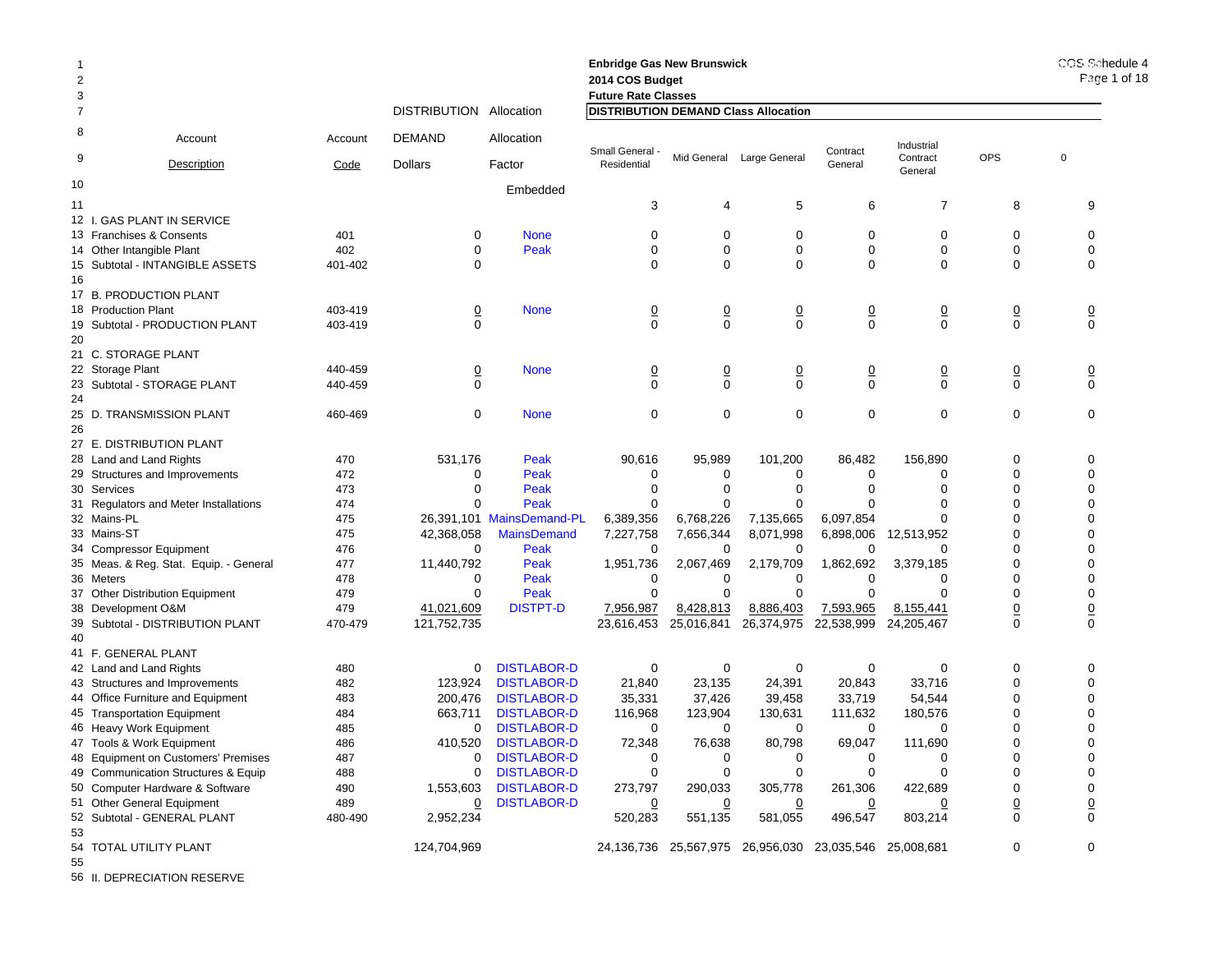|                |                                           |         |                               |                          | <b>Enbridge Gas New Brunswick</b>           |                             |                                |                            |                                |                                | COS Schedule 4<br>Page 2 of 18 |
|----------------|-------------------------------------------|---------|-------------------------------|--------------------------|---------------------------------------------|-----------------------------|--------------------------------|----------------------------|--------------------------------|--------------------------------|--------------------------------|
| 2              |                                           |         |                               |                          | 2014 COS Budget                             |                             |                                |                            |                                |                                |                                |
| 3              |                                           |         |                               |                          | <b>Future Rate Classes</b>                  |                             |                                |                            |                                |                                |                                |
| $\overline{7}$ |                                           |         | DISTRIBUTION Allocation       |                          | <b>DISTRIBUTION DEMAND Class Allocation</b> |                             |                                |                            |                                |                                |                                |
| 8              | Account                                   | Account | DEMAND                        | Allocation               | Small General                               |                             |                                | Contract                   | Industrial                     |                                |                                |
| 9              | <b>Description</b>                        | Code    | <b>Dollars</b>                | Factor                   | Residential                                 |                             | Mid General Large General      | General                    | Contract<br>General            | <b>OPS</b>                     | 0                              |
| 10             |                                           |         |                               | Embedded                 |                                             |                             |                                |                            |                                |                                |                                |
| 11             |                                           |         |                               |                          | 3                                           |                             | 5                              | 6                          | 7                              | 8                              | 9                              |
|                | 57 Intangible Plant                       |         | 0                             | <b>DISTPT-D INT</b>      | $\mathbf 0$                                 | $\Omega$                    | $\mathbf 0$                    | $\Omega$                   | 0                              | $\Omega$                       | $\mathbf 0$                    |
|                | 58 Production Plant                       |         | 0                             | <b>None</b>              | $\Omega$                                    | $\Omega$                    | $\Omega$                       | $\Omega$                   | $\Omega$                       | $\Omega$                       | $\Omega$                       |
|                | 59 Local Storage Plant                    |         | 0                             | <b>None</b>              | $\Omega$                                    |                             | $\Omega$                       | $\Omega$                   | $\Omega$                       | $\Omega$                       | $\Omega$                       |
|                | 60 Transmission Plant                     |         | 0                             | <b>None</b>              | 0                                           | $\Omega$                    | $\mathbf 0$                    | $\Omega$                   | $\Omega$                       | $\Omega$                       | $\Omega$                       |
|                | 61 Mains-PL                               |         |                               | 4.842.399 MainsDemand-PL | 1,172,358                                   | 1,241,875                   | 1,309,295                      | 1,118,871                  | $\Omega$                       | $\Omega$                       | $\Omega$                       |
|                | 62 Mains-ST                               |         | 8,548,284                     | <b>MainsDemand</b>       | 1,458,290                                   | 1,544,763                   | 1,628,626                      | 1,391,759                  | 2,524,846                      | $\Omega$                       | $\Omega$                       |
|                | 63 Development O&M                        |         | 7,339,135                     | <b>DISTPT-D</b>          | 1,423,576                                   | 1,507,990                   | 1,589,857                      | 1,358,629                  | 1,459,082                      | 0                              | $\Omega$                       |
|                | 64 Services                               |         | 0                             | <b>None</b>              | 0                                           | 0                           | 0                              | 0                          | 0                              | $\Omega$                       | $\Omega$                       |
|                | 65 Meters                                 |         | $\mathbf 0$                   | <b>None</b>              | $\mathbf 0$                                 | $\mathbf 0$                 | $\mathbf 0$                    | 0                          | $\mathbf 0$                    | $\mathbf 0$                    | $\Omega$                       |
|                | 66 Distr Other                            |         | 1,716,117                     | <b>DISTPT-D</b>          | 332,876                                     | 352,615                     | 371,758                        | 317,689                    | 341,178                        | $\mathbf 0$                    | $\mathbf 0$                    |
|                | 67 General Plant                          |         | 1,672,692                     | <b>DISTLABOR-D</b>       | 294,785                                     | 312,265                     | 329,217                        | 281,336                    | 455,089                        | $\underline{0}$                | $\overline{0}$                 |
|                | 68 TOTAL - DEPRECIATION RESERVE           |         | 24,118,626                    |                          | 4,681,886                                   | 4,959,508                   | 5,228,754                      | 4,468,284                  | 4,780,195                      | $\mathbf 0$                    | $\mathbf 0$                    |
| 69             |                                           |         |                               |                          |                                             |                             |                                |                            |                                |                                |                                |
|                | 70 III. OTHER RATE BASE ITEMS             |         |                               |                          |                                             |                             |                                |                            |                                |                                |                                |
|                | 71 Gas Storage Inventory                  |         | 0                             | <b>Gas_Deliveries</b>    | 0                                           | 0                           | 0                              | 0                          | 0                              | 0                              | 0                              |
|                | 72 CWIP                                   |         | $\mathbf 0$                   | <b>DISTPT-D</b>          | 0                                           | 0                           | 0                              | $\Omega$                   | $\mathbf 0$                    | $\mathbf 0$                    | $\mathbf 0$                    |
|                | 73 Customer Deposits                      |         | 0                             | <b>None</b>              | 0                                           | 0                           | 0                              | $\Omega$                   | $\Omega$                       | 0                              | $\Omega$                       |
|                | 74 Franchise fee                          |         | 124,425                       | <b>DISTPT-D</b>          | 24,135                                      | 25,566                      | 26,954                         | 23,034                     | 24,737                         | $\Omega$                       | $\Omega$                       |
|                | 75 Deferred development costs             |         | 0                             | <b>Gas_Deliveries</b>    | 0                                           | 0                           | 0                              | 0                          | 0                              | $\Omega$                       | $\Omega$                       |
|                | 76 Deferred carrying costs                |         | $\mathbf 0$                   | <b>DISTPT-D</b>          | 0                                           | $\Omega$                    | 0                              | $\Omega$                   | 0                              | $\Omega$                       | $\Omega$                       |
|                | 77 Deferred equity offering costs         |         | 0                             | <b>DISTPT-D</b>          | $\Omega$                                    | $\Omega$                    | $\Omega$                       | 0                          | $\Omega$                       | $\Omega$                       | $\mathbf 0$                    |
|                | 78 Term deposit                           |         | 1,051,920                     | <b>DISTPT-D</b>          | 204,042                                     | 216,141                     | 227,875                        | 194,733                    | 209,131                        | $\Omega$                       | $\mathbf 0$                    |
|                | 79 Deferral account                       |         | 0                             | <b>DISTPT-D</b>          | $\overline{0}$                              | 0                           | 0                              | 0                          | 0                              | $\underline{0}$                | $\overline{0}$                 |
|                | 80 Total - OTHER RATE BASE ITEMS          |         | 1,176,345                     |                          | 228,176                                     | 241,707                     | 254,829                        | 217,766                    | 233,867                        | $\mathbf 0$                    | $\mathbf 0$                    |
| 81             |                                           |         |                               |                          |                                             |                             |                                |                            |                                |                                |                                |
|                | 82 IV. TOTAL RATE BASE (Excl. Working Ca  |         | 101,762,688                   |                          | 19,683,027                                  | 20,850,174                  | 21,982,105                     | 18,785,028                 | 20,462,354                     | $\overline{0}$                 | $\overline{0}$                 |
|                | 83 Working Capital                        | 131     |                               | 602,160 DISTO&MXGAS-D    | 110,267                                     | 116,806                     | 123,147                        | 105,237                    | 146,703                        | $\mathbf 0$                    | $\mathbf 0$                    |
| 84             |                                           |         |                               |                          |                                             |                             |                                |                            |                                |                                |                                |
|                | 85 V. TOTAL RATE BASE                     |         | 102,364,848                   |                          | 19,793,295                                  | 20,966,980                  | 22,105,252                     | 18,890,265                 | 20,609,056                     | 0                              | 0                              |
| 86             |                                           |         |                               |                          |                                             |                             |                                |                            |                                |                                |                                |
|                | 87 I. OPERATION & MAINTENANCE EXPEN       |         |                               |                          |                                             |                             |                                |                            |                                |                                |                                |
|                | 88 A. PRODUCTION EXPENSES                 |         |                               |                          |                                             |                             |                                |                            |                                |                                |                                |
|                | 89 1. Manufactured Gas Production         |         |                               |                          |                                             |                             |                                |                            |                                |                                |                                |
|                | 90 Operation Supv and Engineering         | 610     | 0                             | <b>None</b>              | 0                                           | 0                           | 0                              | 0                          | 0                              | 0                              | 0                              |
|                | 91 Gas Wells                              | 614     | 0                             | <b>None</b>              | 0                                           | $\Omega$                    | $\Omega$                       | $\Omega$                   | $\Omega$                       | $\Omega$                       | $\Omega$                       |
|                | 92 Other Gas Production                   | 619     | <u>0</u>                      | <b>None</b>              | $\overline{0}$                              | $\overline{0}$              | $\overline{0}$                 | 0                          | 0                              | $\overline{0}$                 | $\overline{0}$                 |
| 93             | Subtotal - Production                     | 610-619 | 0                             |                          | 0                                           | 0                           | 0                              | 0                          | 0                              | 0                              | $\mathbf 0$                    |
|                | 94 Supervision                            | 810     | 0                             | <b>None</b>              | $\mathbf 0$                                 | 0                           | 0                              | 0                          | 0                              | 0                              | $\mathbf 0$                    |
|                | 95 Gas Production Maintenance             | 814     |                               | <b>None</b>              |                                             |                             |                                |                            |                                |                                |                                |
|                | Subtotal - O&M Accounts 617-618           | 810-819 | <u>0</u>                      |                          |                                             | $\overline{0}$              | $\overline{0}$                 | $\overline{0}$             | $\underline{0}$                | $\underline{0}$                |                                |
| 96             | 97 Subtotal - Manufactured Gas Production |         | $\overline{0}$<br>$\mathbf 0$ | <b>None</b>              | $\frac{0}{0}$                               | $\underline{0}$<br>$\Omega$ | $\underline{0}$<br>$\mathbf 0$ | $\overline{0}$<br>$\Omega$ | $\underline{0}$<br>$\mathbf 0$ | $\underline{0}$<br>$\mathbf 0$ | $\frac{0}{0}$                  |
|                |                                           | 610-819 |                               |                          |                                             |                             |                                |                            |                                |                                |                                |
| 98             |                                           |         |                               |                          |                                             |                             |                                |                            |                                |                                |                                |
|                | 99 Gas Supply Expenses                    |         |                               |                          |                                             |                             |                                |                            |                                |                                |                                |
|                | 100 Natural Gas Purchases                 | 623     | 0                             | <b>None</b>              | $\mathbf 0$                                 | 0                           | 0                              | 0                          | 0                              | 0                              | 0                              |
|                | 101 Gas Supply Operation                  | 624     | 38,763                        | Peak                     | 6,613                                       | 7,005                       | 7,385                          | 6,311                      | 11,449                         | 0                              | $\mathbf 0$                    |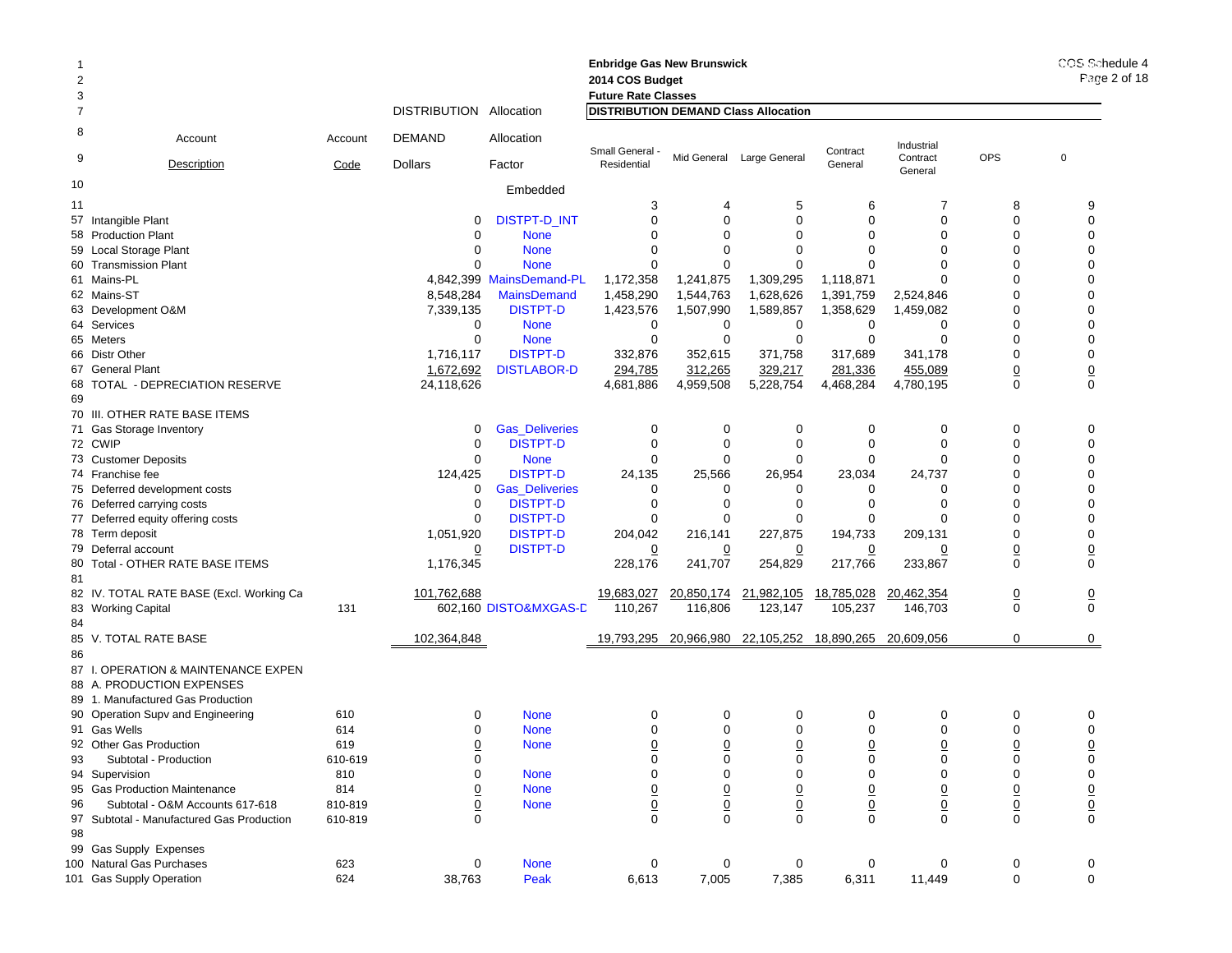| $\overline{2}$<br>3 |                                                                         |            |                         |                       | <b>Enbridge Gas New Brunswick</b><br>2014 COS Budget<br><b>Future Rate Classes</b> |                         |                           |                      |                     |                      | COS Sche<br>Page 3 |
|---------------------|-------------------------------------------------------------------------|------------|-------------------------|-----------------------|------------------------------------------------------------------------------------|-------------------------|---------------------------|----------------------|---------------------|----------------------|--------------------|
| 7                   |                                                                         |            | DISTRIBUTION Allocation |                       | <b>DISTRIBUTION DEMAND Class Allocation</b>                                        |                         |                           |                      |                     |                      |                    |
| 8                   | Account                                                                 | Account    | <b>DEMAND</b>           | Allocation            | Small General                                                                      |                         |                           | Contract             | Industrial          | <b>OPS</b>           |                    |
| 9                   | <b>Description</b>                                                      | Code       | <b>Dollars</b>          | Factor                | Residential                                                                        |                         | Mid General Large General | General              | Contract<br>General |                      | 0                  |
| 10                  |                                                                         |            |                         | Embedded              |                                                                                    |                         |                           |                      |                     |                      |                    |
| 11                  |                                                                         |            |                         |                       | 3                                                                                  | 4                       | 5                         | 6                    | 7                   | 8                    | 9                  |
|                     | 102 Natural Gas W/D from Storage                                        | 627-628    | 0                       | <b>None</b>           | $\Omega$                                                                           | $\mathbf 0$             | $\mathbf 0$               | $\Omega$             | 0                   | $\mathbf 0$          | $\mathbf 0$        |
|                     | 103 Gas Used for Other Util Operations                                  | 629        | 0                       | <b>None</b>           | $\Omega$                                                                           | $\Omega$                | $\Omega$                  | $\Omega$             | $\Omega$            | $\Omega$             | 0                  |
|                     | 104 Other Gas Supply Expenses                                           |            | 0                       | <b>None</b>           | 0                                                                                  | $\overline{0}$          | 0                         | 0                    | 0                   | $\overline{0}$       | $\overline{0}$     |
| 106                 | 105 Subtotal - PRODUCTION EXPENSES                                      | 623-629    | 38,763                  |                       | 6,613                                                                              | 7,005                   | 7,385                     | 6,311                | 11,449              | 0                    | $\mathbf 0$        |
|                     | 107 B. NATURAL GAS STORAGE, TERMINAL                                    |            |                         |                       |                                                                                    |                         |                           |                      |                     |                      |                    |
|                     | 108 Storage Operation & Maintenance                                     | 640-859    | 0                       | <b>None</b>           | 0                                                                                  | 0                       | $\mathbf 0$               | 0                    | 0                   | $\mathbf 0$          | 0                  |
| 110                 | 109 Subtotal - NATURAL GAS STORAGE                                      | 640-859    | $\mathbf 0$             |                       | $\Omega$                                                                           | $\mathbf 0$             | $\mathbf 0$               | $\mathbf 0$          | $\mathbf 0$         | $\Omega$             | $\Omega$           |
| 112                 | 111 C. TRANSMISSION EXPENSES                                            | 660-869    | 2,134,116               | Peak                  | 364,068                                                                            | 385,657                 | 406,594                   | 347,459              | 630,339             | $\mathbf 0$          | $\mathbf 0$        |
|                     | 113 D. DISTRIBUTION EXPENSES                                            |            |                         |                       |                                                                                    |                         |                           |                      |                     |                      |                    |
|                     | 114 Supervision                                                         | 670-870    | 367,819                 | <b>DISTOnlyPT-D</b>   | 71,403                                                                             | 75,637                  | 79,743                    | 68,145               | 72,890              | $\Omega$             | 0                  |
|                     | 115 Load Dispatching                                                    | 671        | 0                       | Peak                  | $\mathbf 0$                                                                        | 0                       | 0                         | 0                    | 0                   | $\mathbf 0$          | 0                  |
|                     | 116 Meter and Regulator Work                                            | 673-878    | $\mathbf 0$             | Peak                  | $\Omega$                                                                           | 0                       | $\mathbf 0$               | $\Omega$             | 0                   | $\Omega$             | 0                  |
|                     | 117 Service Work                                                        | 674        | $\Omega$                | Peak                  | 0                                                                                  | 0                       | $\Omega$                  | $\Omega$             | $\mathbf 0$         | $\Omega$             | 0                  |
|                     | 118 Mains and Services                                                  | 675-875    |                         | 22,664 STMAIN-SERVICE | 4,488                                                                              | 4,754                   | 5,013                     | 4,284                | 4,125               | $\Omega$             | $\Omega$           |
|                     | 119 Compressor Equipment                                                | 676-876    | $\Omega$                | Peak                  | $\Omega$                                                                           | 0                       | $\Omega$                  | 0                    | $\Omega$            | $\Omega$             | $\Omega$           |
|                     | 120 Measuring and Regulation                                            | 677-877    | 1,202,476               | Peak                  | 205,136                                                                            | 217,300                 | 229,097                   | 195,777              | 355,167             | $\mathbf 0$          | 0                  |
|                     | 121 Other Distribution Equipment                                        | 679-879    | 0                       | Peak                  | 0                                                                                  | 0                       | 0                         | 0                    | $\mathbf 0$         | $\Omega$             | $\mathbf 0$        |
|                     | 122 Structures and Improvements                                         | 872        | 0                       | Peak                  | $\Omega$                                                                           | 0                       | $\Omega$                  | 0                    | $\Omega$            | $\Omega$             | 0                  |
|                     | 123 General Maintenance                                                 | 884-889    | 1,301,628               | <b>DISTLABOR-D</b>    | 229,391                                                                            | 242,993                 | 256,185                   | 218,925              | 354,134             | $\overline{0}$       | $\underline{0}$    |
|                     | 124 Subtotal - DISTRIBUTION EXPENSES                                    | 670-889    | 2,894,586               |                       | 510,418                                                                            | 540,684                 | 570,037                   | 487,131              | 786,315             | $\overline{0}$       | $\underline{0}$    |
|                     | 125 Total - OPERATION & MAINTENANCE E>                                  |            | 5,028,702               |                       | 874,486                                                                            | 926,341                 | 976,631                   | 834,590              | 1,416,654           | $\overline{0}$       | $\underline{0}$    |
| 126                 |                                                                         |            |                         |                       |                                                                                    |                         |                           |                      |                     |                      |                    |
|                     | 127 II. SALES & MARKETING                                               |            |                         |                       |                                                                                    |                         |                           |                      |                     |                      |                    |
|                     | 128 Supervision                                                         | 700        | $\mathbf 0$             | <b>None</b>           | $\Omega$                                                                           | $\mathbf 0$             | $\mathbf 0$               | $\mathbf 0$          | $\mathbf 0$         | $\mathbf 0$          | 0                  |
|                     | 129 Advertising - Natural Gas Promotion                                 | 701        | $\mathbf 0$             | <b>None</b>           | $\Omega$                                                                           | $\mathbf 0$             | $\mathbf 0$               | $\Omega$             | $\mathbf 0$         | $\Omega$             | $\mathbf 0$        |
|                     | 130 Demonstration and Selling Exp                                       | 702        | $\Omega$                | <b>None</b>           | $\Omega$                                                                           | $\Omega$                | $\Omega$                  | $\Omega$             | $\Omega$            | $\Omega$             | $\Omega$           |
|                     | 131 Revenue from Merchandising                                          | 703        | $\Omega$                | <b>None</b>           | $\Omega$                                                                           | $\mathbf 0$             | $\Omega$                  | $\Omega$             | 0                   | $\Omega$             | 0                  |
|                     | 132 Expense of Merchandising                                            | 704        | 0                       | <b>None</b>           | 0                                                                                  | 0                       | 0                         | 0                    | 0                   | $\Omega$             | 0                  |
|                     | 133 Advertising - Other                                                 | 705        | $\mathbf 0$             | <b>None</b>           | $\Omega$                                                                           | $\mathbf 0$             | $\Omega$                  | $\Omega$             | $\Omega$            | $\Omega$             | $\mathbf 0$        |
|                     | 134 Other Sales Promotion                                               | 709        | $\overline{0}$          | <b>None</b>           | 0                                                                                  | $\overline{0}$          | $\overline{0}$            | 0                    | $\overline{0}$      | $\overline{0}$       | $\overline{0}$     |
|                     | 135 Total - CUSTOMER ACCOUNTS EXPENS                                    |            | $\Omega$                |                       | $\Omega$                                                                           | $\Omega$                | $\Omega$                  | $\Omega$             | $\Omega$            | $\Omega$             | $\Omega$           |
| 136                 |                                                                         |            |                         |                       |                                                                                    |                         |                           |                      |                     |                      |                    |
|                     | 137 III. CUSTOMER SERVICE & INFORMATI(                                  |            |                         |                       |                                                                                    |                         |                           |                      |                     |                      |                    |
|                     | 138 Operatin Supervision                                                | 710        | $\mathbf 0$             | <b>None</b>           | $\Omega$                                                                           | $\mathbf 0$             | $\mathbf 0$               | $\mathbf 0$          | $\mathbf 0$         | $\Omega$             | 0                  |
|                     | 139 Customers' Contracts and Orders                                     | 711        | $\mathbf 0$             | <b>None</b>           | $\Omega$                                                                           | $\mathbf 0$             | $\mathbf 0$               | 0                    | 0                   | $\Omega$             | $\mathbf 0$        |
|                     | 140 Meter Reading                                                       | 712        | $\Omega$                | <b>None</b>           | $\Omega$                                                                           | 0                       | $\mathbf 0$               | $\Omega$             | 0                   | $\Omega$             | 0                  |
|                     | 141 Customers' Billing and Accounting                                   | 713        | $\Omega$                | <b>None</b>           | $\Omega$                                                                           | $\mathbf 0$             | $\Omega$                  | $\Omega$             | $\Omega$            | $\Omega$             | $\mathbf 0$        |
|                     | 142 Credit and Collection                                               | 714        | 0<br>$\Omega$           | <b>None</b>           | 0<br>$\Omega$                                                                      | $\mathbf 0$<br>$\Omega$ | $\Omega$<br>$\Omega$      | $\Omega$<br>$\Omega$ | 0<br>$\Omega$       | $\Omega$<br>$\Omega$ | 0<br>$\Omega$      |
|                     | 143 Uncollectable Accounts                                              | 718<br>719 | 0                       | <b>None</b>           | 0                                                                                  | 0                       | 0                         | $\Omega$             | 0                   | $\Omega$             | 0                  |
|                     | 144 Other Customer Accounting<br>145 Total - CUSTOMER SERVICE & INFORM, |            | $\Omega$                | <b>None</b>           | $\Omega$                                                                           | $\Omega$                | $\Omega$                  | $\Omega$             | $\Omega$            | $\Omega$             | $\Omega$           |
|                     |                                                                         |            |                         |                       |                                                                                    |                         |                           |                      |                     |                      |                    |

146

COS Schedule 4 8 of 18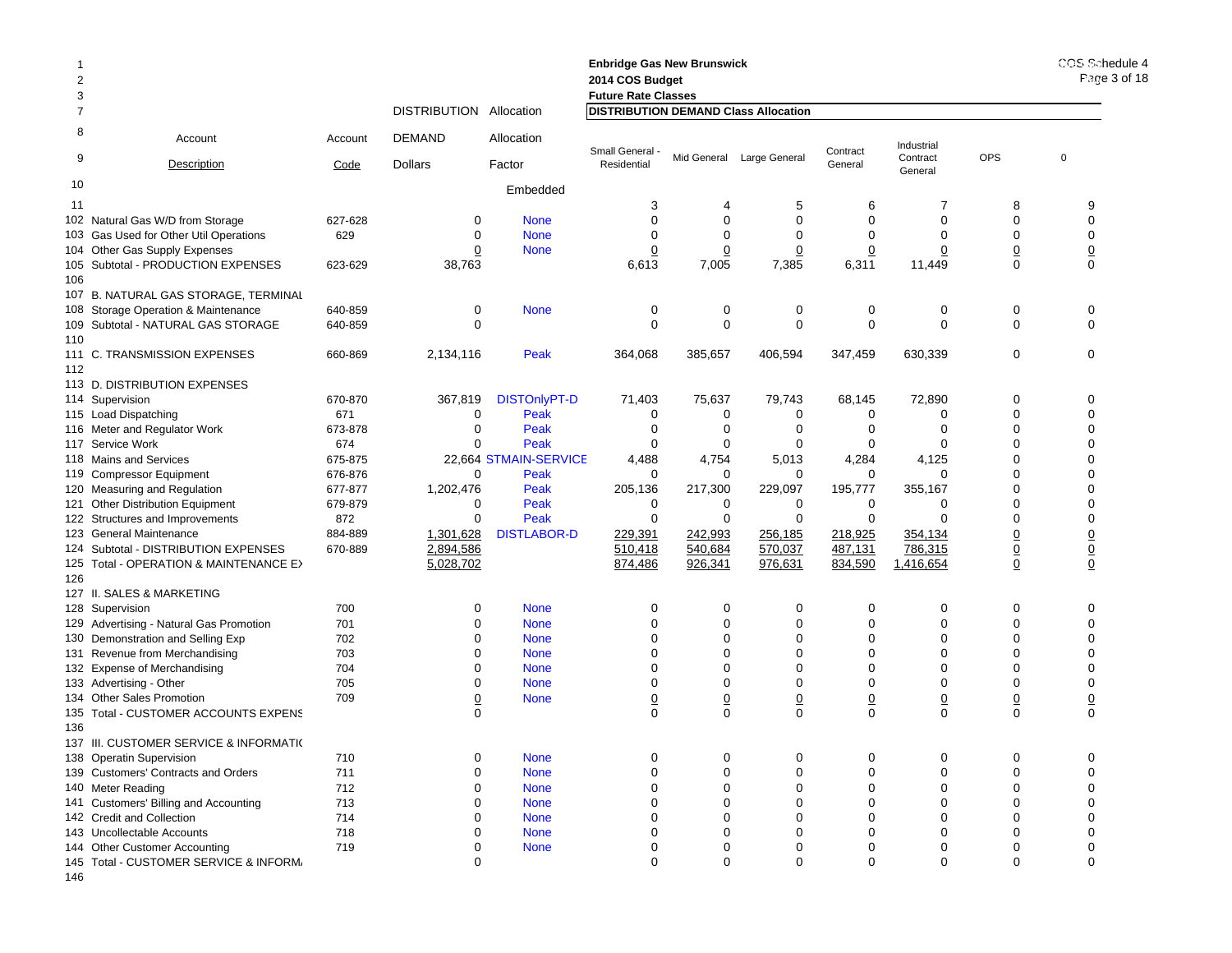| $\overline{c}$<br>3 |                                               |         |                         | <b>Enbridge Gas New Brunswick</b><br>2014 COS Budget<br><b>Future Rate Classes</b> |                                             | COS Schedule 4<br>$P: \Omega \to 4$ of 18 |                           |                |                     |                |                |
|---------------------|-----------------------------------------------|---------|-------------------------|------------------------------------------------------------------------------------|---------------------------------------------|-------------------------------------------|---------------------------|----------------|---------------------|----------------|----------------|
| $\overline{7}$      |                                               |         | DISTRIBUTION Allocation |                                                                                    | <b>DISTRIBUTION DEMAND Class Allocation</b> |                                           |                           |                |                     |                |                |
| 8                   | Account                                       | Account | DEMAND                  | Allocation                                                                         | Small General -                             |                                           |                           | Contract       | Industrial          |                |                |
| 9                   | Description                                   | Code    | <b>Dollars</b>          | Factor                                                                             | Residential                                 |                                           | Mid General Large General | General        | Contract<br>General | <b>OPS</b>     | $\mathbf 0$    |
| 10                  |                                               |         |                         | Embedded                                                                           |                                             |                                           |                           |                |                     |                |                |
| 11                  |                                               |         |                         |                                                                                    | 3                                           | 4                                         | 5                         | 6              | 7                   | 8              | 9              |
|                     | 147 Total - CUSTOMER ACCOUNTS, SERVIC         |         | 0                       |                                                                                    | $\Omega$                                    | $\mathbf 0$                               | $\mathbf 0$               | $\mathbf 0$    | 0                   | 0              | 0              |
| 148<br>150          | 149 IV. ADMINISTRATIVE & GENERAL EXPE         |         |                         |                                                                                    |                                             |                                           |                           |                |                     |                |                |
|                     | 151 Administrative & General                  | 721     | 5,514                   | <b>DISTLABOR-D</b>                                                                 | 972                                         | 1,029                                     | 1,085                     | 927            | 1,500               | 0              | 0              |
|                     | 152 Special Services                          | 722     | 958,223                 | <b>DISTLABOR-D</b>                                                                 | 168,871                                     | 178,885                                   | 188,596                   | 161,167        | 260,704             | 0              | $\mathbf 0$    |
|                     | 153 Insurance                                 | 723     | 160,416                 | <b>DISTPT-D</b>                                                                    | 31,116                                      | 32,961                                    | 34,751                    | 29,696         | 31,892              | 0              | $\mathbf 0$    |
|                     | 154 Injuries & Damages                        | 724     | 0                       | <b>DISTLABOR-D</b>                                                                 | 0                                           | 0                                         | 0                         | 0              | $\mathbf 0$         | 0              | 0              |
|                     | 155 Employee Pensions and Benefits            | 725     | 1,264,588               | <b>DISTLABOR-D</b>                                                                 | 222,863                                     | 236,078                                   | 248,895                   | 212,696        | 344,056             | 0              | $\mathbf 0$    |
|                     | 156 Other Admin & Gen Expenses                | 728     | 1,539,889               | <b>DISTLABOR-D</b>                                                                 | 271,380                                     | 287,473                                   | 303,079                   | 258,999        | 418,957             | 0              | 0              |
|                     | 157 Admin & Gen Expenses Transferred          | 729     |                         | (2,331,043) IST-TRANSFER-I                                                         | (408, 494)                                  | (432, 716)                                | (456, 208)                | (389, 857)     | (643,769)           | (0)            | $\overline{0}$ |
| 159                 | 158 Subtotal - O&M Accounts 721-729           |         | 1,597,588               |                                                                                    | 286,709                                     | 303,710                                   | 320,198                   | 273,629        | 413,341             | $\Omega$       | 0              |
| 161                 | 160   TOTAL - OPERATING EXPENSES (Excl [      |         | 6,626,290               |                                                                                    | 1,161,196                                   | 1,230,051                                 | 1,296,829                 | 1,108,218      | 1,829,995           | 0              | $\mathbf 0$    |
|                     | 162 VI. DEPRECIATION EXPENSE                  |         |                         |                                                                                    |                                             |                                           |                           |                |                     |                |                |
|                     | 163 Intangible Plant                          | 403     | 0                       | DISTPT-D_INT                                                                       | 0                                           | 0                                         | 0                         | 0              | 0                   | 0              | $\mathbf 0$    |
|                     | 164 Production Plant                          | 403     | 0                       | <b>None</b>                                                                        | 0                                           | 0                                         | 0                         | 0              | 0                   | 0              | $\mathbf 0$    |
|                     | 165 Local Storage Plant                       | 403     | 0                       | <b>None</b>                                                                        | 0                                           | 0                                         | 0                         | 0              | 0                   | 0              | $\mathbf 0$    |
|                     | 166 Transmission Plant                        | 403     | $\Omega$                | <b>None</b>                                                                        | $\Omega$                                    | 0                                         | 0                         | $\Omega$       | 0                   | 0              | $\mathbf 0$    |
|                     | 167 Mains-PL                                  | 404     |                         | 626,835 MainsDemand-PL                                                             | 151,758                                     | 160,757                                   | 169,484                   | 144,835        | 0                   | 0              | $\Omega$       |
|                     | 168 Mains-ST                                  | 404     | 1,015,964               | <b>MainsDemand</b>                                                                 | 173,318                                     | 183,595                                   | 193,562                   | 165,411        | 300,078             | 0              | $\mathbf 0$    |
|                     | 169 Development O&M                           | 404     | 999,905                 | <b>DISTPT-D</b>                                                                    | 193,952                                     | 205,453                                   | 216,607                   | 185,103        | 198,789             | 0              | 0              |
|                     | 170 Services                                  | 404     | 0                       | <b>None</b>                                                                        | 0                                           | 0                                         | 0                         | 0              | 0                   | 0              | $\mathbf 0$    |
|                     | 171 Meters                                    | 404     | $\Omega$                | <b>None</b>                                                                        | 0                                           | 0                                         | 0                         | 0              | $\Omega$            | 0              | $\mathbf 0$    |
|                     | 172 Distr Other                               | 404     | 181,907                 | <b>DISTPT-D</b>                                                                    | 35,285                                      | 37,377                                    | 39,406                    | 33,675         | 36,165              | 0              | $\mathbf 0$    |
|                     | 173 General Plant                             | 404     | 323,024                 | <b>DISTLABOR-D</b>                                                                 | 56,928                                      | 60,303                                    | 63,577                    | 54,331         | 87,885              | 0              | $\mathbf 0$    |
|                     | 174 Amort Ltd-Term Elect/Gas Plant            | 404     | 26,776                  | <b>DISTPT-D</b>                                                                    | 5,194                                       | 5,502                                     | 5,800                     | 4,957          | 5,323               | 0              | $\mathbf 0$    |
|                     | 175 Adjustment                                |         | 0                       | <b>DISTPT-D</b>                                                                    | 0                                           | $\overline{0}$                            | 0                         | 0              | 0                   | <u>0</u>       | $\overline{0}$ |
| 177                 | 176 Total - DEPRECIATION EXPENSE              | 403-404 | 3,174,411               |                                                                                    | 616,435                                     | 652,987                                   | 688,437                   | 588,311        | 628,241             | $\mathbf 0$    | $\mathbf 0$    |
| 179                 | 178 VII. TAXES OTHER THAN INCOME TAXE         |         |                         |                                                                                    |                                             |                                           |                           |                |                     |                |                |
|                     | 180 Property Tax- Plant                       |         | 478,854                 | PropertyTax-D                                                                      | 105,246                                     | 111,487                                   | 117,539                   | 100,444        | 44,138              | 0              | 0              |
|                     | 181 Distribution Tax                          |         | 0                       | <b>RATEBASE</b>                                                                    | 0                                           | 0                                         | 0                         | 0              | 0                   | 0              | 0              |
|                     | 182 Payroll related                           |         | 0                       | <b>DISTLABOR-D</b>                                                                 | $\mathbf 0$                                 | 0                                         | 0                         | 0              | 0                   | 0              | $\mathbf 0$    |
|                     | 183 Other taxes                               |         | 0                       | <b>DISTPT-D</b>                                                                    | 0                                           | 0                                         | 0                         | 0              | 0                   | 0              | 0              |
|                     | 184 Property Tax- Gas                         |         | 0                       | <b>Gas_Deliveries</b>                                                              | 0                                           | 0                                         | 0                         | 0              | 0                   | $\overline{0}$ | $\overline{0}$ |
| 186                 | 185 Total Taxes Other Than Income Taxes       | 408     | 478,854                 |                                                                                    | 105,246                                     | 111,487                                   | 117,539                   | 100,444        | 44,138              | 0              | $\mathbf 0$    |
|                     | 187 B. Franchise and Revenue Taxes            |         |                         |                                                                                    |                                             |                                           |                           |                |                     |                |                |
|                     | 188 Gross Receipts Tax                        |         | 0                       | <b>None</b>                                                                        | 0                                           | 0                                         | 0                         | 0              | 0                   | 0              | 0              |
|                     | 189 GRT- Uncoll Rider                         |         | <u>0</u>                | <b>None</b>                                                                        | $\overline{0}$                              | $\overline{0}$                            | $\underline{0}$           | $\overline{0}$ | $\overline{0}$      | $\overline{0}$ | $\overline{0}$ |
| 191                 | 190 Subtotal- Franchise and Gross Receipts Ta |         | 0                       |                                                                                    | $\mathbf 0$                                 | $\mathbf 0$                               | $\mathbf 0$               | $\mathbf 0$    | $\mathbf 0$         | $\mathbf 0$    | $\mathsf 0$    |

192 C. Income Tax Expense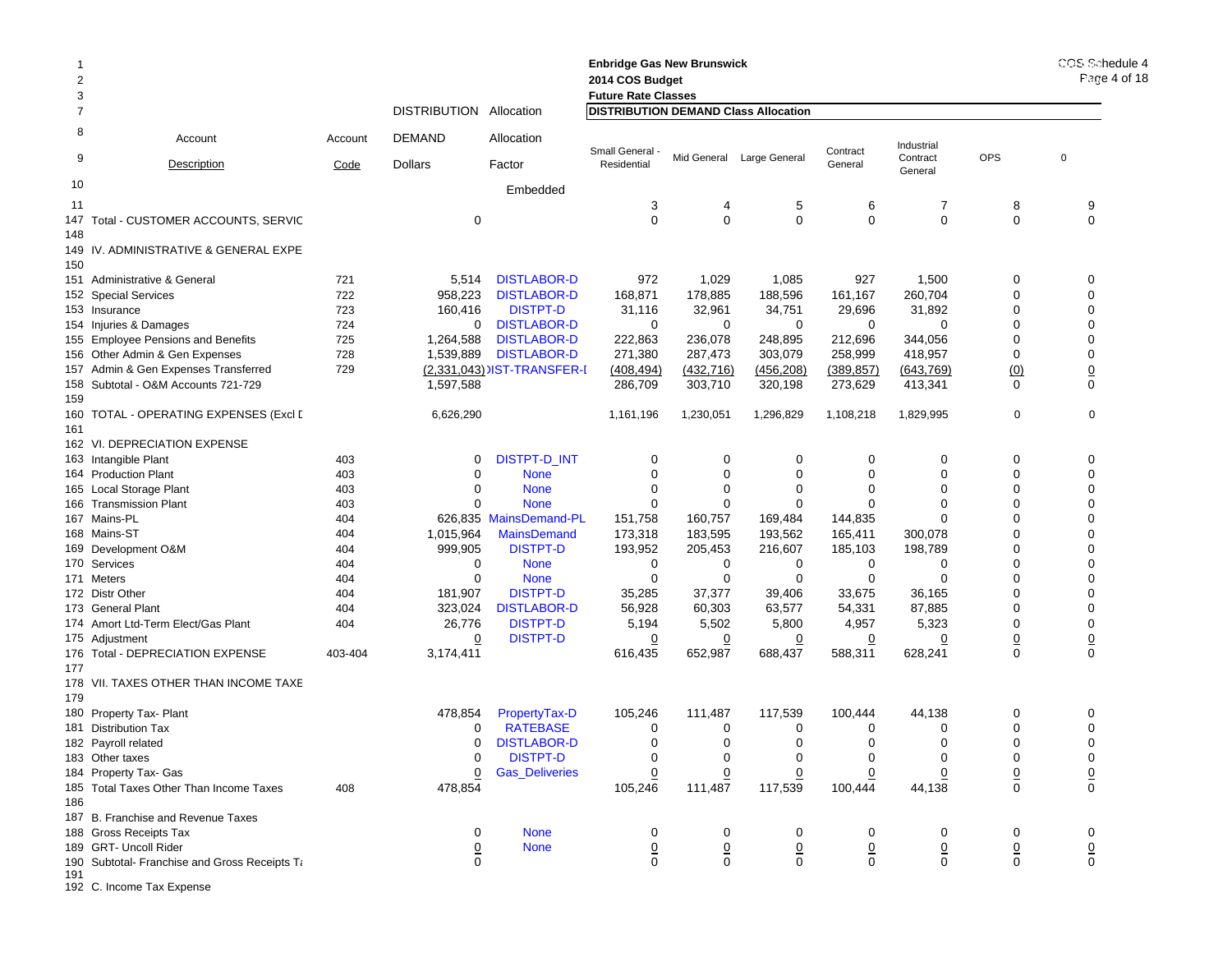| $\overline{2}$<br>3 |                                                        |            |                           |                              |                                             | <b>Enbridge Gas New Brunswick</b><br>2014 COS Budget<br><b>Future Rate Classes</b> |                           |                           |                          |                                |                                |
|---------------------|--------------------------------------------------------|------------|---------------------------|------------------------------|---------------------------------------------|------------------------------------------------------------------------------------|---------------------------|---------------------------|--------------------------|--------------------------------|--------------------------------|
|                     |                                                        |            | DISTRIBUTION Allocation   |                              | <b>DISTRIBUTION DEMAND Class Allocation</b> |                                                                                    |                           |                           |                          |                                |                                |
| 8                   | Account                                                | Account    | <b>DEMAND</b>             | Allocation                   | Small General -                             |                                                                                    |                           | Contract                  | Industrial               |                                |                                |
| 9                   | <b>Description</b>                                     | Code       | Dollars                   | Factor                       | Residential                                 |                                                                                    | Mid General Large General | General                   | Contract<br>General      | <b>OPS</b>                     | $\mathbf 0$                    |
| 10                  |                                                        |            |                           | Embedded                     |                                             |                                                                                    |                           |                           |                          |                                |                                |
| 11                  |                                                        |            |                           |                              | 3                                           |                                                                                    | 5                         | 6                         | 7                        | 8                              | 9                              |
| 193                 | State Income Tax expense                               |            | $\Omega$                  | PreTax-Dist-D                | $\mathbf 0$                                 | $\Omega$                                                                           | $\mathbf 0$               | $\Omega$                  | $\mathbf 0$              | $\mathbf 0$                    | $\mathbf 0$                    |
|                     | 194 Federal Income Tax expense                         |            | $\overline{0}$            | PreTax-Dist-D                | $\overline{0}$                              | 0                                                                                  | $\overline{0}$            | $\overline{0}$            | $\overline{0}$           | $\overline{0}$                 | $\underline{0}$                |
| 195                 | Subtotal- Income tax expense<br>196 Total- TAX EXPENSE |            | $\overline{0}$<br>478,854 |                              | $\overline{0}$<br>105,246                   | $\overline{0}$<br>111,487                                                          | $\overline{0}$<br>117,539 | $\overline{0}$<br>100,444 | $\overline{0}$<br>44,138 | $\underline{0}$<br>$\mathbf 0$ | $\underline{0}$<br>$\mathbf 0$ |
| 197                 |                                                        |            |                           |                              |                                             |                                                                                    |                           |                           |                          |                                |                                |
|                     | 198 TOTAL EXPENSES                                     |            | 10,318,318                |                              | 1,889,489                                   | 2,001,530                                                                          | 2,110,191                 | 1,803,285                 | 2,513,823                | $\mathbf 0$                    | $\mathbf 0$                    |
| 199                 |                                                        |            |                           |                              |                                             |                                                                                    |                           |                           |                          |                                |                                |
|                     | 200 V. REVENUES at Present Rates                       |            | 18,368,267                |                              |                                             |                                                                                    | 3,495,778                 |                           | 2,605,854                | 75,817                         |                                |
|                     | 201 Retail Revenue<br>202 Commercial Sales             | 520<br>521 | 0                         | Delivery_Rev<br>Delivery_Rev | 4,688,738<br>0                              | 5,072,574<br>0                                                                     | 0                         | 2,429,507<br>0            | 0                        | 0                              | 0<br>$\mathbf 0$               |
|                     | 203 Industrial Sales                                   | 522        | $\mathbf 0$               | Delivery_Rev                 | $\mathbf 0$                                 | $\mathbf 0$                                                                        | $\mathbf 0$               | $\mathbf 0$               | $\Omega$                 | $\mathbf 0$                    | $\mathbf 0$                    |
|                     | 204 Other Sales                                        | 529        | 65,863                    | Delivery_Rev                 | 16,812                                      | 18,189                                                                             | 12,535                    | 8,711                     | 9,344                    | 272                            | $\mathbf 0$                    |
|                     | 205 Late Payment Penalties                             | 560        |                           | 0 'ENALTY_CHARG              | 0                                           | $\mathbf 0$                                                                        | 0                         | $\mathbf 0$               | 0                        | $\mathbf 0$                    | $\mathbf 0$                    |
|                     | 206 Revenue from Service Work                          | 561        | 51,607                    | Delivery_Rev                 | 13,173                                      | 14,252                                                                             | 9,822                     | 6,826                     | 7,321                    | 213                            | $\Omega$                       |
|                     | 207 Transportation Revenue                             | 570        | 0                         | Delivery_Rev                 | 0                                           | 0                                                                                  | 0                         | $\mathbf 0$               | 0                        | $\mathbf 0$                    | $\mathbf 0$                    |
|                     | 208 Miscellaneous Operating Revenue                    | 579        | $\Omega$                  | Delivery_Rev                 | 0                                           | $\Omega$                                                                           | $\mathbf 0$               | $\mathbf 0$               | $\Omega$                 | $\Omega$                       | $\mathbf 0$                    |
|                     | 209 Other Revenue                                      |            | 1,436                     | Delivery_Rev                 | 367                                         | 397                                                                                | 273                       | 190                       | 204                      | 6                              | $\mathbf 0$                    |
|                     | 210 Rent from Gas Ppty / Other Rev                     |            | 2,113                     | <b>DISTPT-D</b>              | 410                                         | 434                                                                                | 458                       | 391                       | 420                      | $\overline{0}$                 | $\overline{0}$                 |
| 211<br>212          | Subtotal Gas Revenues, net                             |            | 18,489,286                |                              | 4,719,500                                   | 5,105,845                                                                          | 3,518,865                 | 2,445,625                 | 2,623,142                | 76,308                         | $\mathbf 0$                    |
|                     | 213 Non-Operating Income                               |            | $\mathbf 0$               | <b>None</b>                  | 0                                           | $\mathbf 0$                                                                        | 0                         | 0                         | 0                        | 0                              | $\mathbf 0$                    |
|                     | 214 Non-Operating Income                               |            | $\overline{0}$            | <b>None</b>                  | $\underline{0}$                             | $\underline{0}$                                                                    | $\overline{0}$            | $\underline{0}$           | $\overline{0}$           | $\underline{0}$                | $\overline{0}$                 |
| 216                 | 215 Total Non-Oper Income                              |            | $\Omega$                  |                              | 0                                           | $\mathbf 0$                                                                        | $\mathbf 0$               | $\mathbf 0$               | $\mathbf 0$              | $\mathbf 0$                    | $\mathbf 0$                    |
| 217                 | <b>Total Revenue</b>                                   |            | 18,489,286                |                              | 4,719,500                                   | 5,105,845                                                                          | 3,518,865                 | 2,445,625                 | 2,623,142                | 76,308                         | 0                              |
| 218                 |                                                        |            |                           |                              |                                             |                                                                                    |                           |                           |                          |                                |                                |
|                     | 219 Total Expenses                                     |            | 10,318,318                |                              | 1,889,489                                   | 2,001,530                                                                          | 2,110,191                 | 1,803,285                 | 2,513,823                | $\mathbf 0$                    | $\mathbf 0$                    |
| 220                 |                                                        |            |                           |                              |                                             |                                                                                    |                           |                           |                          |                                |                                |
|                     | 221 NET INCOME at Present Rates                        |            | 8,170,968                 |                              | 2,830,011                                   | 3,104,315                                                                          | 1,408,674                 | 642,341                   | 109,320                  | 76,308                         | 0                              |
| 222                 |                                                        |            |                           |                              |                                             |                                                                                    |                           |                           |                          |                                |                                |
| 223                 | <b>Tariff Revenue Requirements</b>                     |            | 10,198,735                |                              | 1,859,093                                   | 1,968,656                                                                          | 2,087,377                 | 1,787,356                 | 2,496,738                | (485)                          | 0                              |
| 224                 |                                                        |            |                           |                              |                                             |                                                                                    |                           |                           |                          |                                |                                |
|                     | 225 SUMMARY                                            |            |                           |                              |                                             |                                                                                    |                           |                           |                          |                                |                                |
| 226                 | Revenues<br>227 Gas revenues                           |            | 18,489,286                |                              |                                             |                                                                                    | 3,518,865                 |                           | 2,623,142                | 76,308                         | 0                              |
|                     | 228 Non-operating income                               |            | 0                         |                              | 4,719,500<br>$\overline{0}$                 | 5,105,845<br>$\overline{0}$                                                        | 0                         | 2,445,625<br>0            | 0                        | 0                              | $\overline{0}$                 |
|                     | 229 Total revenues                                     |            | 18,489,286                |                              | 4,719,500                                   | 5,105,845                                                                          | 3,518,865                 | 2,445,625                 | 2,623,142                | 76,308                         | 0                              |
| 230                 |                                                        |            |                           |                              |                                             |                                                                                    |                           |                           |                          |                                |                                |
|                     | 231 Operating Expenses                                 |            |                           |                              |                                             |                                                                                    |                           |                           |                          |                                |                                |
|                     | 232 Production Expenses                                |            | 38,763                    |                              | 6,613                                       | 7,005                                                                              | 7,385                     | 6,311                     | 11,449                   | 0                              | 0                              |
|                     | 233 Natural Gas Storage, Terminaling & Proc.           |            | 0                         |                              | 0                                           | 0                                                                                  | 0                         | $\mathbf 0$               | $\mathbf 0$              | $\mathbf 0$                    | 0                              |
|                     | 234 Transmission Expenses                              |            | 2,134,116                 |                              | 364,068                                     | 385,657                                                                            | 406,594                   | 347,459                   | 630,339                  | $\mathbf 0$                    | $\pmb{0}$                      |
|                     | 235 Distribution Expenses                              |            | 2,894,586                 |                              | 510,418                                     | 540,684                                                                            | 570,037                   | 487,131                   | 786,315                  | $\underline{0}$                | $\underline{0}$                |
|                     | 236 Total Operating Expenses                           |            | 5,067,465                 |                              | 881,099                                     | 933,346                                                                            | 984,016                   | 840,901                   | 1,428,103                | $\mathbf 0$                    | 0                              |
| 237                 |                                                        |            |                           |                              |                                             |                                                                                    |                           |                           |                          |                                |                                |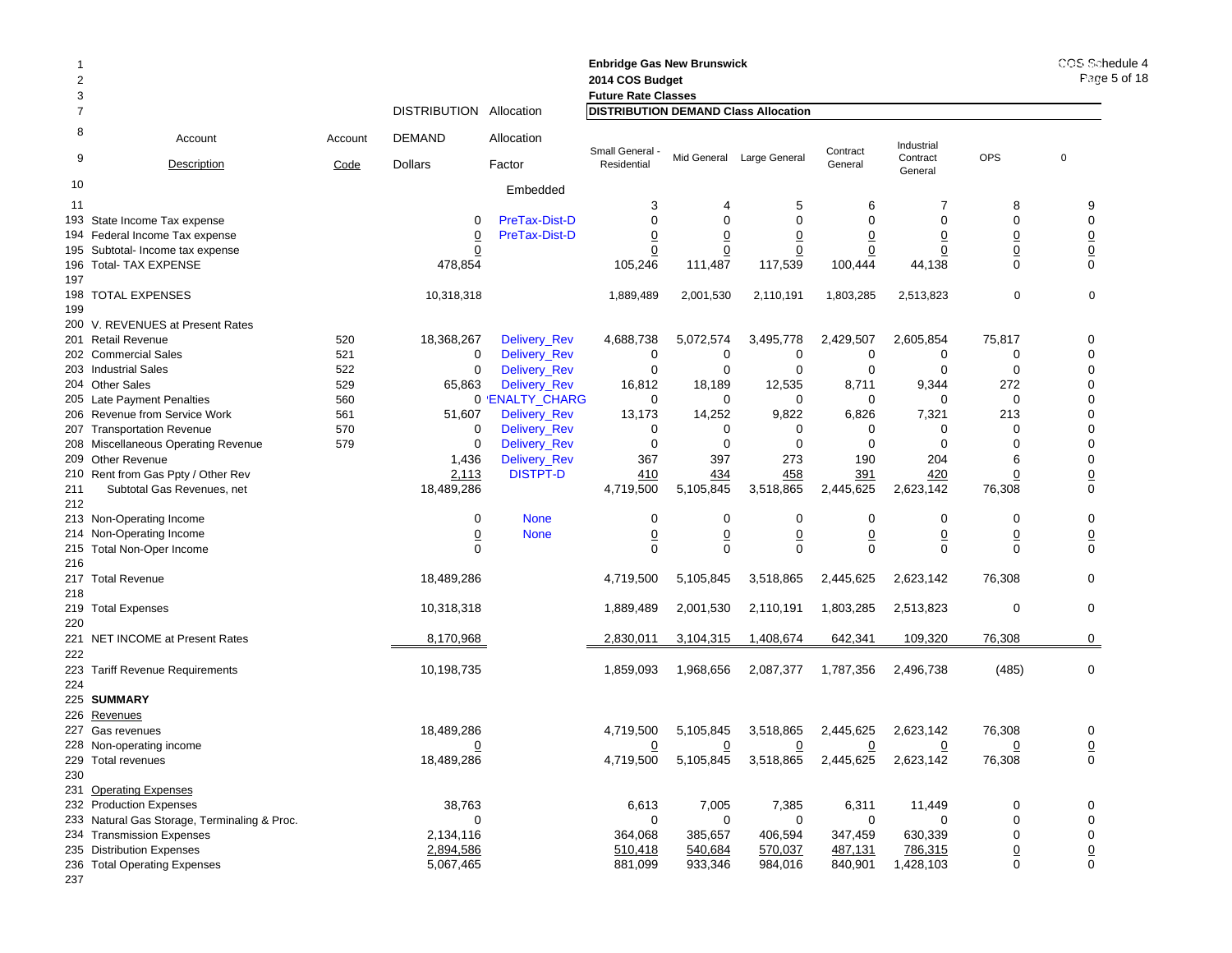| 2<br>3         |                                             |                 |                                 |                      | <b>Enbridge Gas New Brunswick</b><br>2014 COS Budget<br><b>Future Rate Classes</b> |             |                           |                     |                                   |                         |                 |  |  |
|----------------|---------------------------------------------|-----------------|---------------------------------|----------------------|------------------------------------------------------------------------------------|-------------|---------------------------|---------------------|-----------------------------------|-------------------------|-----------------|--|--|
| $\overline{7}$ |                                             |                 | <b>DISTRIBUTION</b>             | Allocation           | <b>DISTRIBUTION DEMAND Class Allocation</b>                                        |             |                           |                     |                                   |                         |                 |  |  |
| 8<br>9         | Account<br><b>Description</b>               | Account<br>Code | <b>DEMAND</b><br><b>Dollars</b> | Allocation<br>Factor | Small General -<br>Residential                                                     |             | Mid General Large General | Contract<br>General | Industrial<br>Contract<br>General | <b>OPS</b>              | $\mathbf 0$     |  |  |
| 10             |                                             |                 |                                 | Embedded             |                                                                                    |             |                           |                     |                                   |                         |                 |  |  |
| 11             |                                             |                 |                                 |                      | 3                                                                                  | 4           | 5                         | 6                   | $\overline{7}$                    | 8                       | 9               |  |  |
| 238            | Customer Accounts, Services, & Sales Exp    |                 | $\mathbf 0$                     |                      | 0                                                                                  | 0           | 0                         | $\Omega$            | $\Omega$                          | $\Omega$                | $\mathbf 0$     |  |  |
| 239            | Administrative & General Expenses           |                 | 1,597,588                       |                      | 286,709                                                                            | 303,710     | 320,198                   | 273,629             | 413,341                           | $\Omega$                | $\mathbf 0$     |  |  |
|                | 240 Depreciation Expense                    |                 | 3,174,411                       |                      | 616,435                                                                            | 652,987     | 688,437                   | 588,311             | 628,241                           | $\Omega$                | $\mathbf 0$     |  |  |
|                | 241 Taxes other than Income, GRT            |                 | 478,854                         |                      | 105,246                                                                            | 111,487     | 117,539                   | 100,444             | 44,138                            | $\overline{0}$          | $\overline{0}$  |  |  |
|                | 242 Total Other Expenses                    |                 | 5,250,852                       |                      | 1,008,390                                                                          | 1,068,184   | 1,126,175                 | 962,384             | 1,085,720                         | $\Omega$                | $\mathbf 0$     |  |  |
| 243            |                                             |                 |                                 |                      |                                                                                    |             |                           |                     |                                   |                         |                 |  |  |
|                | 244 Income tax expense                      |                 | $\mathbf 0$                     |                      | $\mathbf 0$                                                                        | $\mathbf 0$ | $\mathbf 0$               | $\Omega$            | 0                                 | $\mathbf 0$             | $\mathbf 0$     |  |  |
|                | 245 Gross receipts tax expense              |                 | 0                               |                      |                                                                                    |             |                           |                     |                                   | $\overline{0}$          |                 |  |  |
|                | 246 Total expenses                          |                 | 10,318,318                      |                      | 1,889,489                                                                          | 2,001,530   | 2,110,191                 | 1,803,285           | 2,513,823                         | $\Omega$                | $\frac{0}{0}$   |  |  |
| 247            |                                             |                 |                                 |                      |                                                                                    |             |                           |                     |                                   |                         |                 |  |  |
|                | 248 NET INCOME at Present Rates             |                 | 8,170,968                       |                      | 2,830,011                                                                          | 3,104,315   | 1,408,674                 | 642,341             | 109,320                           | 76,308                  | $\Omega$        |  |  |
| 249            |                                             |                 |                                 |                      |                                                                                    |             |                           |                     |                                   |                         |                 |  |  |
|                | 250 Total Rate Base                         |                 | 102,364,848                     |                      | 19,793,295                                                                         | 20,966,980  | 22,105,252                | 18,890,265          | 20,609,056                        | $\mathbf 0$             | $\mathbf 0$     |  |  |
| 251            |                                             |                 |                                 |                      |                                                                                    |             |                           |                     |                                   |                         |                 |  |  |
|                | 252 Return at Present Rates                 |                 |                                 |                      |                                                                                    |             |                           |                     |                                   |                         |                 |  |  |
| 253            |                                             |                 |                                 |                      |                                                                                    |             |                           |                     |                                   |                         |                 |  |  |
|                | 254 REVENUE REQUIREMENTS                    |                 |                                 |                      |                                                                                    |             |                           |                     |                                   |                         |                 |  |  |
| 255            |                                             |                 |                                 |                      |                                                                                    |             |                           |                     |                                   |                         |                 |  |  |
|                | 256 Target ROR                              |                 | 7.94%                           |                      | 7.94%                                                                              | 7.94%       | 7.94%                     | 7.94%               | 7.94%                             | 7.94%                   | 7.94%           |  |  |
|                | 257 Using Target for System                 |                 |                                 |                      |                                                                                    |             |                           |                     |                                   |                         |                 |  |  |
|                | 258 Rate Base                               |                 | 102,364,848                     |                      | 19,793,295                                                                         | 20,966,980  | 22,105,252                | 18,890,265          | 20,609,056                        | 0                       | $\mathbf 0$     |  |  |
| 259            |                                             |                 |                                 |                      |                                                                                    |             |                           |                     |                                   |                         |                 |  |  |
|                | 260 Operating expenses                      |                 | 6,665,053                       |                      | 1,167,808                                                                          | 1,237,056   | 1,304,214                 | 1,114,530           | 1,841,444                         | $\mathbf 0$             | $\mathbf 0$     |  |  |
|                | 261 Depreciation expense                    |                 | 3,174,411                       |                      | 616,435                                                                            | 652,987     | 688,437                   | 588,311             | 628,241                           | $\Omega$                | $\mathbf 0$     |  |  |
|                | 262 Additional Bad Debt expense             |                 | $\Omega$                        | <b>None</b>          | $\Omega$                                                                           | $\Omega$    | $\Omega$                  | $\Omega$            | $\Omega$                          | $\Omega$                | $\mathbf 0$     |  |  |
|                | 263 Taxes other than Income, GRT            |                 | 478,854                         |                      | 105,246                                                                            | 111,487     | 117,539                   | 100,444             | 44,138                            | $\overline{0}$          | $\overline{0}$  |  |  |
|                | 264 Operating expenses to recover           |                 | 10,318,318                      |                      | 1,889,489                                                                          | 2,001,530   | 2,110,191                 | 1,803,285           | 2,513,823                         | $\Omega$                | $\Omega$        |  |  |
| 265            |                                             |                 |                                 |                      |                                                                                    |             |                           |                     |                                   |                         |                 |  |  |
|                | 266 Target Return on Rate Base- After taxes |                 | 8,124,921                       |                      | 1,571,037                                                                          | 1,664,195   | 1,754,542                 | 1,499,361           | 1,635,786                         | $\mathbf 0$             | $\mathbf 0$     |  |  |
| 267            |                                             |                 |                                 |                      |                                                                                    |             |                           |                     |                                   |                         |                 |  |  |
|                | 268 Income taxes to recover                 |                 | $\mathbf 0$                     | 0.0%                 | $\mathbf 0$                                                                        | 0           | 0                         | 0                   | $\Omega$                          | 0                       | 0               |  |  |
|                | 269 Subtotal- Rev Reg before GRT            |                 | 18,443,238                      |                      | 3,460,526                                                                          | 3,665,725   | 3,864,733                 | 3,302,646           | 4,149,608                         | $\overline{0}$          | $\underline{0}$ |  |  |
|                | 270 GRT needed                              |                 | 0                               |                      | 0                                                                                  | $\Omega$    | $\Omega$                  | $\Omega$            | $\Omega$                          | $\mathbf 0$<br>$\Omega$ | 0<br>$\Omega$   |  |  |
|                | 271 TOTAL REVENUE REQUIREMENT               |                 | 18,443,238                      |                      | 3,460,526                                                                          | 3,665,725   | 3,864,733                 | 3,302,646           | 4,149,608                         |                         |                 |  |  |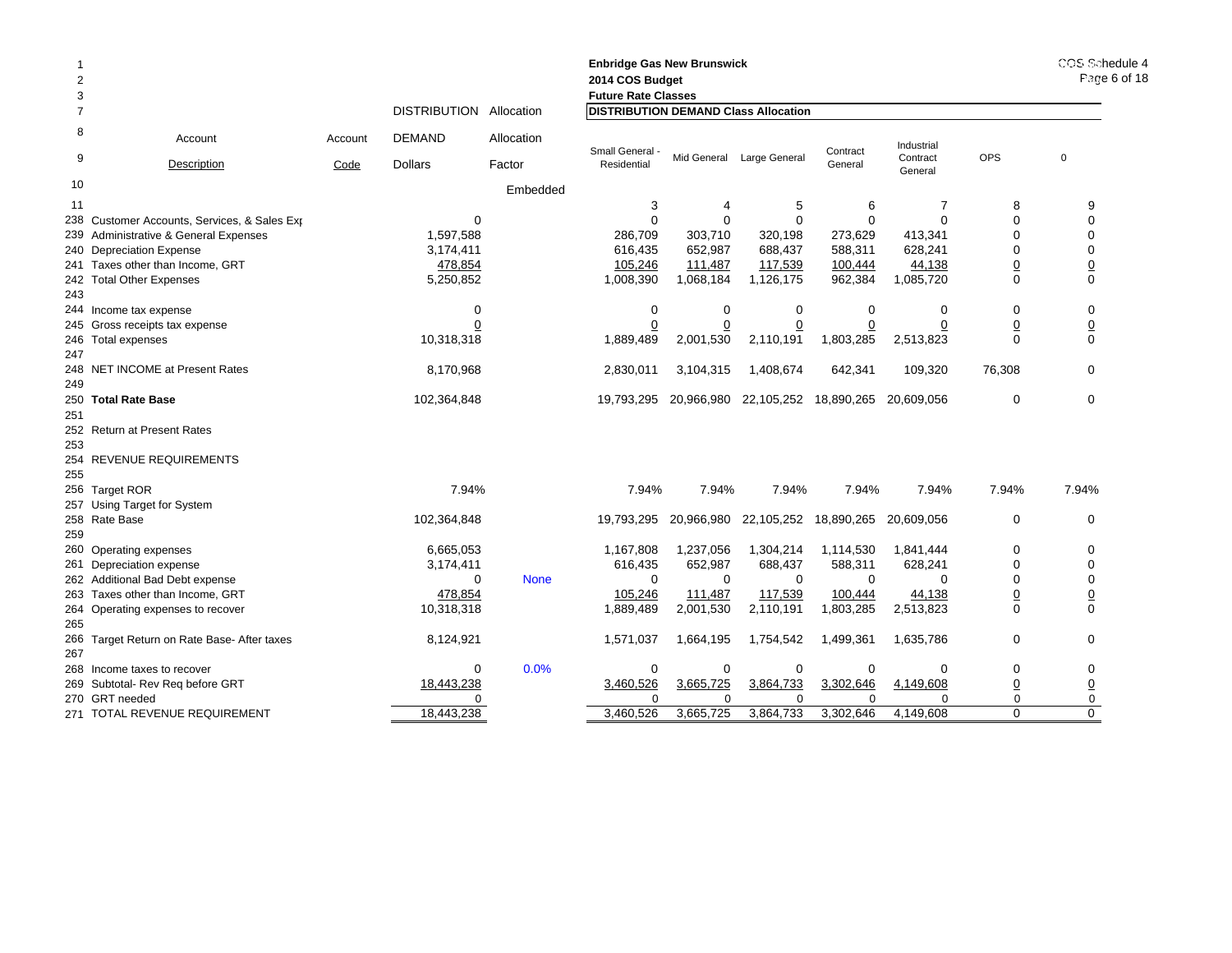|                |                                                               |            |                                |                                          | <b>Enbridge Gas New Brunswick</b>             |                           |                          |                    |                     |                 | COS Schedule 4<br>Page 7 of 18 |
|----------------|---------------------------------------------------------------|------------|--------------------------------|------------------------------------------|-----------------------------------------------|---------------------------|--------------------------|--------------------|---------------------|-----------------|--------------------------------|
| $\overline{2}$ |                                                               |            |                                |                                          | 2014 COS Budget                               |                           |                          |                    |                     |                 |                                |
| 3              |                                                               |            |                                |                                          | <b>Future Rate Classes</b>                    |                           |                          |                    |                     |                 |                                |
| $\overline{7}$ |                                                               |            | <b>DISTRIBUTION Allocation</b> |                                          | <b>DISTRIBUTION CUSTOMER Class Allocation</b> |                           |                          |                    |                     |                 |                                |
| 8              | Account                                                       | Account    | <b>CUSTOMER</b>                | Allocation                               | Small General -                               |                           |                          | Contract           | Industrial          |                 | $\mathbf 0$                    |
| 9              | Description                                                   | Code       | <b>Dollars</b>                 | Factor                                   | Residential                                   | Mid General               | Large General            | General            | Contract<br>General | <b>OPS</b>      |                                |
| 10             |                                                               |            |                                | Embedded                                 |                                               |                           |                          |                    |                     |                 |                                |
|                | 12 I. GAS PLANT IN SERVICE                                    |            |                                |                                          |                                               |                           |                          |                    |                     |                 |                                |
|                | 13 Franchises & Consents                                      | 401        | 0                              | <b>TOTALPLANT</b>                        | 0                                             | 0                         | 0                        | 0                  | 0                   | 0               | 0                              |
|                | 14 Other Intangible Plant                                     | 402        | 0                              | <b>None</b>                              | 0                                             | 0                         | 0                        | 0                  | 0                   | 0               | 0                              |
|                | 15 Subtotal - INTANGIBLE ASSETS                               | 401-402    | 0                              |                                          | $\Omega$                                      | $\mathbf 0$               | $\Omega$                 | $\mathbf 0$        | 0                   | 0               | $\mathbf 0$                    |
| 16             |                                                               |            |                                |                                          |                                               |                           |                          |                    |                     |                 |                                |
|                | 17 B. PRODUCTION PLANT                                        |            |                                |                                          |                                               |                           |                          |                    |                     |                 |                                |
|                | 18 Production Plant                                           | 403-419    | $\overline{0}$                 | <b>None</b>                              | $\frac{0}{0}$                                 | $\frac{0}{0}$             | $\frac{0}{0}$            | $\frac{0}{0}$      | $\frac{0}{0}$       | $\overline{0}$  | $\frac{0}{0}$                  |
|                | 19 Subtotal - PRODUCTION PLANT                                | 403-419    | $\Omega$                       |                                          |                                               |                           |                          |                    |                     | 0               |                                |
| 20             |                                                               |            |                                |                                          |                                               |                           |                          |                    |                     |                 |                                |
|                | 21 C. STORAGE PLANT                                           |            |                                |                                          |                                               |                           |                          |                    |                     |                 |                                |
|                | 22 Storage Plant                                              | 440-459    | $\overline{0}$                 | <b>None</b>                              | $\overline{0}$                                | 0                         | $\overline{0}$           | $\overline{0}$     | $\overline{0}$      | $\overline{0}$  | $\overline{\mathbf{0}}$        |
|                | 23 Subtotal - STORAGE PLANT                                   | 440-459    | $\Omega$                       |                                          | $\Omega$                                      | $\mathbf 0$               | $\mathbf 0$              | $\mathbf 0$        | $\mathbf 0$         | 0               | $\mathsf 0$                    |
| 24             |                                                               |            |                                |                                          |                                               |                           |                          |                    |                     |                 |                                |
|                | 25 D. TRANSMISSION PLANT                                      | 460-469    | 0                              | <b>None</b>                              | $\mathbf 0$                                   | 0                         | $\mathbf 0$              | 0                  | 0                   | 0               | $\mathbf 0$                    |
| 26             |                                                               |            |                                |                                          |                                               |                           |                          |                    |                     |                 |                                |
|                | 27 E. DISTRIBUTION PLANT                                      |            |                                |                                          |                                               |                           |                          |                    |                     |                 |                                |
|                | 28 Land and Land Rights                                       | 470        | 0                              | <b>DISTOnlyPT-C</b>                      | 0                                             | 0                         | 0                        | 0                  | 0                   | 0               | 0                              |
|                | 29 Structures and Improvements                                | 472        | 0                              | <b>DISTOnlyPT-C</b>                      | $\Omega$                                      | 0                         | 0                        | 0                  | 0                   | 0               | 0                              |
|                | 30 Services                                                   | 473        | 59,161,845                     | Service Invest                           | 40,449,555                                    | 11,429,116                | 4,609,632                | 1,595,577          | 964,805             | 113,160         | 0                              |
|                | 31 Regulators and Meter Installations                         | 474        | 0                              | Service_Invest                           | <sup>0</sup>                                  | 0                         | 0                        | 0                  | 0                   | 0               | 0                              |
|                | 32 Mains-PL                                                   | 475        |                                | 61,758,472 MainsCustomer-PL              | 51,515,013                                    | 7,644,749                 | 2,053,738                | 469,282            |                     | 75,691          | 0                              |
|                | 33 Mains-ST                                                   | 475        | 0                              | <b>MainsCustomer</b>                     |                                               | 0                         |                          | O                  |                     | 0               | 0                              |
|                | 34 Compressor Equipment                                       | 476        | 0                              | Service_Invest                           | <sup>0</sup>                                  | 0                         | 0                        | 0                  | 0                   | $\Omega$        | 0                              |
|                | 35 Meas. & Reg. Stat. Equip. - General                        | 477        | 0                              | Service_Invest                           |                                               | $\Omega$                  |                          | $\Omega$           | $\Omega$            | 0               | 0                              |
|                | 36 Meters                                                     | 478        | 24,476,850                     | Meter_Invest                             | 8,809,541                                     | 9,339,942                 | 4,114,927                | 1,205,013          | 914,952             | 92,475          | 0                              |
|                | 37 Other Distribution Equipment                               | 479        | $\mathbf 0$                    | <b>None</b>                              | $\Omega$                                      | 0                         | $\Omega$                 | 0                  | 0                   | $\Omega$        | 0                              |
|                | 38 Development O&M                                            | 479        | 73,880,124                     | <b>DISTPT-C</b>                          | 51,205,974                                    | 14,437,803                | 5,476,736                | 1,661,508          | 955,154             | 142,949         | $\overline{0}$                 |
|                | 39 Subtotal - DISTRIBUTION PLANT                              | 470-479    | 219,277,292                    |                                          | 151,980,083                                   | 42,851,611                | 16,255,033               | 4,931,380          | 2,834,912           | 424,273         | 0                              |
| 40             |                                                               |            |                                |                                          |                                               |                           |                          |                    |                     |                 |                                |
|                | 41 F. GENERAL PLANT                                           |            |                                | <b>DISTLABOR-C</b>                       |                                               |                           |                          |                    |                     |                 |                                |
|                | 42 Land and Land Rights                                       | 480        | 0                              | <b>DISTLABOR-C</b>                       | 0                                             | 0<br>10,529               | 0<br>3,980               | 0<br>1,208         | 0<br>689            | 0               | 0<br>0                         |
|                | 43 Structures and Improvements                                | 482        | 54,456                         | <b>DISTLABOR-C</b>                       | 37,945<br>61,386                              |                           |                          | 1,955              |                     | 104<br>169      | 0                              |
|                | 44 Office Furniture and Equipment                             | 483        | 88,096                         |                                          |                                               | 17,033                    | 6,438                    |                    | 1,115               |                 |                                |
|                | 45 Transportation Equipment                                   | 484        | 291,658                        | <b>DISTLABOR-C</b><br><b>DISTLABOR-C</b> | 203,228<br>0                                  | 56,392<br>0               | 21,315<br>0              | 6,472<br>0         | 3,691<br>0          | 558<br>$\Omega$ | 0<br>0                         |
|                | 46 Heavy Work Equipment<br>47 Tools & Work Equipment          | 485<br>486 | 0                              | <b>DISTLABOR-C</b>                       |                                               |                           |                          |                    |                     |                 | 0                              |
|                |                                                               | 487        | 180,397<br>0                   | <b>DISTLABOR-C</b>                       | 125,701<br>0                                  | 34,880<br>0               | 13,184<br>0              | 4,003<br>0         | 2,283<br>0          | 345<br>0        | 0                              |
|                | 48 Equipment on Customers' Premises                           |            |                                |                                          |                                               |                           |                          |                    |                     | 0               |                                |
|                | 49 Communication Structures & Equip                           | 488        | $\mathbf{0}$<br>682,707        | <b>DISTLABOR-C</b><br><b>DISTLABOR-C</b> | 0                                             | 0                         | 0                        | 0                  | 0                   |                 | 0                              |
|                | 50 Computer Hardware & Software<br>51 Other General Equipment | 490<br>489 |                                | <b>DISTLABOR-C</b>                       | 475,713                                       | 132,001                   | 49,895                   | 15,150             | 8,640               | 1,307           | 0                              |
|                | 52 Subtotal - GENERAL PLANT                                   | 480-490    | $\overline{0}$<br>1,297,314    |                                          | $\overline{0}$<br>903,974                     | $\overline{0}$<br>250,835 | $\overline{0}$<br>94,813 | <u>0</u><br>28,789 | 16,419              | 0<br>2,484      | $\underline{0}$<br>0           |
| 53             |                                                               |            |                                |                                          |                                               |                           |                          |                    |                     |                 |                                |
|                | 54 TOTAL UTILITY PLANT                                        |            | 220,574,606                    |                                          | 152,884,057 43,102,446 16,349,846             |                           |                          | 4,960,170          | 2,851,331           | 426,757         | 0                              |
| 55             |                                                               |            |                                |                                          |                                               |                           |                          |                    |                     |                 |                                |
|                | 56 II. DEPRECIATION RESERVE                                   |            |                                |                                          |                                               |                           |                          |                    |                     |                 |                                |
|                | 57 Intangible Plant                                           |            |                                | 0 DISTPT-C_INT                           | 0                                             | 0                         | 0                        | 0                  | 0                   | 0               | $\mathbf 0$                    |
|                |                                                               |            |                                |                                          |                                               |                           |                          |                    |                     |                 |                                |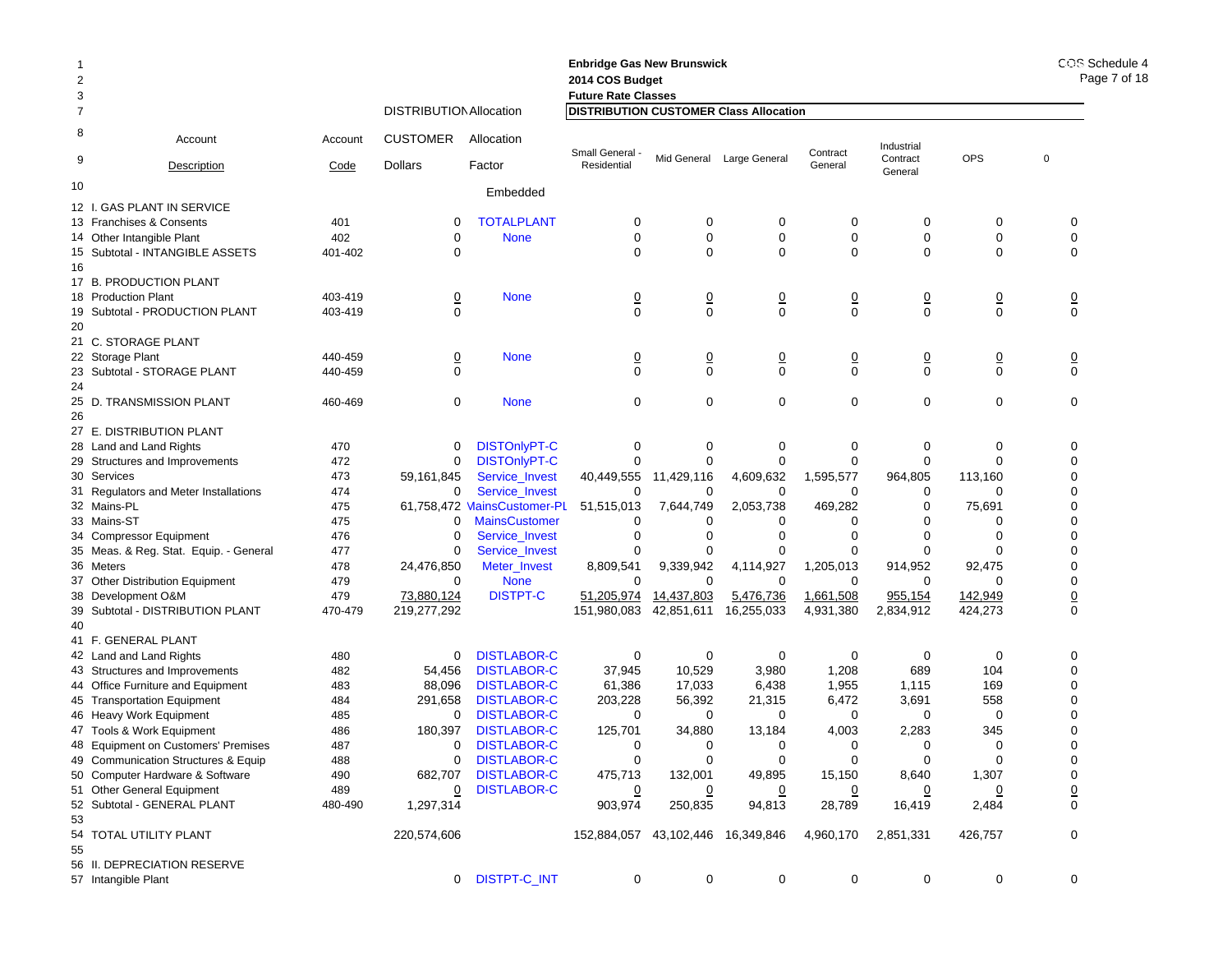|                |                                                                            |                |                                |                                | <b>Enbridge Gas New Brunswick</b>             |                  |                             |                                   |                            |                            | COS Schedule 4  |
|----------------|----------------------------------------------------------------------------|----------------|--------------------------------|--------------------------------|-----------------------------------------------|------------------|-----------------------------|-----------------------------------|----------------------------|----------------------------|-----------------|
| $\overline{2}$ |                                                                            |                |                                |                                | 2014 COS Budget                               | Page 8 of 18     |                             |                                   |                            |                            |                 |
| 3              |                                                                            |                |                                |                                | <b>Future Rate Classes</b>                    |                  |                             |                                   |                            |                            |                 |
| 7              |                                                                            |                | <b>DISTRIBUTION Allocation</b> |                                | <b>DISTRIBUTION CUSTOMER Class Allocation</b> |                  |                             |                                   |                            |                            |                 |
| 8<br>9         | Account                                                                    | Account        | <b>CUSTOMER</b>                | Allocation                     | Small General -                               |                  | Mid General Large General   | Contract<br>General               | Industrial<br>Contract     | <b>OPS</b>                 | $\mathbf 0$     |
|                | Description                                                                | Code           | <b>Dollars</b>                 | Factor                         | Residential                                   |                  |                             |                                   | General                    |                            |                 |
| 10             |                                                                            |                |                                | Embedded                       |                                               |                  |                             |                                   |                            |                            |                 |
|                | 58 Production Plant                                                        |                | 0                              | <b>None</b>                    | 0                                             | 0                | 0                           | $\mathbf 0$                       | 0                          | 0                          | 0               |
|                | 59 Local Storage Plant                                                     |                | $\Omega$                       | <b>None</b>                    | $\mathbf 0$                                   | $\mathbf 0$      | $\mathbf 0$                 | $\mathbf 0$                       | $\mathbf 0$                | $\mathbf 0$                | 0               |
|                | 60 Transmission Plant                                                      |                | 0                              | <b>None</b>                    | 0                                             | 0                | 0                           | $\mathbf 0$                       | 0                          | $\Omega$                   | 0               |
|                | 61 Mains-PL                                                                |                |                                | 11.331.820 MainsCustomer-PL    | 9,452,287                                     | 1,402,705        | 376,832                     | 86,107                            | $\Omega$                   | 13,888                     | 0               |
|                | 62 Mains-ST                                                                |                | 0                              | <b>MainsCustomer</b>           | 0                                             | 0                | 0                           | 0                                 | $\Omega$                   | 0                          | 0               |
|                | 63 Development O&M                                                         |                | 13,217,818                     | <b>DISTPT-C</b>                | 9,161,209                                     | 2,583,053        | 979,837                     | 297,259                           | 170,886                    | 25,575                     | 0               |
|                | 64 Services                                                                |                | 14,859,249                     | Service_Invest                 | 10,159,420                                    | 2,870,568        | 1,157,768                   | 400,750                           | 242,323                    | 28,421                     | 0               |
|                | 65 Meters                                                                  |                | 5,971,142                      | Meter_Invest                   | 2,149,093                                     | 2,278,484        | 1,003,839                   | 293,964                           | 223,203                    | 22,559                     | 0               |
|                | 66 Distr Other                                                             |                | 3,111,205                      | <b>DISTPT-C</b>                | 2,156,362                                     | 607,998          | 230,634                     | 69,969                            | 40,223                     | 6,020                      | 0               |
|                | 67 General Plant                                                           |                | 735,039                        | <b>DISTLABOR-C</b>             | 512,178                                       | 142,119          | 53,719                      | 16,312                            | 9,303                      | 1,407                      | $\underline{0}$ |
|                | 68 TOTAL - DEPRECIATION RESERVE                                            |                | 49,226,273                     |                                | 33,590,549                                    | 9,884,927        | 3,802,629                   | 1,164,359                         | 685,938                    | 97,871                     | 0               |
| 69             |                                                                            |                |                                |                                |                                               |                  |                             |                                   |                            |                            |                 |
|                | 70 III. OTHER RATE BASE ITEMS                                              |                |                                |                                |                                               |                  |                             |                                   |                            |                            |                 |
|                | 71 Gas Storage Inventory                                                   |                | 0                              | <b>None</b>                    | 0                                             | 0                | $\mathbf 0$                 | $\mathbf 0$                       | 0                          | 0                          | 0               |
|                | 72 CWIP                                                                    |                | $\mathbf 0$                    | <b>DISTPT-C</b>                | 0                                             | 0                | 0                           | $\mathbf 0$                       | 0                          | 0                          | 0               |
|                | 73 Customer Deposits                                                       |                | $\mathbf 0$                    | <b>DISTPT-C</b>                | 0                                             | $\mathbf 0$      | $\mathbf 0$                 | $\mathbf 0$                       | $\Omega$                   | $\Omega$                   | 0               |
|                | 74 Franchise fee                                                           |                | 225,575                        | <b>DISTPT-C</b>                | 156,345                                       | 44,082           | 16,722                      | 5,073                             | 2,916                      | 436                        | 0               |
|                | 75 Deferred development costs                                              |                | 0                              | <b>DISTPT-C</b>                | 0                                             | 0                | 0                           | 0                                 | 0                          | 0                          | 0               |
|                | 76 Deferred carrying costs                                                 |                | 0                              | <b>DISTPT-C</b>                | 0                                             | 0                | $\mathbf 0$                 | 0                                 | 0                          | $\Omega$                   | 0               |
|                | 77 Deferred equity offering costs                                          |                | $\mathbf 0$                    | <b>DISTPT-C</b>                | 0                                             | 0                | 0                           | 0                                 | 0                          | $\Omega$                   | 0               |
|                | 78 Term deposit                                                            |                | 1,907,061                      | <b>DISTPT-C</b>                | 1,321,775                                     | 372,682          | 141,370                     | 42,888                            | 24,655                     | 3,690                      | 0               |
|                | 79 Deferral account                                                        |                | 0                              | <b>DISTPT-C</b>                | 0                                             | 0                | 0                           | 0                                 | 0                          | 0                          | $\overline{0}$  |
|                | 80 Total - OTHER RATE BASE ITEMS                                           |                | 2,132,636                      |                                | 1,478,120                                     | 416,764          | 158,092                     | 47,961                            | 27,572                     | 4,126                      | 0               |
| 81             |                                                                            |                |                                |                                |                                               |                  |                             |                                   |                            |                            |                 |
|                | 82 IV. TOTAL RATE BASE (Excl. Working Ca                                   |                | 173,480,968                    |                                | 120,771,628                                   | 33,634,282       | 12,705,309                  | 3,843,772                         | 2,192,965                  | 333,013                    | $\underline{0}$ |
|                | 83 Working Capital                                                         | 131            |                                | 199,844 DISTO&MXGAS-C          | 137,710                                       | 39,465           | 15,032                      | 4,562                             | 2,645                      | 430                        | 0               |
| 84             |                                                                            |                |                                |                                |                                               |                  |                             |                                   |                            |                            |                 |
|                | 85 V. TOTAL RATE BASE                                                      |                | 173,680,812                    |                                | 120,909,338 33,673,748 12,720,341             |                  |                             | 3,848,334                         | 2,195,609                  | 333,442                    | 0               |
| 86             |                                                                            |                |                                |                                |                                               |                  |                             |                                   |                            |                            |                 |
|                | 87 I. OPERATION & MAINTENANCE EXPEN                                        |                |                                |                                |                                               |                  |                             |                                   |                            |                            |                 |
|                | 88 A. PRODUCTION EXPENSES                                                  |                |                                |                                |                                               |                  |                             |                                   |                            |                            |                 |
|                | 89 1. Manufactured Gas Production                                          |                |                                |                                |                                               |                  |                             |                                   |                            |                            |                 |
|                | 90 Operation Supv and Engineering                                          | 610            | 0                              | <b>None</b>                    | 0                                             | 0                | 0                           | 0                                 | 0                          | 0                          | 0               |
|                | 91 Gas Wells                                                               | 614            | $\Omega$                       | <b>None</b>                    | 0                                             | 0                | $\mathbf 0$                 | 0                                 | 0                          | 0                          | 0               |
|                | 92 Other Gas Production                                                    | 619            | $\overline{0}$                 | <b>None</b>                    | $\overline{0}$                                | $\underline{0}$  | $\overline{0}$              | $\overline{0}$                    | $\overline{0}$             | $\overline{0}$             | $\overline{0}$  |
| 93             | Subtotal - Production                                                      | 610-619        | 0                              |                                | 0                                             | 0                | 0                           | 0                                 | $\mathbf 0$                | 0                          | 0               |
|                | 94 Supervision                                                             | 810            | $\mathbf 0$                    | <b>None</b>                    | 0                                             | $\mathbf 0$      | 0                           | $\mathbf 0$                       | $\Omega$                   | $\mathbf 0$                | 0               |
|                | 95 Gas Production Maintenance                                              | 814            |                                | None                           |                                               |                  |                             |                                   |                            |                            |                 |
| 96             | Subtotal - O&M Accounts 617-618                                            | 810-819        | $\frac{0}{0}$                  | <b>None</b>                    | $\frac{0}{0}$                                 | $\frac{0}{0}$    | $\overline{0}$<br>$\pmb{0}$ | $\overline{0}$<br>$\underline{0}$ | $\overline{0}$             | $\overline{0}$             | $\frac{0}{0}$   |
|                | 97 Subtotal - Manufactured Gas Production                                  | 610-819        | $\Omega$                       |                                | $\mathbf 0$                                   | $\Omega$         | $\Omega$                    | $\mathbf 0$                       | $\overline{0}$<br>$\Omega$ | $\overline{0}$<br>$\Omega$ | 0               |
| 98             |                                                                            |                |                                |                                |                                               |                  |                             |                                   |                            |                            |                 |
|                |                                                                            |                |                                |                                |                                               |                  |                             |                                   |                            |                            |                 |
|                | 99 Gas Supply Expenses                                                     |                |                                |                                |                                               |                  |                             |                                   |                            |                            |                 |
|                | 100 Natural Gas Purchases                                                  | 623<br>624     | 0                              | <b>None</b><br><b>DISTPT-C</b> | 0                                             | 0                | 0                           | 0                                 | 0<br>903                   | 0<br>135                   | 0<br>0          |
|                | 101 Gas Supply Operation                                                   |                | 69,813                         |                                | 48,387                                        | 13,643           | 5,175                       | 1,570                             |                            |                            |                 |
|                | 102 Natural Gas W/D from Storage<br>103 Gas Used for Other Util Operations | 627-628<br>629 | 0<br>$\mathbf 0$               | <b>None</b><br><b>None</b>     | 0<br>$\mathbf 0$                              | 0<br>$\mathbf 0$ | 0<br>$\mathbf 0$            | 0<br>$\mathbf 0$                  | 0<br>$\mathbf 0$           | 0<br>$\mathbf 0$           | 0<br>0          |
|                |                                                                            |                |                                |                                |                                               |                  |                             |                                   |                            |                            |                 |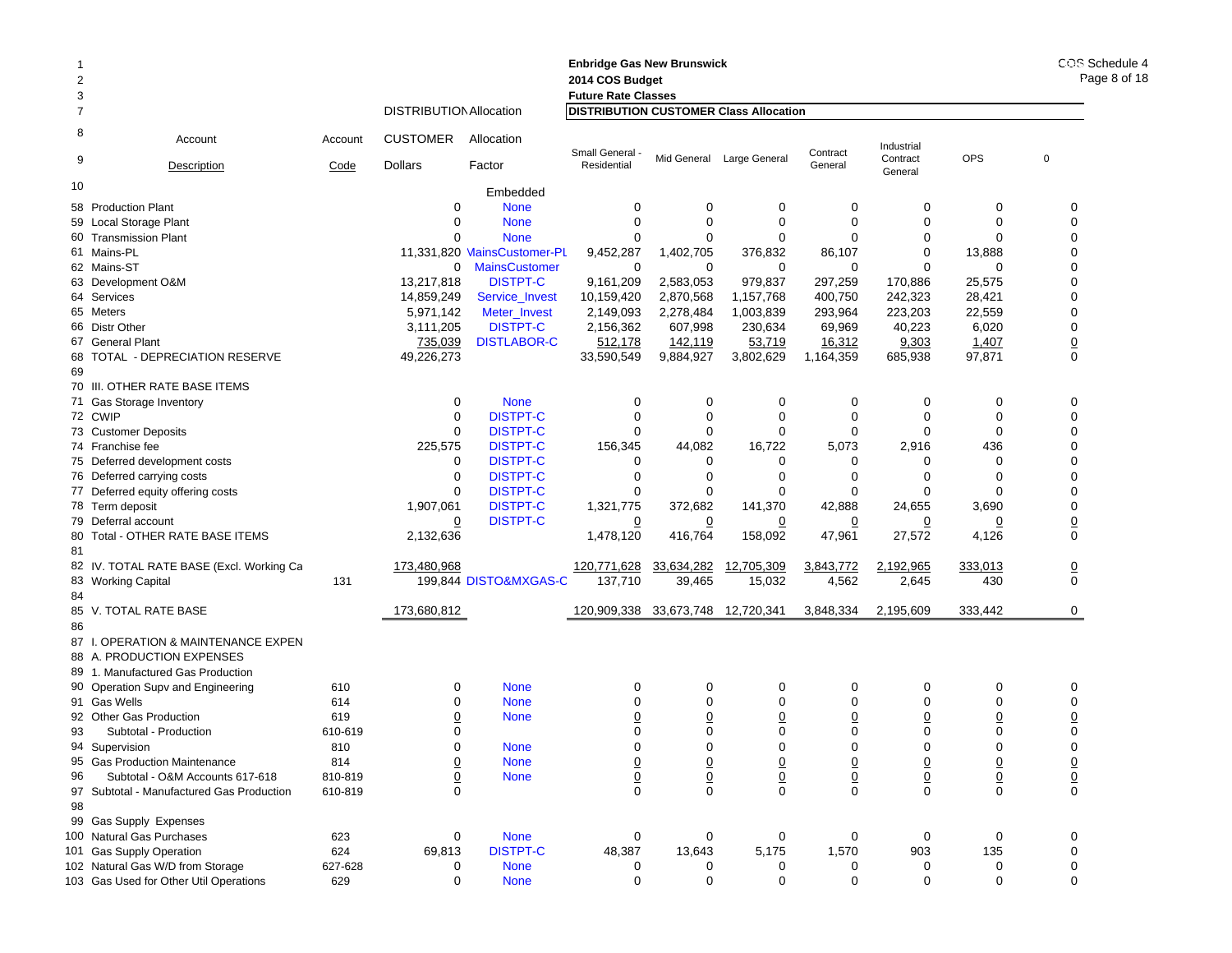|                |                                                            |            |                                |                            | <b>Enbridge Gas New Brunswick</b>             |                  |                           |                  |                     |                | COS Schedule 4          |              |
|----------------|------------------------------------------------------------|------------|--------------------------------|----------------------------|-----------------------------------------------|------------------|---------------------------|------------------|---------------------|----------------|-------------------------|--------------|
| $\overline{2}$ |                                                            |            |                                |                            | 2014 COS Budget                               |                  |                           |                  |                     |                |                         | Page 9 of 18 |
| 3              |                                                            |            |                                |                            | <b>Future Rate Classes</b>                    |                  |                           |                  |                     |                |                         |              |
| 7              |                                                            |            | <b>DISTRIBUTION Allocation</b> |                            | <b>DISTRIBUTION CUSTOMER Class Allocation</b> |                  |                           |                  |                     |                |                         |              |
| 8              | Account                                                    | Account    | <b>CUSTOMER</b>                | Allocation                 | Small General -                               |                  | Mid General Large General | Contract         | Industrial          | OPS            | $\mathbf 0$             |              |
| 9              | Description                                                | Code       | <b>Dollars</b>                 | Factor                     | Residential                                   |                  |                           | General          | Contract<br>General |                |                         |              |
| 10             |                                                            |            |                                | Embedded                   |                                               |                  |                           |                  |                     |                |                         |              |
|                | 104 Other Gas Supply Expenses                              |            | $\overline{0}$                 | <b>None</b>                | $\overline{0}$                                | $\overline{0}$   | $\overline{0}$            | $\overline{0}$   | $\overline{0}$      | $\overline{0}$ | $\frac{0}{0}$           |              |
|                | 105 Subtotal - PRODUCTION EXPENSES                         | 623-629    | 69,813                         |                            | 48,387                                        | 13,643           | 5,175                     | 1,570            | 903                 | 135            |                         |              |
| 106            |                                                            |            |                                |                            |                                               |                  |                           |                  |                     |                |                         |              |
|                | 107 B. NATURAL GAS STORAGE, TERMINAL                       |            |                                |                            |                                               |                  |                           |                  |                     |                |                         |              |
|                | 108 Storage Operation & Maintenance                        | 640-859    | 0                              | <b>None</b>                | 0                                             | 0                | 0                         | 0                | 0                   | 0              | 0                       |              |
|                | 109 Subtotal - NATURAL GAS STORAGE                         | 640-859    | $\mathbf 0$                    |                            | $\mathbf 0$                                   | 0                | 0                         | 0                | 0                   | 0              | 0                       |              |
| 110            | 111 C. TRANSMISSION EXPENSES                               | 660-869    | $\mathbf 0$                    | <b>None</b>                | 0                                             | 0                | $\mathbf 0$               | $\mathbf 0$      | $\mathbf 0$         | 0              | 0                       |              |
| 112            |                                                            |            |                                |                            |                                               |                  |                           |                  |                     |                |                         |              |
|                | 113 D. DISTRIBUTION EXPENSES                               |            |                                |                            |                                               |                  |                           |                  |                     |                |                         |              |
|                | 114 Supervision                                            | 670-870    | 666,831                        | <b>DISTOnlyPT-C</b>        | 462,178                                       | 130,313          | 49,432                    | 14,997           | 8,621               | 1,290          | 0                       |              |
|                | 115 Load Dispatching                                       | 671        | 0                              | <b>DISTPT-C</b>            | 0                                             | 0                | 0                         | 0                | 0                   | 0              | 0                       |              |
|                | 116 Meter and Regulator Work                               | 673-878    | 0                              | Meter_Invest               | 0                                             | 0                | 0                         | 0                | 0                   | 0              | 0                       |              |
|                | 117 Service Work                                           | 674        | $\mathbf 0$                    | <b>None</b>                | $\mathbf 0$                                   | 0                | $\mathbf 0$               | 0                | $\Omega$            | $\Omega$       | 0                       |              |
|                | 118 Mains and Services                                     | 675-875    |                                | 39,856 STMAIN-SERVICE      | 30,312                                        | 6,287            | 2,196                     | 681              | 318                 | 62             | 0                       |              |
|                | 119 Compressor Equipment                                   | 676-876    | 0                              | <b>None</b>                | 0                                             | 0                | $\Omega$                  | $\Omega$         | $\Omega$            | $\mathbf 0$    | 0                       |              |
|                | 120 Measuring and Regulation                               | 677-877    | $\mathbf 0$                    | <b>None</b>                | $\Omega$                                      | 0                | $\Omega$                  | $\Omega$         | $\Omega$            | $\Omega$       | 0                       |              |
|                | 121 Other Distribution Equipment                           | 679-879    | 0                              | <b>None</b>                | 0                                             | 0                | $\Omega$                  | 0                | 0                   | 0              | 0                       |              |
|                | 122 Structures and Improvements                            | 872        | 0                              | <b>DISTPT-C</b>            | $\mathbf 0$                                   | $\mathbf 0$      | $\mathbf 0$               | $\mathbf 0$      | $\Omega$            | $\Omega$       | 0                       |              |
|                | 123 General Maintenance                                    | 884-889    | 571,980                        | <b>DISTLABOR-C</b>         | 398,558                                       | 110,592          | 41,802                    | 12,693           | 7,239               | 1,095          | $\overline{0}$          |              |
|                | 124 Subtotal - DISTRIBUTION EXPENSES                       | 670-889    | 1,278,668                      |                            | 891,048                                       | 247,193          | 93,431                    | 28,370           | 16,178              | 2,447          | $\frac{0}{0}$           |              |
|                | 125 Total - OPERATION & MAINTENANCE E>                     |            | 1,278,668                      |                            | 891,048                                       | 247,193          | 93,431                    | 28,370           | 16,178              | 2,447          |                         |              |
| 126            |                                                            |            |                                |                            |                                               |                  |                           |                  |                     |                |                         |              |
|                | 127 II. SALES & MARKETING                                  |            |                                |                            |                                               |                  |                           |                  |                     |                |                         |              |
|                | 128 Supervision<br>129 Advertising - Natural Gas Promotion | 700<br>701 | 0<br>$\mathbf 0$               | <b>None</b><br><b>None</b> | 0<br>$\Omega$                                 | 0<br>$\mathbf 0$ | 0<br>$\mathbf 0$          | 0<br>$\mathbf 0$ | 0<br>$\Omega$       | 0<br>$\Omega$  | 0<br>0                  |              |
|                | 130 Demonstration and Selling Exp                          | 702        | $\mathbf 0$                    | <b>None</b>                | $\Omega$                                      | 0                | $\mathbf 0$               | $\mathbf 0$      | $\Omega$            | $\Omega$       | 0                       |              |
|                | 131 Revenue from Merchandising                             | 703        | 0                              | Delivery_Rev               | 0                                             | 0                | $\mathbf 0$               | 0                | 0                   | 0              | 0                       |              |
|                | 132 Expense of Merchandising                               | 704        | 0                              | Delivery_Rev               | $\Omega$                                      | 0                | $\Omega$                  | $\mathbf 0$      | $\Omega$            | $\Omega$       | 0                       |              |
|                | 133 Advertising - Other                                    | 705        | 0                              | <b>None</b>                | 0                                             | 0                | $\mathbf 0$               | 0                | $\Omega$            | 0              | 0                       |              |
|                | 134 Other Sales Promotion                                  | 709        | $\overline{0}$                 | <b>None</b>                | $\overline{0}$                                | $\underline{0}$  | $\underline{0}$           | $\underline{0}$  | $\overline{0}$      | $\overline{0}$ | $\overline{\mathbf{0}}$ |              |
|                | 135 Total - CUSTOMER ACCOUNTS EXPENS                       |            | $\Omega$                       |                            | $\mathbf 0$                                   | $\mathbf 0$      | $\mathbf 0$               | $\mathbf 0$      | $\Omega$            | $\mathbf 0$    | $\pmb{0}$               |              |
| 136            |                                                            |            |                                |                            |                                               |                  |                           |                  |                     |                |                         |              |
|                | 137 III. CUSTOMER SERVICE & INFORMATI(                     |            |                                |                            |                                               |                  |                           |                  |                     |                |                         |              |
|                | 138 Operatin Supervision                                   | 710        | 0                              | <b>None</b>                | 0                                             | 0                | 0                         | 0                | 0                   | 0              | 0                       |              |
|                | 139 Customers' Contracts and Orders                        | 711        | $\mathbf 0$                    | <b>None</b>                | 0                                             | $\mathbf 0$      | $\Omega$                  | $\Omega$         | 0                   |                | 0                       |              |
|                | 140 Meter Reading                                          | 712        | $\mathbf 0$                    | <b>None</b>                | $\mathbf 0$                                   | 0                | $\mathbf 0$               | $\mathbf 0$      | $\mathbf 0$         | $\mathbf 0$    | 0                       |              |
|                | 141 Customers' Billing and Accounting                      | 713        | 0                              | <b>None</b>                | O                                             | 0                | 0                         |                  |                     |                |                         |              |
|                | 142 Credit and Collection                                  | 714        | 0                              | <b>None</b>                | 0                                             | 0                | 0                         | 0                | 0                   |                | 0                       |              |
|                | 143 Uncollectable Accounts                                 | 718        | 0                              | <b>None</b>                | 0                                             | 0                | 0                         | 0                | 0                   | 0              | 0                       |              |
|                | 144 Other Customer Accounting                              | 719        | $\Omega$                       | <b>None</b>                | 0                                             | 0                | 0                         | 0                | 0                   | 0              | 0                       |              |
|                | 145 Total - CUSTOMER SERVICE & INFORM,                     |            | ∩                              |                            | 0                                             | $\mathbf 0$      | $\Omega$                  | $\mathbf 0$      | $\Omega$            | 0              | $\Omega$                |              |
| 146            | 147 Total - CUSTOMER ACCOUNTS, SERVIC                      |            | 0                              |                            | 0                                             | $\mathbf 0$      | 0                         | 0                | 0                   | 0              | 0                       |              |
| 148            |                                                            |            |                                |                            |                                               |                  |                           |                  |                     |                |                         |              |
|                |                                                            |            |                                |                            |                                               |                  |                           |                  |                     |                |                         |              |

149 IV. ADMINISTRATIVE & GENERAL EXPE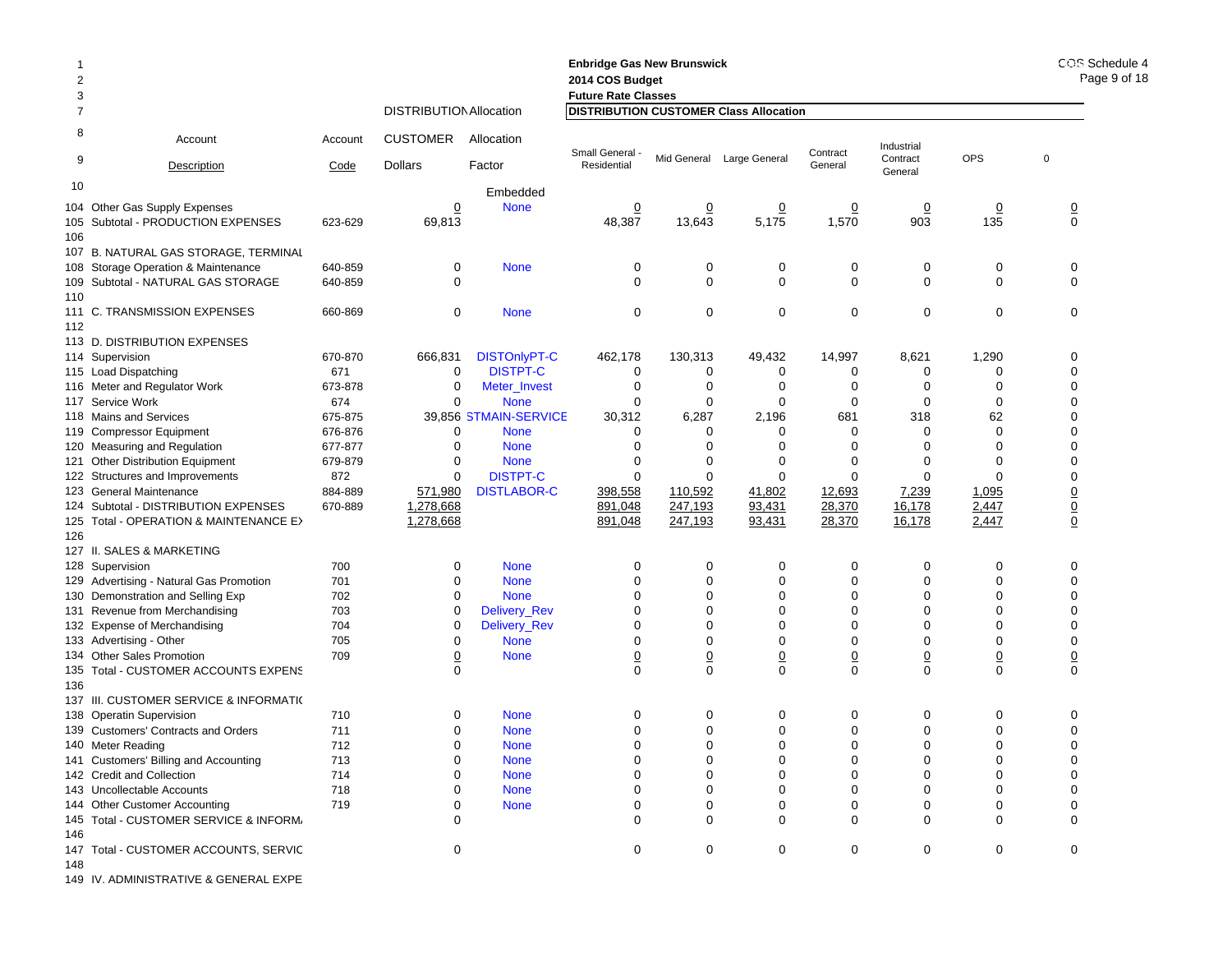### 2 **2014 COS Budget 2014 COS Bud** 3 **Future Rate Classes Future Rate C**7 DISTRIBUTIONAllocation **DISTRIBUTION CUSTOMER Class Allocation** 8 Account Account CUSTOMER Allocation9Description Code Dollars Factor 10 Embedded Industrial **Contract General** Small General - Mid General Large General Contract in additional Contract COPS of the Contract COPS of the Contract COPS of the Residential Contract COPS of the General Contract COPS of the General Contract COPS of the Gen 150151 Administrative & General 721 2,423 DISTLABOR-C 1,688 468 177 54 31 5 0 **152 Special Services** 2 Special Services 722 421,077 DISTLABOR-C 293,408 81,415 30,774 9,344 5,329 806 0 153 Insurance 723 288,911 DISTPT-C 200,243 56,460 21,417 6,497 3,735 559 0 154 Injuries&Damages 724 0 DISTLABOR-C 0 0 0 0 0 155 Employee Pensions and Benefits 725 555,704 DISTLABOR-C 387,217 107,445 40,613 1,333 7,033 1,064 0 156 Other Admin & Gen Expenses 728 676,681 DISTLABOR-C 471,514 130,836 49,454 15,017 8,564 1,295 0 157 Admin & Gen Expenses Transferred 729 <u>(1,024,341)</u> JIST-TRANSFER-( <u>(714,816) (198,615) (75,097) (22,801)</u> (<u>13,013)</u> <u>0</u> <u>0</u> 158 Subtotal - O&M Accounts 721-7299 920,454 639,254 178,009 67,339 20,443 11,680 3,729 0 159160 TOTAL - OPERATING EXPENSES (Excl D 2,199,121 1,530,303 425,202 160,770 48,813 27,858 6,176 0 161162 VI. DEPRECIATION EXPENSE163 Intangible Plant Intangible Plant 403 0 DISTPT-C\_INT 000000 0 164 Production Plant 403 0 None 000000 0 165 Local Storage Plant 5 Local Storage Plant 403 0 None 0 0 0 0 0 0 166 Transmission Plant 166 Transmission Plant 0 None 000000 0 167 Mains-PL 404 1,466,871 MainsCustomer-PL 1,223,571 181,576 48,780 11,146 0 1,798 0 168 Mains-ST 404 0 MainsCustomer 000000 0 169 Development O&M 9 Development O&M 404 1,800,833 DISTPT-C 1,248,149 351,922 133,496 40,499 23,282 3,484 0 170 Services 404 2,233,257 Service\_Invest 1,526,901 431,429 174,006 60,230 36,420 4,272 0 171 Meters 404 1,025,544 Meter\_Invest 369,107 391,330 172,409 50,488 38,335 3,875 0 172 Distr Other 404 327,616 DISTPT-C 227,069 64,023 24,286 7,368 4,236 634 0 173 General Plant 404 141,948 DISTLABOR-C 98,910 27,446 10,374 3,150 1,797 272 0 174 Amort Ltd-Term Elect/Gas Plant 174 Amort Ltd-Term 48,224 DISTPT-C 33,424 9,424 3,575 1,085 623 93 0 175 Adiustment 5 Adjustment <u>0</u> DISTPT-C <u>0</u> <u>0</u> <u>0</u> <u>0</u> 0 0 176 Total - DEPRECIATION EXPENSE 403-404 7,044,293 4,727,131 1,457,151 566,926 173,967 104,692 14,427 0 177178 VII. TAXES OTHER THAN INCOME TAXE179180 Property Tax- Plant 0 Property Tax- Plant 770,879 PropertyTax-C 643,019 95,423 25,635 5,858 0 945 0 181 Distribution Tax $\mathsf{x}$  0 0 RATEBASE E 0 0 0 0 0 0 0 182 Payroll related 2 Payroll related 0 DISTLABOR-C 0 0 0 0 0 0 183 Other taxes $\sim$  0  $\sim$ 0 DISTPT-C  $\begin{array}{ccccccccccccccccccccc} C & & & 0 & & 0 & & 0 & & 0 & & 0 & & 0 \end{array}$ 184 Property Tax- Gas 4 Property Tax- Gas <u>0</u> None <u>0</u> <u>0</u> <u>0</u> <u>0</u> <u>0</u> <u>0</u> 185 Total Taxes Other Than Income Taxes  $\hspace{1.6cm}$  408 770,879 643,019 95,423 25,635 5,858 0 945 0 186187 B. Franchise and Revenue Taxes 188 Gross Receipts Tax 0 None 000000 0 189 GRT- Uncoll Riderr 0 None 0 0 0 0 0 0 0 190 Subtotal- Franchise and Gross Receipts Ta 0 000000 0 191192 C. Income Tax Expense 193 State Income Tax expense 0 PreTax-Dist-C 000000 0 194 Federal Income Tax expense 0 PreTax-Dist-C 0 0 0 0 0 0 0

195 Subtotal- Income tax expense 0 0 0 0 0 0 0 0

**Enbridge Gas New Brunswick Enbridge Gas**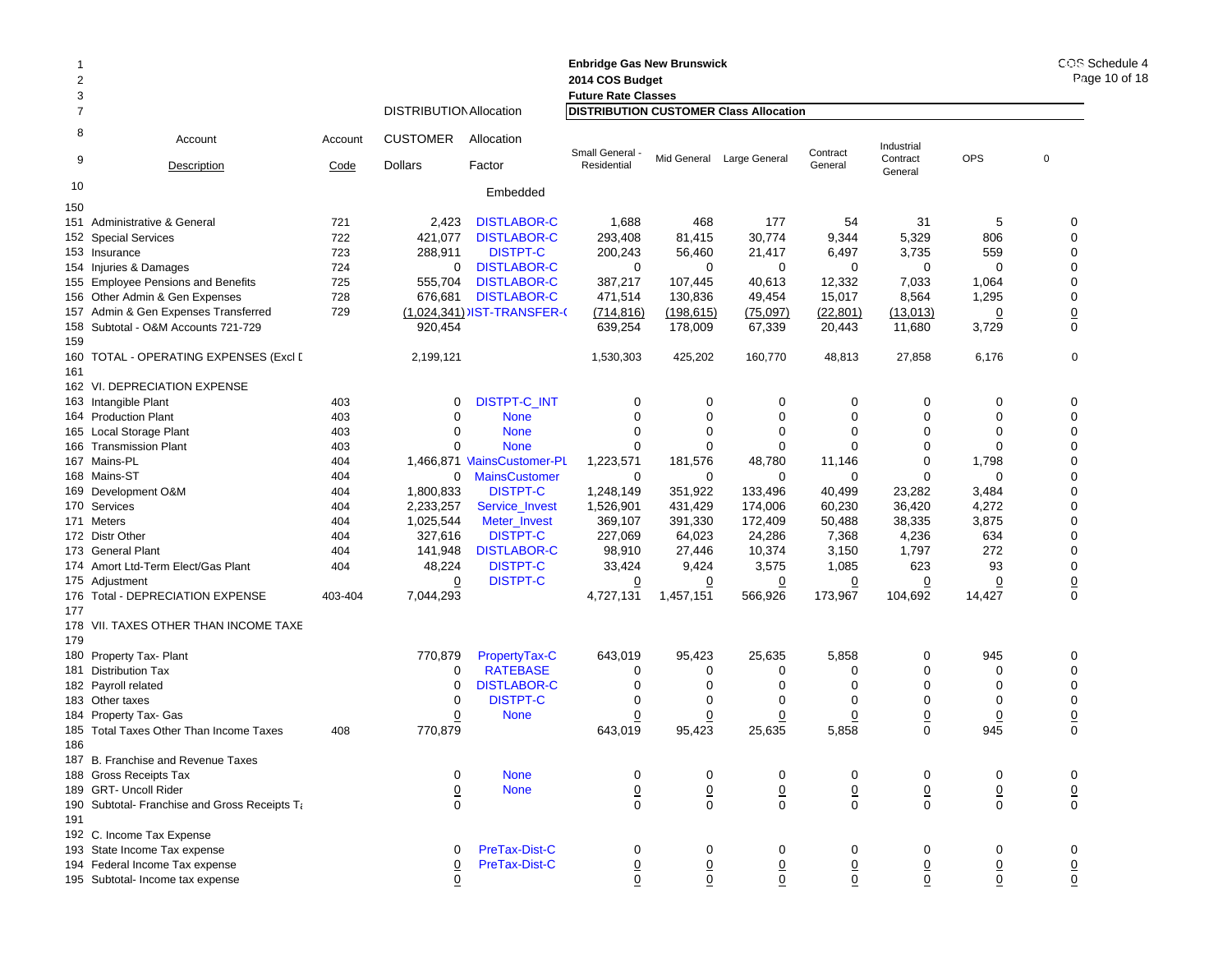| <b>Enbridge Gas New Brunswick</b><br>1<br>2<br>2014 COS Budget |                                                                                       |         |                                |                 |                                                                             |                               |                                |                               |                                | COS Schedule 4<br>Page 11 of 18 |                      |
|----------------------------------------------------------------|---------------------------------------------------------------------------------------|---------|--------------------------------|-----------------|-----------------------------------------------------------------------------|-------------------------------|--------------------------------|-------------------------------|--------------------------------|---------------------------------|----------------------|
| 3                                                              |                                                                                       |         | <b>DISTRIBUTION Allocation</b> |                 | <b>Future Rate Classes</b><br><b>DISTRIBUTION CUSTOMER Class Allocation</b> |                               |                                |                               |                                |                                 |                      |
| $\overline{7}$                                                 |                                                                                       |         |                                |                 |                                                                             |                               |                                |                               |                                |                                 |                      |
| 8<br>9                                                         | Account                                                                               | Account | <b>CUSTOMER</b>                | Allocation      | Small General -                                                             |                               | Mid General Large General      | Contract                      | Industrial<br>Contract         | <b>OPS</b>                      | $\mathbf 0$          |
|                                                                | Description                                                                           | Code    | <b>Dollars</b>                 | Factor          | Residential                                                                 |                               |                                | General                       | General                        |                                 |                      |
| 10                                                             |                                                                                       |         |                                | Embedded        |                                                                             |                               |                                |                               |                                |                                 |                      |
| 196                                                            | <b>Total- TAX EXPENSE</b>                                                             |         | 770,879                        |                 | 643,019                                                                     | 95,423                        | 25,635                         | 5,858                         | 0                              | 945                             | 0                    |
| 197                                                            | 198 TOTAL EXPENSES                                                                    |         | 10,084,107                     |                 | 6,948,839                                                                   | 1,991,418                     | 758,506                        | 230,207                       | 133,453                        | 21,683                          | $\mathbf 0$          |
| 199                                                            |                                                                                       |         |                                |                 |                                                                             |                               |                                |                               |                                |                                 |                      |
|                                                                | 200 V. REVENUES at Present Rates                                                      |         |                                |                 |                                                                             |                               |                                |                               |                                |                                 |                      |
|                                                                | 201 Retail Revenue                                                                    | 520     | 23,772,502                     | Delivery_Rev    | 6,068,239                                                                   | 6,565,005                     | 4,524,291                      | 3,144,306                     | 3,372,537                      | 98,124                          | 0                    |
|                                                                | 202 Commercial Sales                                                                  | 521     | 0                              | Delivery_Rev    | 0                                                                           | 0                             | 0                              | 0                             | 0                              | 0                               | 0                    |
|                                                                | 203 Industrial Sales                                                                  | 522     | 0                              | Delivery_Rev    | 0                                                                           | 0                             | 0                              | 0                             | 0                              | 0                               | 0                    |
|                                                                | 204 Other Sales                                                                       | 529     | 85,241                         | Delivery_Rev    | 21,759                                                                      | 23,540                        | 16,223                         | 11,274                        | 12,093                         | 352                             | 0                    |
|                                                                | 205 Late Payment Penalties                                                            | 560     |                                | 0 'ENALTY_CHARG | 0                                                                           | 0                             | 0                              | 0                             | 0                              | 0                               | 0                    |
|                                                                | 206 Revenue from Service Work                                                         | 561     | 66,790                         | Delivery_Rev    | 17,049                                                                      | 18,445                        | 12,711                         | 8,834                         | 9,475                          | 276                             | 0                    |
| 207                                                            | <b>Transportation Revenue</b>                                                         | 570     | 0                              | Delivery_Rev    | 0                                                                           | 0                             | 0                              | 0                             | 0                              | 0                               | 0                    |
|                                                                | 208 Miscellaneous Operating Revenue                                                   | 579     | 0                              | Delivery_Rev    | 0                                                                           | 0                             | 0                              | 0                             | 0                              | 0                               | 0                    |
|                                                                | 209 Other Revenue                                                                     |         | 1,859                          | Delivery_Rev    | 474                                                                         | 513                           | 354                            | 246                           | 264                            | 8                               | 0                    |
|                                                                | 210 Rent from Gas Ppty / Other Rev                                                    |         | 3,805                          | <b>DISTPT-C</b> | 2,637                                                                       | 744                           | 282                            | 86                            | <u>49</u>                      |                                 | $\underline{0}$      |
| 211                                                            | Subtotal Gas Revenues, net                                                            |         | 23,930,197                     |                 | 6,110,158                                                                   | 6,608,247                     | 4,553,861                      | 3,164,746                     | 3,394,418                      | 98,766                          | 0                    |
| 212                                                            |                                                                                       |         |                                |                 |                                                                             |                               |                                |                               |                                |                                 |                      |
|                                                                | 213 Non-Operating Income                                                              |         | 0                              | <b>RATEBASE</b> | 0                                                                           | 0                             | 0                              | 0                             | 0                              | 0                               | 0                    |
|                                                                | 214 Non-Operating Income                                                              |         | $\overline{0}$<br>$\Omega$     | <b>RATEBASE</b> | $\underline{0}$<br>$\Omega$                                                 | $\overline{0}$<br>$\mathbf 0$ | $\underline{0}$<br>$\mathbf 0$ | $\overline{0}$<br>$\mathbf 0$ | $\underline{0}$<br>$\mathbf 0$ | $\overline{0}$<br>$\Omega$      | $\underline{0}$<br>0 |
| 216                                                            | 215 Total Non-Oper Income                                                             |         |                                |                 |                                                                             |                               |                                |                               |                                |                                 |                      |
|                                                                | 217 Total Revenue                                                                     |         | 23,930,197                     |                 | 6,110,158                                                                   | 6,608,247                     | 4,553,861                      | 3,164,746                     | 3,394,418                      | 98,766                          | 0                    |
| 218                                                            |                                                                                       |         |                                |                 |                                                                             |                               |                                |                               |                                |                                 |                      |
|                                                                | 219 Total Expenses                                                                    |         | 10,084,107                     |                 | 6,948,839                                                                   | 1,991,418                     | 758,506                        | 230,207                       | 133,453                        | 21,683                          | 0                    |
| 220                                                            |                                                                                       |         |                                |                 |                                                                             |                               |                                |                               |                                |                                 |                      |
|                                                                | 221 NET INCOME at Present Rates                                                       |         | 13,846,090                     |                 | (838, 681)                                                                  | 4,616,829                     | 3,795,355                      | 2,934,539                     | 3,260,965                      | 77,083                          | (0)                  |
| 222                                                            |                                                                                       |         |                                |                 |                                                                             |                               |                                |                               |                                |                                 |                      |
|                                                                | 223 Tariff Revenue Requirements                                                       |         | 9,928,270                      |                 | 6,907,394                                                                   | 1,948,690                     | 729,290                        | 210,013                       | 111,835                        | 21,049                          | $\pmb{0}$            |
| 224                                                            |                                                                                       |         |                                |                 |                                                                             |                               |                                |                               |                                |                                 |                      |
|                                                                | 225 SUMMARY                                                                           |         |                                |                 |                                                                             |                               |                                |                               |                                |                                 |                      |
|                                                                | 226 Revenues                                                                          |         |                                |                 |                                                                             |                               |                                |                               |                                |                                 |                      |
|                                                                | 227 Gas revenues                                                                      |         | 23,930,197                     |                 | 6,110,158                                                                   | 6,608,247                     | 4,553,861                      | 3,164,746                     | 3,394,418                      | 98,766                          | 0                    |
|                                                                | 228 Non-operating income                                                              |         | $\overline{0}$                 |                 | <u>0</u>                                                                    | <u>0</u>                      | <u>0</u>                       | $\overline{0}$                | $\Omega$                       | 0                               | $\overline{0}$       |
|                                                                | 229 Total revenues                                                                    |         | 23,930,197                     |                 | 6,110,158                                                                   | 6,608,247                     | 4,553,861                      | 3,164,746                     | 3,394,418                      | 98,766                          | 0                    |
| 230                                                            |                                                                                       |         |                                |                 |                                                                             |                               |                                |                               |                                |                                 |                      |
|                                                                | 231 Operating Expenses                                                                |         |                                |                 |                                                                             |                               |                                |                               |                                |                                 |                      |
|                                                                | 232 Production Expenses                                                               |         | 69,813                         |                 | 48,387                                                                      | 13,643                        | 5,175                          | 1,570                         | 903                            | 135                             | 0                    |
|                                                                | 233 Natural Gas Storage, Terminaling & Proc.                                          |         | 0                              |                 | 0                                                                           | 0                             | 0                              | 0                             | 0                              | 0                               | 0                    |
|                                                                | 234 Transmission Expenses                                                             |         | $\mathbf 0$                    |                 | 0                                                                           | $\mathbf 0$                   | 0                              | $\mathbf 0$                   | $\Omega$                       | $\Omega$                        | 0                    |
|                                                                | 235 Distribution Expenses                                                             |         | 1,278,668                      |                 | 891,048                                                                     | 247,193                       | 93,431                         | 28,370                        | <u>16,178</u>                  | 2,447                           | $\overline{0}$       |
|                                                                | 236 Total Operating Expenses                                                          |         | 1,348,481                      |                 | 939,435                                                                     | 260,836                       | 98,606                         | 29,940                        | 17,081                         | 2,583                           | 0                    |
| 237                                                            |                                                                                       |         |                                |                 |                                                                             |                               |                                |                               |                                |                                 |                      |
|                                                                | 238 Customer Accounts, Services, & Sales Exp<br>239 Administrative & General Expenses |         | 0<br>920,454                   |                 | 0<br>639,254                                                                | 0<br>178,009                  | 0<br>67,339                    | 0<br>20,443                   | 0<br>11,680                    | 0<br>3,729                      | 0<br>0               |
|                                                                | 240 Depreciation Expense                                                              |         | 7,044,293                      |                 | 4,727,131                                                                   | 1,457,151                     | 566,926                        | 173,967                       | 104,692                        | 14,427                          | 0                    |
|                                                                | 241 Taxes other than Income, GRT                                                      |         | 770,879                        |                 | 643,019                                                                     | 95,423                        | 25,635                         | 5,858                         | $\Omega$                       | 945                             | U                    |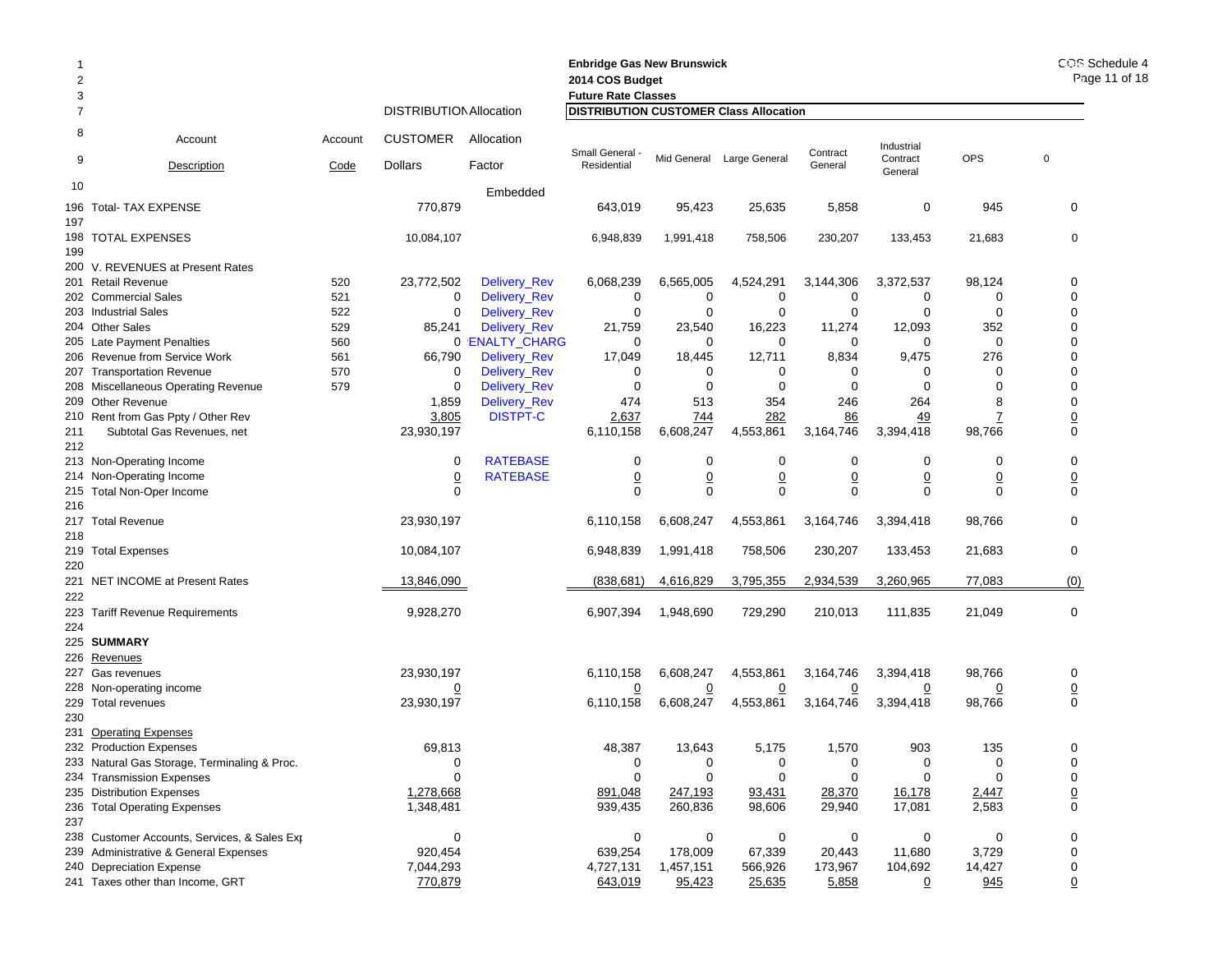| 2<br>3<br>$\overline{7}$ |                                             |         | <b>DISTRIBUTION Allocation</b> |             | <b>Enbridge Gas New Brunswick</b><br>2014 COS Budget<br><b>Future Rate Classes</b><br><b>DISTRIBUTION CUSTOMER Class Allocation</b> |                       | COS Schedule 4<br>Page 12 of 18 |                 |                        |                |                 |
|--------------------------|---------------------------------------------|---------|--------------------------------|-------------|-------------------------------------------------------------------------------------------------------------------------------------|-----------------------|---------------------------------|-----------------|------------------------|----------------|-----------------|
| 8                        |                                             |         |                                |             |                                                                                                                                     |                       |                                 |                 |                        |                |                 |
| 9                        | Account                                     | Account | <b>CUSTOMER</b>                | Allocation  | Small General -                                                                                                                     |                       | Mid General Large General       | Contract        | Industrial<br>Contract | <b>OPS</b>     | $\mathbf 0$     |
|                          | Description                                 | Code    | <b>Dollars</b>                 | Factor      | Residential                                                                                                                         |                       |                                 | General         | General                |                |                 |
| 10                       |                                             |         |                                | Embedded    |                                                                                                                                     |                       |                                 |                 |                        |                |                 |
|                          | 242 Total Other Expenses                    |         | 8,735,626                      |             | 6,009,404                                                                                                                           | 1,730,583             | 659,899                         | 200,267         | 116,372                | 19,101         | 0               |
| 243                      |                                             |         |                                |             |                                                                                                                                     |                       |                                 |                 |                        |                |                 |
|                          | 244 Income tax expense                      |         | 0                              |             | 0                                                                                                                                   | 0                     | 0                               | 0               | 0                      | 0              | 0               |
|                          | 245 Gross receipts tax expense              |         | $\overline{0}$                 |             | 0                                                                                                                                   | $\overline{0}$        | $\overline{0}$                  | $\underline{0}$ | $\overline{0}$         | $\overline{0}$ | $\underline{0}$ |
| 247                      | 246 Total expenses                          |         | 10,084,107                     |             | 6,948,839                                                                                                                           | 1,991,418             | 758,506                         | 230,207         | 133,453                | 21,683         | 0               |
| 249                      | 248 NET INCOME at Present Rates             |         | 13,846,090                     |             | (838, 681)                                                                                                                          | 4,616,829             | 3,795,355                       | 2,934,539       | 3,260,965              | 77,083         | (0)             |
|                          | 250 Total Rate Base                         |         | 173,680,812                    |             | 120,909,338                                                                                                                         | 33,673,748            | 12,720,341                      | 3,848,334       | 2,195,609              | 333,442        | $\mathbf 0$     |
| 251                      | 252 Return at Present Rates                 |         |                                |             |                                                                                                                                     |                       |                                 |                 |                        |                |                 |
| 253                      |                                             |         |                                |             |                                                                                                                                     |                       |                                 |                 |                        |                |                 |
|                          | 254 REVENUE REQUIREMENTS                    |         |                                |             |                                                                                                                                     |                       |                                 |                 |                        |                |                 |
| 255                      |                                             |         |                                |             |                                                                                                                                     |                       |                                 |                 |                        |                |                 |
|                          | 256 Target ROR                              |         | 7.94%                          |             | 7.94%                                                                                                                               | 7.94%                 | 7.94%                           | 7.94%           | 7.94%                  | 7.94%          | 7.94%           |
|                          | 257 Using Target for System                 |         |                                |             |                                                                                                                                     |                       |                                 |                 |                        |                |                 |
|                          | 258 Rate Base                               | 391,531 | 173,680,812                    |             | 120,909,338                                                                                                                         | 33,673,748 12,720,341 |                                 | 3,848,334       | 2,195,609              | 333,442        | 0               |
| 259                      |                                             |         |                                |             |                                                                                                                                     |                       |                                 |                 |                        |                |                 |
|                          | 260 Operating expenses                      | 156,757 | 2,268,934                      |             | 1,578,690                                                                                                                           | 438,845               | 165,945                         | 50,383          | 28,761                 | 6,311          | 0               |
|                          | 261 Depreciation expense                    | 22,095  | 7,044,293                      |             | 4,727,131                                                                                                                           | 1,457,151             | 566,926                         | 173,967         | 104,692                | 14,427         | 0               |
|                          | 262 Additional Bad Debt expense             |         | $\Omega$                       | <b>None</b> | $\Omega$                                                                                                                            | $\mathbf 0$           | 0                               | $\Omega$        | 0                      | $\Omega$       | 0               |
|                          | 263 Taxes other than Income, GRT            | 19,364  | 770,879                        |             | 643,019                                                                                                                             | 95,423                | 25,635                          | 5,858           | 0                      | 945            | $\underline{0}$ |
|                          | 264 Operating expenses to recover           | 198,216 | 10,084,107                     |             | 6,948,839                                                                                                                           | 1,991,418             | 758,506                         | 230,207         | 133,453                | 21,683         | 0               |
| 265                      |                                             |         |                                |             |                                                                                                                                     |                       |                                 |                 |                        |                |                 |
|                          | 266 Target Return on Rate Base- After taxes | 35,915  | 13,785,424                     |             | 9,596,837                                                                                                                           | 2,672,759             | 1,009,641                       | 305,451         | 174,270                | 26,466         | 0               |
| 267                      |                                             |         |                                |             |                                                                                                                                     |                       |                                 |                 |                        |                |                 |
|                          | 268 Income taxes to recover                 | 13,559  | 0                              | 0.0%        | 0                                                                                                                                   | 0                     | 0                               | 0               | 0                      | 0              | 0               |
|                          | 269 Subtotal- Rev Req before GRT            | 247,690 | 23,869,531                     |             | 16,545,676                                                                                                                          | 4,664,177             | 1,768,147                       | 535,658         | 307,723                | 48,150         | $\overline{0}$  |
|                          | 270 GRT needed                              | 11,474  | 0                              |             | $\Omega$                                                                                                                            | $\Omega$              | $\Omega$                        | $\Omega$        | $\Omega$               | $\Omega$       | 0               |
|                          | 271 TOTAL REVENUE REQUIREMENT               | 259.165 | 23,869,531                     |             | 16.545.676                                                                                                                          | 4.664.177             | 1.768.147                       | 535.658         | 307.723                | 48.150         | 0               |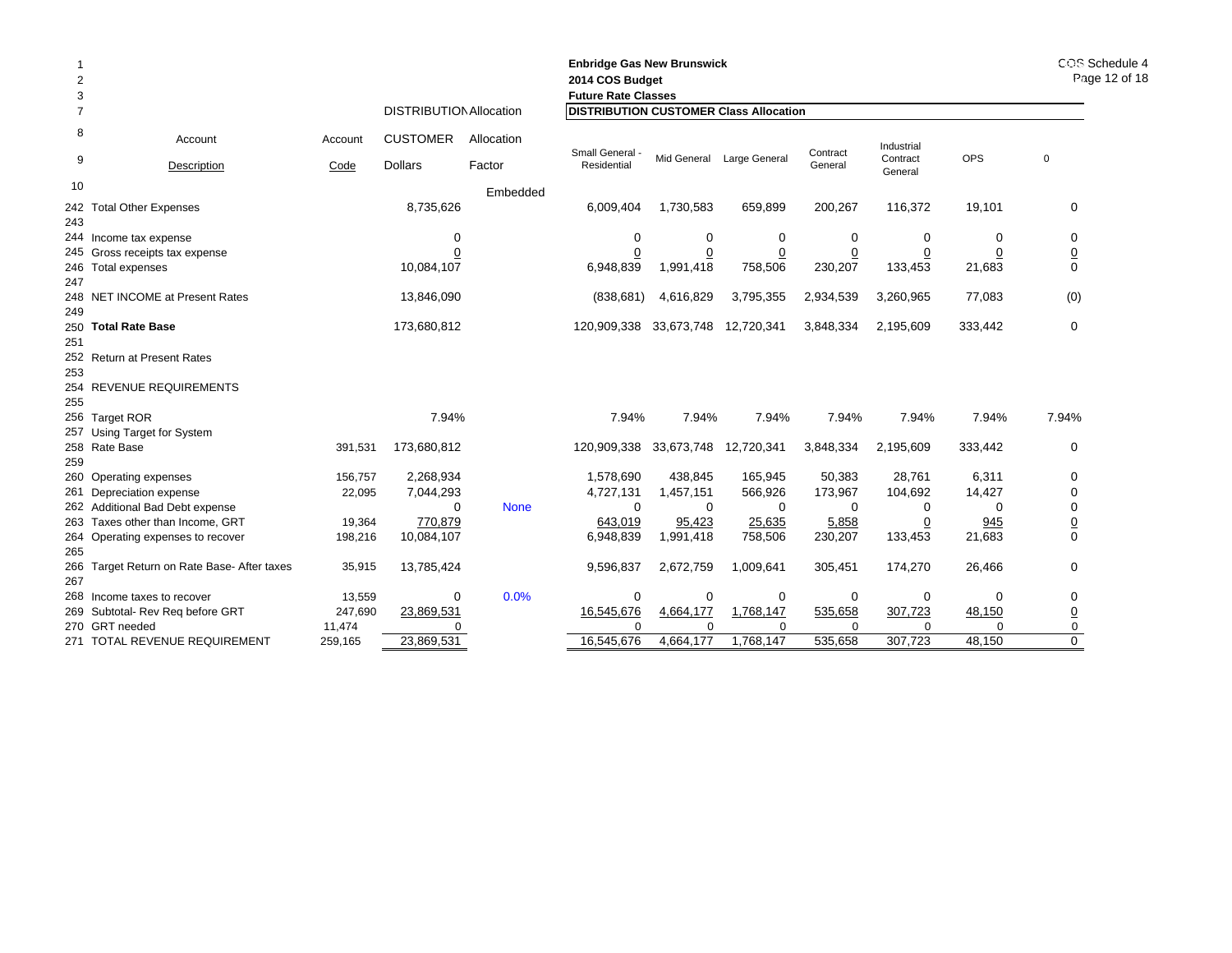|                |                                               |                 |                                   |                         | <b>Enbridge Gas New Brunswick</b>                                     |                               |                           |                               |                               |                               |                     |
|----------------|-----------------------------------------------|-----------------|-----------------------------------|-------------------------|-----------------------------------------------------------------------|-------------------------------|---------------------------|-------------------------------|-------------------------------|-------------------------------|---------------------|
| $\overline{2}$ |                                               |                 |                                   |                         | 2014 COS Budget                                                       |                               |                           |                               |                               |                               |                     |
| 3<br>7         |                                               |                 | <b>ONSITE</b>                     | Allocation              | <b>Future Rate Classes</b><br><b>ONSITE CUSTOMER Class Allocation</b> |                               |                           |                               |                               |                               |                     |
|                |                                               |                 |                                   |                         |                                                                       |                               |                           |                               |                               |                               |                     |
| 8<br>9         | Account<br>Description                        | Account<br>Code | <b>CUSTOMER</b><br><b>Dollars</b> | Allocation<br>Factor    | Small General<br>Residential                                          |                               | Mid General Large General | Contract<br>General           | Industrial<br>Contract        | <b>OPS</b>                    | 0                   |
|                |                                               |                 |                                   |                         |                                                                       |                               |                           |                               | General                       |                               |                     |
| 10             |                                               |                 |                                   | Embedded                |                                                                       |                               |                           |                               |                               |                               |                     |
| 12 I.          | <b>GAS PLANT IN SERVICE</b>                   |                 |                                   |                         |                                                                       |                               |                           |                               |                               |                               |                     |
|                | 13 Franchises & Consents                      | 401             | 0                                 | <b>None</b>             | 0                                                                     | 0                             | 0                         | 0                             | 0                             | 0                             | 0                   |
|                | 14 Other Intangible Plant                     | 402<br>401-402  | 0                                 | <b>None</b>             | 0<br>0                                                                | $\mathbf 0$<br>$\Omega$       | $\mathbf 0$               | $\mathbf 0$                   | $\pmb{0}$<br>$\Omega$         | $\mathbf 0$                   | 0                   |
|                | 15 Subtotal - INTANGIBLE ASSETS               |                 | 0                                 |                         |                                                                       |                               | $\mathbf 0$               | $\mathbf 0$                   |                               | $\mathbf 0$                   | 0                   |
| 16             |                                               |                 |                                   |                         |                                                                       |                               |                           |                               |                               |                               |                     |
|                | 17 B. PRODUCTION PLANT<br>18 Production Plant | 403-419         |                                   | <b>None</b>             |                                                                       |                               |                           |                               |                               |                               |                     |
|                | 19 Subtotal - PRODUCTION PLANT                | 403-419         | $\overline{0}$<br>$\mathbf 0$     |                         | $\overline{0}$<br>0                                                   | $\overline{0}$<br>$\mathbf 0$ | 0<br>$\mathbf 0$          | $\overline{0}$<br>$\mathbf 0$ | $\overline{0}$<br>$\mathbf 0$ | $\overline{0}$<br>$\mathbf 0$ | $\overline{0}$<br>0 |
| 20             |                                               |                 |                                   |                         |                                                                       |                               |                           |                               |                               |                               |                     |
|                | 21 C. STORAGE PLANT                           |                 |                                   |                         |                                                                       |                               |                           |                               |                               |                               |                     |
|                | 22 Storage Plant                              | 440-459         | $\overline{0}$                    | <b>None</b>             | $\overline{0}$                                                        |                               | $\overline{0}$            | $\overline{0}$                | $\overline{0}$                | $\overline{0}$                | $\overline{0}$      |
|                | 23 Subtotal - STORAGE PLANT                   | 440-459         | 0                                 |                         | $\mathbf 0$                                                           | $\frac{0}{0}$                 | $\mathbf 0$               | $\mathbf 0$                   | $\mathbf 0$                   | $\mathbf 0$                   | 0                   |
| 24             |                                               |                 |                                   |                         |                                                                       |                               |                           |                               |                               |                               |                     |
|                | 25 D. TRANSMISSION PLANT                      | 460-469         | 0                                 | <b>None</b>             | 0                                                                     | $\mathbf 0$                   | 0                         | 0                             | $\mathbf 0$                   | 0                             | 0                   |
| 26             |                                               |                 |                                   |                         |                                                                       |                               |                           |                               |                               |                               |                     |
|                | 27 E. DISTRIBUTION PLANT                      |                 |                                   |                         |                                                                       |                               |                           |                               |                               |                               |                     |
|                | 28 Land and Land Rights                       | 470             | 0                                 | <b>None</b>             | 0                                                                     | 0                             | 0                         | 0                             | 0                             | 0                             | 0                   |
|                | 29 Structures and Improvements                | 472             | $\mathbf 0$                       | <b>None</b>             | 0                                                                     | $\mathbf 0$                   | 0                         | $\mathbf 0$                   | $\mathbf 0$                   | $\mathbf 0$                   | $\mathbf 0$         |
|                | 30 Services                                   | 473             | $\mathbf 0$                       | <b>None</b>             | 0                                                                     | $\mathbf 0$                   | 0                         | $\mathbf 0$                   | $\Omega$                      | $\mathbf 0$                   | 0                   |
|                | 31 Regulators and Meter Installations         | 474             | $\mathbf 0$                       | <b>None</b>             | 0                                                                     | $\mathbf 0$                   | 0                         | 0                             | $\mathbf 0$                   | $\mathbf 0$                   | 0                   |
|                | 32 Mains-PL                                   | 475             | $\mathbf 0$                       | <b>None</b>             | $\Omega$                                                              | $\mathbf 0$                   | 0                         | $\mathbf 0$                   | $\Omega$                      | $\mathbf 0$                   | $\mathbf 0$         |
|                | 33 Mains-ST                                   | 475             | $\mathbf 0$                       | <b>None</b>             | 0                                                                     | $\mathbf 0$                   | 0                         | 0                             | $\mathbf 0$                   | $\mathbf 0$                   | $\mathbf 0$         |
|                | 34 Compressor Equipment                       | 476             | $\mathbf 0$                       | <b>None</b>             | 0                                                                     | $\mathbf 0$                   | 0                         | $\mathbf 0$                   | $\mathbf 0$                   | $\mathbf 0$                   | $\mathbf 0$         |
|                | 35 Meas. & Reg. Stat. Equip. - General        | 477             | 0                                 | Meter_Invest            | 0                                                                     | $\mathbf 0$                   | 0                         | $\mathbf 0$                   | $\Omega$                      | $\mathbf 0$                   | 0                   |
|                | 36 Meters                                     | 478             | 0                                 | Meter_Invest_Res        | 0                                                                     | $\mathbf 0$                   | 0                         | $\mathbf 0$                   | $\mathbf 0$                   | $\mathbf 0$                   | 0                   |
|                | 37 Other Distribution Equipment               | 479             | $\mathbf 0$                       | <b>None</b>             | 0                                                                     | $\mathbf 0$                   | 0                         | $\mathbf 0$                   | $\mathbf 0$                   | $\mathbf 0$                   | $\mathbf 0$         |
|                | 38 Development O&M                            | 479             | $\overline{0}$                    | <b>None</b>             | $\overline{0}$                                                        | $\overline{0}$                | $\overline{0}$            | $\underline{0}$               | $\overline{0}$                | $\underline{0}$               | $\underline{0}$     |
| 39             | Subtotal - DISTRIBUTION PLANT                 | 470-479         | $\mathbf 0$                       |                         | 0                                                                     | $\mathbf 0$                   | $\overline{0}$            | $\mathbf 0$                   | $\mathbf 0$                   | $\mathbf 0$                   | $\mathbf 0$         |
| 40             |                                               |                 |                                   |                         |                                                                       |                               |                           |                               |                               |                               |                     |
|                | 41 F. GENERAL PLANT                           |                 |                                   |                         |                                                                       |                               |                           |                               |                               |                               |                     |
|                | 42 Land and Land Rights                       | 480             |                                   | 0 ONSITELABOR-C         | $\mathbf 0$                                                           | 0                             | 0                         | 0                             | 0                             | 0                             | 0                   |
|                | 43 Structures and Improvements                | 482             |                                   | 123,494 ONSITELABOR-C   | 79,455                                                                | 19,561                        | 9,800                     | 8,623                         | 5,407                         | 648                           | 0                   |
|                | 44 Office Furniture and Equipment             | 483             |                                   | 199,781 ONSITELABOR-C   | 128,537                                                               | 31,645                        | 15,854                    | 13,950                        | 8,747                         | 1,048                         | $\mathbf 0$         |
|                | 45 Transportation Equipment                   | 484             |                                   | 661,409 ONSITELABOR-C   | 425,544                                                               | 104,767                       | 52,486                    | 46,183                        | 28,960                        | 3,469                         | 0                   |
|                | 46 Heavy Work Equipment                       | 485             |                                   | 0 ONSITELABOR-C         | $\mathbf 0$                                                           | 0                             | 0                         | 0                             | 0                             | 0                             | 0                   |
|                | 47 Tools & Work Equipment                     | 486             |                                   | 409,096 ONSITELABOR-C   | 263,208                                                               | 64,801                        | 32,464                    | 28,565                        | 17,912                        | 2,146                         | 0                   |
| 48             | <b>Equipment on Customers' Premises</b>       | 487             |                                   | 0 ONSITELABOR-C         | 0                                                                     | 0                             | 0                         | 0                             | 0                             | 0                             | 0                   |
|                | 49 Communication Structures & Equip           | 488             |                                   | 0 ONSITELABOR-C         | 0                                                                     | $\mathbf 0$                   | 0                         | $\mathbf 0$                   | $\mathbf 0$                   | $\mathbf 0$                   | $\mathbf 0$         |
|                | 50 Computer Hardware & Software               | 490             |                                   | 1,548,215 ONSITELABOR-C | 996,106                                                               | 245,238                       | 122,859                   | 108,104                       | 67,789                        | 8,120                         | 0                   |
|                | 51 Other General Equipment                    | 489             |                                   | 0 ONSITELABOR-C         | 0                                                                     | $\overline{0}$                | $\overline{0}$            | $\overline{0}$                | $\overline{0}$                | $\overline{0}$                | $\underline{0}$     |
|                | 52 Subtotal - GENERAL PLANT                   | 480-490         | 2,941,995                         |                         | 1,892,850                                                             | 466,013                       | 233,462                   | 205,424                       | 128,816                       | 15,431                        | 0                   |
| 53             |                                               |                 |                                   |                         |                                                                       |                               |                           |                               |                               |                               |                     |
|                | 54 TOTAL UTILITY PLANT                        |                 | 2,941,995                         |                         | 1,892,850                                                             | 466,013                       | 233,462                   | 205,424                       | 128,816                       | 15,431                        | 0                   |
| 55             |                                               |                 |                                   |                         |                                                                       |                               |                           |                               |                               |                               |                     |
|                | 56 II. DEPRECIATION RESERVE                   |                 |                                   |                         |                                                                       |                               |                           |                               |                               |                               |                     |
|                | 57 Intangible Plant                           |                 |                                   | 0 ONSITEPT-C_INT        | 0<br>0                                                                | 0<br>$\mathbf 0$              | 0<br>$\mathbf 0$          | 0                             | 0<br>$\mathbf 0$              | 0                             | 0                   |
|                | 58 Production Plant                           |                 | 0                                 | <b>None</b>             |                                                                       |                               |                           | $\mathbf 0$                   |                               | $\mathbf 0$                   | 0                   |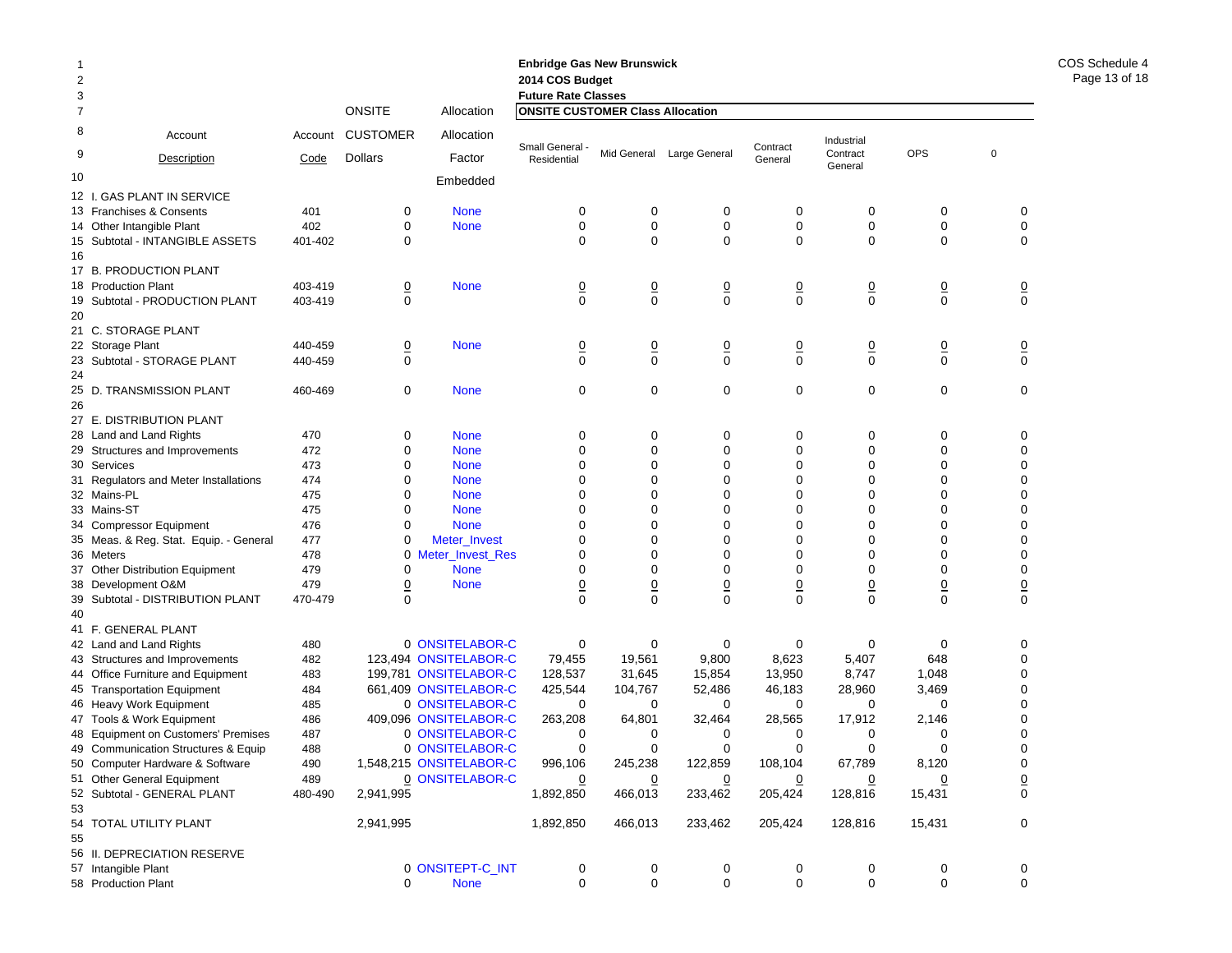|                |                                               |         |                 |                       | <b>Enbridge Gas New Brunswick</b>       |                             |                           |                |                     |                 |                 |
|----------------|-----------------------------------------------|---------|-----------------|-----------------------|-----------------------------------------|-----------------------------|---------------------------|----------------|---------------------|-----------------|-----------------|
| $\overline{2}$ |                                               |         |                 |                       | 2014 COS Budget                         |                             |                           |                |                     |                 |                 |
| 3              |                                               |         |                 |                       | <b>Future Rate Classes</b>              |                             |                           |                |                     |                 |                 |
| 7              |                                               |         | <b>ONSITE</b>   | Allocation            | <b>ONSITE CUSTOMER Class Allocation</b> |                             |                           |                |                     |                 |                 |
| 8              | Account                                       | Account | <b>CUSTOMER</b> | Allocation            | Small General                           |                             |                           | Contract       | Industrial          |                 |                 |
| 9              | Description                                   | Code    | <b>Dollars</b>  | Factor                | Residential                             |                             | Mid General Large General | General        | Contract<br>General | <b>OPS</b>      | $\mathbf 0$     |
| 10             |                                               |         |                 | Embedded              |                                         |                             |                           |                |                     |                 |                 |
| 59             | Local Storage Plant                           |         | 0               | <b>None</b>           | $\mathbf 0$                             | $\mathbf 0$                 | $\mathbf 0$               | $\mathbf 0$    | 0                   | $\mathbf 0$     | 0               |
|                | 60 Transmission Plant                         |         | $\mathbf 0$     | <b>None</b>           | $\mathbf 0$                             | $\mathbf 0$                 | $\mathbf 0$               | $\mathbf 0$    | $\mathbf 0$         | $\mathbf 0$     | $\mathbf 0$     |
|                | 61 Mains-PL                                   |         | $\Omega$        | <b>None</b>           | $\Omega$                                | $\Omega$                    | $\mathbf{0}$              | $\Omega$       | $\Omega$            | 0               | 0               |
|                | 62 Mains-ST                                   |         | $\Omega$        | <b>None</b>           | $\Omega$                                | $\Omega$                    | $\Omega$                  | $\Omega$       | $\Omega$            | $\Omega$        | $\mathbf 0$     |
|                | 63 Development O&M                            |         | $\Omega$        | <b>None</b>           | $\Omega$                                | $\Omega$                    | $\Omega$                  | $\Omega$       | $\Omega$            | $\Omega$        | $\mathbf 0$     |
|                | 64 Services                                   |         | $\Omega$        | <b>None</b>           | $\Omega$                                | $\Omega$                    | $\Omega$                  | $\Omega$       | $\Omega$            | $\Omega$        | $\mathbf 0$     |
|                | 65 Meters                                     |         | $\Omega$        | Meter_Invest          | $\Omega$                                | $\Omega$                    | $\Omega$                  | $\Omega$       | $\Omega$            | $\Omega$        | 0               |
|                | 66 Distr Other                                |         | 0               | <b>ONSITE-CxMSM</b>   | $\mathbf 0$                             | $\mathbf 0$                 | $\Omega$                  | $\mathbf 0$    | $\Omega$            | $\mathbf 0$     | $\pmb{0}$       |
|                | 67 General Plant                              |         | 1,666,890       | <b>ONSITELABOR-C</b>  | 1,072,461                               | 264,036                     | 132,276                   | 116,390        | 72,985              | 8,743           |                 |
| 68             | TOTAL - DEPRECIATION RESERVE                  |         | 1,666,890       |                       | 1,072,461                               | 264,036                     | 132,276                   | 116,390        | 72,985              | 8,743           | $\frac{0}{0}$   |
| 69             |                                               |         |                 |                       |                                         |                             |                           |                |                     |                 |                 |
| 70             | III. OTHER RATE BASE ITEMS                    |         |                 |                       |                                         |                             |                           |                |                     |                 |                 |
|                | 71 Gas Storage Inventory                      |         | 0               | <b>None</b>           | $\mathbf 0$                             | $\mathbf 0$                 | 0                         | $\mathbf 0$    | $\mathbf 0$         | $\mathbf 0$     | $\mathbf 0$     |
|                | 72 CWIP                                       |         | $\mathbf 0$     | <b>ONSITEPT-C</b>     | $\mathbf 0$                             | $\mathbf 0$                 | $\mathbf 0$               | $\mathbf 0$    | $\mathbf 0$         | $\mathbf 0$     | $\mathbf 0$     |
|                | 73 Customer Deposits                          |         | $\mathbf 0$     | <b>ONSITEPT-C</b>     | $\mathbf 0$                             | $\Omega$                    | $\Omega$                  | $\mathbf 0$    | $\mathbf 0$         | $\mathbf 0$     | $\mathbf 0$     |
|                | 74 Franchise fee                              |         | $\mathbf 0$     | <b>ONSITEPT-C</b>     | $\mathbf 0$                             | $\Omega$                    | $\mathbf 0$               | $\mathbf 0$    | $\Omega$            | 0               | 0               |
|                | 75 Deferred development costs                 |         | $\mathbf 0$     | <b>ONSITEPT-C</b>     | $\mathbf 0$                             | $\mathbf 0$                 | 0                         | 0              | 0                   | $\mathbf 0$     | 0               |
|                |                                               |         | $\mathbf 0$     | <b>ONSITEPT-C</b>     | $\mathbf 0$                             | $\mathbf 0$                 | 0                         | 0              | 0                   | 0               | 0               |
| 76             | Deferred carrying costs                       |         | $\mathbf 0$     | <b>ONSITEPT-C</b>     | $\mathbf 0$                             | $\mathbf 0$                 | $\Omega$                  | $\Omega$       | 0                   | $\mathbf 0$     | $\mathbf 0$     |
|                | 77 Deferred equity offering costs             |         | $\Omega$        |                       | $\mathbf 0$                             | $\Omega$                    | $\Omega$                  | $\Omega$       | $\mathbf 0$         | 0               | 0               |
|                | 78 Term deposit                               |         |                 | <b>ONSITEPT-C</b>     |                                         |                             |                           |                |                     |                 |                 |
|                | 79 Deferral account                           |         | $\overline{0}$  | <b>ONSITELABOR-C</b>  | $\overline{0}$                          | $\underline{0}$<br>$\Omega$ | $\overline{0}$            | 0              | 0                   | $\overline{0}$  | $\underline{0}$ |
| 80<br>81       | Total - OTHER RATE BASE ITEMS                 |         | $\Omega$        |                       | $\Omega$                                |                             | $\Omega$                  | $\Omega$       | $\Omega$            | $\Omega$        | $\mathbf 0$     |
|                | 82 IV. TOTAL RATE BASE (Excl. Working         |         | 1,275,104       |                       | 820,389                                 | 201,977                     | 101,186                   | 89,034         | 55,831              | 6,688           | $\overline{0}$  |
| 83<br>84       | <b>Working Capital</b>                        | 131     |                 | 553,624 NSITEO&MXGAS- | 343.419                                 | 91,220                      | 47,632                    | 40,247         | 27,363              | 3,744           | $\mathbf 0$     |
| 85             | V. TOTAL RATE BASE                            |         | 1,828,729       |                       | 1,163,809                               | 293,197                     | 148,817                   | 129,280        | 83,194              | 10,432          | $\mathbf 0$     |
| 86             |                                               |         |                 |                       |                                         |                             |                           |                |                     |                 |                 |
|                | 87 I. OPERATION & MAINTENANCE EXI             |         |                 |                       |                                         |                             |                           |                |                     |                 |                 |
|                | 88 A. PRODUCTION EXPENSES                     |         |                 |                       |                                         |                             |                           |                |                     |                 |                 |
|                | 89 1. Manufactured Gas Production             |         |                 |                       |                                         |                             |                           |                |                     |                 |                 |
|                | 90 Operation Supv and Engineering             | 610     | 0               | <b>None</b>           | 0                                       | 0                           | 0                         | 0              | 0                   | $\mathbf 0$     | 0               |
|                | 91 Gas Wells                                  | 614     | $\mathbf 0$     | <b>None</b>           | $\mathbf 0$                             | $\mathbf 0$                 | 0                         | 0              | $\mathbf 0$         | $\mathbf 0$     | $\mathbf 0$     |
|                | 92 Other Gas Production                       | 619     | $\overline{0}$  | <b>None</b>           | $\overline{0}$                          | $\overline{0}$              | $\overline{0}$            | $\overline{0}$ | $\overline{0}$      | <u>0</u>        | $\underline{0}$ |
| 93             | Subtotal - Production                         | 610-619 | $\mathbf 0$     |                       | $\mathbf 0$                             | $\mathbf 0$                 | $\mathbf 0$               | $\mathbf 0$    | $\mathbf 0$         | $\mathbf 0$     | $\mathbf 0$     |
|                | 94 Supervision                                | 810     | $\Omega$        | <b>None</b>           | $\Omega$                                | $\Omega$                    | $\Omega$                  | $\Omega$       | $\Omega$            | 0               | $\mathbf 0$     |
|                | 95 Gas Production Maintenance                 | 814     | $\overline{0}$  | <b>None</b>           | $\overline{0}$                          | $\overline{0}$              | $\overline{0}$            | $\overline{0}$ | $\overline{0}$      | $\underline{0}$ |                 |
| 96             | Subtotal - O&M Accounts 617-618               | 810-819 | <u>0</u>        | <b>None</b>           | $\overline{0}$                          | $\underline{0}$             | $\overline{0}$            | $\overline{0}$ | $\overline{0}$      | $\overline{0}$  |                 |
| 97             | Subtotal - Manufactured Gas Productic 610-819 |         | $\Omega$        |                       | $\Omega$                                | $\Omega$                    | $\mathbf 0$               | $\Omega$       | $\mathbf 0$         | $\mathbf 0$     | $\frac{0}{0}$   |
| 98             |                                               |         |                 |                       |                                         |                             |                           |                |                     |                 |                 |
|                | 99 Gas Supply Expenses                        |         |                 |                       |                                         |                             |                           |                |                     |                 |                 |
|                | 100 Natural Gas Purchases                     | 623     | $\Omega$        | <b>None</b>           | $\mathbf 0$                             | $\mathbf 0$                 | $\Omega$                  | $\Omega$       | $\Omega$            | $\Omega$        | $\Omega$        |

101 Gas Supply Operation 624 0 None 0 0 0 0 0 0 102 Natural Gas W/D from Storage 627-628 0 None 0 0 0 0 0 0 103 Gas Used for Other Util Operations 629 0 None 000000 0 104 Other Gas Supply Expenses <u>0</u> None <u>0</u> <u>0</u> <u>0</u> <u>0</u> <u>0</u> <u>0</u>

9 0 0 0 0 0 0 0 0 0 0

105 Subtotal - PRODUCTION EXPENSES 623-629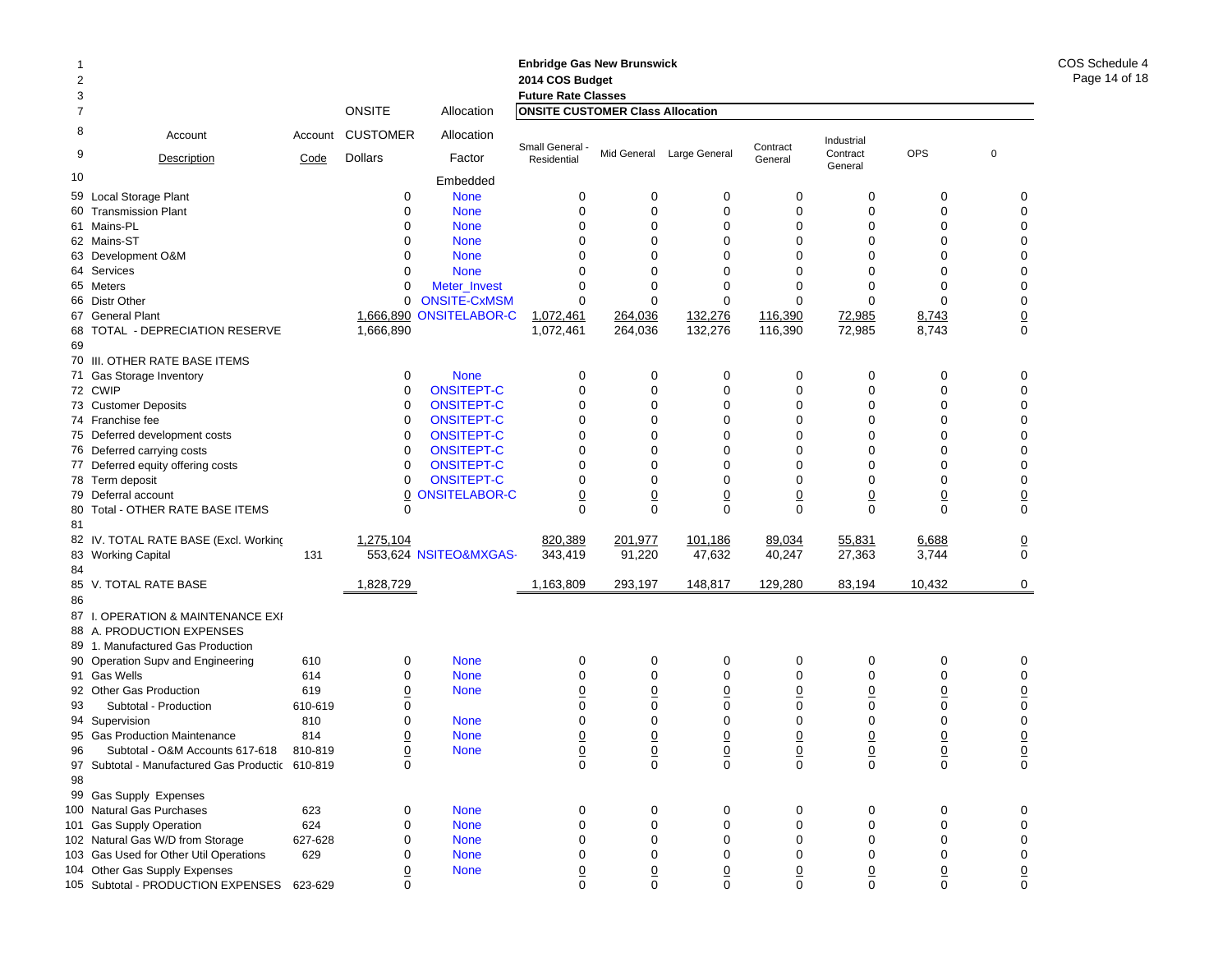| 2      |                                                                              |            |                    |                                              | <b>Enbridge Gas New Brunswick</b><br>2014 COS Budget                  |                    |                           |                  |                        |              |                   |
|--------|------------------------------------------------------------------------------|------------|--------------------|----------------------------------------------|-----------------------------------------------------------------------|--------------------|---------------------------|------------------|------------------------|--------------|-------------------|
| 3<br>7 |                                                                              |            | <b>ONSITE</b>      | Allocation                                   | <b>Future Rate Classes</b><br><b>ONSITE CUSTOMER Class Allocation</b> |                    |                           |                  |                        |              |                   |
|        |                                                                              |            |                    |                                              |                                                                       |                    |                           |                  |                        |              |                   |
| 8<br>9 | Account                                                                      | Account    | <b>CUSTOMER</b>    | Allocation                                   | Small General -                                                       |                    | Mid General Large General | Contract         | Industrial<br>Contract | <b>OPS</b>   | 0                 |
|        | Description                                                                  | Code       | <b>Dollars</b>     | Factor                                       | Residential                                                           |                    |                           | General          | General                |              |                   |
| 10     |                                                                              |            |                    | Embedded                                     |                                                                       |                    |                           |                  |                        |              |                   |
| 106    |                                                                              |            |                    |                                              |                                                                       |                    |                           |                  |                        |              |                   |
|        | 107 B. NATURAL GAS STORAGE, TERMI                                            |            |                    |                                              |                                                                       |                    |                           |                  |                        |              |                   |
|        | 108 Storage Operation & Maintenance                                          | 640-859    | 0                  | <b>None</b>                                  | 0                                                                     | 0                  | 0                         | 0                | 0                      | 0            | 0                 |
|        | 109 Subtotal - NATURAL GAS STORAGE                                           | 640-859    | 0                  |                                              | $\Omega$                                                              | $\Omega$           | $\Omega$                  | 0                | $\Omega$               | $\mathbf 0$  | 0                 |
| 110    |                                                                              |            |                    |                                              |                                                                       |                    |                           |                  |                        |              |                   |
| 112    | 111 C. TRANSMISSION EXPENSES                                                 | 660-869    | 0                  | <b>None</b>                                  | 0                                                                     | 0                  | 0                         | 0                | 0                      | 0            | 0                 |
|        | 113 D. DISTRIBUTION EXPENSES                                                 |            |                    |                                              |                                                                       |                    |                           |                  |                        |              |                   |
|        | 114 Supervision                                                              | 670-870    | 0                  | <b>ONSITEDistPT-C</b>                        | 0                                                                     | 0                  | 0                         | 0                | 0                      | 0            | 0                 |
|        | 115 Load Dispatching                                                         | 671        | 0                  | <b>None</b>                                  | 0                                                                     | $\mathbf 0$        | 0                         | $\mathbf 0$      | 0                      | 0            | 0                 |
|        | 116 Meter and Regulator Work                                                 | 673-878    | 0                  | <b>None</b>                                  | 0                                                                     | 0                  | 0                         | 0                | $\Omega$               | $\Omega$     | 0                 |
|        | 117 Service Work                                                             | 674        | 0                  | <b>None</b>                                  | 0                                                                     | 0                  | 0                         | 0                | 0                      | 0            | 0                 |
|        | 118 Mains and Services                                                       | 675-875    | 0                  | <b>None</b>                                  | 0                                                                     | 0                  | 0                         | 0                | $\Omega$               | $\Omega$     | $\Omega$          |
|        | 119 Compressor Equipment                                                     | 676-876    | 0                  | <b>None</b>                                  | 0                                                                     | 0                  | 0                         | $\Omega$         | $\Omega$               | $\Omega$     | 0                 |
|        | 120 Measuring and Regulation                                                 | 677-877    | 0                  | Meter_Invest                                 | 0                                                                     | 0                  | 0                         | $\Omega$         | $\Omega$               | $\Omega$     | 0                 |
|        | 121 Other Distribution Equipment                                             | 679-879    | 0                  | Meter_Invest                                 | 0                                                                     | 0                  | 0                         | 0                | 0                      | $\Omega$     | 0                 |
|        | 122 Structures and Improvements                                              | 872        | 0                  | <b>ONSITEPT-C</b>                            | 0                                                                     | 0                  | 0                         | $\Omega$         | 0                      | $\Omega$     | 0                 |
|        | 123 General Maintenance                                                      | 884-889    |                    | 1,297,113 ONSITELABOR-C                      | 834,550                                                               | 205,463            | 102,932                   | 90,571           | 56,794                 | 6,803        | $\overline{0}$    |
|        | 124 Subtotal - DISTRIBUTION EXPENSES 670-889                                 |            | 1,297,113          |                                              | 834,550                                                               | 205,463            | 102,932                   | 90,571           | 56,794                 | 6,803        | $\underline{0}$   |
|        | 125 Total - OPERATION & MAINTENANCI                                          |            | 1,297,113          |                                              | 834,550                                                               | 205,463            | 102,932                   | 90,571           | 56,794                 | 6,803        | 0                 |
| 126    |                                                                              |            |                    |                                              |                                                                       |                    |                           |                  |                        |              |                   |
|        | 127 II. SALES & MARKETING                                                    |            |                    |                                              |                                                                       |                    |                           |                  |                        |              |                   |
|        | 128 Supervision                                                              | 700        | 533,900<br>953,178 | <b>TOTALPLANT</b><br><b>TOTALPLANT</b>       | 274,905<br>490,792                                                    | 106,252<br>189,692 | 66,739<br>119,151         | 43,006<br>76,780 | 42,333<br>75,578       | 664<br>1,186 | 0<br>0            |
|        | 129 Advertising - Natural Gas Promotion<br>130 Demonstration and Selling Exp | 701<br>702 | 319,863            | <b>TOTALPLANT</b>                            | 164,698                                                               | 63,656             | 39,984                    | 25,765           | 25,362                 | 398          | 0                 |
|        | 131 Revenue from Merchandising                                               | 703        | 0                  | <b>TOTALPLANT</b>                            | 0                                                                     | 0                  | 0                         | 0                | 0                      | 0            | 0                 |
|        | 132 Expense of Merchandising                                                 | 704        | 0                  | <b>TOTALPLANT</b>                            | 0                                                                     | 0                  | 0                         | 0                | $\Omega$               | 0            | 0                 |
|        | 133 Advertising - Other                                                      | 705        | 52,100             | <b>TOTALPLANT</b>                            | 26,826                                                                | 10,368             | 6,513                     | 4,197            | 4,131                  | 65           | 0                 |
|        | 134 Other Sales Promotion                                                    | 709        | 0                  | <b>Incentives</b>                            |                                                                       | 0                  | 0                         | 0                | 0                      | 0            | $\overline{0}$    |
|        | 135 Total - CUSTOMER ACCOUNTS EXP                                            |            | 1,859,041          |                                              | 957,221                                                               | 369,968            | 232,387                   | 149,748          | 147,404                | 2,313        | 0                 |
| 136    |                                                                              |            |                    |                                              |                                                                       |                    |                           |                  |                        |              |                   |
|        | 137 III. CUSTOMER SERVICE & INFORM.                                          |            |                    |                                              |                                                                       |                    |                           |                  |                        |              |                   |
|        | 138 Operatin Supervision                                                     | 710        | 171,428            | <b>Bills_All</b>                             | 142,878                                                               | 21,203             | 5,696                     | 1,302            | 140                    | 210          | 0                 |
|        | 139 Customers' Contracts and Orders                                          | 711        | 0                  | <b>Bills_All</b>                             | 0                                                                     | 0                  | 0                         | 0                | 0                      | 0            | 0                 |
|        | 140 Meter Reading                                                            | 712        | 5,391              | <b>MetersRead</b>                            | 4,303                                                                 | 639                | 258                       | 118              | 42                     | 32           | 0                 |
|        | 141 Customers' Billing and Accounting                                        | 713        | 974,309            | <b>Billing</b>                               | 747,253                                                               | 110,893            | 29.792                    | 68,073           | 7,319                  | 10,979       | 0                 |
|        | 142 Credit and Collection                                                    | 714        |                    | 0 'ENALTY_CHARG                              | 0                                                                     | 0                  | 0                         | 0                | 0                      | 0            | 0                 |
|        | 143 Uncollectable Accounts                                                   | 718        | 277,776            | <b>Write-offs</b>                            | 70,906                                                                | 76,710             | 52,866                    | 36,740           | 39,407                 | 1,147        | 0                 |
|        | 144 Other Customer Accounting                                                | 719        | $\mathbf 0$        | <b>Bills_All</b>                             | 0                                                                     | 0                  | 0                         | 0                | $\mathbf 0$            | 0            | 0                 |
| 146    | 145 Total - CUSTOMER SERVICE & INFO                                          |            | 1,428,904          |                                              | 965,340                                                               | 209,444            | 88,611                    | 106,232          | 46,908                 | 12,368       | 0                 |
|        | 147 Total - CUSTOMER ACCOUNTS, SEF                                           |            | 3,287,945          |                                              | 1,922,561                                                             | 579,413            | 320,998                   | 255,980          | 194,312                | 14,681       | 0                 |
| 148    |                                                                              |            |                    |                                              |                                                                       |                    |                           |                  |                        |              |                   |
|        | 149 IV. ADMINISTRATIVE & GENERAL E.                                          |            |                    |                                              |                                                                       |                    |                           |                  |                        |              |                   |
| 150    |                                                                              |            |                    |                                              |                                                                       |                    |                           |                  |                        |              |                   |
|        | 151 Administrative & General<br>152 Special Services                         | 721<br>722 |                    | 5,495 ONSITELABOR-C<br>954,900 ONSITELABOR-C | 3,535<br>614,373                                                      | 870<br>151,256     | 436<br>75,776             | 384<br>66,676    | 241<br>41,810          | 29<br>5,008  | 0<br>$\mathbf{0}$ |
|        |                                                                              |            |                    |                                              |                                                                       |                    |                           |                  |                        |              |                   |

COS Schedule 4Page 15 of 18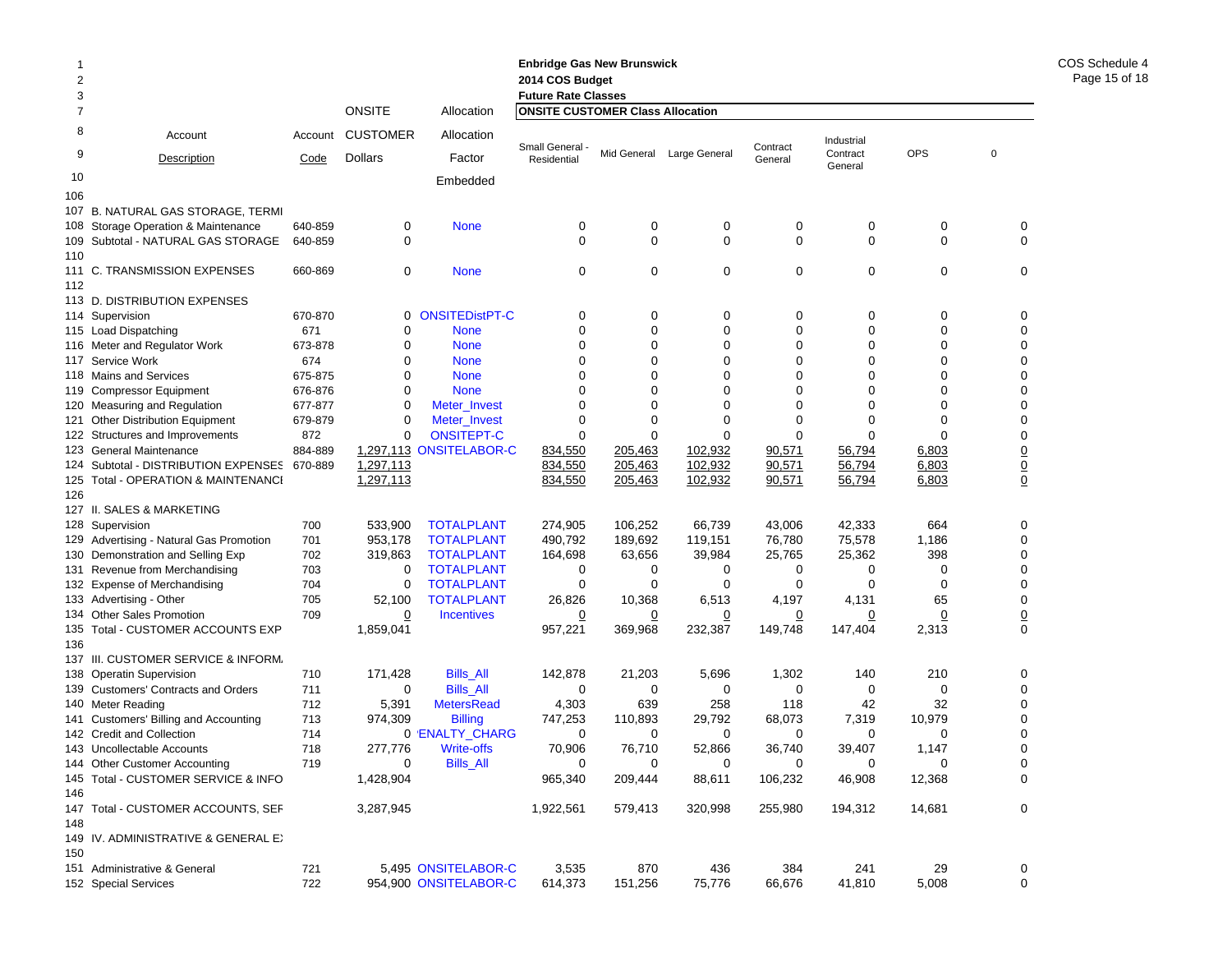| 2<br>3     |                                           |                 |                                   |                                         | <b>Enbridge Gas New Brunswick</b><br>2014 COS Budget<br><b>Future Rate Classes</b> |                  |                            |                  |                            |                               |                               | COS Schedule 4<br>Page 16 of 18 |
|------------|-------------------------------------------|-----------------|-----------------------------------|-----------------------------------------|------------------------------------------------------------------------------------|------------------|----------------------------|------------------|----------------------------|-------------------------------|-------------------------------|---------------------------------|
| 7          |                                           |                 | <b>ONSITE</b>                     | Allocation                              | <b>ONSITE CUSTOMER Class Allocation</b>                                            |                  |                            |                  |                            |                               |                               |                                 |
| 8<br>9     | Account<br>Description                    | Account<br>Code | <b>CUSTOMER</b><br><b>Dollars</b> | Allocation<br>Factor                    | Small General -<br>Residential                                                     |                  | Mid General Large General  | Contract         | Industrial<br>Contract     | <b>OPS</b>                    | $\pmb{0}$                     |                                 |
| 10         |                                           |                 |                                   |                                         |                                                                                    |                  |                            | General          | General                    |                               |                               |                                 |
|            |                                           |                 |                                   | Embedded                                |                                                                                    |                  |                            |                  |                            |                               |                               |                                 |
|            | 153 Insurance                             | 723             | $\mathbf 0$                       | <b>ONSITEPT-C</b>                       | 0                                                                                  | 0                | $\mathbf 0$                | $\mathbf 0$      | 0                          | 0                             | 0                             |                                 |
|            | 154 Injuries & Damages                    | 724             |                                   | 0 ONSITELABOR-C                         | 0                                                                                  | 0                | $\mathbf 0$                | 0                | 0                          | 0                             | $\mathbf 0$                   |                                 |
|            | 155 Employee Pensions and Benefits        | 725             |                                   | 1,260,203 ONSITELABOR-C                 | 810,802                                                                            | 199,616          | 100,003                    | 87,993           | 55,178                     | 6,610                         | 0                             |                                 |
|            | 156 Other Admin & Gen Expenses            | 728             |                                   | 1,534,548 ONSITELABOR-C                 | 987,313                                                                            | 243,073          | 121,774                    | 107,149          | 67,191                     | 8,049                         | 0                             |                                 |
|            | 157 Admin & Gen Expenses Transferred      | 729             |                                   | (2,322,959) ISITE-TRANSFER (1,447,998)  |                                                                                    | (386, 186)       | (202, 071)                 | (170, 394)       | (116, 309)                 | $\overline{0}$                | $\overline{0}$                |                                 |
|            | 158 Subtotal - O&M Accounts 721-729       |                 | 1,432,187                         |                                         | 968,024                                                                            | 208,630          | 95,919                     | 91,807           | 48,111                     | 19,695                        | 0                             |                                 |
| 159<br>161 | 160 TOTAL - OPERATING EXPENSES (E:        |                 | 6,017,245                         |                                         | 3,725,135                                                                          | 993,506          | 519,849                    | 438,358          | 299,217                    | 41,179                        | 0                             |                                 |
|            | 162 VI. DEPRECIATION EXPENSE              |                 |                                   |                                         |                                                                                    |                  |                            |                  |                            |                               |                               |                                 |
|            | 163 Intangible Plant                      | 403             |                                   | 0 ONSITEPT-C_INT                        | 0                                                                                  | $\mathbf 0$      | 0                          | 0                | 0                          | 0                             | 0                             |                                 |
|            | 164 Production Plant                      | 403             | 0                                 | <b>None</b>                             | 0                                                                                  | 0                | 0                          | 0                | 0                          | 0                             | 0                             |                                 |
|            | 165 Local Storage Plant                   | 403             | 0                                 | <b>None</b>                             | $\mathbf 0$                                                                        | $\mathbf 0$      | $\mathbf 0$                | $\mathbf 0$      | $\mathbf 0$                | $\mathbf 0$                   | $\Omega$                      |                                 |
|            | 166 Transmission Plant                    | 403             | $\mathbf 0$                       | <b>None</b>                             | $\Omega$                                                                           | $\mathbf 0$      | $\mathbf 0$                | $\mathbf 0$      | $\mathbf 0$                | $\mathbf 0$                   | $\Omega$                      |                                 |
|            | 167 Mains-PL                              | 404             | 0                                 | <b>None</b>                             | $\Omega$                                                                           | 0                | $\Omega$                   | 0                | $\Omega$                   | 0                             | $\Omega$                      |                                 |
|            | 168 Mains-ST                              | 404             | 0                                 | <b>None</b>                             | $\Omega$                                                                           | $\Omega$         | $\mathbf 0$                | $\mathbf 0$      | $\mathbf 0$                | 0                             | 0                             |                                 |
|            | 169 Development O&M                       | 404             | 0                                 | <b>None</b>                             | $\Omega$                                                                           | 0                | $\Omega$                   | 0                | $\Omega$                   | 0                             | $\Omega$                      |                                 |
|            | 170 Services                              | 404             | 0                                 | <b>None</b>                             | $\Omega$                                                                           | $\Omega$         | $\Omega$                   | 0                | $\Omega$                   | $\mathbf 0$                   | $\Omega$                      |                                 |
|            | 171 Meters                                | 404             | 0                                 | Meter_Invest                            | $\Omega$                                                                           | 0                | $\mathbf 0$                | 0                | $\mathbf 0$                | 0                             | $\Omega$                      |                                 |
|            | 172 Distr Other                           | 404             | 0                                 | <b>ONSITE-CxMSM</b>                     | $\Omega$                                                                           | $\Omega$         | $\Omega$                   | $\Omega$         | $\Omega$                   | $\Omega$                      | $\Omega$                      |                                 |
|            | 173 General Plant                         | 404             |                                   | 321,904 ONSITELABOR-C                   | 207,110                                                                            | 50,990           | 25,545                     | 22,477           | 14,095                     | 1,688                         | $\Omega$                      |                                 |
|            | 174 Amort Ltd-Term Elect/Gas Plant        | 404             | 0                                 | <b>ONSITEPT-C</b>                       | 0                                                                                  | 0                | 0                          | 0                | 0                          | 0                             | 0                             |                                 |
|            | 175 Adjustment                            |                 | 0                                 | <b>ONSITEPT-C</b>                       | 0                                                                                  | 0                | 0                          | 0                | 0                          | 0                             | $\overline{0}$                |                                 |
| 177        | 176 Total - DEPRECIATION EXPENSE          | 403-404         | 321,904                           |                                         | 207,110                                                                            | 50,990           | 25,545                     | 22,477           | 14,095                     | 1,688                         | 0                             |                                 |
| 179        | 178 VII. TAXES OTHER THAN INCOME T.       |                 |                                   |                                         |                                                                                    |                  |                            |                  |                            |                               |                               |                                 |
|            | 180 Property Tax- Plant                   |                 | 0<br>$\Omega$                     | <b>ONSITEPT-C</b>                       | 0<br>$\mathbf 0$                                                                   | 0<br>$\mathbf 0$ | 0<br>$\mathbf 0$           | 0                | 0                          | 0                             | 0<br>$\mathbf 0$              |                                 |
|            | 181 Distribution Tax                      |                 |                                   | <b>RATEBASE</b><br><b>ONSITELABOR-C</b> | 0                                                                                  | 0                | $\mathbf 0$                | 0<br>$\mathbf 0$ | 0<br>$\mathbf 0$           | 0<br>0                        | 0                             |                                 |
|            | 182 Payroll related                       |                 | 0<br>$\mathbf 0$                  | <b>ONSITEPT-C</b>                       | $\mathbf 0$                                                                        | $\mathbf 0$      | $\mathbf 0$                | 0                | 0                          | $\mathbf 0$                   | 0                             |                                 |
|            | 183 Other taxes<br>184 Property Tax- Gas  |                 | $\overline{0}$                    | <b>None</b>                             |                                                                                    | $\underline{0}$  |                            | $\underline{0}$  |                            |                               |                               |                                 |
|            | 185 Total Taxes Other Than Income Taxes   | 408             | $\Omega$                          |                                         | $\overline{0}$<br>$\Omega$                                                         | $\Omega$         | $\overline{0}$<br>$\Omega$ | $\Omega$         | $\overline{0}$<br>$\Omega$ | $\overline{0}$<br>$\mathbf 0$ | $\overline{0}$<br>$\mathbf 0$ |                                 |
| 186        |                                           |                 |                                   |                                         |                                                                                    |                  |                            |                  |                            |                               |                               |                                 |
|            | 187 B. Franchise and Revenue Taxes        |                 |                                   |                                         |                                                                                    |                  |                            |                  |                            |                               |                               |                                 |
|            | 188 Gross Receipts Tax                    |                 |                                   | 0 NSITE-C_Rev_GR                        | 0                                                                                  | 0                | 0                          | 0                | 0                          | 0                             | 0                             |                                 |
|            | 189 GRT- Uncoll Rider                     |                 | $\overline{0}$                    | <b>None</b>                             | $\overline{0}$                                                                     | $\overline{0}$   | $\overline{0}$             | $\overline{0}$   | $\overline{0}$             | $\overline{0}$                | $\overline{0}$                |                                 |
|            | 190 Subtotal- Franchise and Gross Receipt |                 | $\Omega$                          |                                         | $\Omega$                                                                           | $\Omega$         | $\Omega$                   | $\Omega$         | $\Omega$                   | $\Omega$                      | $\Omega$                      |                                 |
| 191        |                                           |                 |                                   |                                         |                                                                                    |                  |                            |                  |                            |                               |                               |                                 |
|            | 192 C. Income Tax Expense                 |                 |                                   |                                         |                                                                                    |                  |                            |                  |                            |                               |                               |                                 |
|            | 193 State Income Tax expense              |                 | 0                                 | PreTax-OnSi-C                           | 0                                                                                  | 0                | 0                          | 0                | 0                          | 0                             | 0                             |                                 |
|            | 194 Federal Income Tax expense            |                 | 0                                 | PreTax-OnSi-C                           | $\underline{0}$                                                                    | $\overline{0}$   | $\overline{0}$             | $\overline{0}$   | $\underline{0}$            | $\overline{0}$                | $\overline{0}$                |                                 |
|            | 195 Subtotal- Income tax expense          |                 | $\overline{0}$                    |                                         | $\overline{0}$                                                                     | $\overline{0}$   | $\overline{0}$             | $\overline{0}$   | $\overline{0}$             | $\overline{0}$                | $\overline{0}$                |                                 |
|            | 196 Total- TAX EXPENSE                    |                 | $\mathbf 0$                       |                                         | $\mathbf 0$                                                                        | 0                | 0                          | 0                | $\mathbf 0$                | $\mathbf 0$                   | 0                             |                                 |
| 197        |                                           |                 |                                   |                                         |                                                                                    |                  |                            |                  |                            |                               |                               |                                 |
| 199        | 198 TOTAL EXPENSES                        |                 | 6,339,149                         |                                         | 3,932,245                                                                          | 1,044,495        | 545,394                    | 460,835          | 313,312                    | 42,868                        | 0                             |                                 |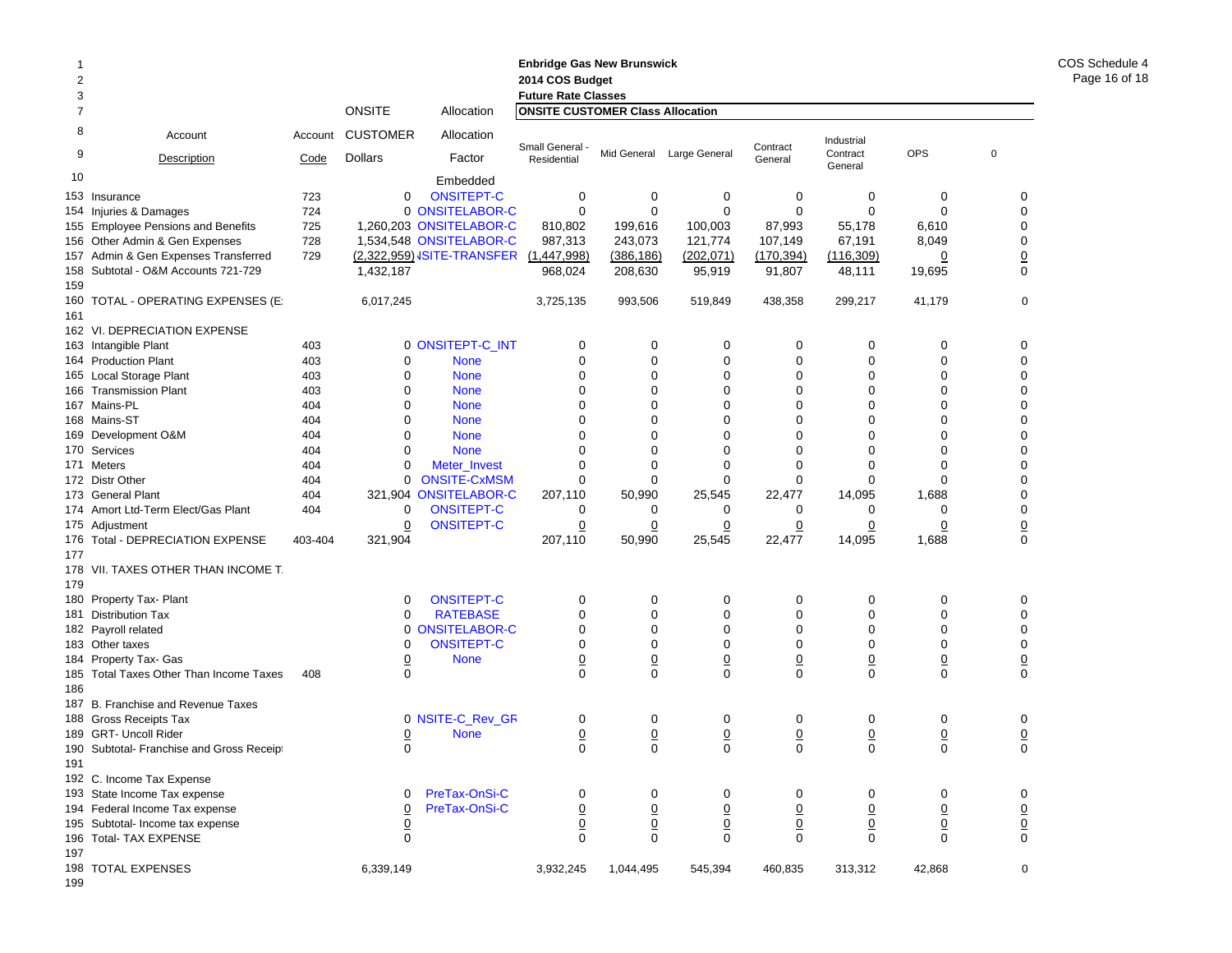| 1   |                                           |         |                 |                   | <b>Enbridge Gas New Brunswick</b>       |                 |                               |                 |                               |                |                               |
|-----|-------------------------------------------|---------|-----------------|-------------------|-----------------------------------------|-----------------|-------------------------------|-----------------|-------------------------------|----------------|-------------------------------|
| 2   |                                           |         |                 |                   | 2014 COS Budget                         |                 |                               |                 |                               |                |                               |
| 3   |                                           |         |                 |                   | <b>Future Rate Classes</b>              |                 |                               |                 |                               |                |                               |
| 7   |                                           |         | <b>ONSITE</b>   | Allocation        | <b>ONSITE CUSTOMER Class Allocation</b> |                 |                               |                 |                               |                |                               |
| 8   | Account                                   | Account | <b>CUSTOMER</b> | Allocation        | Small General -                         |                 |                               | Contract        | Industrial                    |                |                               |
| 9   | Description                               | Code    | <b>Dollars</b>  | Factor            | Residential                             |                 | Mid General Large General     | General         | Contract<br>General           | <b>OPS</b>     | 0                             |
| 10  |                                           |         |                 | Embedded          |                                         |                 |                               |                 |                               |                |                               |
| 200 | V. REVENUES at Present Rates              |         |                 |                   |                                         |                 |                               |                 |                               |                |                               |
|     | 201 Retail Revenue                        | 520     | 6,474,554       | Delivery_Rev      | 1,652,714                               | 1,788,011       | 1,232,212                     | 856,367         | 918,527                       | 26,724         | 0                             |
|     | 202 Commercial Sales                      | 521     | 0               | Delivery_Rev      | 0                                       | 0               | $\mathbf 0$                   | $\mathbf 0$     | 0                             | 0              | $\mathbf 0$                   |
|     | 203 Industrial Sales                      | 522     | 0               | Delivery_Rev      | $\mathbf 0$                             | $\mathbf 0$     | $\mathbf 0$                   | $\mathbf 0$     | $\mathbf 0$                   | $\mathbf 0$    | $\mathbf 0$                   |
|     | 204 Other Sales                           | 529     | 23,216          | Delivery_Rev      | 5,926                                   | 6,411           | 4,418                         | 3,071           | 3,294                         | 96             | 0                             |
|     | 205 Late Payment Penalties                | 560     |                 | 0 'ENALTY CHARG   | 0                                       | 0               | 0                             | 0               | 0                             | 0              | $\Omega$                      |
|     | 206 Revenue from Service Work             | 561     | 18,191          | Delivery_Rev      | 4,643                                   | 5,024           | 3,462                         | 2,406           | 2,581                         | 75             | 0                             |
| 207 | <b>Transportation Revenue</b>             | 570     | 0               | Delivery_Rev      | 0                                       | 0               | 0                             | 0               | 0                             | $\mathbf 0$    | $\Omega$                      |
|     | 208 Miscellaneous Operating Revenue       | 579     | $\mathbf 0$     | Delivery_Rev      | $\mathbf 0$                             | 0               | $\mathbf 0$                   | $\mathbf 0$     | $\mathbf 0$                   | 0              | $\Omega$                      |
|     | 209 Other Revenue                         |         | 506             | Delivery_Rev      | 129                                     | 140             | 96                            | 67              | 72                            | 2              | 0                             |
| 210 | Rent from Gas Ppty / Other Rev            |         | 0               | <b>ONSITEPT-C</b> | $\overline{0}$                          | <u>0</u>        | $\overline{0}$                | $\overline{0}$  | $\overline{0}$                | $\overline{0}$ | $\overline{0}$                |
| 211 | Subtotal Gas Revenues, net                |         | 6,516,467       |                   | 1,663,412                               | 1,799,585       | 1,240,189                     | 861,910         | 924,473                       | 26,897         | $\mathbf 0$                   |
| 212 |                                           |         |                 |                   |                                         |                 |                               |                 |                               |                |                               |
|     | 213 Non-Operating Income                  |         | 0               | <b>None</b>       | 0                                       | 0               | 0                             | 0               | 0                             | 0              | 0                             |
|     | 214 Non-Operating Income                  |         | $\overline{0}$  | <b>None</b>       |                                         | $\underline{0}$ |                               | $\underline{0}$ |                               | <u>0</u>       |                               |
| 215 | <b>Total Non-Oper Income</b>              |         | $\Omega$        |                   | $\overline{0}$<br>$\mathbf 0$           | $\mathbf 0$     | $\overline{0}$<br>$\mathbf 0$ | $\mathbf 0$     | $\overline{0}$<br>$\mathbf 0$ | $\mathbf 0$    | $\overline{0}$<br>$\mathbf 0$ |
| 216 |                                           |         |                 |                   |                                         |                 |                               |                 |                               |                |                               |
|     |                                           |         | 6,516,467       |                   |                                         | 1,799,585       |                               |                 |                               |                | 0                             |
|     | 217 Total Revenue                         |         |                 |                   | 1,663,412                               |                 | 1,240,189                     | 861,910         | 924,473                       | 26,897         |                               |
| 218 |                                           |         |                 |                   |                                         |                 |                               |                 |                               |                |                               |
|     | 219 Total Expenses                        |         | 6,339,149       |                   | 3,932,245                               | 1,044,495       | 545,394                       | 460,835         | 313,312                       | 42,868         | 0                             |
| 220 |                                           |         |                 |                   |                                         |                 |                               |                 |                               |                |                               |
| 221 | NET INCOME at Present Rates               |         | 177,318         |                   | (2,268,832)                             | 755,090         | 694,795                       | 401,075         | 611,161                       | (15, 970)      | (0)                           |
| 222 |                                           |         |                 |                   |                                         |                 |                               |                 |                               |                |                               |
|     | 223 Tariff Revenue Requirements           |         | 6,297,742       |                   | 3,921,675                               | 1,033,061       | 537,514                       | 455,359         | 307,438                       | 42,697         | 0                             |
| 224 |                                           |         |                 |                   |                                         |                 |                               |                 |                               |                |                               |
|     | 225 SUMMARY                               |         |                 |                   |                                         |                 |                               |                 |                               |                |                               |
| 226 | Revenues                                  |         |                 |                   |                                         |                 |                               |                 |                               |                |                               |
|     | 227 Gas revenues                          |         | 6,516,467       |                   | 1,663,412                               | 1,799,585       | 1,240,189                     | 861,910         | 924,473                       | 26,897         | 0                             |
|     | 228 Non-operating income                  |         | <u>0</u>        |                   | $\overline{0}$                          | $\overline{0}$  | $\overline{0}$                | $\overline{0}$  | $\overline{0}$                | <u>0</u>       | $\overline{0}$                |
|     | 229 Total revenues                        |         | 6,516,467       |                   | 1,663,412                               | 1,799,585       | 1,240,189                     | 861,910         | 924,473                       | 26,897         | 0                             |
| 230 |                                           |         |                 |                   |                                         |                 |                               |                 |                               |                |                               |
| 231 | <b>Operating Expenses</b>                 |         |                 |                   |                                         |                 |                               |                 |                               |                |                               |
|     | 232 Production Expenses                   |         | 0               |                   | 0                                       | 0               | $\mathbf 0$                   | 0               | 0                             | 0              | 0                             |
|     | 233 Natural Gas Storage, Terminaling & Pr |         | $\Omega$        |                   | 0                                       | 0               | 0                             | 0               | 0                             | 0              | 0                             |
|     | 234 Transmission Expenses                 |         | ∩               |                   | 0                                       | 0               | 0                             | 0               | 0                             | 0              | $\mathbf 0$                   |
|     | 235 Distribution Expenses                 |         | 1.297.113       |                   | 834,550                                 | 205,463         | 102,932                       | 90,571          | 56,794                        | 6,803          | $\overline{0}$                |
| 236 | <b>Total Operating Expenses</b>           |         | 1,297,113       |                   | 834,550                                 | 205,463         | 102,932                       | 90,571          | 56,794                        | 6,803          | $\mathbf 0$                   |
| 237 |                                           |         |                 |                   |                                         |                 |                               |                 |                               |                |                               |
|     | 238 Customer Accounts, Services, & Sales  |         | 3,287,945       |                   | 1,922,561                               | 579,413         | 320,998                       | 255,980         | 194,312                       | 14,681         | 0                             |
|     | 239 Administrative & General Expenses     |         | 1,432,187       |                   | 968,024                                 | 208,630         | 95,919                        | 91,807          | 48,111                        | 19,695         | 0                             |
|     | 240 Depreciation Expense                  |         | 321,904         |                   | 207,110                                 | 50,990          | 25,545                        | 22,477          | 14,095                        | 1,688          | 0                             |
|     | 241 Taxes other than Income, GRT          |         | <u>0</u>        |                   | $\overline{0}$                          | $\overline{0}$  | $\overline{0}$                | $\overline{0}$  | $\overline{0}$                | <u>0</u>       | $\overline{0}$                |
|     | 242 Total Other Expenses                  |         | 5,042,036       |                   | 3,097,695                               | 839,032         | 442,462                       | 370,265         | 256,518                       | 36,064         | 0                             |
| 243 |                                           |         |                 |                   |                                         |                 |                               |                 |                               |                |                               |
|     | 244 Income tax expense                    |         | 0               |                   | 0                                       | 0               | 0                             | 0               | 0                             | 0              | 0                             |
|     | 245 Gross receipts tax expense            |         | $\overline{0}$  |                   | 0                                       | $\overline{0}$  | 0                             | $\overline{0}$  | 0                             | <u>0</u>       |                               |
|     | 246 Total expenses                        |         | 6,339,149       |                   | 3,932,245                               | 1,044,495       | 545,394                       | 460,835         | 313,312                       | 42,868         | $\overline{0}$<br>0           |
|     |                                           |         |                 |                   |                                         |                 |                               |                 |                               |                |                               |

COS Schedule 4 Page 17 of 18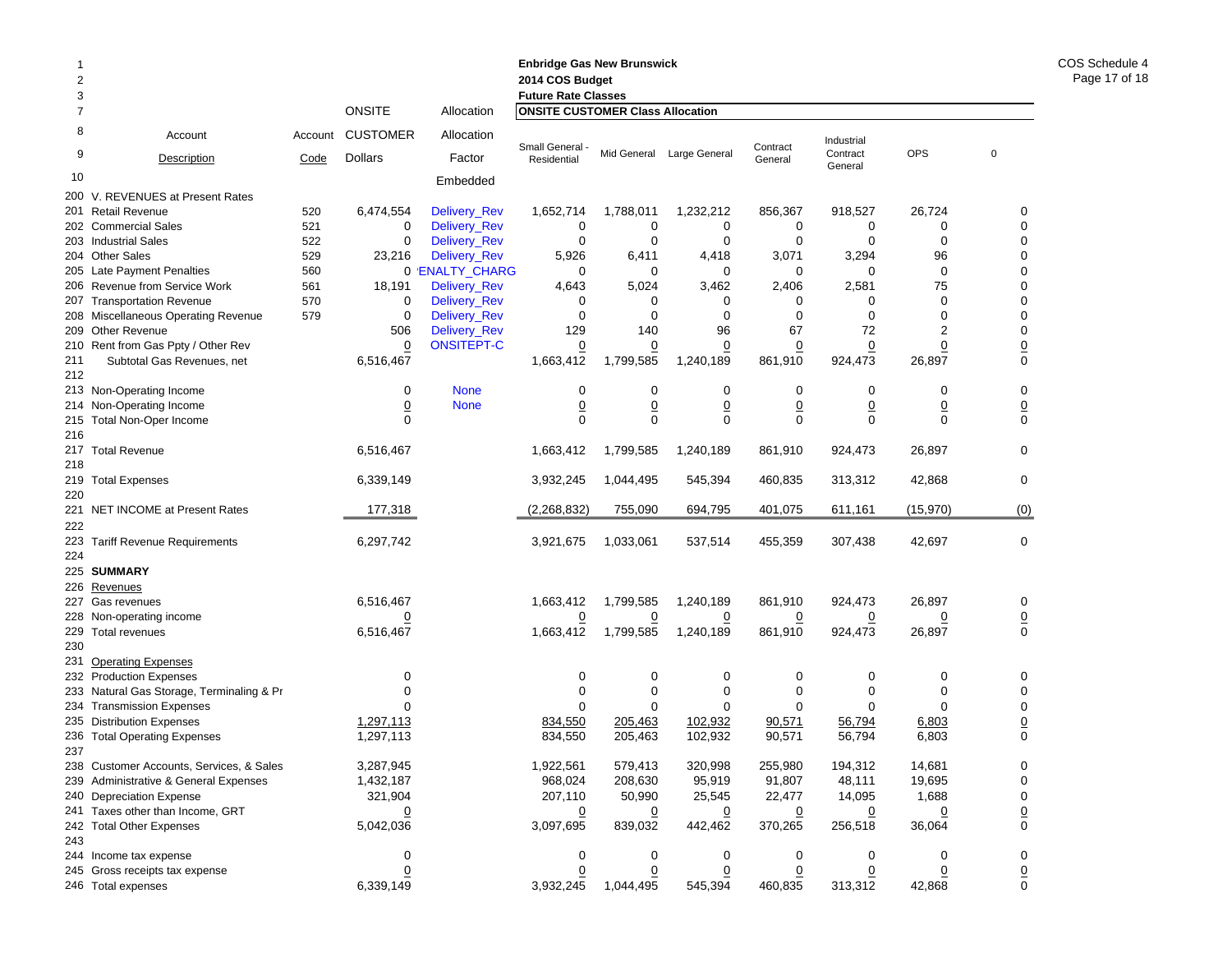| 2<br>3<br>$\overline{7}$ |                                               |         | <b>ONSITE</b>   | Allocation  | <b>Enbridge Gas New Brunswick</b><br>2014 COS Budget<br><b>Future Rate Classes</b><br><b>ONSITE CUSTOMER Class Allocation</b> |             |               |                     |                        |            |                |
|--------------------------|-----------------------------------------------|---------|-----------------|-------------|-------------------------------------------------------------------------------------------------------------------------------|-------------|---------------|---------------------|------------------------|------------|----------------|
| 8                        | Account                                       | Account | <b>CUSTOMER</b> | Allocation  |                                                                                                                               |             |               |                     |                        |            |                |
| 9                        | Description                                   | Code    | <b>Dollars</b>  | Factor      | Small General -<br>Residential                                                                                                | Mid General | Large General | Contract<br>General | Industrial<br>Contract | <b>OPS</b> | $\mathbf 0$    |
| 10                       |                                               |         |                 |             |                                                                                                                               |             |               |                     | General                |            |                |
| 247                      |                                               |         |                 | Embedded    |                                                                                                                               |             |               |                     |                        |            |                |
| 249                      | 248 NET INCOME at Present Rates               |         | 177,318         |             | (2,268,832)                                                                                                                   | 755,090     | 694,795       | 401,075             | 611,161                | (15,970)   | (0)            |
|                          | 250 Total Rate Base                           |         | 1,828,729       |             | 1,163,809                                                                                                                     | 293,197     | 148,817       | 129,280             | 83,194                 | 10,432     | 0              |
| 251<br>253               | 252 Return at Present Rates                   |         |                 |             |                                                                                                                               |             |               |                     |                        |            |                |
| 255                      | 254 REVENUE REQUIREMENTS                      |         |                 |             |                                                                                                                               |             |               |                     |                        |            |                |
|                          | 256 Target ROR<br>257 Using Target for System |         | 7.94%           |             | 7.94%                                                                                                                         | 7.94%       | 7.94%         | 7.94%               | 7.94%                  | 7.94%      | 7.94%          |
| 259                      | 258 Rate Base                                 |         | 1,828,729       |             | 1,163,809                                                                                                                     | 293,197     | 148,817       | 129,280             | 83,194                 | 10,432     | 0              |
|                          | 260 Operating expenses                        |         | 6,017,245       |             | 3,725,135                                                                                                                     | 993,506     | 519,849       | 438,358             | 299,217                | 41,179     | $\Omega$       |
|                          | 261 Depreciation expense                      |         | 321,904         |             | 207,110                                                                                                                       | 50,990      | 25,545        | 22,477              | 14,095                 | 1,688      | $\Omega$       |
|                          | 262 Additional Bad Debt expense               |         | 0               | <b>None</b> | 0                                                                                                                             | 0           | 0             | 0                   | 0                      | 0          | 0              |
|                          | 263 Taxes other than Income, GRT              |         | 0               |             |                                                                                                                               | 0           | 0             | 0                   | 0                      | 0          | $\overline{0}$ |
| 265                      | 264 Operating expenses to recover             |         | 6,339,149       |             | 3,932,245                                                                                                                     | 1,044,495   | 545,394       | 460,835             | 313,312                | 42,868     | $\Omega$       |
| 267                      | 266 Target Return on Rate Base- After taxes   |         | 145,150         |             | 92,374                                                                                                                        | 23,272      | 11,812        | 10,261              | 6,603                  | 828        | 0              |
|                          | 268 Income taxes to recover                   |         | $\Omega$        | 0.0%        | 0                                                                                                                             | 0           | 0             | 0                   | 0                      | $\Omega$   | 0              |
|                          | 269 Subtotal- Rev Reg before GRT              |         | 6,484,299       |             | 4,024,619                                                                                                                     | 1,067,767   | 557,206       | 471,097             | 319,915                | 43,696     | $\overline{0}$ |
|                          | 270 GRT needed                                |         |                 |             | $\Omega$                                                                                                                      | $\Omega$    | $\Omega$      | $\Omega$            | $\Omega$               | $\Omega$   | 0              |
|                          | 271 TOTAL REVENUE REQUIREMENT                 |         | 6,484,299       |             | 4,024,619                                                                                                                     | 1,067,767   | 557,206       | 471,097             | 319,915                | 43,696     | $\mathbf 0$    |

COS Schedule 4 Page 18 of 18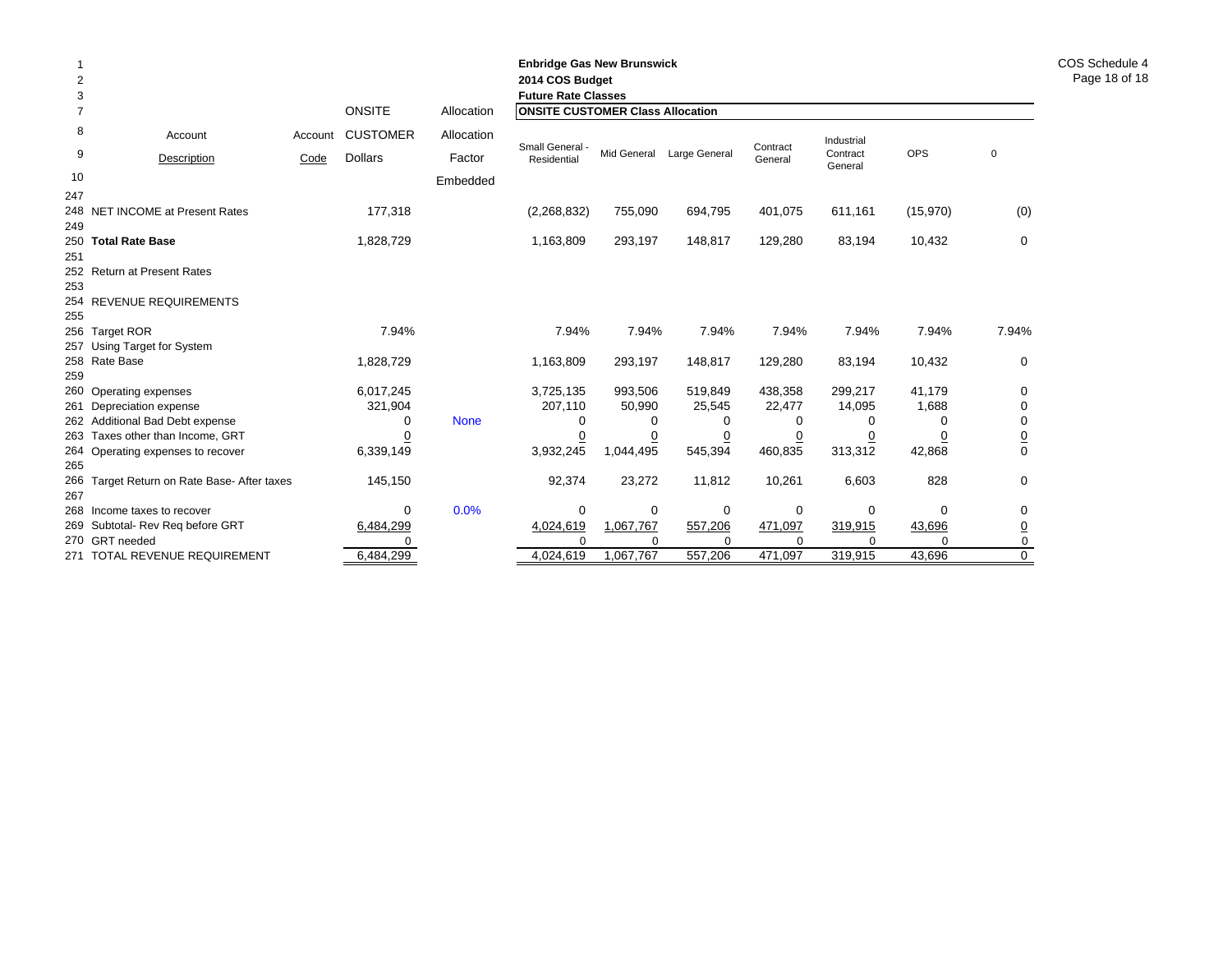# **Enbridge Gas New Brunswick 2014 COS Budget**

**COS Schedule 5Page 1 of 5**

| 3              |                                             |         |                |                          | <b>Future Rate Classes</b> |                    |           |                    |               |  |
|----------------|---------------------------------------------|---------|----------------|--------------------------|----------------------------|--------------------|-----------|--------------------|---------------|--|
| $\overline{7}$ |                                             |         |                |                          | <b>DISTRIBUTION</b>        |                    |           |                    |               |  |
| 8              | Account                                     |         | Total          | Functional               | Classification             | Demand             | Commodity | Customer           | Customer      |  |
| 9              | Description                                 | Account | <b>Dollars</b> | Allocator                | Allocator                  | Allocator          | Allocator | Allocator          | Allocator     |  |
| 10             |                                             |         |                |                          |                            |                    |           |                    |               |  |
| 11             |                                             |         |                |                          |                            |                    |           |                    |               |  |
|                | 12 I. GAS PLANT IN SERVICE                  |         |                |                          |                            |                    |           |                    |               |  |
|                |                                             | 401     |                |                          |                            |                    |           |                    |               |  |
|                | 13 Franchises & Consents                    |         | 0              |                          |                            |                    |           |                    |               |  |
| 14             | Other Intangible Plant                      | 402     | $\mathbf 0$    |                          |                            |                    |           |                    |               |  |
|                | 15 Subtotal - INTANGIBLE ASSETS             | 401-402 | $\Omega$       |                          |                            |                    |           |                    |               |  |
| 16             |                                             |         |                |                          |                            |                    |           |                    |               |  |
|                | 17 B. PRODUCTION PLANT                      |         |                |                          |                            |                    |           |                    |               |  |
| 18             | <b>Production Plant</b>                     | 403-419 | $\mathbf 0$    |                          |                            |                    |           |                    |               |  |
|                | 19 Subtotal - PRODUCTION PLANT              | 403-419 | $\mathbf 0$    |                          |                            |                    |           |                    |               |  |
| 20             |                                             |         |                |                          |                            |                    |           |                    |               |  |
|                | 21 C. STORAGE PLANT                         |         |                |                          |                            |                    |           |                    |               |  |
|                | 22 Storage Plant                            | 440-459 | 0              |                          |                            |                    |           |                    |               |  |
|                | 23 Subtotal - STORAGE PLANT                 | 440-459 | $\mathbf 0$    |                          |                            |                    |           |                    |               |  |
| 24             |                                             |         |                |                          |                            |                    |           |                    |               |  |
|                | 25 D. TRANSMISSION PLANT                    | 460-469 | 0              |                          |                            |                    |           |                    |               |  |
| 26             |                                             |         |                |                          |                            |                    |           |                    |               |  |
|                | 27 E. DISTRIBUTION PLANT                    |         |                |                          |                            |                    |           |                    |               |  |
|                | 28 Land and Land Rights                     | 470     | 531,176        | <b>DIST</b>              | <b>DEMAND</b>              | Peak               |           |                    |               |  |
|                | 29 Structures and Improvements              | 472     | $\Omega$       | $\sim$                   |                            |                    |           |                    |               |  |
|                |                                             |         |                |                          |                            |                    |           |                    |               |  |
|                | 30 Services                                 | 473     | 59,161,845     | <b>DIST</b>              | <b>CUST</b>                |                    |           | Service_Invest     |               |  |
|                | 31 Regulators and Meter Installations       | 474     | $\mathbf 0$    | $\overline{\phantom{a}}$ |                            |                    |           |                    |               |  |
|                | 32 Mains-PL                                 | 475     | 88,149,573     | <b>DIST</b>              | <b>MAINS-PL</b>            | MainsDemand-PL     |           | MainsCustomer-PL   |               |  |
|                | 33 Mains-ST                                 | 475     | 42,368,058     | <b>DIST</b>              | <b>DEMAND</b>              | MainsDemand        |           |                    |               |  |
|                | 34 Compressor Equipment                     | 476     | $\mathbf 0$    | $\overline{\phantom{a}}$ |                            |                    |           |                    |               |  |
|                | 35 Meas. & Reg. Stat. Equip. - General      | 477     | 11,440,792     | <b>DIST</b>              | <b>DEMAND</b>              | Peak               |           |                    |               |  |
|                | 36 Meters                                   | 478     | 24,476,850     | <b>DIST</b>              | <b>CUST</b>                |                    |           | Meter_Invest       |               |  |
| 37             | <b>Other Distribution Equipment</b>         | 479     | $\mathbf 0$    | $\overline{\phantom{a}}$ |                            |                    |           |                    |               |  |
|                | 38 Development O&M                          | 479     | 114,901,733    | <b>PLANT</b>             | <b>DISTPT</b>              | DISTPT-D           |           | DISTPT-C           |               |  |
| 39             | Subtotal - DISTRIBUTION PLANT               | 470-479 | 341,030,027    |                          |                            |                    |           |                    |               |  |
| 40             |                                             |         |                |                          |                            |                    |           |                    |               |  |
|                | 41 F. GENERAL PLANT                         |         |                |                          |                            |                    |           |                    |               |  |
|                | 42 Land and Land Rights                     | 480     | 0              |                          |                            |                    |           |                    |               |  |
|                | 43 Structures and Improvements              | 482     | 301,874        | <b>LABOR</b>             | <b>DISTLABOR</b>           | <b>DISTLABOR-D</b> |           | <b>DISTLABOR-C</b> | ONSITELABOR-C |  |
|                | 44 Office Furniture and Equipment           | 483     | 488,354        | <b>LABOR</b>             | <b>DISTLABOR</b>           | <b>DISTLABOR-D</b> |           | <b>DISTLABOR-C</b> | ONSITELABOR-C |  |
|                | 45 Transportation Equipment                 | 484     | 1,616,777      | <b>LABOR</b>             | <b>DISTLABOR</b>           | DISTLABOR-D        |           | DISTLABOR-C        | ONSITELABOR-C |  |
|                | 46 Heavy Work Equipment                     | 485     | 0              | $\overline{\phantom{a}}$ |                            |                    |           |                    |               |  |
|                | 47 Tools & Work Equipment                   | 486     | 1,000,013      | <b>LABOR</b>             | <b>DISTLABOR</b>           | DISTLABOR-D        |           | <b>DISTLABOR-C</b> | ONSITELABOR-C |  |
|                |                                             |         |                |                          |                            |                    |           |                    |               |  |
|                | 48 Equipment on Customers' Premises         | 487     | $\mathbf 0$    |                          |                            |                    |           |                    |               |  |
| 49             | <b>Communication Structures &amp; Equip</b> | 488     | $\mathbf 0$    |                          |                            |                    |           |                    |               |  |
|                | 50 Computer Hardware & Software             | 490     | 3,784,525      | <b>LABOR</b>             | <b>DISTLABOR</b>           | <b>DISTLABOR-D</b> |           | DISTLABOR-C        | ONSITELABOR-C |  |
| 51             | <b>Other General Equipment</b>              | 489     | $\mathbf 0$    |                          |                            |                    |           |                    |               |  |
|                | 52 Subtotal - GENERAL PLANT                 | 480-490 | 7,191,543      |                          |                            |                    |           |                    |               |  |
| 53             |                                             |         |                |                          |                            |                    |           |                    |               |  |
|                | 54 TOTAL UTILITY PLANT                      |         |                |                          |                            |                    |           |                    |               |  |
| 55             |                                             |         |                |                          |                            |                    |           |                    |               |  |
|                | 56 II. DEPRECIATION RESERVE                 |         |                |                          |                            |                    |           |                    |               |  |
|                | 57 Intangible Plant                         |         | 0              |                          |                            |                    |           |                    |               |  |
|                | 58 Production Plant                         |         | 0              |                          |                            |                    |           |                    |               |  |
|                | 59 Local Storage Plant                      |         | $\Omega$       |                          |                            |                    |           |                    |               |  |
|                | 60 Transmission Plant                       |         | 0              |                          |                            |                    |           |                    |               |  |
|                | 61 Mains-PL                                 |         | 16,174,219     | <b>DIST</b>              | MAINS-PL                   | MainsDemand-PL     |           | MainsCustomer-PL   |               |  |
|                |                                             |         |                |                          |                            |                    |           |                    |               |  |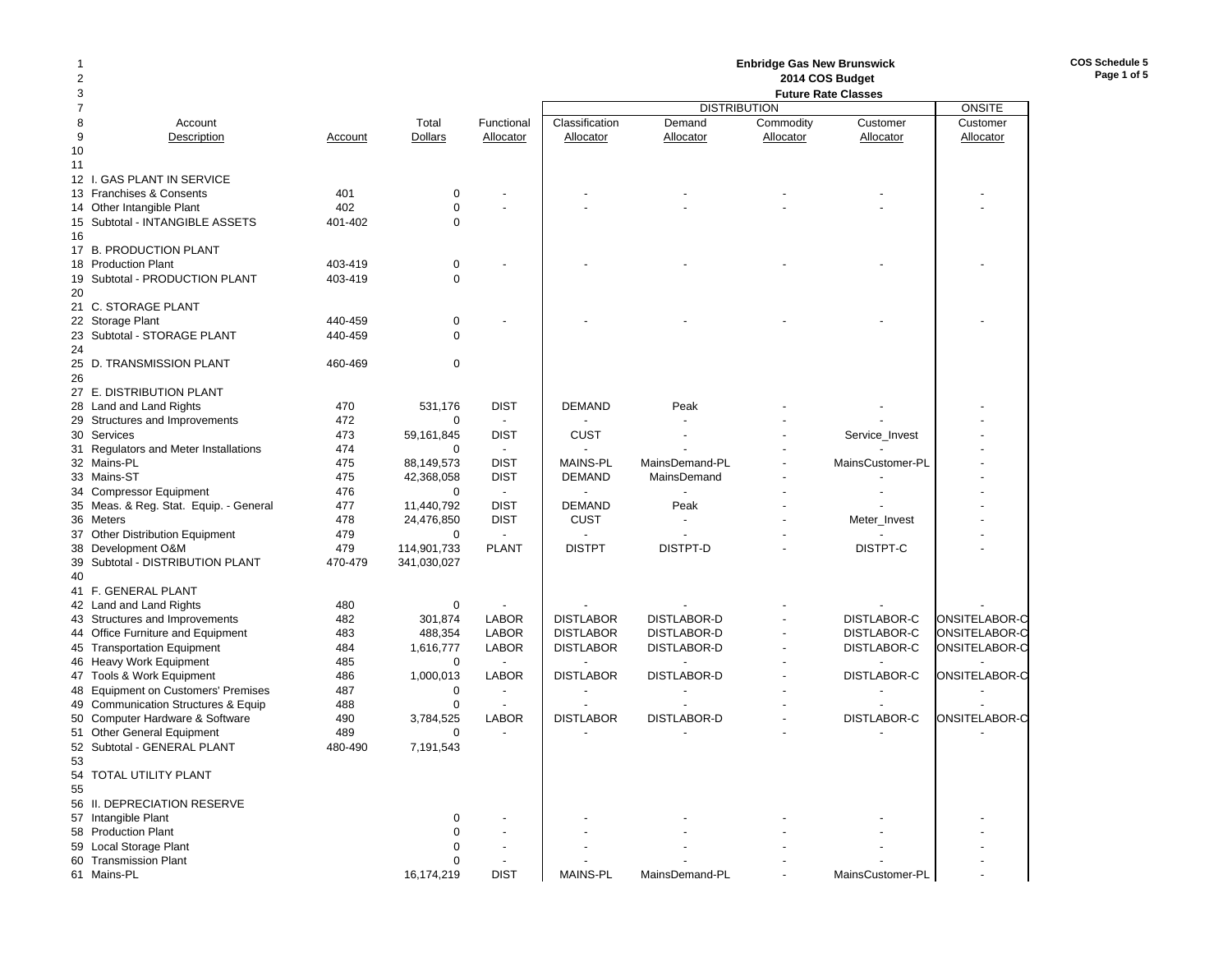| 1<br>2 |                                           |         |                        |                             | <b>Enbridge Gas New Brunswick</b><br>2014 COS Budget |                           |           |                            |                             |  |  |  |  |
|--------|-------------------------------------------|---------|------------------------|-----------------------------|------------------------------------------------------|---------------------------|-----------|----------------------------|-----------------------------|--|--|--|--|
| 3      |                                           |         |                        |                             |                                                      |                           |           | <b>Future Rate Classes</b> |                             |  |  |  |  |
| 7      |                                           |         |                        |                             |                                                      | <b>DISTRIBUTION</b>       |           |                            | ONSITE                      |  |  |  |  |
| 8      | Account                                   |         | Total                  | Functional                  | Classification                                       | Demand                    | Commodity | Customer                   | Customer                    |  |  |  |  |
| 9      | Description                               | Account | <b>Dollars</b>         | Allocator                   | <b>Allocator</b>                                     | Allocator                 | Allocator | Allocator                  | Allocator                   |  |  |  |  |
| 10     |                                           |         |                        |                             |                                                      |                           |           |                            |                             |  |  |  |  |
|        | 62 Mains-ST                               |         | 8,548,284              | <b>DIST</b>                 | <b>DEMAND</b>                                        | MainsDemand               |           |                            |                             |  |  |  |  |
| 63     | Development O&M                           |         | 20,556,953             | <b>PLANT</b><br><b>DIST</b> | <b>DISTPT</b>                                        | DISTPT-D                  |           | DISTPT-C                   |                             |  |  |  |  |
|        | 64 Services                               |         | 14,859,249             | <b>DIST</b>                 | <b>CUST</b><br><b>CUST</b>                           | $\overline{\phantom{a}}$  |           | Service_Invest             |                             |  |  |  |  |
|        | 65 Meters<br>66 Distr Other               |         | 5,971,142<br>4,827,322 | <b>DIST</b>                 | <b>DISTOnlyPT</b>                                    | DISTPT-D                  |           | Meter_Invest<br>DISTPT-C   |                             |  |  |  |  |
|        | 67 General Plant                          |         | 4,074,621              | <b>LABOR</b>                | <b>DISTLABOR</b>                                     | DISTLABOR-D               |           | DISTLABOR-C                | ONSITELABOR-C               |  |  |  |  |
| 68     | TOTAL - DEPRECIATION RESERVE              |         | 75,011,790             |                             |                                                      |                           |           |                            |                             |  |  |  |  |
| 69     |                                           |         |                        |                             |                                                      |                           |           |                            |                             |  |  |  |  |
|        | 70 III. OTHER RATE BASE ITEMS             |         |                        |                             |                                                      |                           |           |                            |                             |  |  |  |  |
|        | 71 Gas Storage Inventory                  |         | 0                      | $\overline{\phantom{a}}$    |                                                      |                           |           |                            |                             |  |  |  |  |
|        | 72 CWIP                                   |         | $\mathbf 0$            | $\overline{\phantom{a}}$    |                                                      |                           |           |                            |                             |  |  |  |  |
|        | 73 Customer Deposits                      |         | $\mathbf 0$            | $\overline{\phantom{a}}$    |                                                      |                           |           |                            |                             |  |  |  |  |
|        | 74 Franchise fee                          |         | 350,000                | <b>DIST</b>                 | <b>DISTOnlyPT</b>                                    | DISTPT-D                  |           | DISTPT-C                   |                             |  |  |  |  |
|        | 75 Deferred development costs             |         | $\mathbf 0$            |                             |                                                      |                           |           |                            |                             |  |  |  |  |
|        | 76 Deferred carrying costs                |         | $\mathbf 0$            | $\overline{\phantom{a}}$    |                                                      |                           |           |                            |                             |  |  |  |  |
|        | 77 Deferred equity offering costs         |         | $\Omega$               | $\overline{\phantom{a}}$    |                                                      |                           |           |                            |                             |  |  |  |  |
|        | 78 Term deposit                           |         | 2,958,981              | <b>DIST</b>                 | <b>DISTOnlyPT</b>                                    | DISTPT-D                  |           | DISTPT-C                   |                             |  |  |  |  |
|        | 79 Deferral account                       |         | $\mathbf 0$            | $\blacksquare$              |                                                      |                           |           |                            |                             |  |  |  |  |
|        | 80 Total - OTHER RATE BASE ITEMS          |         | 3,308,981              |                             |                                                      |                           |           |                            |                             |  |  |  |  |
| 81     |                                           |         |                        |                             |                                                      |                           |           |                            |                             |  |  |  |  |
|        | 82 IV. TOTAL RATE BASE (Excl. Working Ca  |         | 276,518,761            |                             |                                                      |                           |           |                            |                             |  |  |  |  |
|        | 83 Working Capital                        | 131     | 1,355,628              | O&MXGAS                     |                                                      | DISTO&MXGAS DISTO&MXGAS-D |           |                            | DISTO&MXGAS-C NSITEO&MXGAS- |  |  |  |  |
| 84     |                                           |         |                        |                             |                                                      |                           |           |                            |                             |  |  |  |  |
|        | 85 V. TOTAL RATE BASE                     |         |                        |                             |                                                      |                           |           |                            |                             |  |  |  |  |
| 86     |                                           |         |                        |                             |                                                      |                           |           |                            |                             |  |  |  |  |
|        | 87 I. OPERATION & MAINTENANCE EXPEN       |         |                        |                             |                                                      |                           |           |                            |                             |  |  |  |  |
|        | 88 A. PRODUCTION EXPENSES                 |         |                        |                             |                                                      |                           |           |                            |                             |  |  |  |  |
|        | 89 1. Manufactured Gas Production         |         |                        |                             |                                                      |                           |           |                            |                             |  |  |  |  |
|        | 90 Operation Supv and Engineering         | 610     | 0                      |                             |                                                      |                           |           |                            |                             |  |  |  |  |
|        | 91 Gas Wells                              | 614     | $\mathbf 0$            |                             |                                                      |                           |           |                            |                             |  |  |  |  |
|        | 92 Other Gas Production                   | 619     | $\mathbf 0$            |                             |                                                      |                           |           |                            |                             |  |  |  |  |
| 93     | Subtotal - Production                     | 610-619 | $\Omega$               |                             |                                                      |                           |           |                            |                             |  |  |  |  |
|        | 94 Supervision                            | 810     | $\Omega$               |                             |                                                      |                           |           |                            |                             |  |  |  |  |
|        | 95 Gas Production Maintenance             | 814     | $\Omega$               |                             |                                                      |                           |           |                            |                             |  |  |  |  |
| 96     | Subtotal - O&M Accounts 617-618           | 810-819 | $\mathbf 0$            |                             |                                                      |                           |           |                            |                             |  |  |  |  |
|        | 97 Subtotal - Manufactured Gas Production | 610-819 | $\mathbf 0$            |                             |                                                      |                           |           |                            |                             |  |  |  |  |
| 98     |                                           |         |                        |                             |                                                      |                           |           |                            |                             |  |  |  |  |
|        | 99 Gas Supply Expenses                    |         | $\mathbf 0$            |                             |                                                      |                           |           |                            |                             |  |  |  |  |
|        | 100 Natural Gas Purchases                 | 623     | $\mathbf 0$            |                             |                                                      |                           |           |                            |                             |  |  |  |  |
|        | 101 Gas Supply Operation                  | 624     | 108,576                | <b>DIST</b>                 | <b>DISTPT</b>                                        | Peak                      |           | DISTPT-C                   |                             |  |  |  |  |
|        | 102 Natural Gas W/D from Storage          | 627-628 | $\mathbf 0$            | $\overline{\phantom{a}}$    |                                                      |                           |           |                            |                             |  |  |  |  |
|        | 103 Gas Used for Other Util Operations    | 629     | $\mathbf 0$            | $\blacksquare$              |                                                      |                           |           |                            |                             |  |  |  |  |
|        | 104 Other Gas Supply Expenses             |         | 0                      |                             |                                                      |                           |           |                            |                             |  |  |  |  |
|        | 105 Subtotal - PRODUCTION EXPENSES        | 623-629 | 108,576                |                             |                                                      |                           |           |                            |                             |  |  |  |  |
| 106    |                                           |         |                        |                             |                                                      |                           |           |                            |                             |  |  |  |  |
|        | 107 B. NATURAL GAS STORAGE, TERMINAL      |         |                        |                             |                                                      |                           |           |                            |                             |  |  |  |  |
|        | 108 Storage Operation & Maintenance       | 640-859 | 0                      |                             |                                                      |                           |           |                            |                             |  |  |  |  |
|        | 109 Subtotal - NATURAL GAS STORAGE        | 640-859 | 0                      |                             |                                                      |                           |           |                            |                             |  |  |  |  |
| 110    |                                           |         |                        |                             |                                                      |                           |           |                            |                             |  |  |  |  |
|        | 111 C. TRANSMISSION EXPENSES              | 660-869 | 2,134,116              |                             |                                                      |                           |           |                            |                             |  |  |  |  |
| 112    |                                           |         |                        |                             |                                                      |                           |           |                            |                             |  |  |  |  |
|        |                                           |         |                        |                             |                                                      |                           |           |                            |                             |  |  |  |  |

**COS Schedule 5 Page 2 of 5**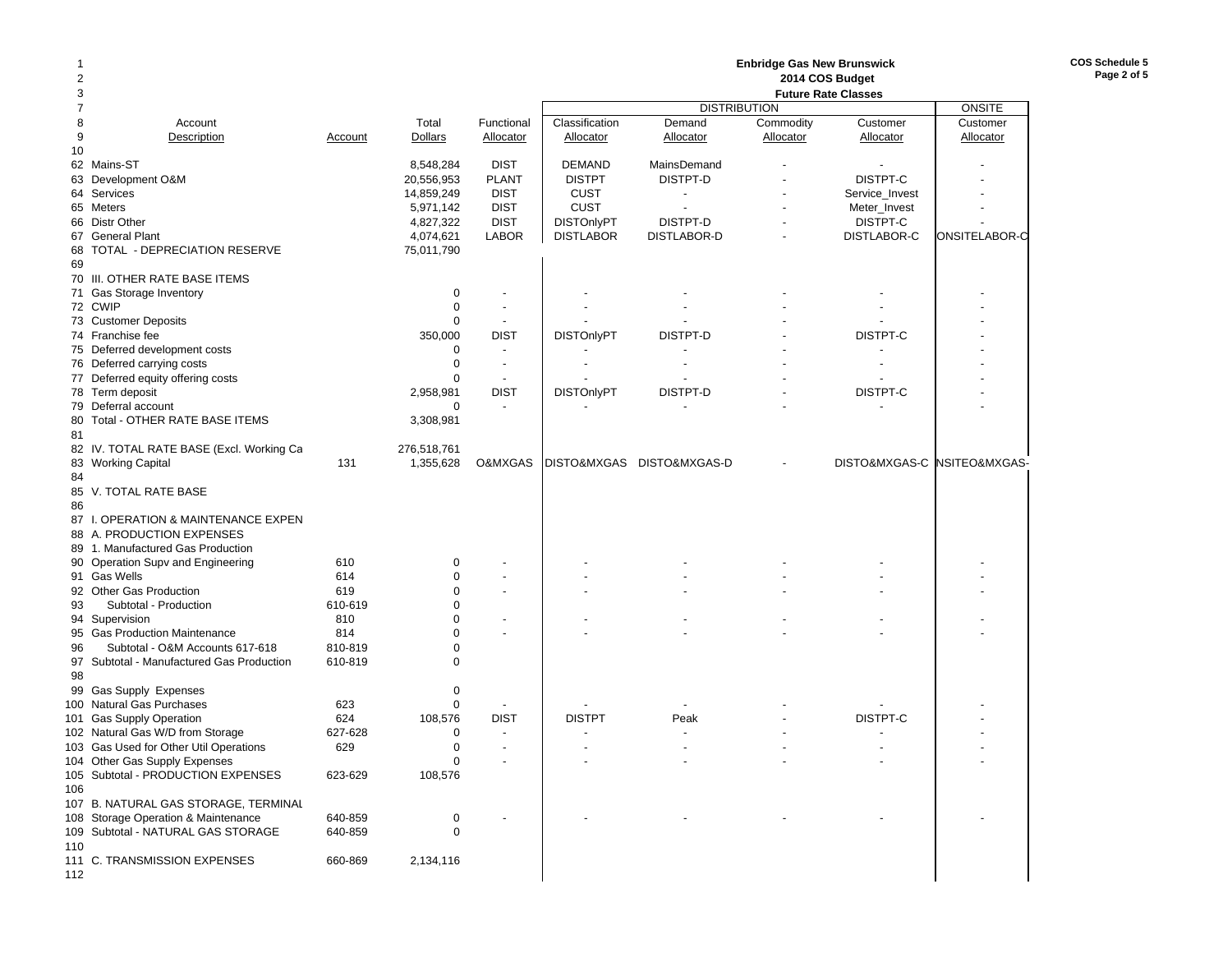# **Enbridge Gas New Brunswick 2014 COS Budget**

| 3              |                                         |         |             |                          |                   | <b>Future Rate Classes</b>     |               |                                |                   |
|----------------|-----------------------------------------|---------|-------------|--------------------------|-------------------|--------------------------------|---------------|--------------------------------|-------------------|
| $\overline{7}$ |                                         |         |             |                          |                   |                                | <b>ONSITE</b> |                                |                   |
| 8              | Account                                 |         | Total       | Functional               | Classification    | Demand                         | Commodity     | Customer                       | Customer          |
| 9              | Description                             | Account | Dollars     | Allocator                | Allocator         | Allocator                      | Allocator     | Allocator                      | Allocator         |
| 10             |                                         |         |             |                          |                   |                                |               |                                |                   |
|                | 113 D. DISTRIBUTION EXPENSES            |         |             |                          |                   |                                |               |                                |                   |
|                | 114 Supervision                         | 670-870 | 1,034,650   | <b>DIST</b>              | <b>DISTOnlyPT</b> | DISTOnlyPT-D                   |               | DISTOnlyPT-C                   |                   |
|                | 115 Load Dispatching                    | 671     | $\mathbf 0$ |                          |                   |                                |               |                                |                   |
|                | 116 Meter and Regulator Work            | 673-878 | $\mathbf 0$ | $\overline{\phantom{a}}$ |                   |                                |               |                                |                   |
|                | 117 Service Work                        | 674     | 0           |                          |                   |                                |               |                                |                   |
|                | 118 Mains and Services                  | 675-875 | 62,520      | <b>DIST</b>              |                   | MAIN&SERVICEDISTMAIN-SERVICE-E |               | <b>JISTMAIN-SERVICE-</b>       |                   |
|                | 119 Compressor Equipment                | 676-876 | $\Omega$    | $\sim$                   |                   |                                |               |                                |                   |
|                | 120 Measuring and Regulation            | 677-877 | 1,202,476   | <b>DIST</b>              | <b>DEMAND</b>     | Peak                           |               |                                |                   |
|                | 121 Other Distribution Equipment        | 679-879 | $\mathbf 0$ | $\overline{\phantom{a}}$ |                   |                                |               |                                |                   |
|                | 122 Structures and Improvements         | 872     | $\mathbf 0$ | $\overline{\phantom{a}}$ |                   |                                |               |                                |                   |
|                | 123 General Maintenance                 | 884-889 | 3,170,721   | <b>LABOR</b>             | <b>DISTLABOR</b>  | DISTLABOR-D                    |               | DISTLABOR-C                    | ONSITELABOR-C     |
|                | 124 Subtotal - DISTRIBUTION EXPENSES    | 670-889 | 5,470,367   |                          |                   |                                |               |                                |                   |
|                | 125 Total - OPERATION & MAINTENANCE E>  |         | 7,604,483   |                          |                   |                                |               |                                |                   |
| 126            |                                         |         |             |                          |                   |                                |               |                                |                   |
|                | 127 II. SALES & MARKETING               |         |             |                          |                   |                                |               |                                |                   |
|                | 128 Supervision                         | 700     | 533,900     | <b>ONSITE</b>            |                   |                                |               |                                | <b>TOTALPLANT</b> |
|                | 129 Advertising - Natural Gas Promotion | 701     | 953,178     | <b>ONSITE</b>            |                   |                                |               |                                | <b>TOTALPLANT</b> |
|                | 130 Demonstration and Selling Exp       | 702     | 319,863     | <b>ONSITE</b>            |                   |                                |               |                                | <b>TOTALPLANT</b> |
|                | 131 Revenue from Merchandising          | 703     | $\mathbf 0$ | $\overline{\phantom{a}}$ |                   |                                |               |                                |                   |
|                | 132 Expense of Merchandising            | 704     | $\mathbf 0$ |                          |                   |                                |               |                                |                   |
|                | 133 Advertising - Other                 | 705     | 52,100      | <b>ONSITE</b>            |                   |                                |               |                                | <b>TOTALPLANT</b> |
|                | 134 Other Sales Promotion               | 709     | $\mathbf 0$ |                          |                   |                                |               |                                |                   |
| 135            | Total - CUSTOMER ACCOUNTS EXPENS        |         | 1,859,041   |                          |                   |                                |               |                                |                   |
| 136            |                                         |         |             |                          |                   |                                |               |                                |                   |
|                | 137 III. CUSTOMER SERVICE & INFORMATIO  |         |             |                          |                   |                                |               |                                |                   |
|                | 138 Operatin Supervision                | 710     | 171,428     | <b>ONSITE</b>            |                   |                                |               |                                | Bills_All         |
|                | 139 Customers' Contracts and Orders     | 711     | $\mathbf 0$ |                          |                   |                                |               |                                |                   |
|                | 140 Meter Reading                       | 712     | 5,391       | <b>ONSITE</b>            |                   |                                |               |                                | MetersRead        |
|                | 141 Customers' Billing and Accounting   | 713     | 974,309     | <b>ONSITE</b>            |                   |                                |               |                                | <b>Billing</b>    |
|                | 142 Credit and Collection               | 714     | 0           |                          |                   |                                |               |                                |                   |
|                | 143 Uncollectable Accounts              | 718     | 277,776     | <b>ONSITE</b>            |                   |                                |               |                                | Write-offs        |
|                | 144 Other Customer Accounting           | 719     | $\Omega$    |                          |                   |                                |               |                                |                   |
|                | 145 Total - CUSTOMER SERVICE & INFORM,  |         | 1,428,904   |                          |                   |                                |               |                                |                   |
| 146            |                                         |         |             |                          |                   |                                |               |                                |                   |
| 147            | Total - CUSTOMER ACCOUNTS, SERVIC       |         | 3,287,945   |                          |                   |                                |               |                                |                   |
| 148            |                                         |         |             |                          |                   |                                |               |                                |                   |
| 149            | IV. ADMINISTRATIVE & GENERAL EXPE       |         |             |                          |                   |                                |               |                                |                   |
| 150            |                                         |         |             |                          |                   |                                |               |                                |                   |
| 151            | Administrative & General                | 721     | 13,432      | <b>LABOR</b>             | <b>DISTLABOR</b>  | DISTLABOR-D                    |               | DISTLABOR-C                    | ONSITELABOR-C     |
|                | 152 Special Services                    | 722     | 2,334,200   | <b>LABOR</b>             | <b>DISTLABOR</b>  | <b>DISTLABOR-D</b>             |               | DISTLABOR-C                    | ONSITELABOR-C     |
|                | 153 Insurance                           | 723     | 449,327     | <b>PLANT</b>             | <b>DISTPT</b>     | DISTPT-D                       |               | DISTPT-C                       |                   |
|                | 154 Injuries & Damages                  | 724     | $\mathbf 0$ |                          |                   |                                |               |                                |                   |
|                | 155 Employee Pensions and Benefits      | 725     | 3,080,495   | <b>LABOR</b>             | <b>DISTLABOR</b>  | DISTLABOR-D                    |               | DISTLABOR-C                    | ONSITELABOR-C     |
|                | 156 Other Admin & Gen Expenses          | 728     | 3,751,117   | <b>LABOR</b>             | <b>DISTLABOR</b>  | <b>DISTLABOR-D</b>             |               | DISTLABOR-C                    | ONSITELABOR-C     |
|                | 157 Admin & Gen Expenses Transferred    | 729     | (5,678,343) | <b>LABOR</b>             | <b>DISTLABOR</b>  | DIST-TRANSFER-D                |               | DIST-TRANSFER-C ISITE-TRANSFER |                   |
| 158            | Subtotal - O&M Accounts 721-729         |         | 3,950,228   |                          |                   |                                |               |                                |                   |
| 159            |                                         |         |             |                          |                   |                                |               |                                |                   |
| 160            | TOTAL - OPERATING EXPENSES (Excl [      |         | 14,842,656  |                          |                   |                                |               |                                |                   |
| 161            |                                         |         |             |                          |                   |                                |               |                                |                   |
|                | 162 VI. DEPRECIATION EXPENSE            |         |             |                          |                   |                                |               |                                |                   |
|                | 163 Intangible Plant                    | 403     | $\mathbf 0$ |                          |                   |                                |               |                                |                   |
|                |                                         |         |             |                          |                   |                                |               |                                |                   |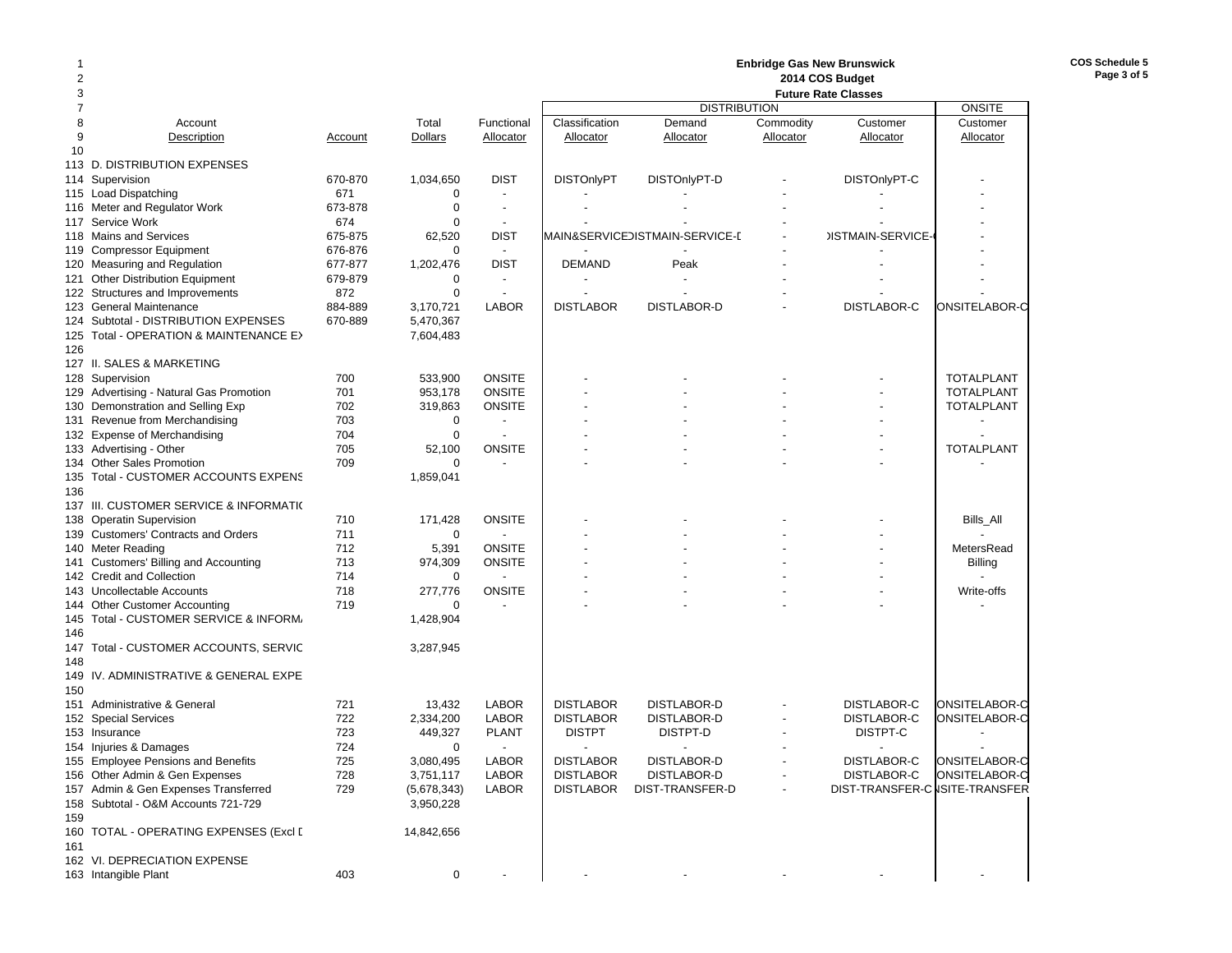| 1   |                                                 |            |                        | <b>Enbridge Gas New Brunswick</b><br>2014 COS Budget |                  |                          |           |                            |               |  |  |
|-----|-------------------------------------------------|------------|------------------------|------------------------------------------------------|------------------|--------------------------|-----------|----------------------------|---------------|--|--|
| 2   |                                                 |            |                        |                                                      |                  |                          |           |                            |               |  |  |
| 3   |                                                 |            |                        |                                                      |                  |                          |           | <b>Future Rate Classes</b> |               |  |  |
| 7   |                                                 |            |                        |                                                      |                  | <b>DISTRIBUTION</b>      |           |                            | <b>ONSITE</b> |  |  |
| 8   | Account                                         |            | Total                  | Functional                                           | Classification   | Demand                   | Commodity | Customer                   | Customer      |  |  |
| 9   | Description                                     | Account    | <b>Dollars</b>         | Allocator                                            | Allocator        | Allocator                | Allocator | Allocator                  | Allocator     |  |  |
| 10  | <b>Production Plant</b>                         | 403        | $\mathbf 0$            |                                                      |                  |                          |           |                            |               |  |  |
| 164 | Local Storage Plant                             | 403        | $\mathbf 0$            |                                                      |                  |                          |           |                            |               |  |  |
| 165 |                                                 |            | $\mathbf 0$            |                                                      |                  |                          |           |                            |               |  |  |
|     | 166 Transmission Plant<br>167 Mains-PL          | 403<br>404 |                        | $\overline{\phantom{a}}$<br><b>DIST</b>              | <b>MAINS-PL</b>  | MainsDemand-PL           |           | MainsCustomer-PL           |               |  |  |
|     |                                                 | 404        | 2,093,706              | <b>DIST</b>                                          | <b>DEMAND</b>    | MainsDemand              |           |                            |               |  |  |
|     | 168 Mains-ST<br>169 Development O&M             | 404        | 1,015,964              | <b>PLANT</b>                                         | <b>DISTPT</b>    | DISTPT-D                 |           | DISTPT-C                   |               |  |  |
|     | 170 Services                                    | 404        | 2,800,738              | <b>DIST</b>                                          | <b>CUST</b>      |                          |           | Service Invest             |               |  |  |
|     | 171 Meters                                      | 404        | 2,233,257<br>1,025,544 | <b>DIST</b>                                          | <b>CUST</b>      |                          |           |                            |               |  |  |
|     | 172 Distr Other                                 | 404        | 509,523                | <b>DIST</b>                                          | <b>DISTPT</b>    | DISTPT-D                 |           | Meter_Invest<br>DISTPT-C   |               |  |  |
|     |                                                 | 404        |                        | <b>LABOR</b>                                         | <b>DISTLABOR</b> | DISTLABOR-D              |           | <b>DISTLABOR-C</b>         |               |  |  |
|     | 173 General Plant                               |            | 786,876                | <b>PLANT</b>                                         | <b>DISTPT</b>    | DISTPT-D                 |           | DISTPT-C                   | ONSITELABOR-C |  |  |
|     | 174 Amort Ltd-Term Elect/Gas Plant              | 404        | 75,000<br>0            | $\overline{a}$                                       |                  |                          |           |                            |               |  |  |
|     | 175 Adjustment                                  |            |                        |                                                      |                  |                          |           |                            |               |  |  |
|     | 176 Total - DEPRECIATION EXPENSE                | 403-404    | 10,540,608             |                                                      |                  |                          |           |                            |               |  |  |
| 177 | 178 VII. TAXES OTHER THAN INCOME TAXE           |            |                        |                                                      |                  |                          |           |                            |               |  |  |
|     | 179 A. General Taxes                            |            |                        |                                                      |                  |                          |           |                            |               |  |  |
|     |                                                 |            |                        | <b>DIST</b>                                          |                  |                          |           |                            |               |  |  |
|     | 180 Property Tax- Plant<br>181 Distribution Tax |            | 1,249,733<br>0         |                                                      | PropertyTax      | PropertyTax-D            |           | PropertyTax-C              |               |  |  |
|     |                                                 |            | $\mathbf 0$            |                                                      |                  |                          |           |                            |               |  |  |
|     | 182 Payroll related                             |            | $\mathbf 0$            |                                                      |                  |                          |           |                            |               |  |  |
|     | 183 Other taxes<br>184 Property Tax- Gas        |            | $\Omega$               |                                                      |                  |                          |           |                            |               |  |  |
|     | 185 Total Taxes Other Than Income Taxes         |            |                        |                                                      |                  |                          |           |                            |               |  |  |
| 186 |                                                 | 408        | 1,249,733              |                                                      |                  |                          |           |                            |               |  |  |
|     | 187 B. Franchise and Revenue Taxes              |            |                        |                                                      |                  |                          |           |                            |               |  |  |
|     | 188 Gross Receipts Tax                          |            |                        |                                                      |                  |                          |           |                            |               |  |  |
|     | 189 GRT- Uncoll Rider                           |            | 0<br>$\mathbf 0$       |                                                      |                  |                          |           |                            |               |  |  |
|     | 190 Subtotal- Franchise and Gross Receipts Ta   |            | $\mathbf 0$            |                                                      |                  |                          |           |                            |               |  |  |
| 191 |                                                 |            |                        |                                                      |                  |                          |           |                            |               |  |  |
|     | 192 C. Income Tax Expense                       |            |                        |                                                      |                  |                          |           |                            |               |  |  |
|     | 193 State Income Tax expense                    |            | $\mathbf 0$            |                                                      |                  |                          |           |                            |               |  |  |
|     | 194 Federal Income Tax expense                  |            | $\mathbf 0$            |                                                      |                  |                          |           |                            |               |  |  |
|     | 195 Subtotal- Income tax expense                |            | $\mathbf 0$            |                                                      |                  |                          |           |                            |               |  |  |
|     | 196 Total- TAX EXPENSE                          |            | 1,249,733              |                                                      |                  |                          |           |                            |               |  |  |
| 197 |                                                 |            |                        |                                                      |                  |                          |           |                            |               |  |  |
|     | 198 TOTAL EXPENSES                              |            |                        |                                                      |                  |                          |           |                            |               |  |  |
| 199 |                                                 |            |                        |                                                      |                  |                          |           |                            |               |  |  |
|     | 200 V. REVENUES at Present Rates                |            |                        |                                                      |                  |                          |           |                            |               |  |  |
| 201 | Retail Revenue                                  | 520        | 48,615,323             | RevRegxGas                                           | RevReq_Dist      | Delivery_Rev             |           | Delivery_Rev               | Delivery_Rev  |  |  |
|     | 202 Commercial Sales                            | 521        | 0                      |                                                      |                  |                          |           |                            |               |  |  |
|     | 203 Industrial Sales                            | 522        | $\mathbf 0$            |                                                      |                  |                          |           |                            |               |  |  |
|     | 204 Other Sales                                 | 529        | 174,319                | RevReqxGas                                           | RevReq_Dist      | Delivery_Rev             |           | Delivery_Rev               | Delivery_Rev  |  |  |
|     | 205 Late Payment Penalties                      | 560        | 0                      |                                                      |                  | $\overline{\phantom{a}}$ |           | $\overline{\phantom{a}}$   |               |  |  |
|     | 206 Revenue from Service Work                   | 561        |                        | 136,588 RevReqxGas                                   | RevReq_Dist      | Delivery_Rev             |           | Delivery_Rev               | Delivery_Rev  |  |  |
|     | 207 Transportation Revenue                      | 570        | 0                      |                                                      |                  |                          |           |                            |               |  |  |
|     | 208 Miscellaneous Operating Revenue             | 579        | $\mathbf 0$            |                                                      |                  |                          |           |                            |               |  |  |
|     | 209 Other Revenue                               |            |                        | 3,801 RevReqxGas                                     | RevReq_Dist      | Delivery_Rev             |           | Delivery_Rev               | Delivery_Rev  |  |  |
|     | 210 Rent from Gas Ppty / Other Rev              |            | 5,918                  | DIST_PT                                              | <b>DISTPT</b>    | DISTPT-D                 |           | DISTPT-C                   |               |  |  |
| 211 | Subtotal Gas Revenues, net                      |            | 48,935,949             |                                                      |                  |                          |           |                            |               |  |  |
| 212 |                                                 |            |                        |                                                      |                  |                          |           |                            |               |  |  |
|     | 213 Non-Operating Income                        |            | $\pmb{0}$              |                                                      |                  |                          |           |                            |               |  |  |
|     | 214 Non-Operating Income                        |            | $\boldsymbol{0}$       |                                                      |                  |                          |           |                            |               |  |  |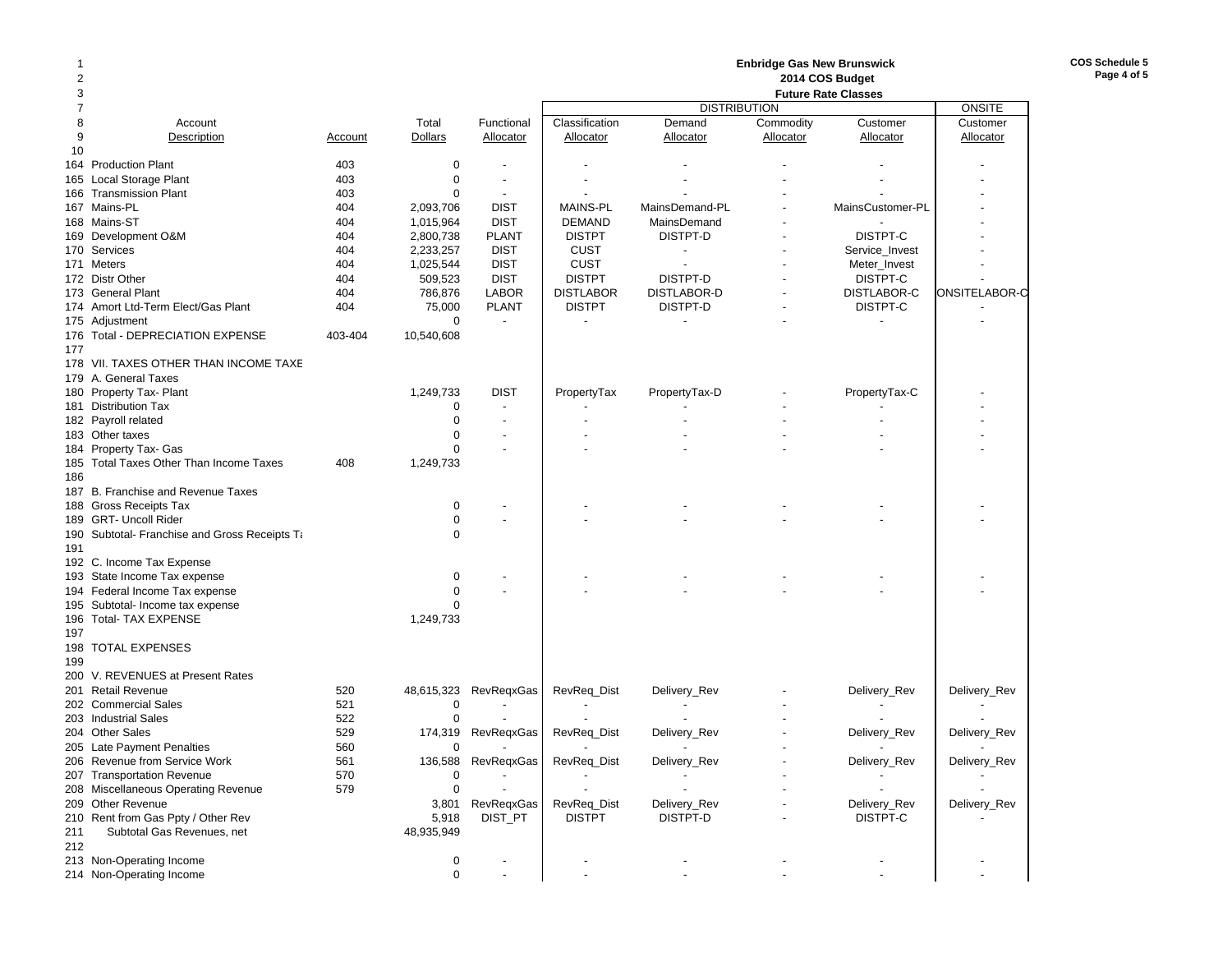|    |                           |         |                |            |                | 2014 COS Budget<br><b>Future Rate Classes</b> |                     |           |           |  |  |  |  |  |  |  |
|----|---------------------------|---------|----------------|------------|----------------|-----------------------------------------------|---------------------|-----------|-----------|--|--|--|--|--|--|--|
|    |                           |         |                |            |                |                                               | <b>DISTRIBUTION</b> |           | ONSITE    |  |  |  |  |  |  |  |
|    | Account                   |         | Total          | Functional | Classification | Demand                                        | Commodity           | Customer  | Customer  |  |  |  |  |  |  |  |
|    | Description               | Account | <b>Dollars</b> | Allocator  | Allocator      | Allocator                                     | Allocator           | Allocator | Allocator |  |  |  |  |  |  |  |
| 10 |                           |         |                |            |                |                                               |                     |           |           |  |  |  |  |  |  |  |
|    | 215 Total Non-Oper Income |         |                |            |                |                                               |                     |           |           |  |  |  |  |  |  |  |
|    |                           |         |                |            |                |                                               |                     |           |           |  |  |  |  |  |  |  |